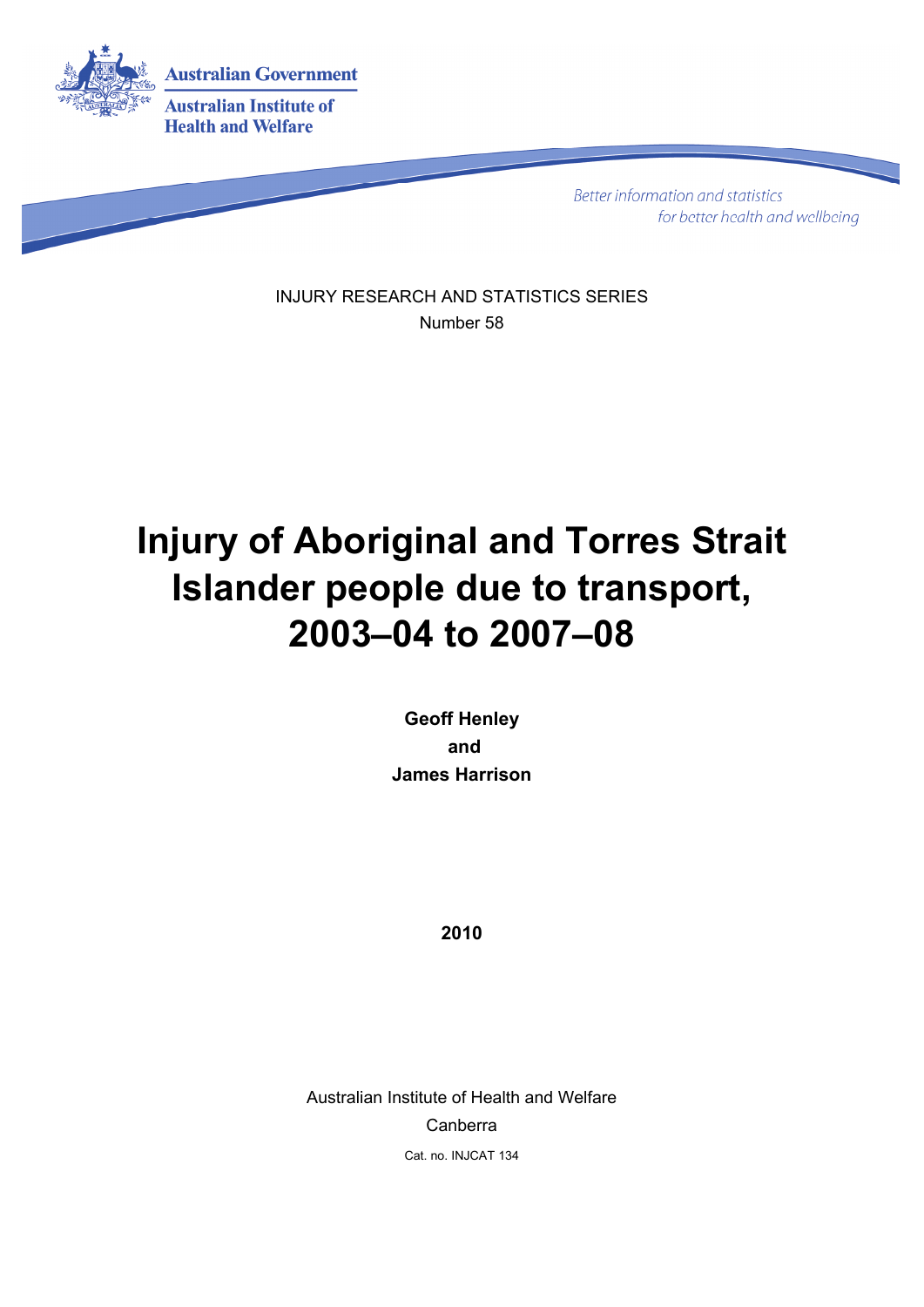#### **The Australian Institute of Health and Welfare is Australia's national health and welfare statistics and information agency. The Institute's mission is**  *better information and statistics for better health and wellbeing***.**

© Australian Institute of Health and Welfare 2010

This work is copyright. Apart from any use as permitted under the *Copyright Act 1968*, no part may be reproduced without prior written permission from the Australian Institute of Health and Welfare. Requests and enquiries concerning reproduction and rights should be directed to the Head of the Communications, Media and Marketing Unit, Australian Institute of Health and Welfare, GPO Box 570, Canberra ACT 2601.

This publication is part of the Australian Institute of Health and Welfare's Injury research and statistics series. A complete list of the Institute's publications is available from the Institute's website <www.aihw.gov.au>. Electronic copies of publications in this series can be downloaded from the Research Centre for Injury Studies website <www.nisu.flinders.edu.au>

ISSN 1444-3791 ISBN 978-1-74249-085-4

#### **Suggested citation**

AIHW: Henley G & Harrison JE 2010. Injury of Aboriginal and Torres Strait Islander people due to transport, 2003–04 to 2007–08. Injury research and statistics series no. 58. Cat. no. INJCAT 134. Canberra: AIHW.

#### **Australian Institute of Health and Welfare**

Board Chair Hon. Peter Collins, AM, QC

**Director** Penny Allbon

Any enquiries about or comments on this publication should be directed to: Geoff Henley Research Centre for Injury Studies Flinders University GPO Box 2100 Adelaide SA 5001 Phone: (08) 8201 7602 Email: Geoffrey.Henley@flinders.edu.au

Published by the Australian Institute of Health and Welfare Proof reading & layout editing by Stacey Avefua

> 2 **Please check the online version at <www.aihw.gov.au> for any amendments. Please note that there is the potential for minor revisions of data in this report.**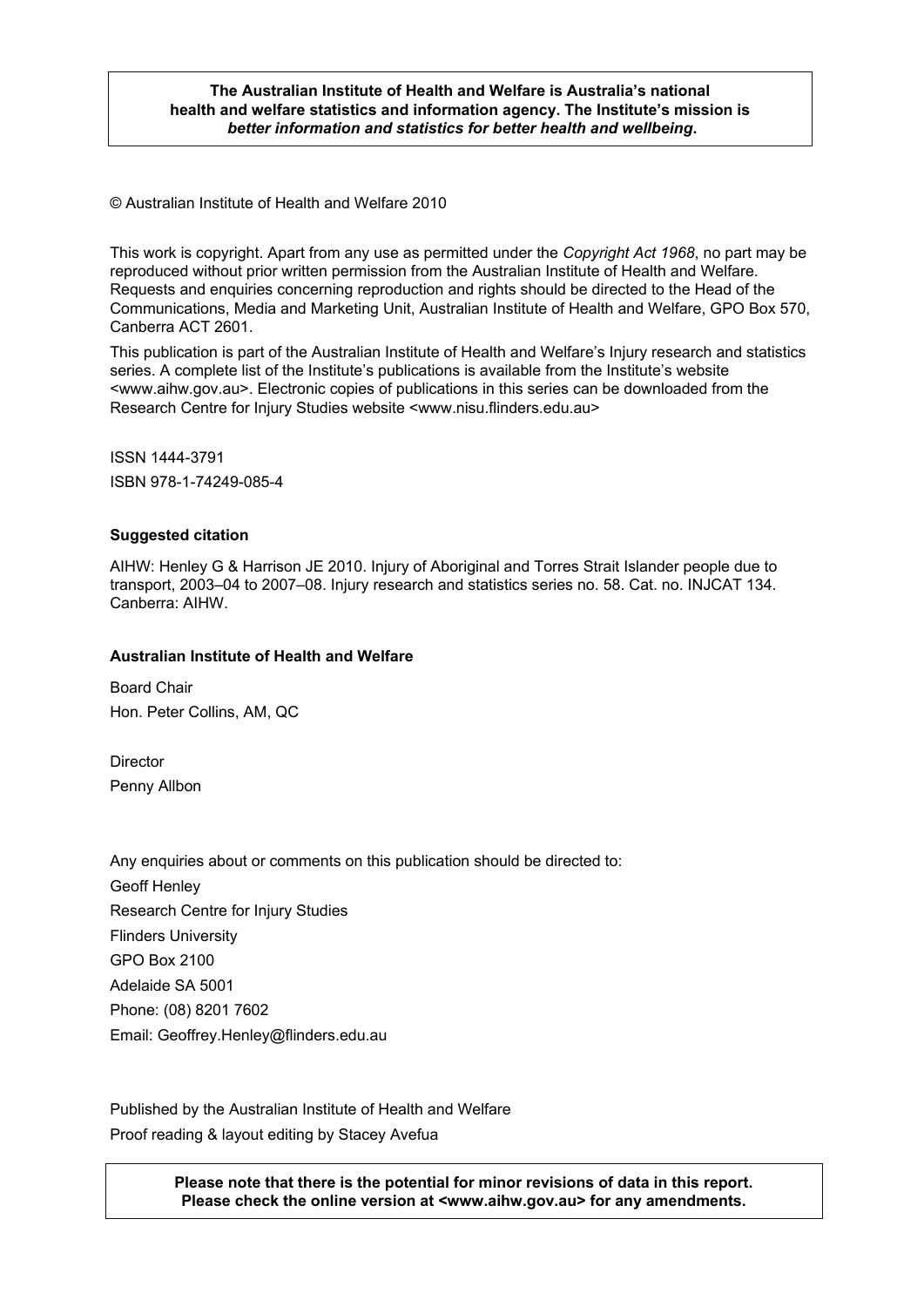## **Contents**

| 1              |                                                                                  |  |
|----------------|----------------------------------------------------------------------------------|--|
| $\overline{2}$ | Injury of Aboriginal and Torres Strait Islander people due to transport, 2003-04 |  |
|                |                                                                                  |  |
|                |                                                                                  |  |
| 3              | Aboriginal and Torres Strait Islander land transport injury, 2003-04 to 2007-088 |  |
|                |                                                                                  |  |
|                |                                                                                  |  |
|                | Remoteness areas by injured person's vehicle and Indigenous status28             |  |
|                |                                                                                  |  |
|                |                                                                                  |  |
|                |                                                                                  |  |
|                |                                                                                  |  |
|                |                                                                                  |  |
|                |                                                                                  |  |
|                |                                                                                  |  |
|                |                                                                                  |  |
|                |                                                                                  |  |
|                |                                                                                  |  |
|                |                                                                                  |  |
|                |                                                                                  |  |
|                |                                                                                  |  |
|                |                                                                                  |  |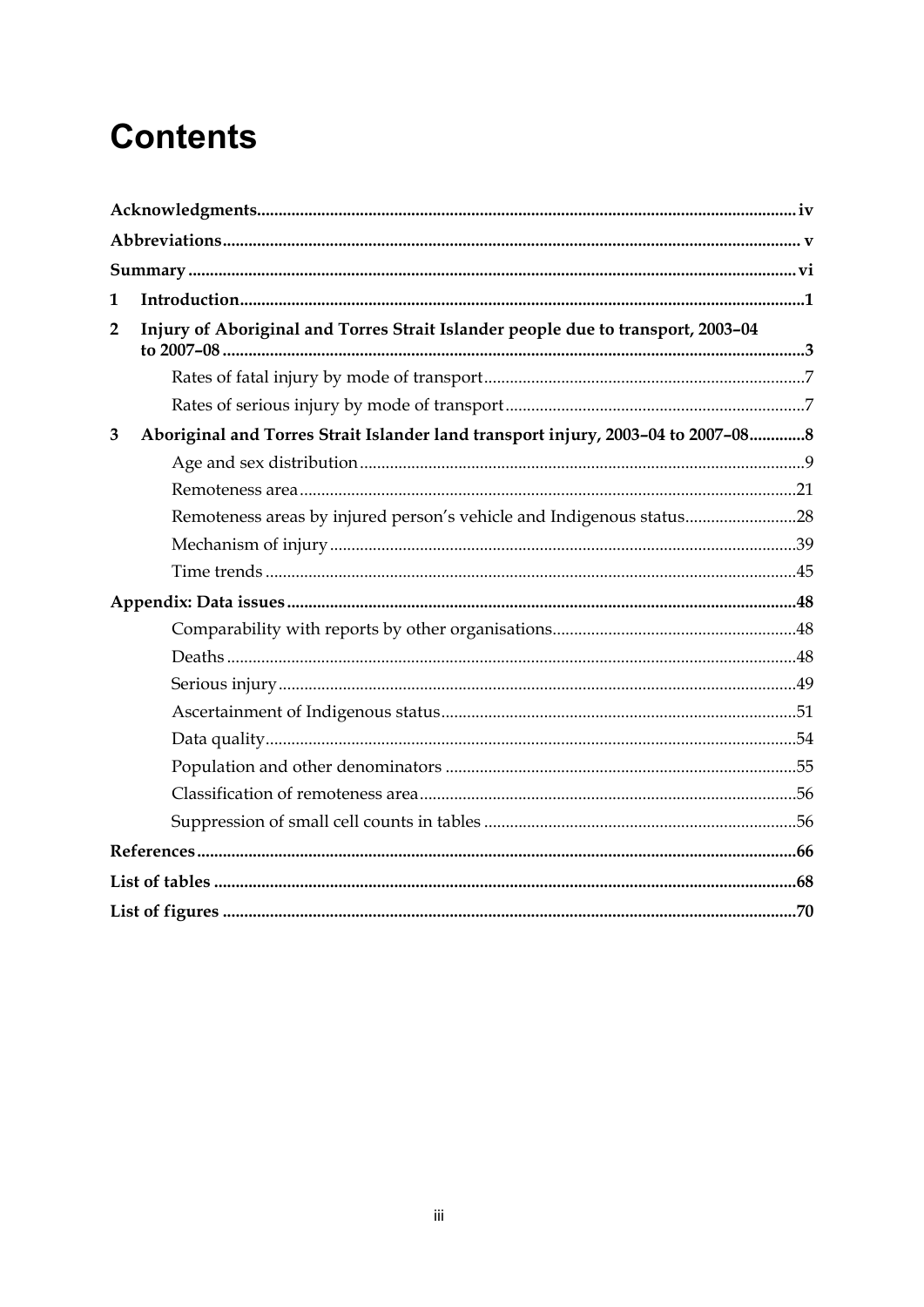# <span id="page-3-0"></span>**Acknowledgments**

The AIHW acknowledges the financial and project support for this publication provided by the Federal Government Department of Infrastructure and Transport (DIT).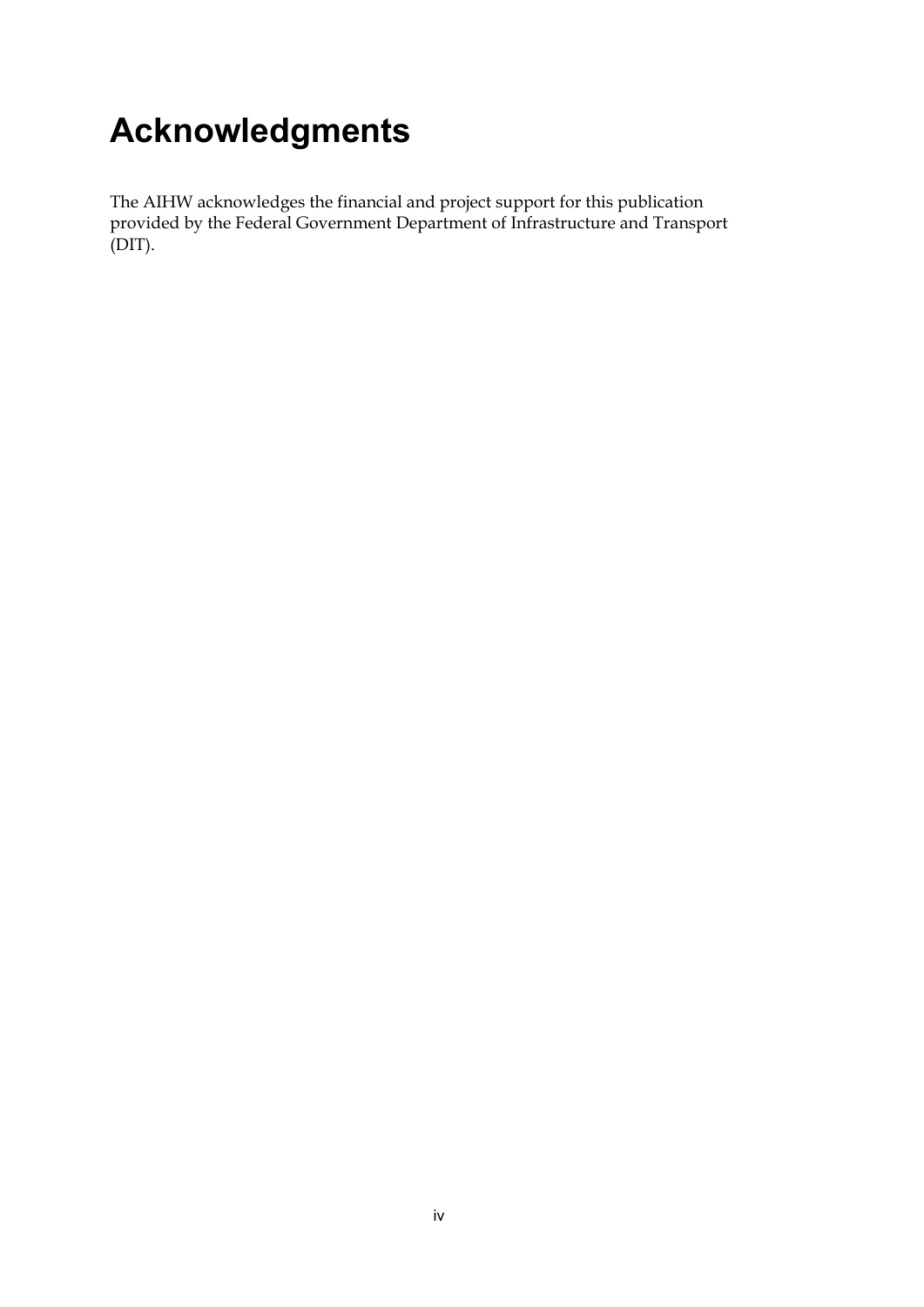## <span id="page-4-0"></span>**Abbreviations**

| ABS          | <b>Australian Bureau of Statistics</b>                                              |
|--------------|-------------------------------------------------------------------------------------|
| <b>AIHW</b>  | Australian Institute of Health and Welfare                                          |
| ARIA         | Accessibility/Remoteness Index of Australia                                         |
| <b>ASGC</b>  | Australian Standard Geographical Classification                                     |
| <b>ATSB</b>  | Australian Transport Safety Bureau                                                  |
| <b>BITRE</b> | Bureau of Infrastructure, Transport and Regional Economics                          |
| <b>GISCA</b> | National Key Centre for Social Applications of Geographic Information<br>Systems    |
| ICD          | <b>International Classification of Diseases</b>                                     |
| $ICD-10$     | International Classification of Diseases, 10th Revision                             |
| ICD-10-AM    | International Classification of Diseases, 10th Revision, Australian<br>Modification |
| <b>NISU</b>  | National Injury Surveillance Unit                                                   |
| <b>NCIS</b>  | National Coroners Information System                                                |
| <b>NHMD</b>  | National Hospital Morbidity Database                                                |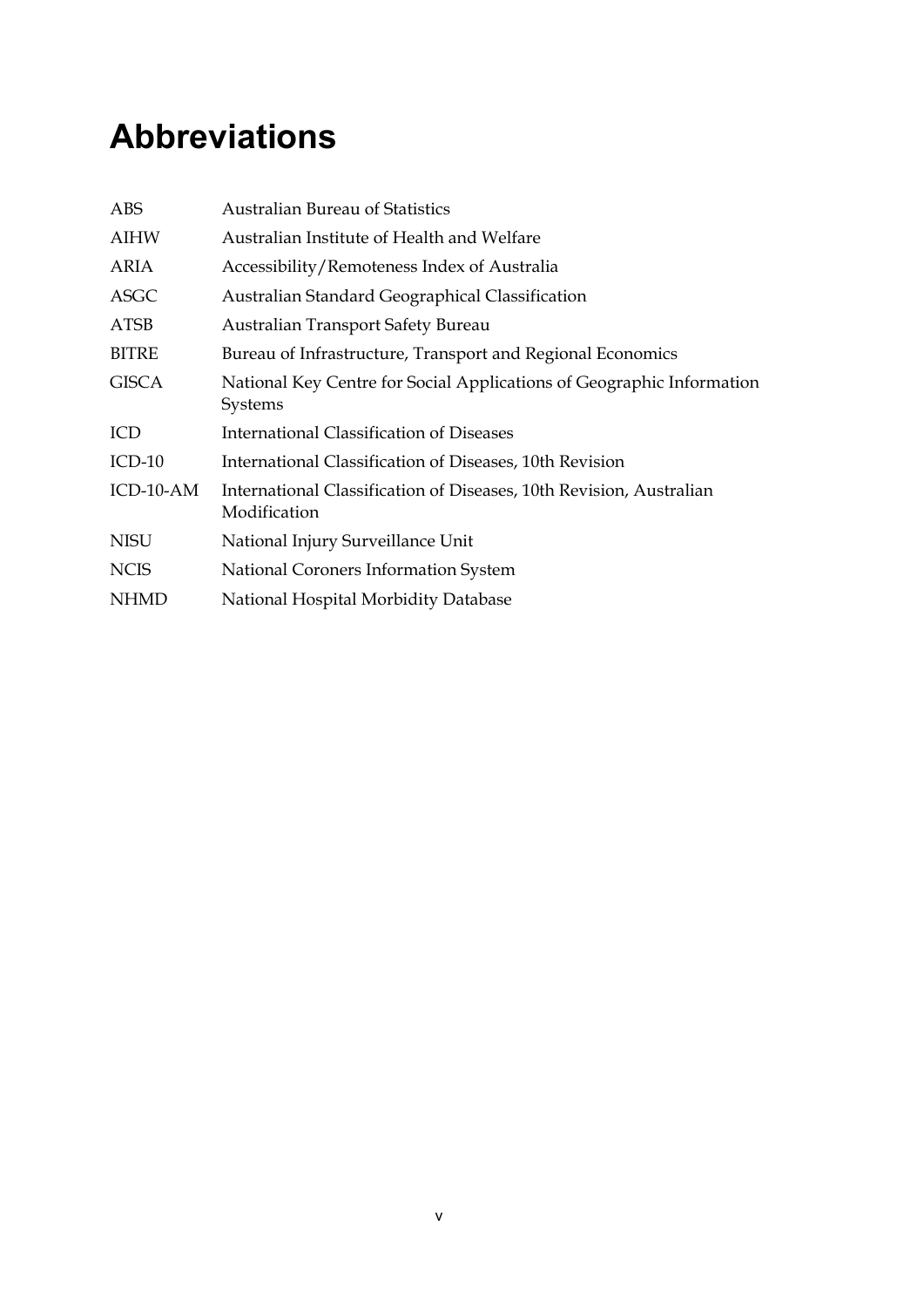# <span id="page-5-0"></span>**Summary**

This publication provides a summary of injury, both fatal and non-fatal, of Aboriginal and Torres Strait Islander people in the Northern Territory, Western Australia, South Australia, Queensland, New South Wales and Victoria due to land transport accidents. Fatal injury is reported over the four-year period from 2003–04 to 2006–07, while nonfatal injury is reported over the five-year period from 2003–04 to 2007–08.

### **All transport injury**

Transport-related injury was the second leading cause of fatal injury (26%) and the fourth leading cause of serious injury (9%) among Aboriginal and Torres Strait Islander people.

Fifty-six per cent of Aboriginal and Torres Strait Islander people fatally injured and 42% of Aboriginal and Torres Strait Islander people seriously injured in a transport accident were occupants of a car.

### **Land transport injury**

Land transport accidents accounted for 20% of fatal injury cases and 8% of all injury hospitalisations for Aboriginal and Torres Strait Islander people.

Based on aged-standardised rates, there were 2.7 times more fatalities and 20% more serious injury cases among Aboriginal and Torres Strait Islander people compared to other Australians.

The fatal injury rate among Aboriginal and Torres Strait Islander car occupants was 2.9 times that of other Australian car occupants, while the fatal injury rate among Aboriginal and Torres Strait Islander pedestrians was 5.5 times that of other Australian pedestrians. The equivalent values for serious injury were 1.6 and 2.5 times.

A markedly higher proportion of car passengers relative to car drivers were fatally or seriously injured among Aboriginal and Torres Strait Islander people, than when compared to other Australians.

In general, rates of fatal and serious injury increased according to remoteness of the person's usual residence from an urban centre for Aboriginal and Torres Strait Islander people and other Australians.

For Aboriginal and Torres Strait Islander people, 70% of those fatally injured and 60% of those seriously injured resided in outer regional, remote or very remote areas. By contrast, close to four-fifths of other Australians fatally and seriously injured resided in major cities or inner regional areas.

Fatal injury rates for both Aboriginal and Torres Strait Islander males and females did not change significantly over the period of interest, while for other Australian males and females there were modest decreases in rates.

Serious injury rates for both Aboriginal and Torres Strait Islander and other Australian males rose significantly over the period of interest, with most of this rise being attributable to motorcyclists. For Aboriginal and Torres Strait Islander females and other Australian females there was no significant change in rates.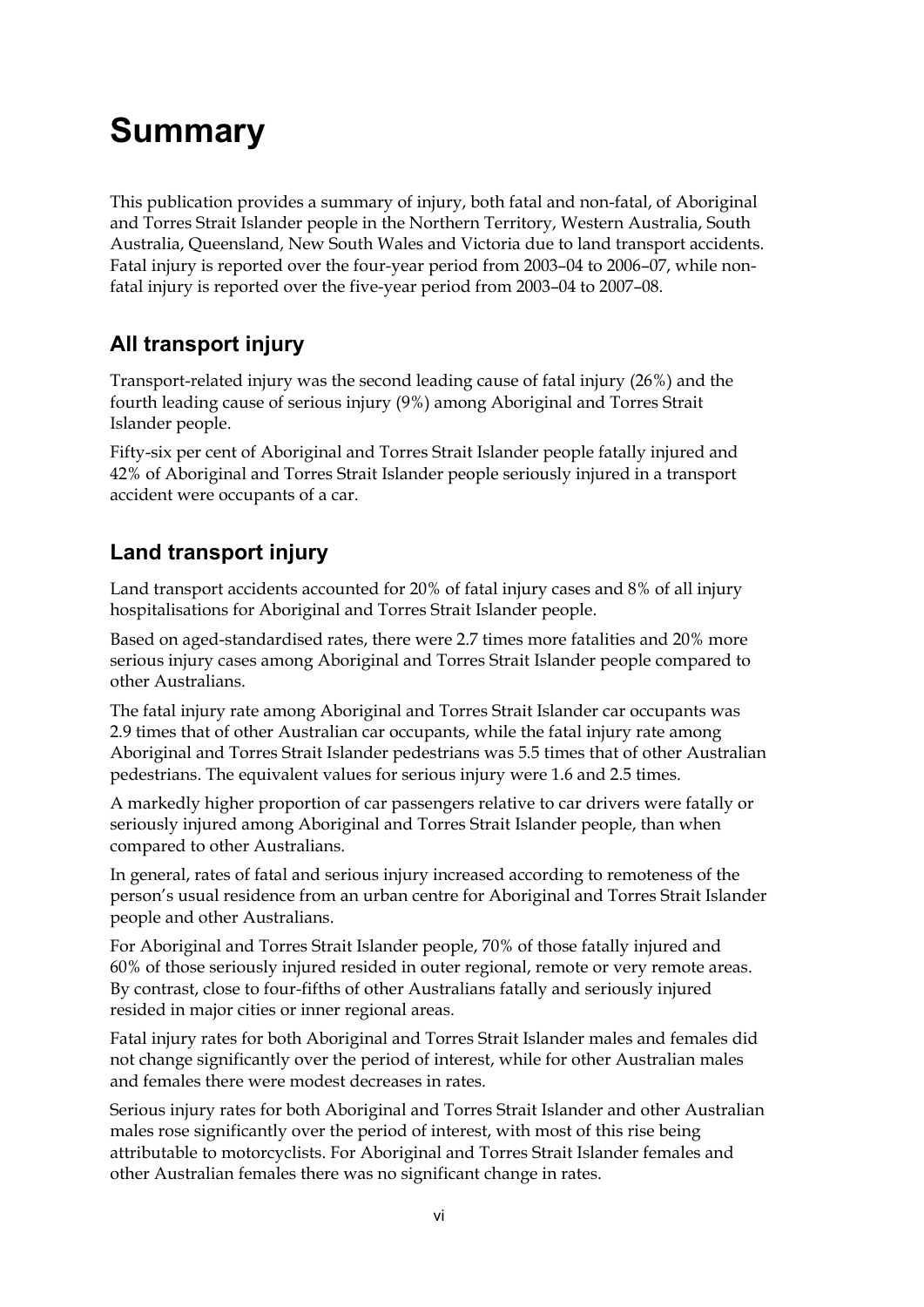## <span id="page-6-0"></span>**1 Introduction**

Transport accidents are a leading cause of injury, both fatal and non-fatal. The primary purpose of this publication is to provide a broad overview of mortality and morbidity among Aboriginal and Torres Strait Islander people involved in transport accidents in Australia. For the sake of brevity, the word 'Indigenous' is frequently used in place of 'Aboriginal and Torres Strait Islander' in this report, particularly in tables and figures and their titles. People identified as non-Indigenous or whose Indigenous status was not stated in data sources, are generally referred to as 'other Australians' in this report.

Ideally, the report would cover the whole of Australia. However, the quality of the identification of Indigenous status in the main data sources on which the work depends varies between jurisdictions and is widely considered to be insufficient for reporting in some parts of Australia. Accordingly, the geographic scope of this report covers all jurisdictions except for Tasmania and the Australian Capital Territory. It should be noted that current AIHW practice is to use deaths data from New South Wales, Queensland, Western Australia, South Australia and the Northern Territory to provide indicative national information for Aboriginal and Torres Strait Islander people (AIHW 2010a). For reasons outlined in the 'Data Issues' section of this report, deaths data for Aboriginal and Torres Strait Islander people residing in Victoria have also been included in the analyses in this report (see Data Issues 'Ascertainment of Indigenous Status', p. 51).

This coverage differs from the previous two reports in this series which only reported on four jurisdictions, the Northern Territory, Western Australia, South Australia and Queensland<sup>1</sup> (Berry et al. 2007). A comparison of this report to other literature relating to injury of Aboriginal and Torres Strait Islander people due to transport is described in the previous report in this series (Berry & Harrison 2008; Berry et al. 2007).

Due to small case numbers, transport accident data for these jurisdictions have been combined for a four-year observational period from 2003–04 to 2006–07[2](#page-6-2) for persons fatally injured and a five-year observational period from 2003–04 to 2007–08 for persons seriously injured (Table 1.1).

The data are likely to underestimate the actual mortality and morbidity burden of Aboriginal and Torres Strait Islander people, due to the less than complete identification of Aboriginal and Torres Strait Islander people in hospital and deaths data collections. Under-ascertainment of Indigenous status will necessarily mean over-estimating non-Indigenous deaths and hospitalisations. This is because some people who could correctly be recorded as Indigenous will in fact be recorded as non-Indigenous or Indigenous status 'not stated' (see Data issues 'Ascertainment of Indigenous Status', p. 51).

<u>.</u>

<span id="page-6-1"></span><sup>1</sup> This scope was in accordance with assessments of data quality when these reports were written.

<span id="page-6-2"></span><sup>2</sup> The reporting period 2003–04 to 2007–08 was planned for this publication. However, mortality data for 2008 were not available in time for inclusion.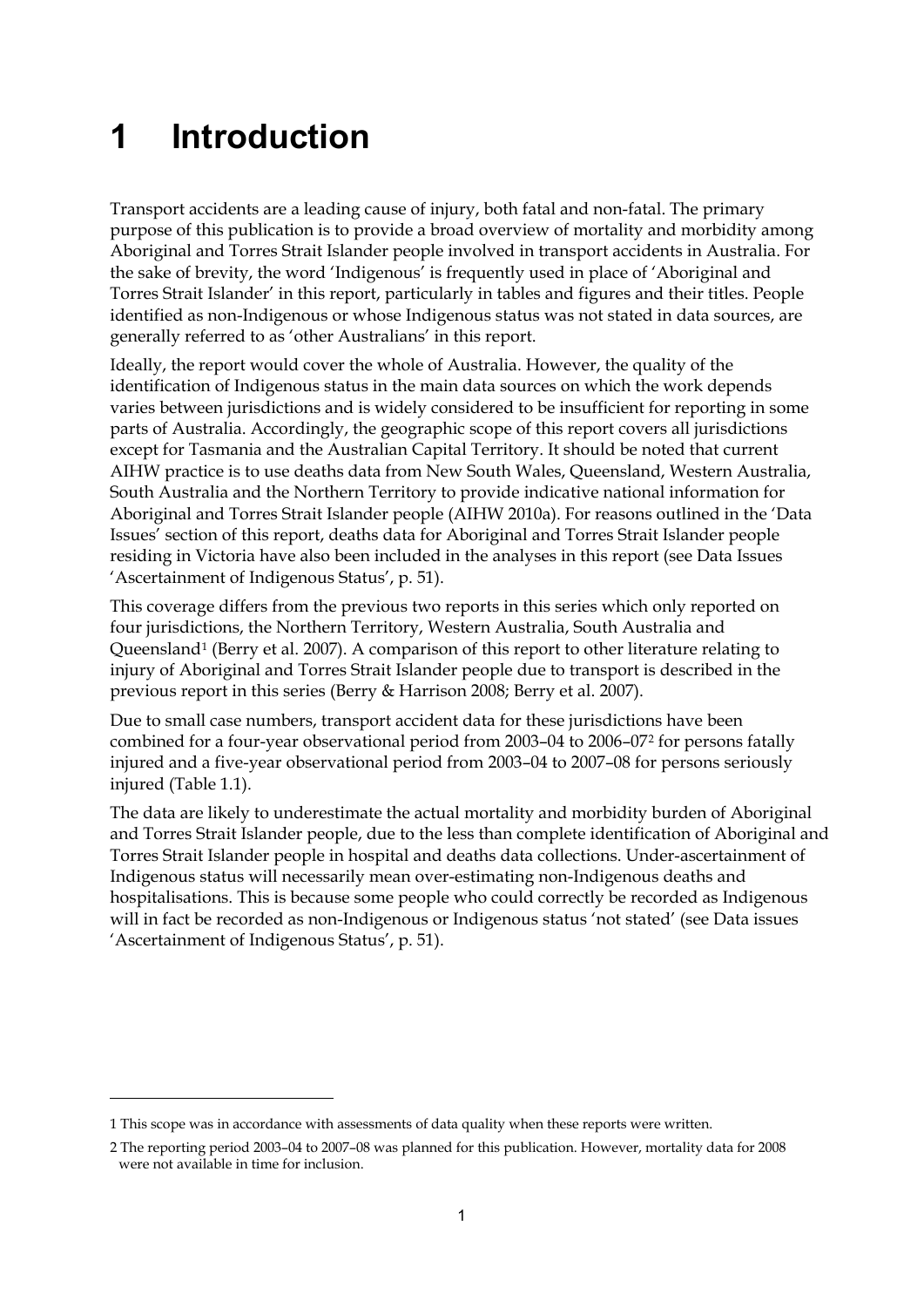**Table 1.1: Fatal and serious transport-related injury by Indigenous status** 

| Case numbers                                                       | <b>Indigenous Australians</b> | Other Australians <sup>(a)</sup> | Total   |
|--------------------------------------------------------------------|-------------------------------|----------------------------------|---------|
| Deaths 2003-04 to 2006-07 <sup>(b)</sup>                           | 343                           | 5.905                            | 6.248   |
| Persons seriously injured 2003–04 to<br>$2007 - 08$ <sup>(c)</sup> | 7.590                         | 237.120                          | 244.710 |

(a) The term 'other Australians' used throughout the report refers to a combined category of persons identified as non-Indigenous and persons for whom Indigenous or non-Indigenous status has not been stated (deaths *n =* 137, serious injury  $n = 6,167$ ).

(b) Due to the non-availability of deaths data for 2008 at the time this report was produced, the number of deaths is those observed in the four year period from 2003–04 to 2006–07.

(c) In this report 'seriously injured' means admitted to hospital due to injury (see Data issues 'Serious injury', p. 49)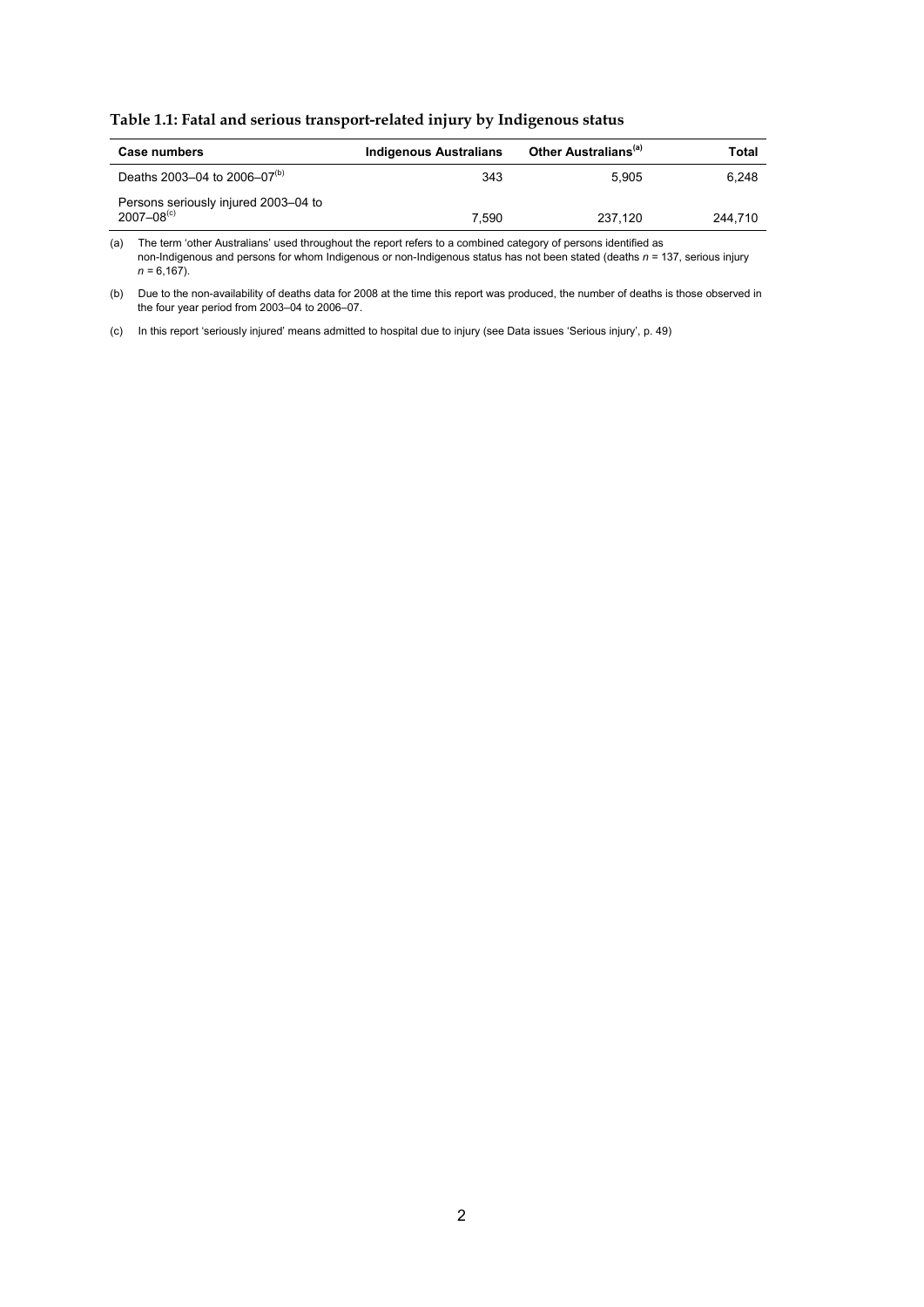# <span id="page-8-0"></span>**2 Injury of Aboriginal and Torres Strait Islander people due to transport, 2003–04 to 2007–08**

Transport injury comprises fatal and non-fatal injury due to road transport, railway, water and air transport. Road and rail transport includes traffic (occurring on a public road), nontraffic and unspecified as to whether traffic or non-traffic. This definition of transport injury excludes injury recorded as being due to intentional self harm, assault or undetermined intent.

In the four years up until 2006–07, transport was the second leading cause of fatal injury for Aboriginal and Torres Strait Islander people (26.3%) and the third leading cause of fatal injury in other Australians (20.4%) in the Northern Territory, Western Australia, South Australia, Queensland, New South Wales and Victoria (Table 2.1). Suicide was the leading cause of fatal injury for Aboriginal and Torres Strait Islander people (26.4%) and other Australians (25.2%) in the six jurisdictions.

In the five years up until 2007–08, transport was the fourth<sup>3</sup> leading cause of serious injury for Aboriginal and Torres Strait Islander people (8.9%) and the third3 leading cause of serious injury in other Australians (11.6%) in the six jurisdictions of interest (Table 2.1). Assault was the leading cause of serious injury for Aboriginal and Torres Strait Islander people (26.9%) while falls (30.2%) were the leading cause of serious injury in other Australians. On a population basis, Aboriginal and Torres Strait Islander people had 2.6 times the rate of fatal injury in transport accidents and 1.2 times the rate of serious injury compared to other Australians.

Transport injury accounted for 13% (*n =* 38,763) of all Aboriginal and Torres Strait Islander patient days due to injury, with a mean length of stay of 4.5 days and 12% (*n =* 1,058,626) of all other Australians patient days due to injury, with a mean length of stay of 4.1 days (Data not shown).

-

<span id="page-8-1"></span><sup>3</sup> Other unintentional injury was not included in the ranking, as it comprised a diverse group of injury types that did not fit within the other specified injury groupings.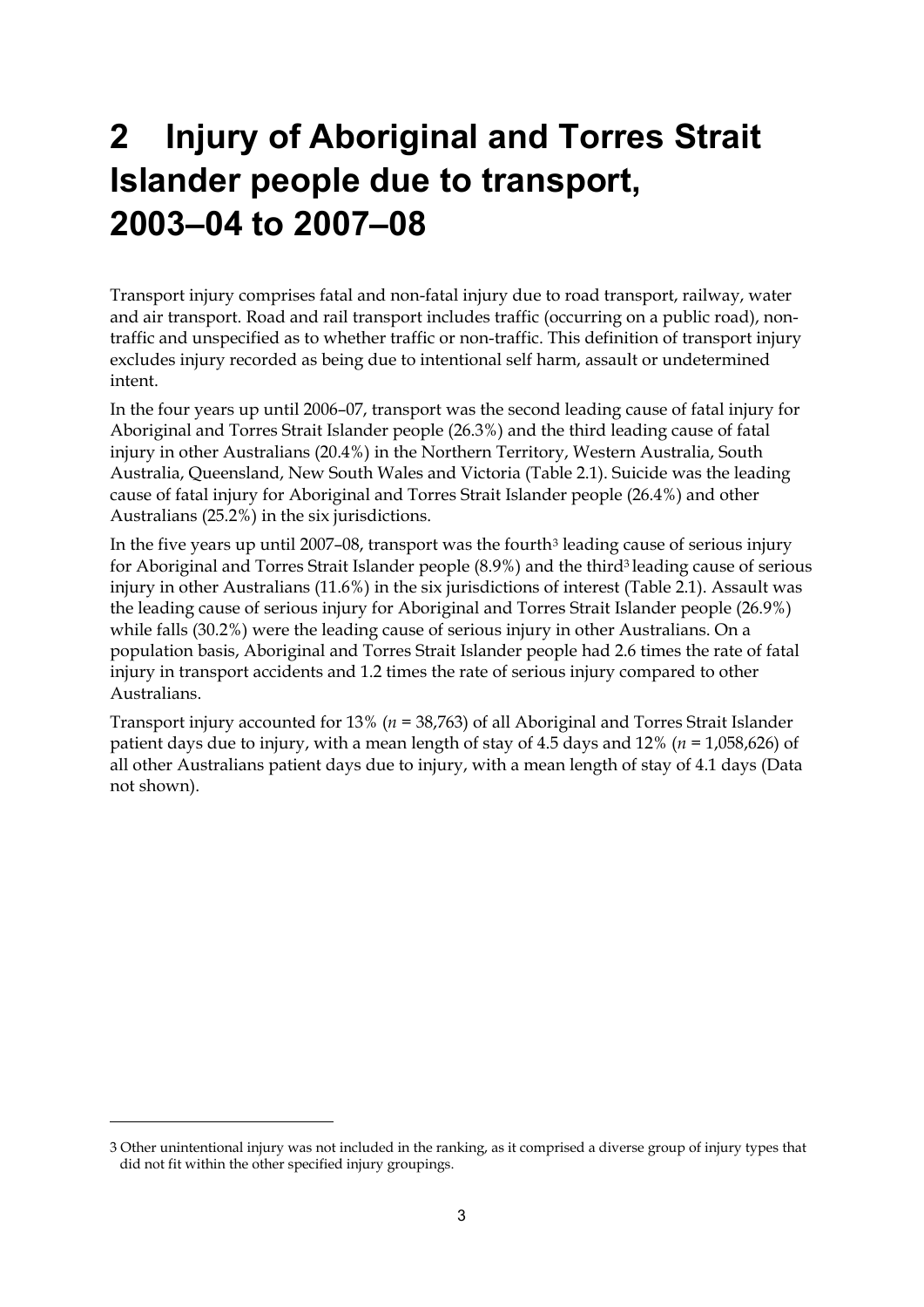|                                                         |             |                               |                     | Fatally injured (2003-04 to 2006-07) |                          |                     |               |                               |                     | Seriously injured <sup>(a)</sup> (2003-04 to 2007-08) |                          |                     |
|---------------------------------------------------------|-------------|-------------------------------|---------------------|--------------------------------------|--------------------------|---------------------|---------------|-------------------------------|---------------------|-------------------------------------------------------|--------------------------|---------------------|
|                                                         |             | <b>Indigenous Australians</b> |                     |                                      | <b>Other Australians</b> |                     |               | <b>Indigenous Australians</b> |                     |                                                       | <b>Other Australians</b> |                     |
| <b>External cause</b><br>of injury                      | Count       | Per<br>cent                   | Rate <sup>(b)</sup> | Count                                | Per<br>cent              | Rate <sup>(b)</sup> | Count         | Per<br>cent                   | Rate <sup>(b)</sup> | Count                                                 | Per<br>cent              | Rate <sup>(b)</sup> |
| <b>Unintentional</b>                                    |             |                               |                     |                                      |                          |                     |               |                               |                     |                                                       |                          |                     |
| Transportation                                          | 343         | 26.3                          | 19.7                | 5,905                                | 20.4                     | 7.5                 | $7,590^{(c)}$ | 8.9                           | 290.9               | 237,120                                               | 11.6                     | 246.6               |
| Drowning &<br>immersion                                 | 45          | 3.4                           | 2.5                 | 720                                  | 2.5                      | 0.9                 | 108           | 0.1                           | 2.8                 | 1,961                                                 | 0.1                      | 2.1                 |
| Poisoning,<br>pharmaceuticals                           | 91          | 7.0                           | 5.6                 | 2,215                                | 7.6                      | 2.9                 | 1,490         | 1.8                           | 59.2                | 30,764                                                | 1.5                      | 32.1                |
| Poisoning, other<br>substances                          | 29          | 2.2                           | 1.6                 | 341                                  | 1.2                      | 0.4                 | 564           | 0.7                           | 20.6                | 14,993                                                | 0.7                      | 15.7                |
| Falls                                                   | 69          | 5.3                           | 8.8                 | 6,121                                | 21.1                     | 7.5                 | 14,567        | 17.1                          | 722.4               | 618,322                                               | 30.2                     | 623.3               |
| Fires/burns/scalds                                      | 26          | 2.0                           | 1.9                 | 318                                  | 1.1                      | 0.4                 | 2,007         | 2.4                           | 72.7                | 24,092                                                | 1.2                      | 25.4                |
| Other<br>unintentional                                  | 193         | 14.8                          | 12.4                | 3,577                                | 12.3                     | 4.5                 | 20,303        | 23.9                          | 794.9               | 559,918                                               | 27.4                     | 580.0               |
| <b>Intentional</b>                                      |             |                               |                     |                                      |                          |                     |               |                               |                     |                                                       |                          |                     |
| Self-inflicted                                          | 345         | 26.4                          | 17.7                | 7,302                                | 25.2                     | 9.3                 | 5,484         | 6.5                           | 233.7               | 105,558                                               | 5.2                      | 109.7               |
| Assault                                                 | 102         | 7.8                           | 5.6                 | 599                                  | 2.1                      | 0.8                 | 22,858        | 26.9                          | 986.4               | 80,193                                                | 3.9                      | 83.7                |
| Undetermined<br>intent                                  | 42          | 3.2                           | 2.5                 | 790                                  | 2.7                      | 1.0                 | 1,184         | 1.4                           | 50.4                | 18,489                                                | 0.9                      | 19.2                |
| <b>Complications of</b><br>surgical and<br>medical care | 20          | 1.5                           | 2.4                 | 1,082                                | 3.7                      | 1.3                 | 8,629         | 10.1                          | 551.3               | 353,599                                               | 17.3                     | 351.0               |
| No external<br>cause                                    | $\mathbf 0$ | 0.0                           | 0.0                 | $\mathbf 0$                          | 0.0                      | 0.0                 | 232           | 0.3                           | 11.1                | 2.191                                                 | 0.1                      | 2.2                 |
| <b>Total</b>                                            | 1,305       | 100.0                         | 80.7                | 28,970                               | 100.0                    | 36.5                | 85,016        | 100.0                         | 3,796.4             | 2,047,200                                             | 100.0                    | 2,090.9             |

#### **Table 2.1: Fatal and serious injury due to external causes of injury and poisoning**

(a) The number of persons seriously injured is estimated by omitting inward transfers from one hospital to another.

(b) Rates are averages of annual rates over the four years 2003–04 to 2006–07 for fatal injury and over the five years 2003–04 to 2007–08 for serious injury, expressed as per 100,000 population, and adjusted by direct standardisation to the Australian population in June 2001.

(c) In total, there were 271,717 admissions (8,738 Indigenous Australians and 262,979 other Australians) to hospital for transport injury for an estimated 246,440 people (7,636 Indigenous Australians and 238,804 other Australians), of whom 1,730 persons (46 Indigenous Australians) died while in hospital (0.7%). These deaths are represented in the national mortality data collection and thus are omitted from the seriously injured counts in Table 3.1 and throughout the report.

*Note:* The geographic scope of this table covers all jurisdictions except for Tasmania and the Australian Capital Territory (see Data issues 'Deaths', p. 48 and 'Serious injury', p. 49).

In the four-year period up until 2006–07, more than half of Aboriginal and Torres Strait Islander people (56%) and other Australians (51%) fatally injured in a transport accident were car occupants. The percentage of Aboriginal and Torres Strait Islander people (29%) fatally injured in a transport accident while as a pedestrian was close to double that for other Australians (15%).

In the five-year period up until 2007–08, a higher percentage of Aboriginal and Torres Strait Islander people (42%) than other Australians (35%) were seriously injured in a transport accident while car occupants. As with fatal injury, the percentage of Aboriginal and Torres Strait Islander people (14%) seriously injured in a transport accident while as a pedestrian was close to double that for other Australians (7%).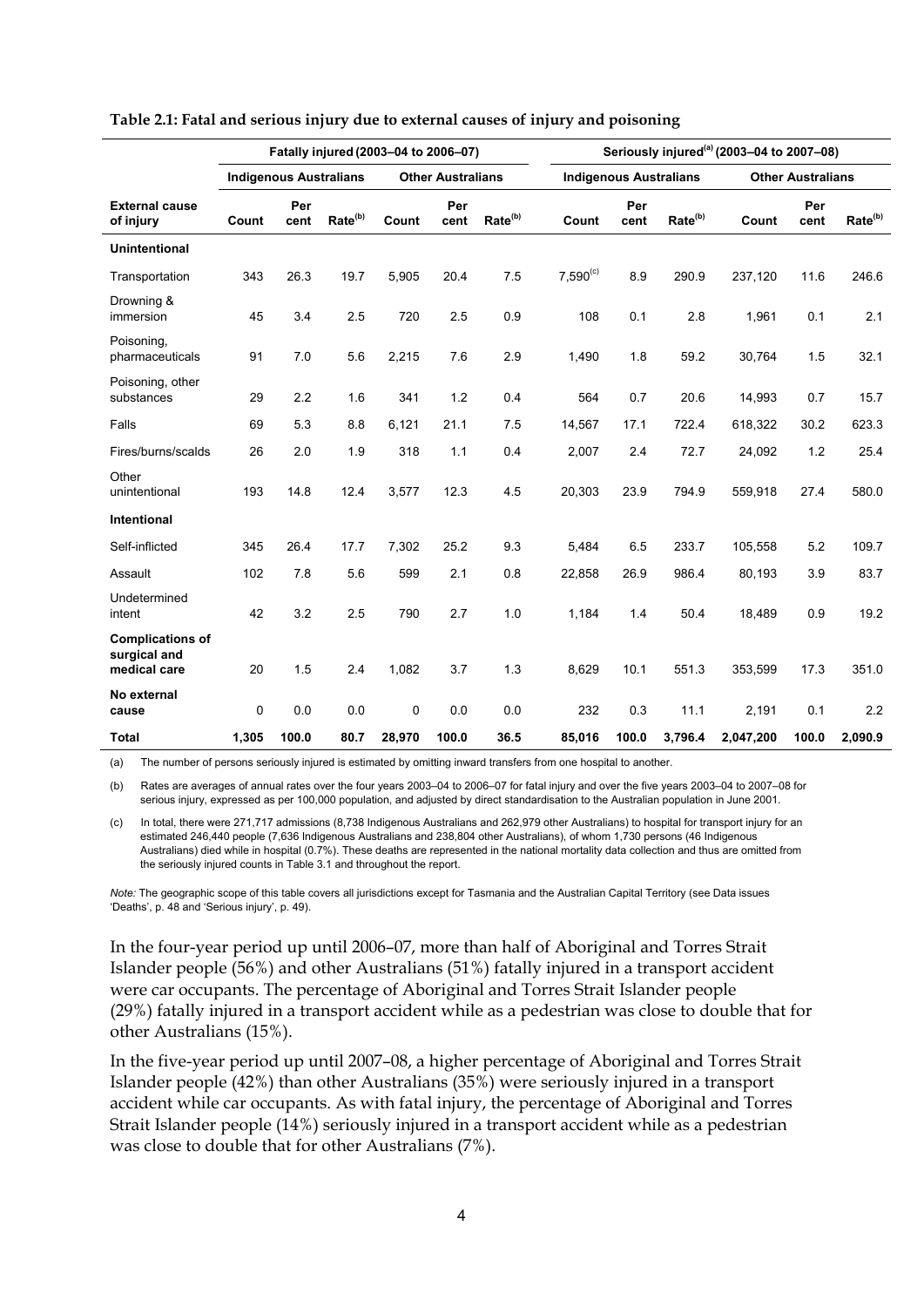|                                                        |             | <b>Indigenous Australians</b> |                     |         | <b>Other Australians</b> |                     | Rate                 |
|--------------------------------------------------------|-------------|-------------------------------|---------------------|---------|--------------------------|---------------------|----------------------|
| <b>Fatally injured person</b>                          | Count       | Per cent                      | Rate <sup>(b)</sup> | Count   | Per cent                 | Rate <sup>(b)</sup> | Ratio <sup>(c)</sup> |
| Car occupant                                           | 191         | 55.7                          | 11.1                | 3,025   | 51.2                     | 3.9                 | 2.9                  |
| Traffic <sup>(d)</sup>                                 | 179         | 52.2                          | 10.5                | 2,937   | 49.7                     | 3.8                 | 2.8                  |
| non-traffic <sup>(e)</sup>                             | 10          | 2.9                           | 0.5                 | 79      | 1.3                      | 0.1                 | 4.5                  |
| Motorcyclist                                           | 13          | 3.8                           | 0.7                 | 813     | 13.8                     | $1.1$               | 0.7                  |
| traffic $(d)$                                          | 12          | 3.5                           | 0.6                 | 747     | 12.7                     | 1.0                 | 0.7                  |
| non-traffic <sup>(e)</sup>                             | $\star$     | $\star$                       | $\star$             | 65      | 1.1                      | 0.1                 | $\star$              |
| Pedal cyclist                                          | $\star$     | $\star$                       | $\star$             | 128     | 2.2                      | 0.2                 |                      |
| traffic <sup>(d)</sup>                                 | $\star$     | $\star$                       | $\star$             | 122     | 2.1                      | 0.2                 | $\star$              |
| non-traffic <sup>(e)</sup>                             | $\mathbf 0$ | 0.0                           | 0.0                 | 6       | 0.1                      | 0.0                 | 0.0                  |
| Pedestrian                                             | 100         | 29.2                          | 6.0                 | 861     | 14.6                     | $1.1$               | 5.5                  |
| traffic <sup>(d)</sup>                                 | 81          | 23.6                          | 4.9                 | 703     | 11.9                     | 0.9                 | 5.5                  |
| non-traffic <sup>(e)</sup>                             | 13          | 3.8                           | 0.8                 | 105     | 1.8                      | 0.1                 | 6.2                  |
| Occupant of pick-up truck or van                       | 5           | 1.5                           | 0.3                 | 169     | 2.9                      | 0.2                 | 1.3                  |
| Occupant of heavy transport vehicle                    |             | $\star$                       | $\star$             | 137     | 2.3                      | 0.2                 |                      |
| Bus occupant                                           | $\star$     | $\star$                       | $\star$             | 14      | 0.2                      | 0.0                 | $\star$              |
| Animal rider or occupant of animal-drawn<br>vehicle    | $\pmb{0}$   | 0.0                           | 0.0                 | 25      | 0.4                      | 0.0                 | 0.0                  |
| Occupant of special all-terrain or off-road<br>vehicle | $\star$     | $\star$                       | $\star$             | 44      | 0.7                      | 0.1                 | $\star$              |
| Occupant of 3-wheeled motor vehicle                    | 0           | 0.0                           | 0.0                 | 11      | 0.2                      | 0.0                 | 1.0                  |
| Occupant of tram                                       | $\Omega$    | 0.0                           | 0.0                 | $\star$ | $\star$                  | $\star$             | $\star$              |
| Occupant of train                                      | 0           | 0.0                           | 0.0                 | 19      | 0.3                      | 0.0                 | 0.0                  |
| Occupant of special industrial vehicle                 | 0           | 0.0                           | 0.0                 | 24      | 0.4                      | 0.0                 | 0.0                  |
| Occupant of special agricultural vehicle               | 0           | 0.0                           | 0.0                 | 53      | 0.9                      | 0.1                 | 0.0                  |
| Occupant of special construction vehicle               | 0           | 0.0                           | 0.0                 | 19      | 0.3                      | 0.0                 | 0.0                  |
| Occupant of watercraft                                 | $\star$     | $\star$                       | $\star$             | 118     | 2.0                      | 0.1                 |                      |
| Occupant of aircraft                                   | $\star$     | $\star$                       | $\star$             | 155     | 2.6                      | 0.2                 | $\star$              |
| Other and unspecified                                  | 16          | 4.7                           | 0.7                 | 288     | 4.9                      | 0.4                 | 1.8                  |
| <b>Total</b>                                           | 343         | 100.0                         | 19.7                | 5,905   | 100.0                    | 7.5                 | 2.6                  |

#### Table 2.2: Mode of transport<sup>(a)</sup> for fatal injury, 2003-04 to 2006-07

(a) 'Mode of transport' here means the vehicle the person was travelling in at the time of being injured in a transport accident. 'Other and unspecified' includes V87, V88, V89, V98, and V99 for ICD-10 (deaths).

(b) Per 100,000 population, adjusted by direct standardisation to the Australian population in June 2001.

(c) Ratio of age-standardised rate for persons specified as Indigenous to the equivalent rate for all other persons (i.e. non-Indigenous or not stated).

(d) A traffic accident is any vehicle accident occurring on a public road (i.e. originating on, terminating on, or involving a vehicle partially on the road).

(e) A non-traffic accident is any vehicle accident that occurs entirely on any place other than a public road. For a certain proportion of cases, whether an accident was traffic or non-traffic was unknown. These cases are included in the totals for each mode of transport and this is the reason the sum of traffic and non-traffic cases is sometimes less than the total for each mode.

*Notes:* Shading denotes the 2 or 3 highest figures for a column.

 The geographic scope of this table covers all jurisdictions except for Tasmania and the Australian Capital Territory (see Data issues 'Deaths', p. 48 and 'Serious injury', p. 49).

Small counts ( $n < 5$ ) and percentages and rates related to them are omitted and are indicated by the symbol (\*).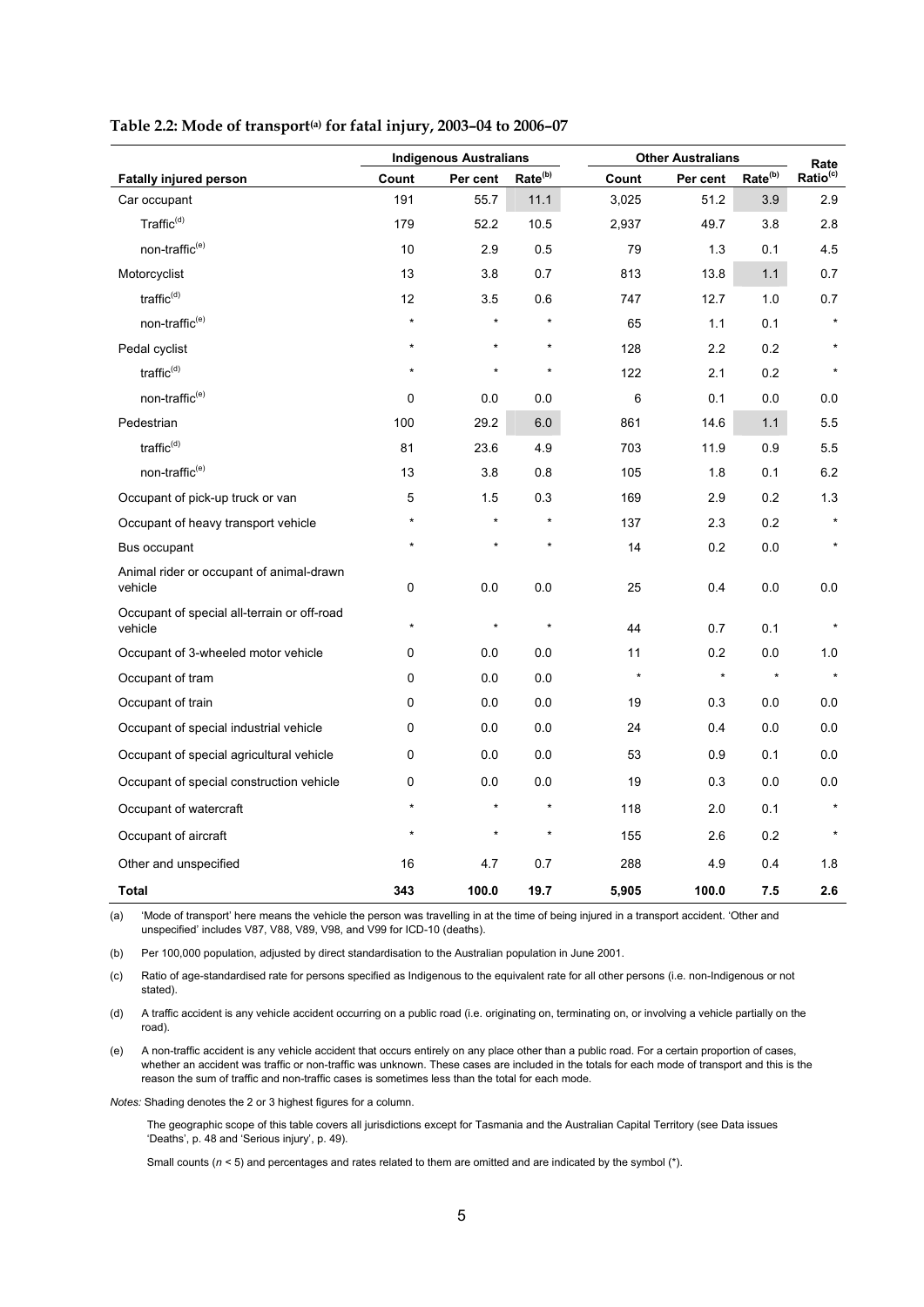|                                                        |         | <b>Indigenous Australians</b> |                     |         | <b>Other Australians</b> |                     |                              |
|--------------------------------------------------------|---------|-------------------------------|---------------------|---------|--------------------------|---------------------|------------------------------|
| Seriously injured person                               | Count   | Per cent                      | Rate <sup>(b)</sup> | Count   | Per cent                 | Rate <sup>(b)</sup> | Rate<br>Ratio <sup>(c)</sup> |
| Car occupant                                           | 3,167   | 41.7                          | 134.5               | 82,321  | 34.7                     | 84.5                | 1.6                          |
| traffic $(d)$                                          | 2,691   | 35.5                          | 114.4               | 72,944  | 30.8                     | 74.9                | 1.5                          |
| non-traffic <sup>(e)</sup>                             | 368     | 4.8                           | 15.3                | 6,971   | 2.9                      | 7.2                 | 2.1                          |
| Motorcyclist                                           | 1,135   | 15.0                          | 38.0                | 58,927  | 24.9                     | 61.8                | 0.6                          |
| traffic $(d)$                                          | 527     | 6.9                           | 18.7                | 30,601  | 12.9                     | 31.9                | 0.6                          |
| non-traffic <sup>(e)</sup>                             | 576     | 7.6                           | 18.4                | 26,182  | 11.0                     | 27.7                | 0.7                          |
| Pedal cyclist                                          | 1,265   | 16.7                          | 35.7                | 40,164  | 16.9                     | 42.7                | 0.8                          |
| traffic $(d)$                                          | 582     | 7.7                           | 17.6                | 19,982  | 8.4                      | 21.1                | 0.8                          |
| non-traffic <sup>(e)</sup>                             | 635     | 8.4                           | 16.8                | 18,844  | 7.9                      | 20.2                | 0.8                          |
| Pedestrian                                             | 1,064   | 14.0                          | 44.4                | 16,938  | 7.1                      | 17.4                | 2.5                          |
| traffic $(d)$                                          | 774     | 10.2                          | 33.5                | 11,930  | 5.0                      | 12.3                | 2.7                          |
| non-traffic <sup>(e)</sup>                             | 153     | 2.0                           | 5.3                 | 3,261   | 1.4                      | 3.4                 | 1.6                          |
| Occupant of pick-up truck or van                       | 119     | 1.6                           | 5.2                 | 2,334   | 1.0                      | 2.4                 | 2.2                          |
| Occupant of heavy transport vehicle                    | 46      | 0.6                           | 2.4                 | 3,676   | 1.6                      | 3.8                 | 0.6                          |
| Bus occupant                                           | 45      | 0.6                           | 2.4                 | 2,007   | 0.8                      | 2.0                 | 1.2                          |
| Animal rider or occupant of animal-drawn<br>vehicle    | 331     | 4.4                           | 12.2                | 14,792  | 6.2                      | 15.5                | 0.8                          |
| Occupant of special all-terrain or off-road<br>vehicle | 96      | 1.3                           | 3.0                 | 3,371   | 1.4                      | 3.5                 | 0.8                          |
| Occupant of 3-wheeled motor vehicle                    | 9       | 0.1                           | 0.4                 | 339     | 0.1                      | 0.3                 | 1.1                          |
| Occupant of tram                                       | 14      | 0.2                           | 0.7                 | 347     | 0.1                      | 0.3                 | 2.0                          |
| Occupant of train                                      | 18      | 0.2                           | 0.6                 | 544     | 0.2                      | 0.5                 | 1.1                          |
| Occupant of special industrial vehicle                 | 16      | 0.2                           | 0.9                 | 704     | 0.3                      | 0.7                 | 1.2                          |
| Occupant of special agricultural vehicle               | 10      | 0.1                           | 0.3                 | 935     | 0.4                      | 0.9                 | 0.3                          |
| Occupant of special construction vehicle               | $\star$ | $\star$                       | $\star$             | 308     | 0.1                      | 0.3                 | 0.9                          |
| Occupant of watercraft                                 | 59      | 0.8                           | 2.6                 | 3,643   | 1.5                      | 3.8                 | 0.7                          |
| Occupant of aircraft                                   | $\star$ | $\star$                       | $\star$             | 658     | 0.3                      | 0.7                 | $\star$                      |
| Other and unspecified                                  | 189     | 2.5                           | 7.2                 | 5,112   | 2.2                      | 5.3                 | 1.4                          |
| <b>Total</b>                                           | 7,590   | 100.0                         | 290.9               | 237,120 | 100.0                    | 246.6               | $1.2$                        |

#### Table 2.3: Mode of transport<sup>(a)</sup> for serious injury, 2003-04 to 2007-08

(a) 'Mode of transport' here means the vehicle the person was travelling in at the time of being injured in a transport accident. 'Other and unspecified' includes V87, V88, V89, V98, and V99 for ICD-10 (deaths).

(b) Per 100,000 population, adjusted by direct standardisation to the Australian population in June 2001.

(c) Ratio of age-standardised rate for persons specified as Indigenous to the equivalent rate for all other persons (i.e. non-Indigenous or not stated).

(d) A traffic accident is any vehicle accident occurring on a public road (i.e. originating on, terminating on, or involving a vehicle partially on the road).

(e) A non-traffic accident is any vehicle accident that occurs entirely on any place other than a public road. For a certain proportion of cases, whether an accident was traffic or non-traffic was unknown. These cases are included in the totals for each mode of transport and this is the reason the sum of traffic and non-traffic cases is sometimes less than the total for each mode.

*Notes:* Shading denotes the 2 or 3 highest figures for a column.

 The geographic scope of this table covers all jurisdictions except for Tasmania and the Australian Capital Territory (see Data issues 'Deaths', p. 48 and 'Serious injury', p. 49).

Small counts ( $n < 5$ ) and percentages and rates related to them are omitted and are indicated by the symbol  $(*)$ .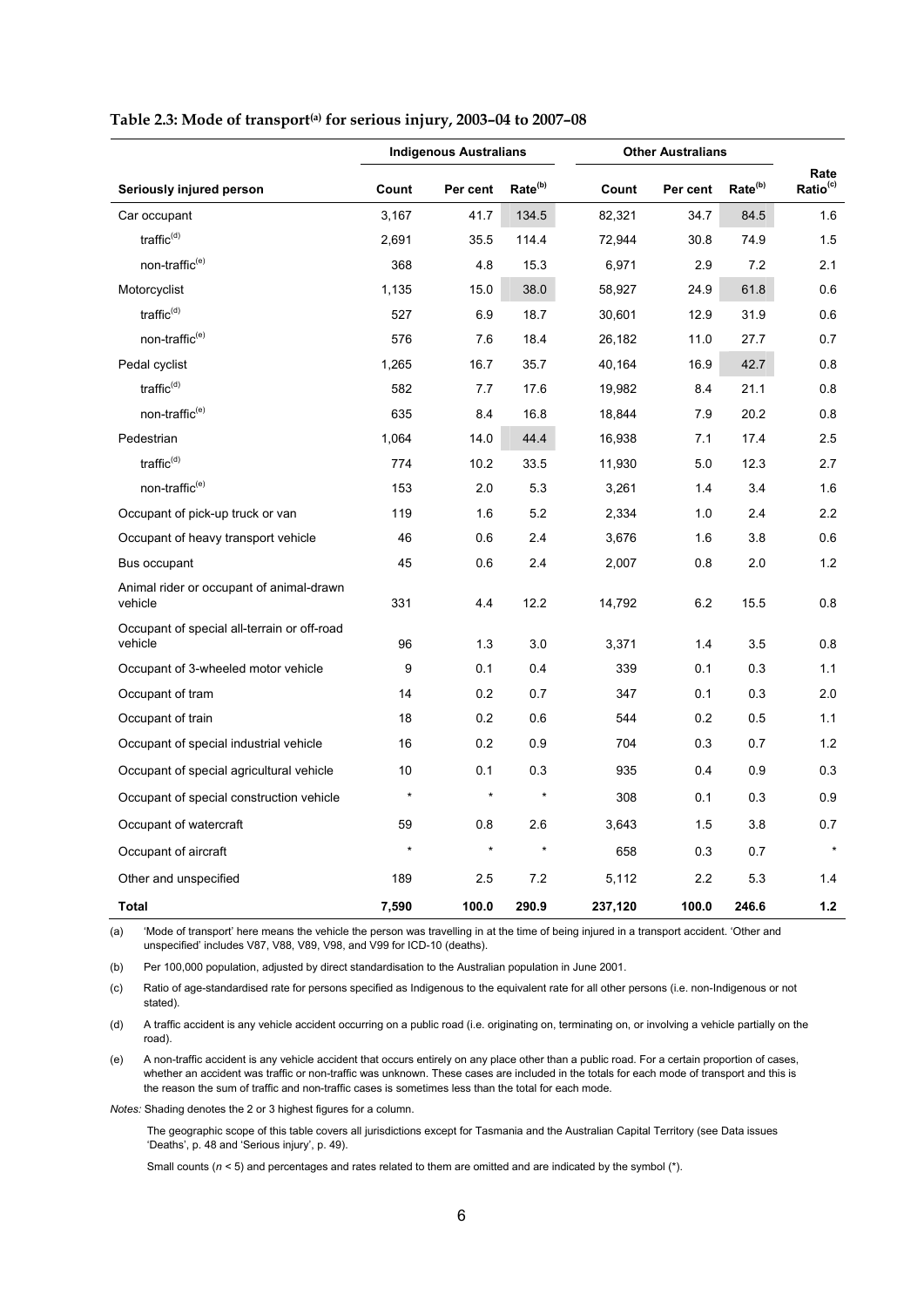### <span id="page-12-0"></span>**Rates of fatal injury by mode of transport**

Rates of fatal injury were highest among car occupants for both Aboriginal and Torres Strait Islander people (11 per 100,000 population) and other Australians (4 per 100,000) (Table 2.2). The age-standardised rate ratio of 2.9 indicated that the Aboriginal and Torres Strait Islander fatality rate was almost three times that of other Australians after accounting for any differences in age composition of the two groups. Almost 97% of Aboriginal and Torres Strait Islander and other Australians fatalities among car occupants occurred in traffic conditions (i.e. on public roads).

The age-standardised rate ratio for pedestrians indicated that there was a 5.5-fold greater fatality rate among Aboriginal and Torres Strait Islander people compared to other Australians after accounting for any differences in age (Table 2.2). More than four-fifths of Aboriginal and Torres Strait Islander and other Australians fatalities among pedestrians occurred in traffic conditions.

### <span id="page-12-1"></span>**Rates of serious injury by mode of transport**

Rates of serious injury were highest among car occupants for both Aboriginal and Torres Strait Islander people (135 per 100,000) and other Australians (85 per 100,000) (Table 2.3). Over 88% of Aboriginal and Torres Strait Islander people and other Australians serious injuries among car occupants occurred in traffic conditions.

For pedestrians, rates of serious injury for Aboriginal and Torres Strait Islander people (44 per 100,000) were more than 2.5 times those for other Australians (17 per 100,000). Approximately 70% of Aboriginal and Torres Strait Islander and other Australians serious injuries among pedestrians occurred in traffic conditions, noticeably lower than for car occupants.

Rates of serious injury among motorcyclists were markedly higher for other Australians (62 per 100,000) compared to rates for Aboriginal and Torres Strait Islander people (38 per 100,000). In contrast to car occupants and pedestrians, 44% of other Australians and 51% of Aboriginal and Torres Strait Islander serious injuries among motorcyclists occurred in nontraffic (i.e. off-road) conditions.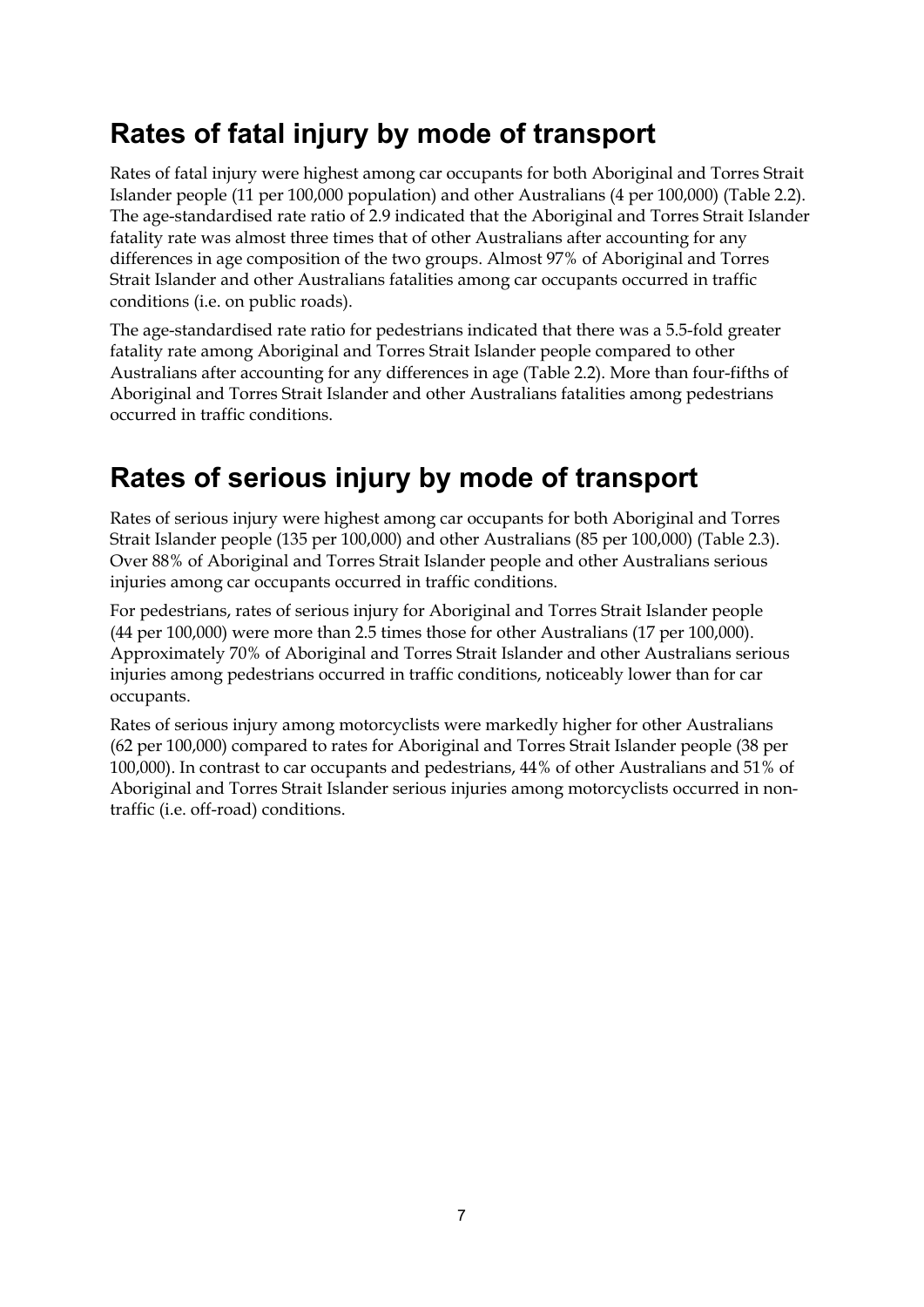# <span id="page-13-0"></span>**3 Aboriginal and Torres Strait Islander land transport injury, 2003–04 to 2007–08**

This section examines the fatal and non-fatal injury of Aboriginal and Torres Strait Islander people due to road transport, including traffic (occurring on a public road), non-traffic, unspecified as to whether traffic or non-traffic and railway. This definition of land transport injury excludes injury given an external cause of intentional self harm, assault or undetermined intent.

Most Aboriginal and Torres Strait Islander transport deaths (98%) and serious injury cases (99%) were known to have involved land transport (Tables 2.2 and 2.3). Similarly, 95% of other Australians transport deaths and 97% of serious injury cases were also known to have involved land transport. The great majority of land transport cases involved road vehicles, or vehicles that can be driven on roads (e.g. off-road motor vehicles). An exception is the small number of cases in which the injured person was a train occupant. A partial further exception is the small number of occupants of special vehicles for use in industry, agriculture or construction, some of which may not have been road vehicles (Tables 2.2 and 2.3). Injury resulting from collisions between trains and pedestrians or road vehicles was not uncommon (Tables 3.7 and 3.8). For this reason, and to avoid an arbitrary distinction between 'road accidents' and 'rail accidents', the two are here considered together as land transport accidents. This definition also includes special industry, agriculture or construction vehicles.

In the four years up until 2006–07, land transport accidents accounted for 20% of fatal injury cases for Aboriginal and Torres Strait Islander people, while in the five years up until 2007–08, land transport accidents accounted for 8% of all injury hospitalisations for Aboriginal and Torres Strait Islander people (Table 3.1). The age-standardised rate of land transport injury was 19 deaths per 100,000 Aboriginal and Torres Strait Islander persons and 287 admissions to hospital per 100,000 Aboriginal and Torres Strait Islander persons.

Based on age-standardised rates, there were 2.7 times more fatalities and 20% more serious injury cases from land transport accidents among Aboriginal and Torres Strait Islander people compared to other Australians.

Most Aboriginal and Torres Strait Islander land transport fatalities (89%) and nearly two-thirds of serious injury cases (65%) occurred in traffic conditions. The mean length of stay was markedly higher for injuries that occurred in traffic conditions (4.5 days) compared with those occurring in non-traffic conditions (2.5 days). Notably, in almost one-third of serious injury cases, the injured person was discharged on the same day as they were admitted.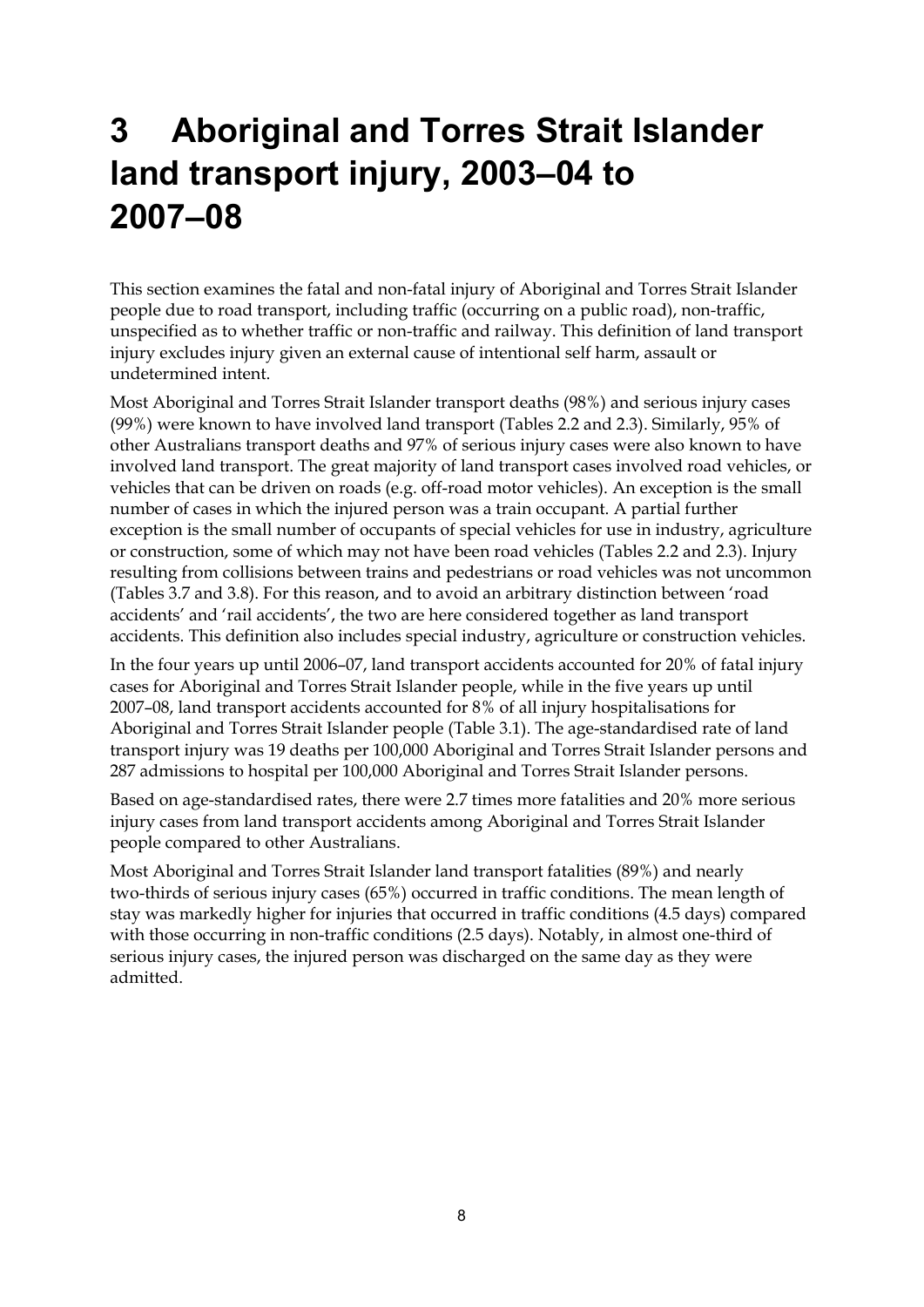#### **Table 3.1: Key indicators for land transport injury**

|                                                                                  | Indigenous | Indigenous |                | Indigenous Australians <sup>(a)</sup> |                      |
|----------------------------------------------------------------------------------|------------|------------|----------------|---------------------------------------|----------------------|
| Indicator                                                                        | males      | females    | <b>Traffic</b> | Non-traffic                           | Total <sup>(b)</sup> |
| Fatally injured (2003-04 to 2006-07)                                             |            |            |                |                                       |                      |
| Deaths                                                                           | 235        | 102        | 299            | 26                                    | 337                  |
| Percentage of all deaths due to injury                                           | 20.9       | 17.8       | 17.6           | 1.5                                   | 19.8                 |
| Crude rate per 100,000 population <sup>(c)</sup>                                 | 23.9       | 10.3       | 15.1           | 1.3                                   | 17.1                 |
| Adjusted rate per 100,000 population <sup>(d)</sup>                              | 27.5       | 11.8       | 17.3           | 1.5                                   | 19.3                 |
| Ratio of age standardised rates: Indigenous:<br>Other Australians <sup>(e)</sup> | 2.6        | 3.2        | 2.6            | 3.0                                   | 2.7                  |
| Seriously injured (2003-04 to 2007-08)                                           |            |            |                |                                       |                      |
| Person admitted to hospital <sup>(1)</sup>                                       | 5,064      | 2,417      | 4,826          | 1,906                                 | 7,481                |
| Percentage of all hospitalisations due to<br>injury                              | 9.5        | 5.8        | 5.1            | 2.0                                   | 7.9                  |
| Same day hospitalisations                                                        | 1,620      | 797        | 1,527          | 652                                   | 2,417                |
| Mean length of stay in hospital (days) <sup>(g)</sup>                            | 3.7        | 4.1        | 4.5            | 2.5                                   | 3.8                  |
| Total Patient days (including same day and<br>deaths in hospital)                | 18,576     | 9,935      | 21,541         | 4,773                                 | 28,511               |
| Crude rate per 100,000 population <sup>(c)</sup>                                 | 412.0      | 194.7      | 195.3          | 77.1                                  | 302.8                |
| Adjusted rate per 100,000 population <sup>(d)</sup>                              | 386.3      | 189.5      | 194.7          | 62.7                                  | 286.5                |
| Ratio of age standardised rates: Indigenous:<br>Other Australians <sup>(e)</sup> | 1.2        | 1.3        | 1.3            | 0.9                                   | 1.2                  |

(a) Includes cases where sex is missing or indeterminate.

(b) This includes 12 deaths, 852 hospital cases (249 were same day) and 3,124 patient days where it is unspecified as to whether the crash occurred in traffic or non-traffic conditions.

(c) Rates are averages of annual rates over the four years 2003–04 to 2006–07 for fatally injured persons and over the five years 2003–04 to 2007–08 for seriously injured persons.

- (d) Adjusted by direct standardisation to the Australian population in June 2001.
- (e) Ratio of age-standardised rate for Indigenous to the equivalent rate for other Australians and Indigenous status not stated.

(f) In total, there were 264,186 (8,610 Indigenous Australians and 255,576 other Australians) admissions to hospital for land transport injury for an estimated 239,687 persons (7,527 Indigenous Australians and 232,160 other Australians), of which 1,707 persons (46 Indigenous Australians) died while in hospital (0.7%). These deaths are represented in the national mortality data collection, and are therefore omitted from the serious injury case counts in Table 3.1 and throughout the report. The estimate of total patient days includes separations in which the person died in hospital.

(g) This is the average number of days a person is likely to stay in hospital when seriously injured.

*Note:* The geographic scope of this table covers all jurisdictions except for Tasmania and the Australian Capital Territory (see Data issues 'Deaths', p. 48 and 'Serious injury', p. 49).

### <span id="page-14-0"></span>**Age and sex distribution**

Fatal injury rates for Aboriginal and Torres Strait Islander males were higher than those for other Australian males across all age groups (Figure 3.1). A similar pattern was observed for females, except for those aged 10–19 years where rates were almost identical.

Serious injury rates for Aboriginal and Torres Strait Islander males and other Australian males were similar up until early adulthood after which Aboriginal and Torres Strait Islander rates were moderately higher throughout most of adulthood (Figure 3.1). A similar pattern was observed for Aboriginal and Torres Strait Islander females and other Australian females.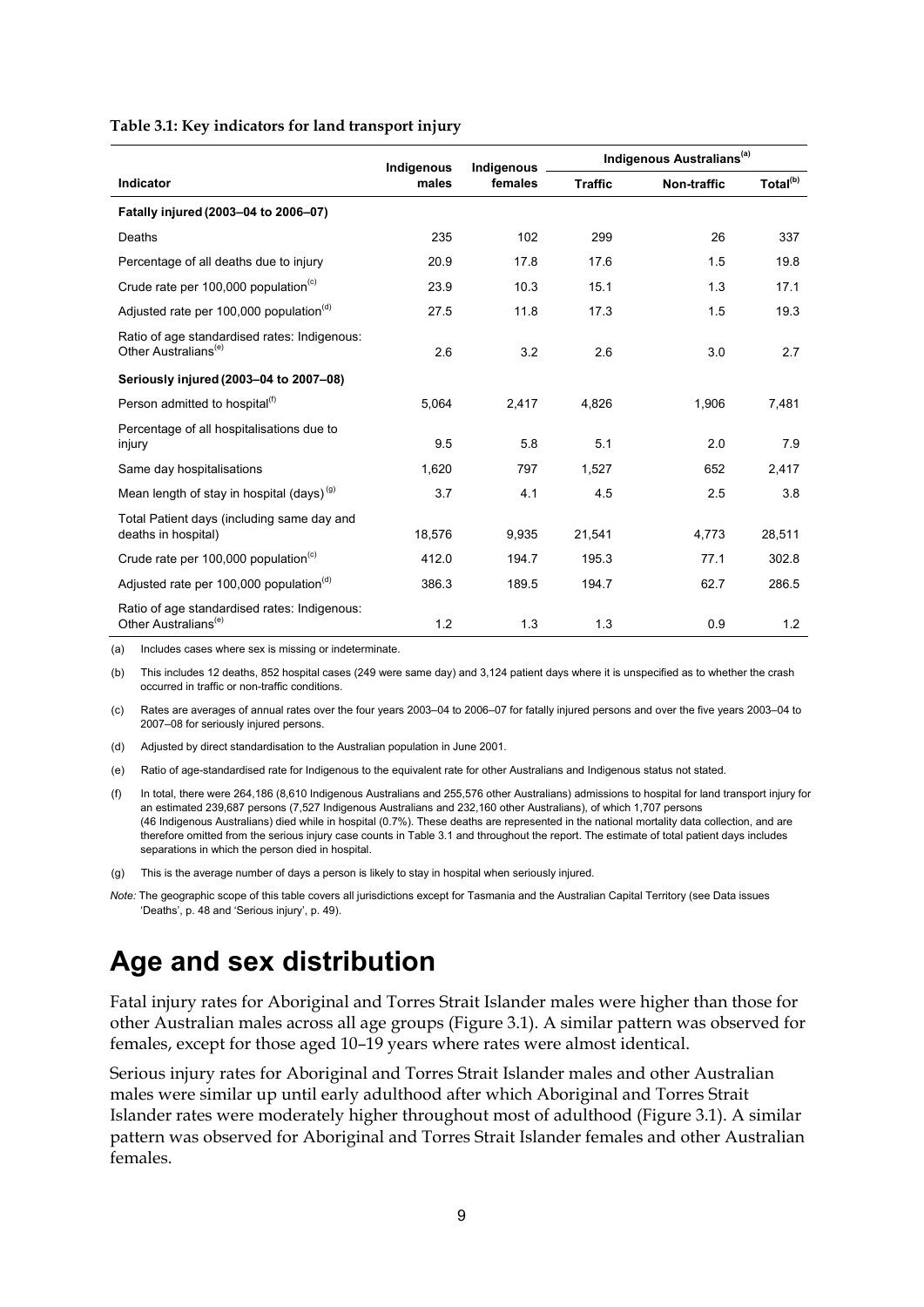

The land transport fatal and serious injury rates differed by age group and gender for both Aboriginal and Torres Strait Islander people and other Australians (Table 3.2). Fatal injury rates for Aboriginal and Torres Strait Islander males were higher across all age groups than rates for other Australian males varying from 30% higher for those aged 25–29 years to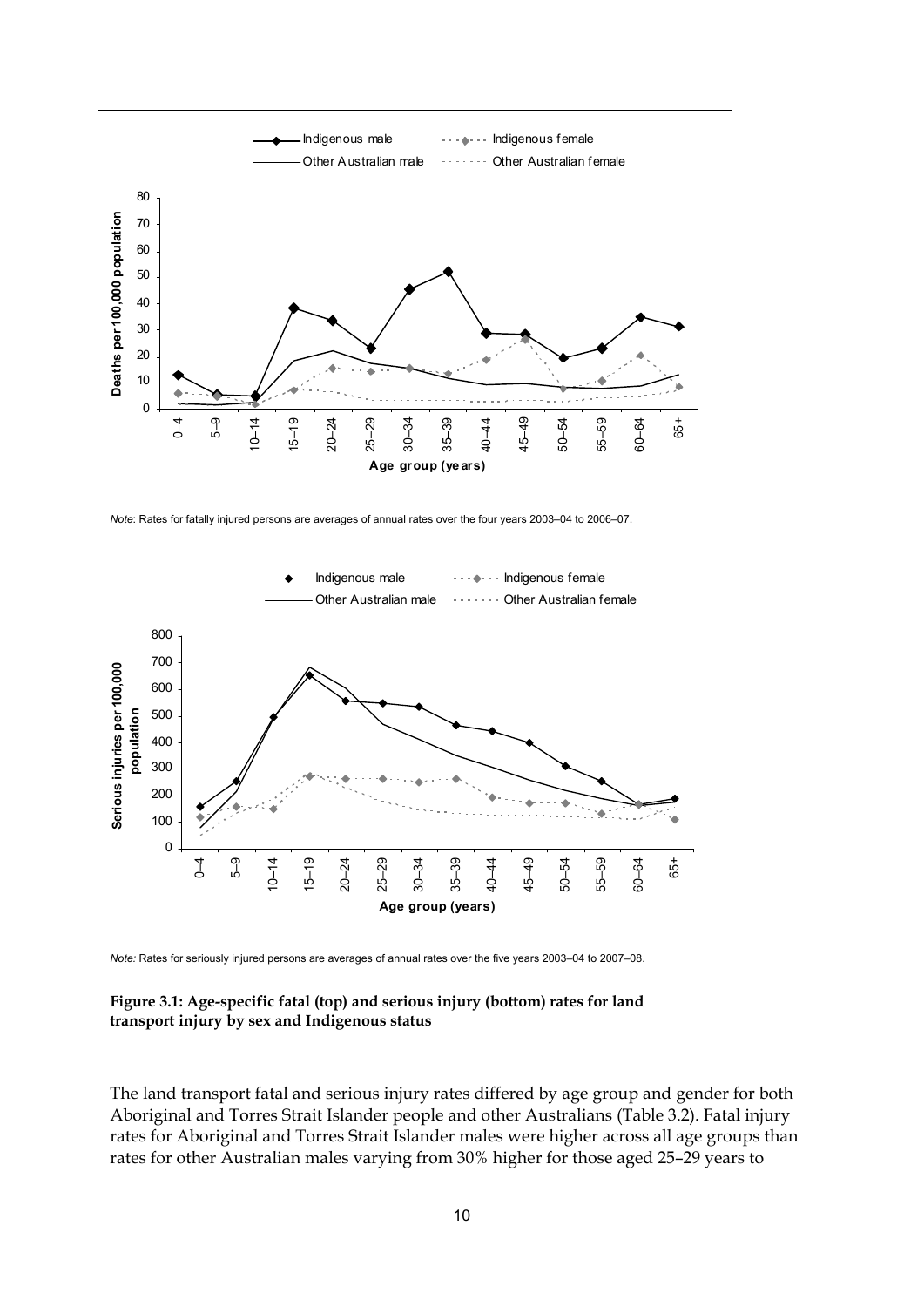almost 6 times as high for children aged 0–4 years. A similar pattern was observed for females where rates for Aboriginal and Torres Strait Islander females varied from being almost identical to those for other Australian females at ages 10–19 years to almost 9 times as high for those aged 45–49 years.

Differences in serious injury rates between Aboriginal and Torres Strait Islander males and other Australian males were moderate across nearly all age groups with the largest difference observed for children aged 0–4 years where the Aboriginal and Torres Strait Islander rate was double the other Australians rate. A similar pattern was observed for females with the largest difference also recorded for children aged 0–4 years where the Aboriginal and Torres Strait Islander rate was 2.4 times the other Australians rate.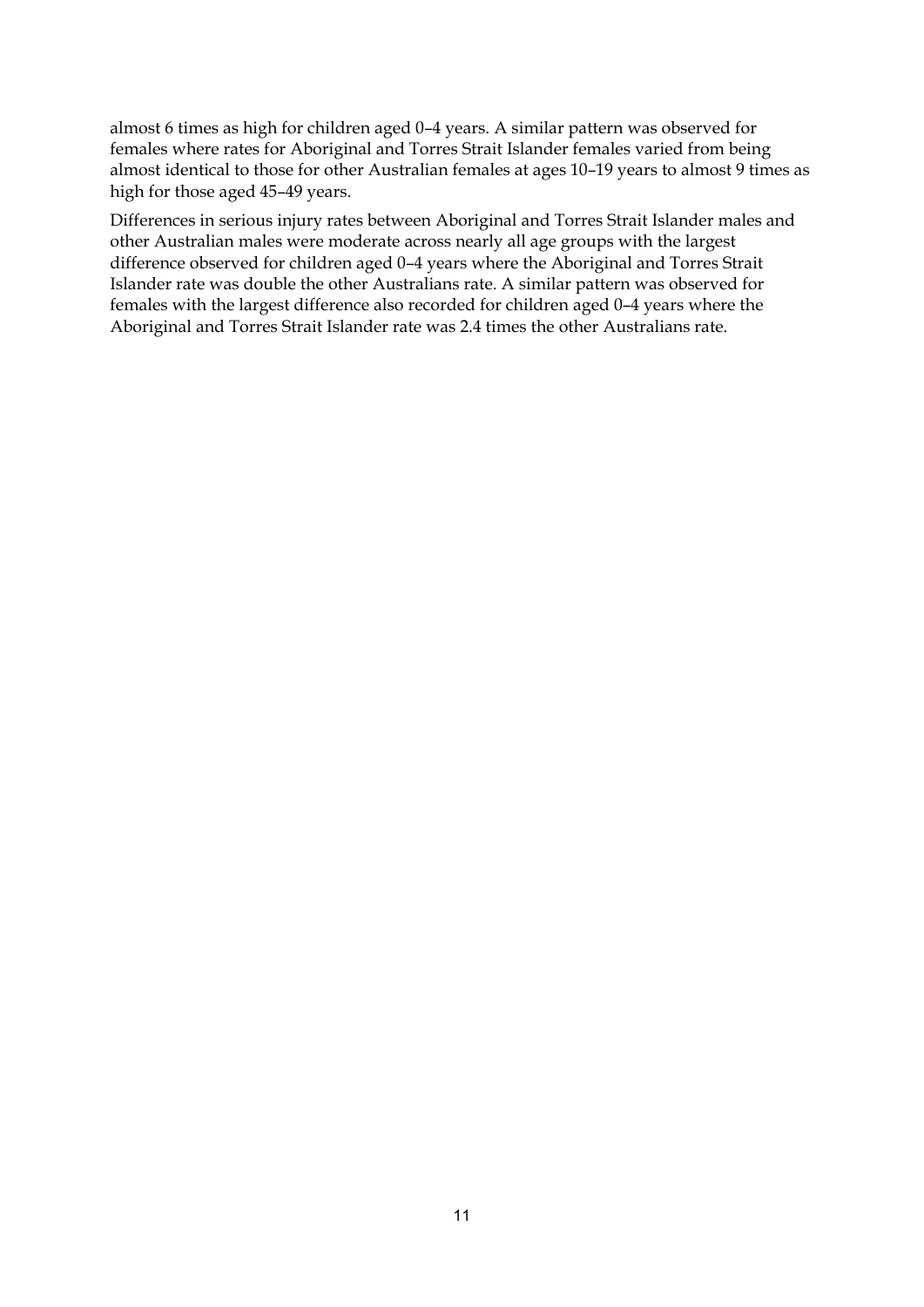|                                                                                                |       |               |               |                 |                  |                  | Age group (years)                                                                                 |               |                 |                 |                |                  |                 |                  | ₹                |                            |
|------------------------------------------------------------------------------------------------|-------|---------------|---------------|-----------------|------------------|------------------|---------------------------------------------------------------------------------------------------|---------------|-----------------|-----------------|----------------|------------------|-----------------|------------------|------------------|----------------------------|
| Indicator                                                                                      | Į     | ဌိ            | $10 - 14$     | $15 - 19$       | $20 - 24$        | $25 - 29$        | $30 - 34$                                                                                         | $35 - 39$     | 40-44           | 45-49           | 50-54          | 55-59            | 60-64           | 65+              | ages<br>(crude)  | Age<br>Std. <sup>(b)</sup> |
| Fatal injury (2003-04 to 2006-07)                                                              |       |               |               |                 |                  |                  |                                                                                                   |               |                 |                 |                |                  |                 |                  |                  |                            |
| Indigenous male                                                                                | 12.7  | 55            | 4.7           | 38.1            | 33.5             | 22.9             | 45.4                                                                                              | 51.8          | 28.8            | 28.3            | 19.2           | 23.0             | 34.6            | $\frac{1}{2}$    | 23.9             | 27.5                       |
| Other Australian male                                                                          | 2.2   | $\ddot{ }$ :  | 2.5           | 17.9            | 22.1             | 173              | 55                                                                                                | 116           | $\overline{9}$  | 9.6             | $\frac{2}{8}$  | 7.5              | 8.6             | 3.0              | 10.8             | 10.8                       |
| Male rate ratio: Indigenous:<br>Other Australian                                               | 5.8   | 33            | $\frac{0}{1}$ | $\overline{21}$ | 1.5              | 1.3              | 2.9                                                                                               | 4.5           | 3.2             | 2.9             | 2.3            | $\overline{3}$ . | 4.0             | $\overline{2.4}$ | 2.2              | 2.6                        |
| Indigenous female                                                                              | 5.8   | 4.9           | 17            | 6.9             | 15.4             | 14.0             | 5.5                                                                                               | 13.0          | 18.3            | 26.3            | 7.7            | 10.4             | 20.3            | 8.5              | 10.3             | 11.8                       |
| Other Australian female                                                                        | 2.0   | $\frac{0}{1}$ | $\ddot{ }$ :  | $\frac{1}{2}$   | 6.0              | $\overline{3}$ . | 3.0                                                                                               | 2.9           | 2.4             | 3.0             | 2.7            | 3.9              | $4\overline{4}$ | ю<br>ဖ           | 3.8              | 3.7                        |
| Indigenous: Other Australian<br>Female rate ratio:                                             | 2.9   | 51            | $\frac{0}{1}$ | $\frac{0}{1}$   | 2.6              | $4\overline{4}$  | 52                                                                                                | 4.5           | 7.5             | 8.9             | $\frac{8}{2}$  | 2.7              | 4.6             | $\frac{3}{2}$    | 2.7              | 3.2                        |
| Rate ratio: Indigenous: Other<br>Australian                                                    | 4.5   | 3.9           | $\frac{1}{1}$ | $\frac{8}{1}$   | $\overline{1.7}$ | $\frac{8}{1}$    | 3.3                                                                                               | 4.4           | $\ddot{4}$      | 4.4             | 2.4            | 2.9              | 4.1             | $\frac{0}{1}$    | $2.\overline{3}$ | 2.7                        |
|                                                                                                |       |               |               |                 |                  |                  |                                                                                                   |               |                 |                 |                |                  |                 |                  |                  |                            |
| Serious injury (2003-04 to 2007-08)                                                            |       |               |               |                 |                  |                  |                                                                                                   |               |                 |                 |                |                  |                 |                  |                  |                            |
| Indigenous male                                                                                | 156.7 | 254.5         | 492.0         | 650.0           | 554.8            | 545.5            | 532.1                                                                                             | 465.0         | 440.4           | 398.2           | 311.6          | 255.0            | 166.1           | 186.4            | 412.0            | 386.3                      |
| Other Australian male                                                                          | 78.8  | 215.0         | 490.1         | 681.3           | 603.0            | 466.8            | 412.2                                                                                             | 351.0         | 303.9           | 258.3           | 220.6          | 186.5            | 163.9           | 176.5            | 328.4            | 329.0                      |
| Male rate ratio: Indigenous:<br>Other Australian                                               | 2.0   | 1.2           | $\frac{0}{1}$ | $\frac{0}{1}$   | 0.9              | $\ddot{.}$       | 13                                                                                                | $\frac{3}{2}$ | $1\overline{4}$ | $\frac{1}{2}$   | 14             | $\overline{4}$   | $\frac{0}{1}$   | $\frac{1}{1}$    | 1.3              | $\frac{2}{1}$              |
| Indigenous female                                                                              | 116.1 | 158.2         | 150.0         | 272.9           | 261.0            | 262.2            | 248.4                                                                                             | 262.4         | 93.2            | 171.5           | 172.0          | 133.1            | 166.8           | 108.8            | 194.7            | 189.5                      |
| Other Australian female                                                                        | 47.5  | 130.3         | 182.5         | 284.6           | 227.8            | 175.2            | 142.2                                                                                             | 131.8         | 123.6           | 121.4           | 119.2          | 113.0            | 109.1           | 151.0            | 148.5            | 148.9                      |
| Indigenous: Other Australian<br>Female rate ratio:                                             | 2.4   | $\frac{2}{1}$ | $\frac{8}{2}$ | $\frac{0}{1}$   | $\tilde{L}$      | $\frac{5}{1}$    | $\ddot{ }$ :                                                                                      | $\frac{0}{2}$ | $\frac{6}{1}$   | $1\overline{4}$ | $\overline{4}$ | $\frac{2}{1}$    | 1.5             | $\overline{0}$ . | $\frac{3}{1}$    | $\frac{3}{1}$              |
| Rate ratio: Indigenous: Other<br>Australian                                                    | 2.2   | $\frac{2}{1}$ | $\frac{0}{1}$ | $\frac{0}{1}$   | $\frac{0}{1}$    | $\ddot{.}$       | $1\overline{4}$                                                                                   | $\frac{5}{1}$ | $\frac{1}{1}$   | $\frac{1}{1}$   | $\frac{4}{4}$  | $\frac{3}{2}$    | 1.2             | 0.9              | 1.3              | $\frac{2}{1}$              |
| Rates are averages of annual rates over the four years 2003-04 to 2006-07 for<br>$\widehat{a}$ |       |               |               |                 |                  |                  | fatally injured persons and over the five years 2003-04 to 2007-08 for seriously injured persons. |               |                 |                 |                |                  |                 |                  |                  |                            |

**Table 3.2: Age-specific and age-standardised rates(a) due to fatal and serious land transport injury**  Table 3.2: Age-specific and age-standardised rates<sup>(a)</sup> due to fatal and serious land transport injury

(b) Adjusted by direct standardisation to the Australian population in June 2001. (b) Adjusted by direct standardisation to the Australian population in June 2001.

Note: The geographic scope of this table covers all jurisdictions except for Tasmania and the Australian Capital Territory (see Data issues 'Deaths', p. 48 and 'Serious injury', p. 49). *Note:* The geographic scope of this table covers all jurisdictions except for Tasmania and the Australian Capital Territory (see Data issues 'Deaths', p. 48 and 'Serious injury', p. 49).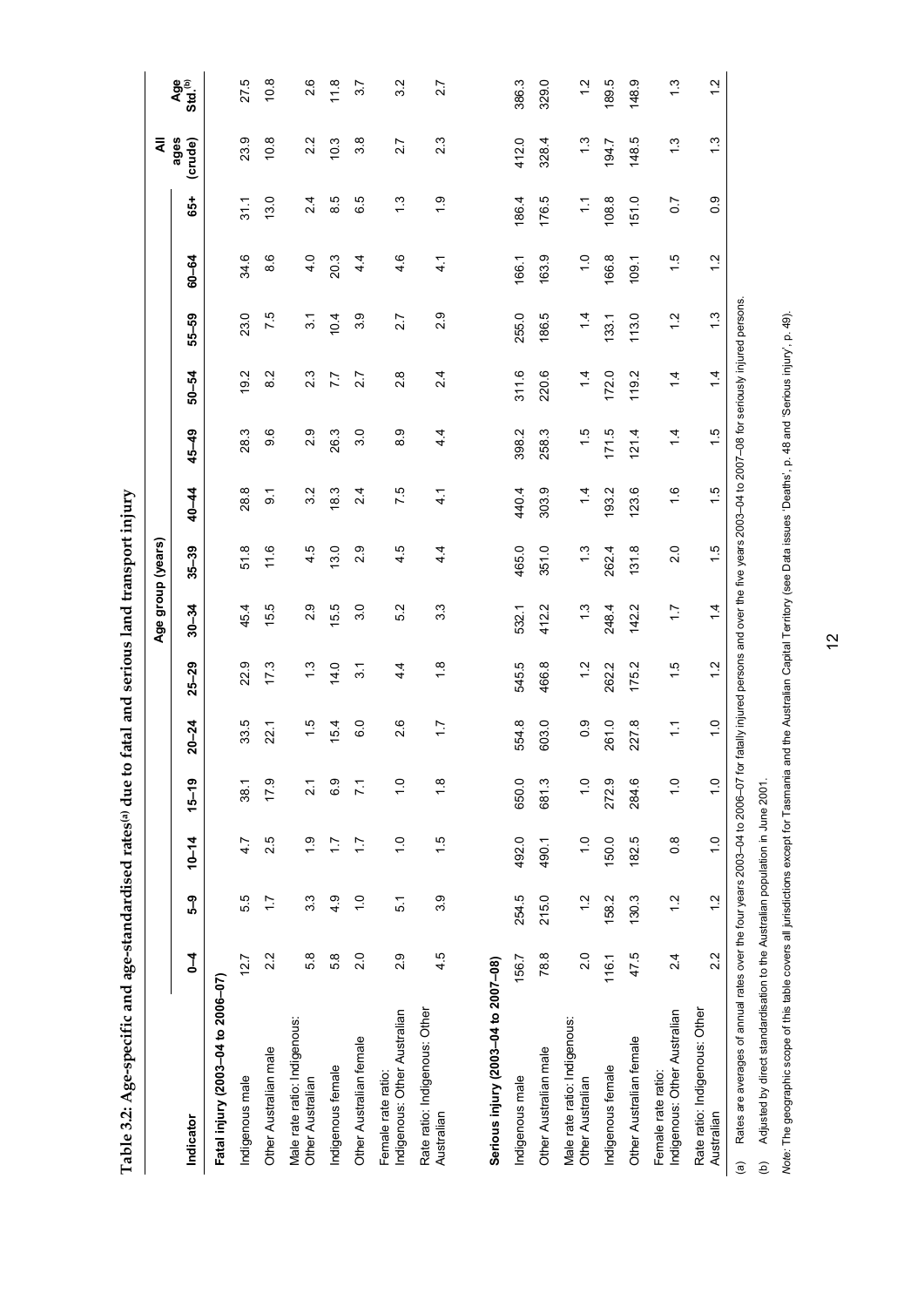Car occupants and pedestrians were the two modes of transport resulting in the largest number of cases of death for Aboriginal and Torres Strait Islander people (Table 2.2). Car occupants also accounted for the largest number of Aboriginal and Torres Strait Islander people seriously injured, followed in roughly equal numbers by motorcyclists, pedal cyclists and pedestrians (Table 2.3).

The fatal injury rate among Aboriginal and Torres Strait Islander car occupants was 2.9 times that of other Australians car occupants (Table 3.3). Likewise, serious injury among car occupants was 1.6 times as high among Aboriginal and Torres Strait Islander people compared to other Australians. A markedly higher proportion of car passengers relative to car drivers were fatally or seriously injured among Aboriginal and Torres Strait Islander people, than when compared to other Australians.

The fatality rate for pedestrians was 5.5 times as high among Aboriginal and Torres Strait Islander people compared to other Australians. Likewise, the serious injury rate for pedestrians was 2.5 times as high among Aboriginal and Torres Strait Islander people compared to other Australians.

Figures 3.2 and 3.3 depict age-specific death rates in traffic conditions and by mode of transport. Fatal injury rates for Aboriginal and Torres Strait Islander people for pedestrians, car passengers and car drivers in particular, tended to rise in early adulthood and remain elevated through middle age. This pattern contrasted somewhat to that observed for other Australians where rates tended to peak in early adulthood, and decline thereafter.

Figures 3.4 and 3.5 depict age-specific serious injury rates in traffic conditions and by road user group. With the exception of pedestrians, rates for Aboriginal and Torres Strait Islander males in traffic conditions tended to peak in teenage to early adult years before declining thereafter. A similar pattern was observed for other Australians, although rates for pedestrians did not remain elevated throughout adulthood as observed for Aboriginal and Torres Strait Islander males.

Age-specific serious injury rates in non-traffic conditions for Aboriginal and Torres Strait Islander males and other Australian males for motorcyclists peaked in late teenage years before declining sharply thereafter (Figure 3.6). A similar pattern was observed for male pedal cyclists although rates peaked earlier in middle childhood. A similar, but less pronounced pattern in rates for pedal cyclists was seen for Aboriginal and Torres Strait Islander females and other Australian females (Figure 3.7).

Tabulations of the age-specific and all-ages rates by mode of transport for Figures 3.2–3.7 are included as Tables A5, A7 and A8 in the Appendix. Non-traffic death rates for other Australians males and females scarcely left the zero line (Appendix Table A6), and therefore data were too sparse to be charted.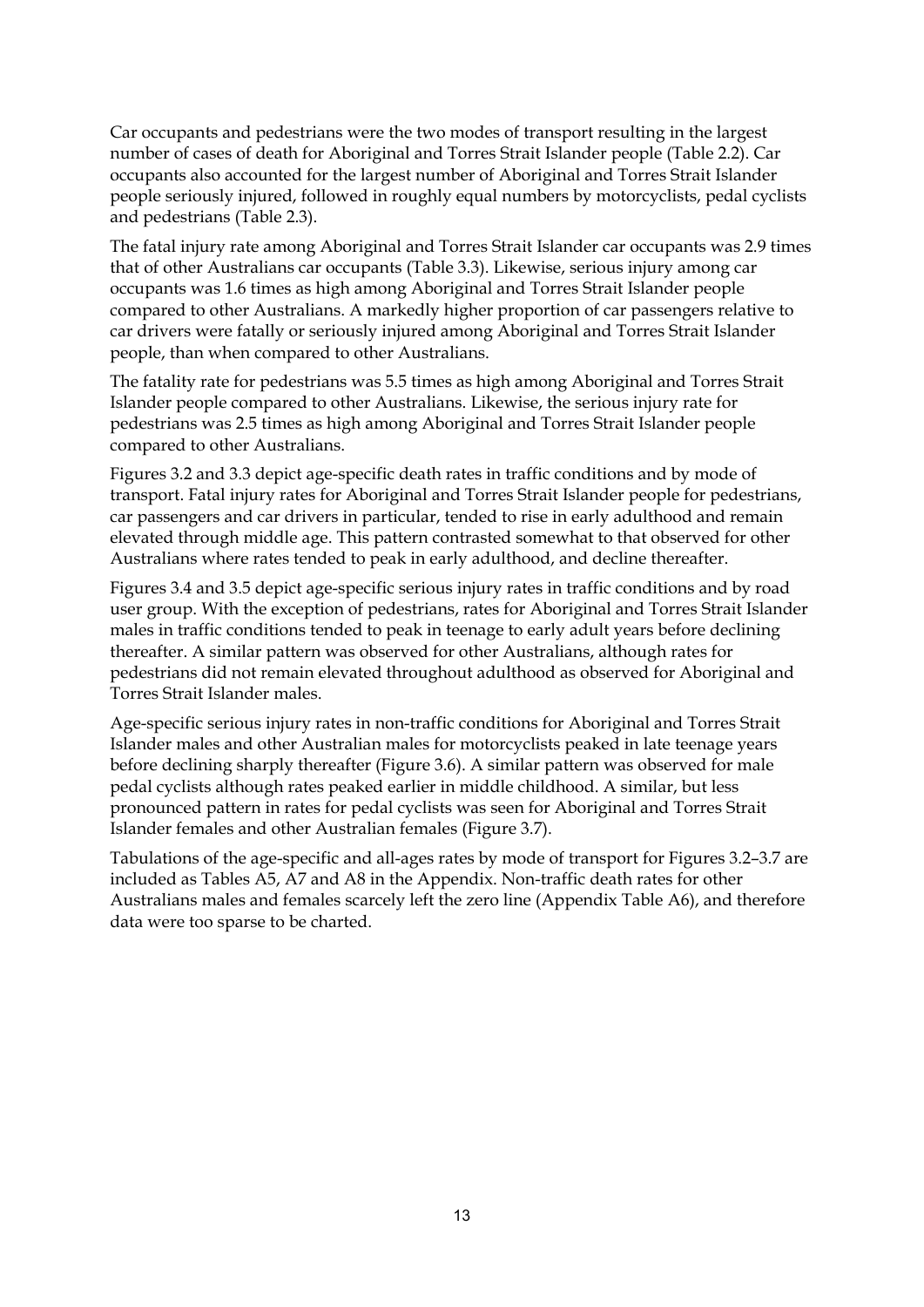|                                                                                                                                               | Males (Rate <sup>(b)</sup> ) |                      | Females (Rate <sup>(b)</sup> ) |                      | Indigenous Australians |                     | <b>Other Australians</b> |                     |                           |
|-----------------------------------------------------------------------------------------------------------------------------------------------|------------------------------|----------------------|--------------------------------|----------------------|------------------------|---------------------|--------------------------|---------------------|---------------------------|
| Mode of transport                                                                                                                             | Australians<br>Indigenous    | Other<br>Australians | Indigenous<br>Australians      | Australians<br>Other | Count                  | Rate <sup>(b)</sup> | Count                    | Rate <sup>(b)</sup> | Rate ratio <sup>(c)</sup> |
| Fatal injury (2003-04 to 2006-07)                                                                                                             |                              |                      |                                |                      |                        |                     |                          |                     |                           |
| Car occupant                                                                                                                                  | 15.4                         | 53                   | 7.2                            | 2.4                  | $\frac{5}{2}$          | 11.1                | 3,025                    | 3.9                 | 2.9                       |
| Driver                                                                                                                                        | $\overline{8}$               | $\frac{4}{1}$        | $\frac{0}{3}$                  | $\frac{3}{1}$        | 88                     | 5.6                 | 2,056                    | 2.6                 | $\frac{1}{2}$             |
| Passenger (inside/outside of vehicle)                                                                                                         | 5.2                          | $\frac{2}{1}$        | 3.9                            | Ξ                    | 86                     | 4.5                 | 887                      | Ξ                   | $\frac{4}{10}$            |
| Unspecified or boarding or alighting                                                                                                          | $\frac{5}{1}$                | $\tilde{c}$          | 0.4                            | $\overline{c}$       | 17                     | 0.0                 | 88                       | $\tilde{c}$         | $\frac{4}{3}$             |
| Motorcyclist                                                                                                                                  | $\frac{1}{4}$                | 2.0                  | $\overline{0}$                 | $\tilde{c}$          | చ                      | $\overline{0}$      | 813                      | Ξ                   | $\overline{0}$ .          |
| Pedal cyclist                                                                                                                                 | $\frac{2}{3}$                | $\frac{3}{2}$        | $\overline{c}$                 | $\overline{0}$       |                        | ×                   | 128                      | $0.\overline{2}$    |                           |
| Pedestrian                                                                                                                                    | 8.3                          | $\frac{6}{1}$        | 3.9                            | 0.7                  | $\overline{00}$        | 6.0                 | 861                      | $\tilde{\cdot}$     | 55                        |
| Animal or occupant of animal-drawn vehicle                                                                                                    | $\overline{0}$ .             | 0.0                  | $\overline{0}$                 | $\overline{0}$ .     | 0                      | $\overline{0}$ .    | 25                       | $\frac{0}{2}$       | $\frac{0}{0}$             |
| Serious injury (2003-04 to 2007-08)                                                                                                           |                              |                      |                                |                      |                        |                     |                          |                     |                           |
| Car occupant                                                                                                                                  | 157.1                        | 89.7                 | 113.1                          | 79.1                 | 3,167                  | 134.5               | 82,318                   | 84.5                | $\frac{6}{1}$             |
| <b>Driver</b>                                                                                                                                 | 70.4                         | 58.1                 | 35.4                           | 44.6                 | 1,128                  | 52.2                | 50,118                   | 51.3                | $\frac{0}{1}$             |
| Passenger (inside/outside of vehicle)                                                                                                         | 62.5                         | 22.7                 | 59.1                           | 27.3                 | 1,536                  | 60.9                | 24,280                   | 25.2                | $\frac{4}{2}$             |
| Unspecified or boarding or alighting                                                                                                          | 24.3                         | 8.8                  | 18.6                           | 7.3                  | 503                    | 21.4                | 7,920                    | $\overline{8.1}$    | 2.6                       |
| Motorcyclist                                                                                                                                  | 67.9                         | 112.1                | 83                             | 10.8                 | 1,135                  | 38.0                | 58,926                   | 61.8                | 0.6                       |
| Pedal cyclist                                                                                                                                 | 54.3                         | 68.4                 | 16.9                           | 16.3                 | 1,265                  | 35.7                | 40,163                   | 42.7                | $\frac{8}{2}$             |
| Pedestrian                                                                                                                                    | 61.0                         | 21.3                 | 28.9                           | 13.5                 | 1,064                  | 44.4                | 16,938                   | 17.4                | 2.5                       |
| Animal or occupant of animal-drawn vehicle                                                                                                    | 17.8                         | 10.8                 | 6.9                            | 20.4                 | 331                    | 12.2                | 14,791                   | 15.5                | $\frac{8}{2}$             |
| 'Mode of transport' here means the vehicle the person was travelling in at the time of being injured in a transport accident<br>$\widehat{a}$ |                              |                      |                                |                      |                        |                     |                          |                     |                           |

**Table 3.3: Mode of land transport(a) for fatal and serious injury**  Table 3.3: Mode of land transport<sup>(a)</sup> for fatal and serious injury Rates are averages of annual rates over the four years 2003–04 to 2006–07 for fatally injured persons -00 over the five years 2003–04 to 2007–08 for seriously injured persons expressed as per 100,000 population<br>and adjuste (b) Rates are averages of annual rates over the four years 2003–04 to 2006–07 for fatally injured persons and over the five years 2003–04 to 2007–08 for seriously injured persons expressed as per 100,000 population and adjusted by direct standardisation to the Australian population in June 2001.  $\hat{e}$ 

(c) Ratio of age-standardised rate for persons specified as Aboriginal and Torres Strait Islander to the equivalent rate for all other persons (non-Indigenous and not stated). Ratio of age-standardised rate for persons specified as Aboriginal and Torres Strait Islander to the equivalent rate for all other persons (non-Indigenous and not stated).  $\odot$ 

*Notes:* Shading denotes the highest 2 figures for a column by fatal and serious injury.

Small counts (*n <* 5) and rates related to them are omitted and are indicated by the symbol (\*).

Notes: Shading denotes the highest 2 figures for a column by fatal and serious injury.<br>Small counts (ת < 5) and rates related to them are omitted and are indicated by the symbol (\*).<br>The geographic scope of this table co The geographic scope of this table covers all jurisdictions except for Tasmania and the Australian Capital Territory (see Data issues 'Deaths', p. 48 and 'Serious injury', p. 49).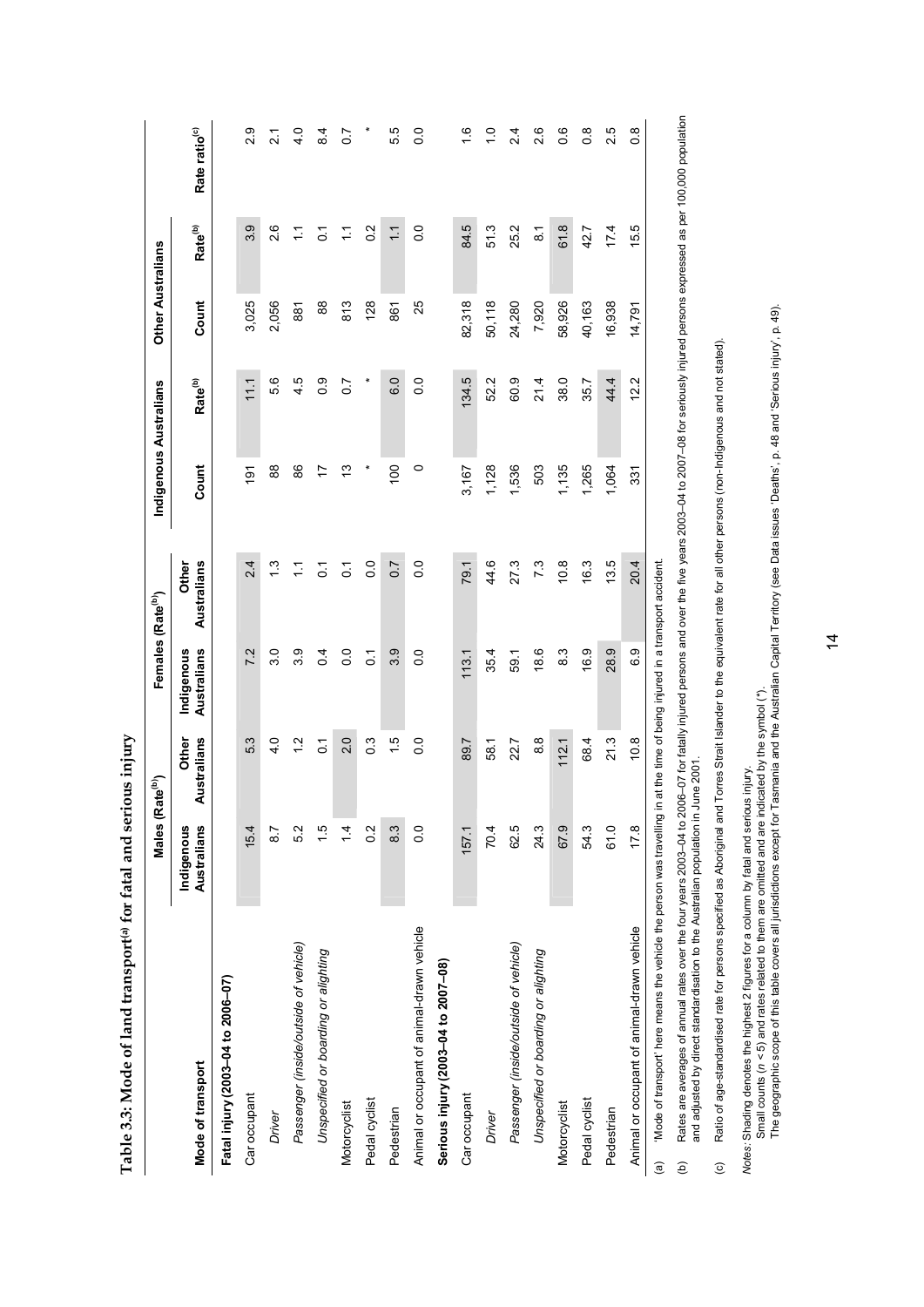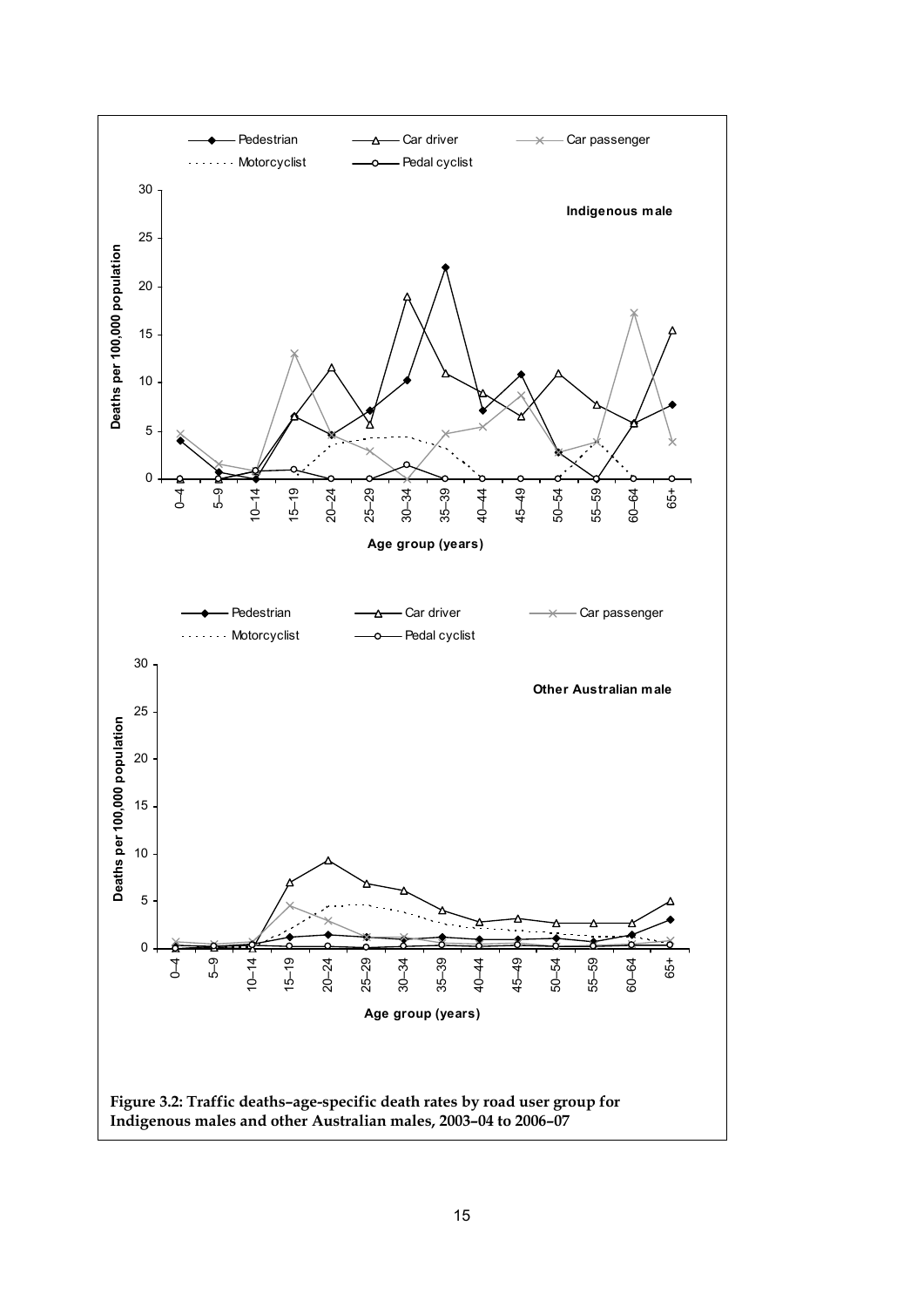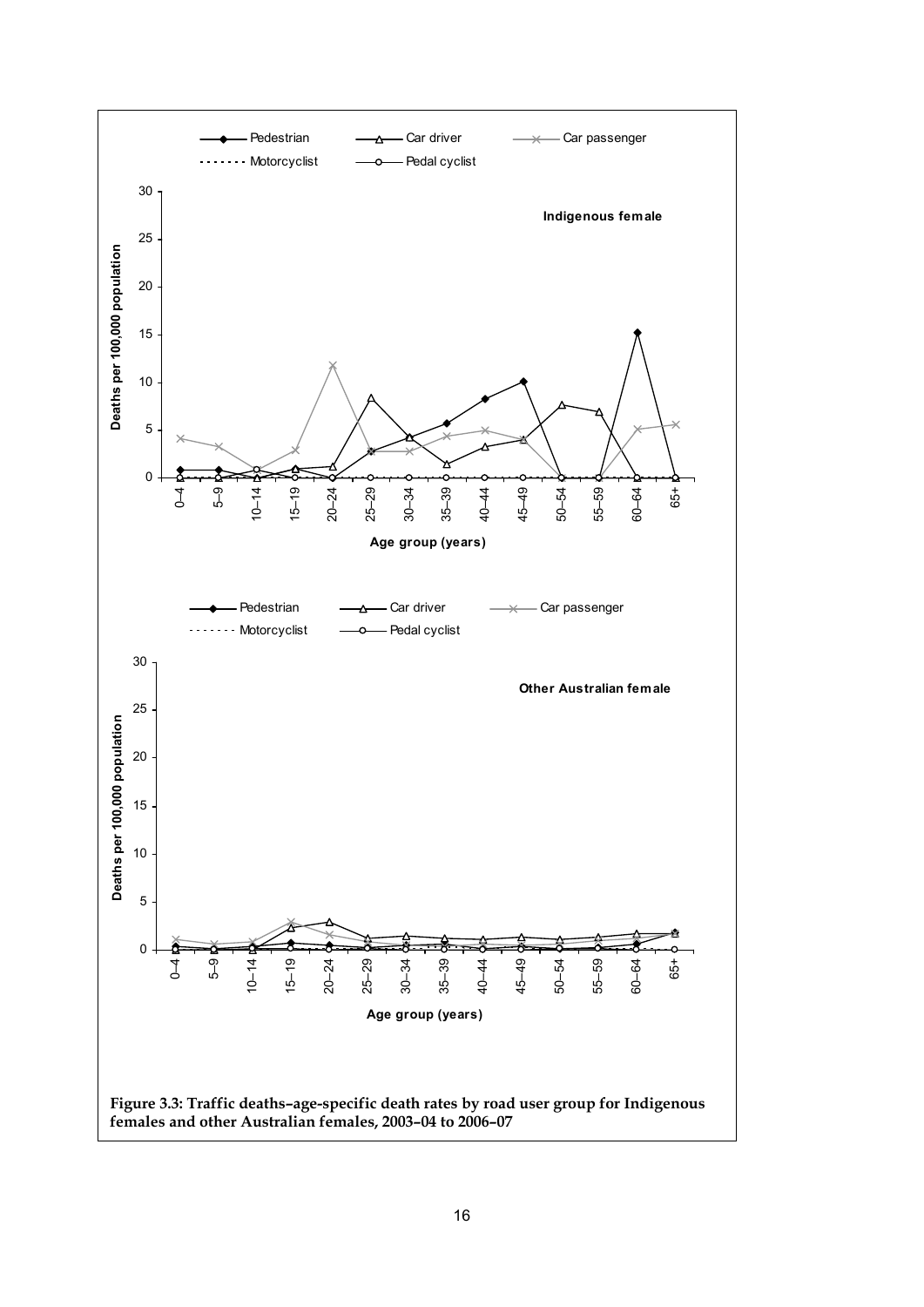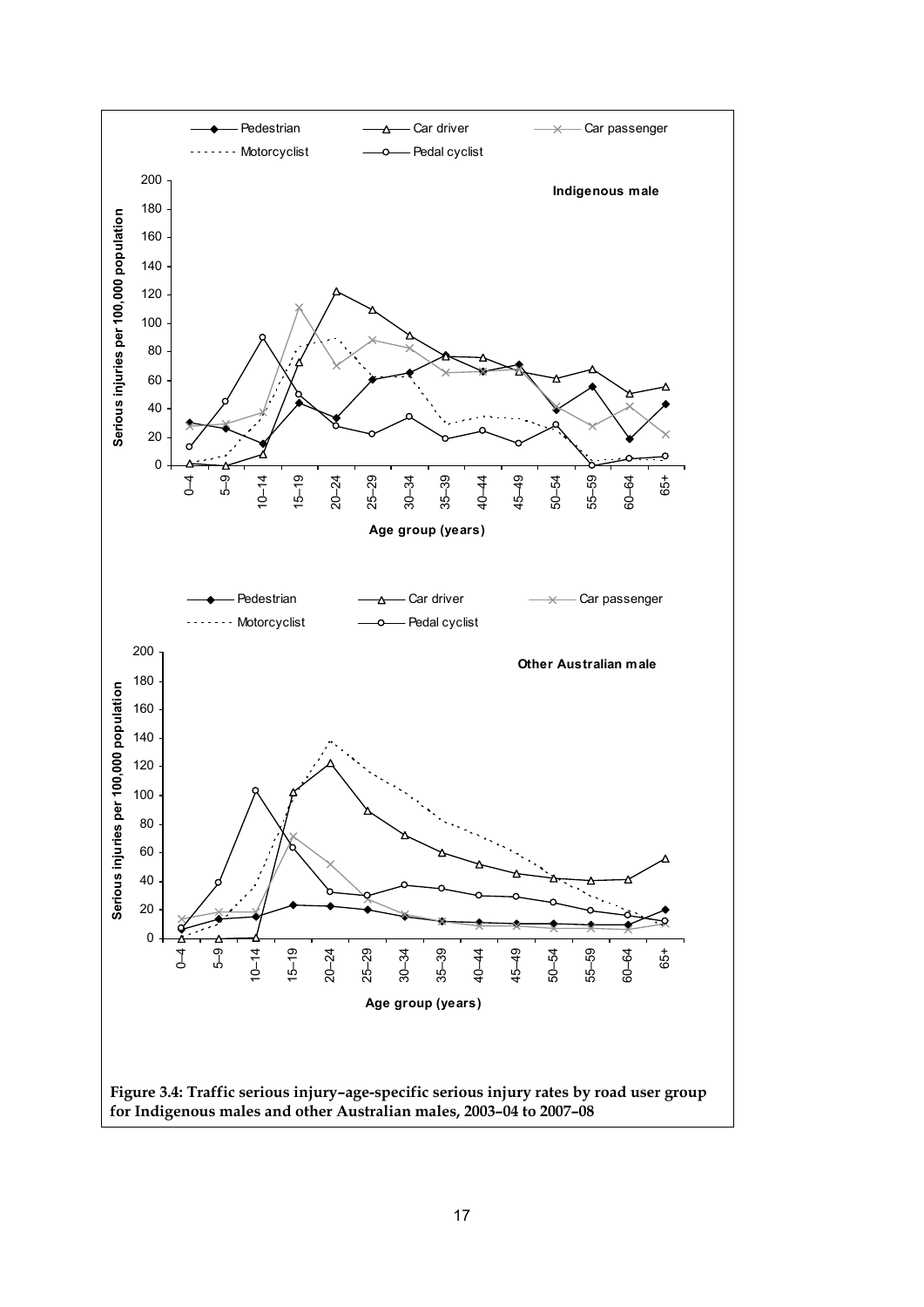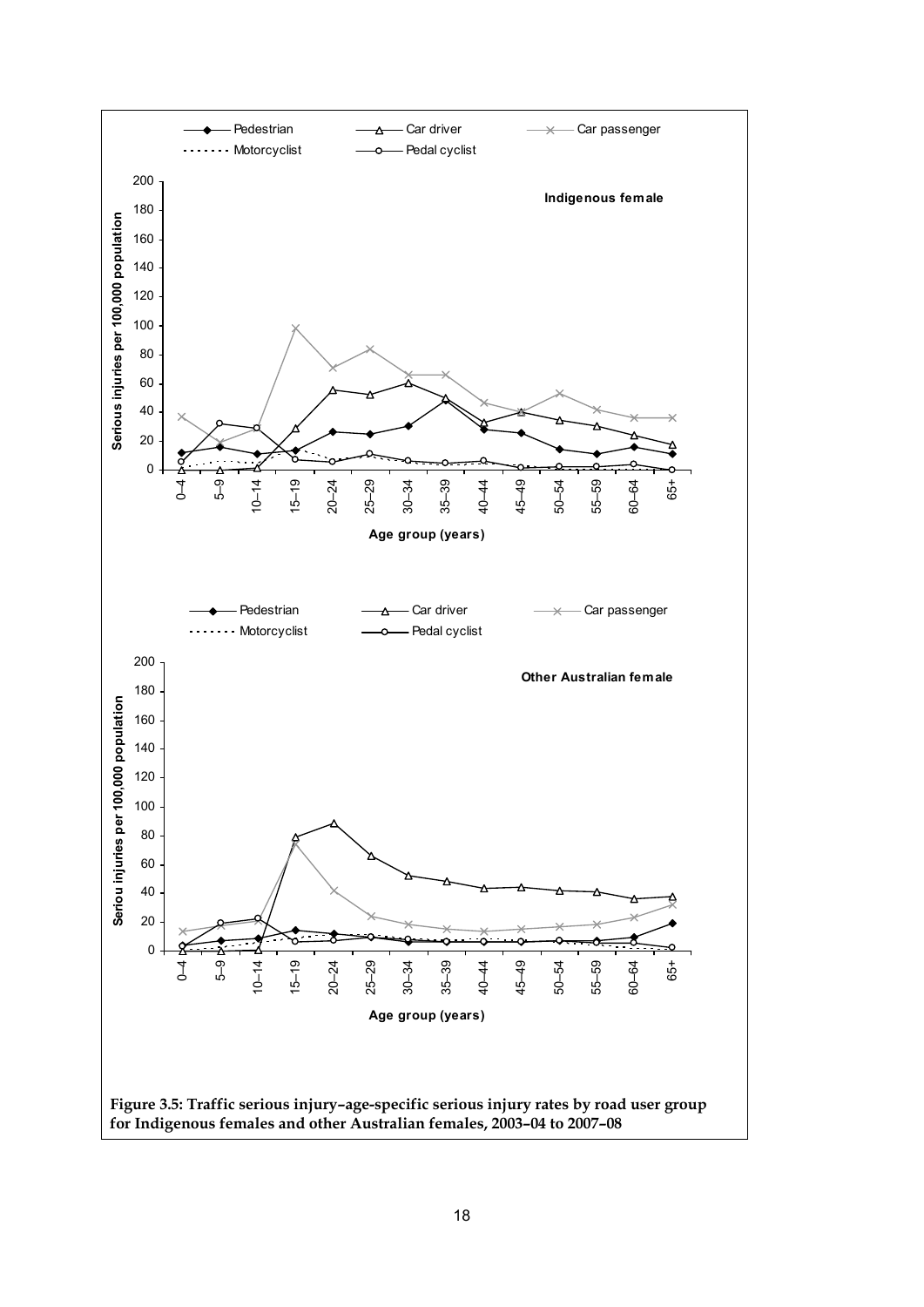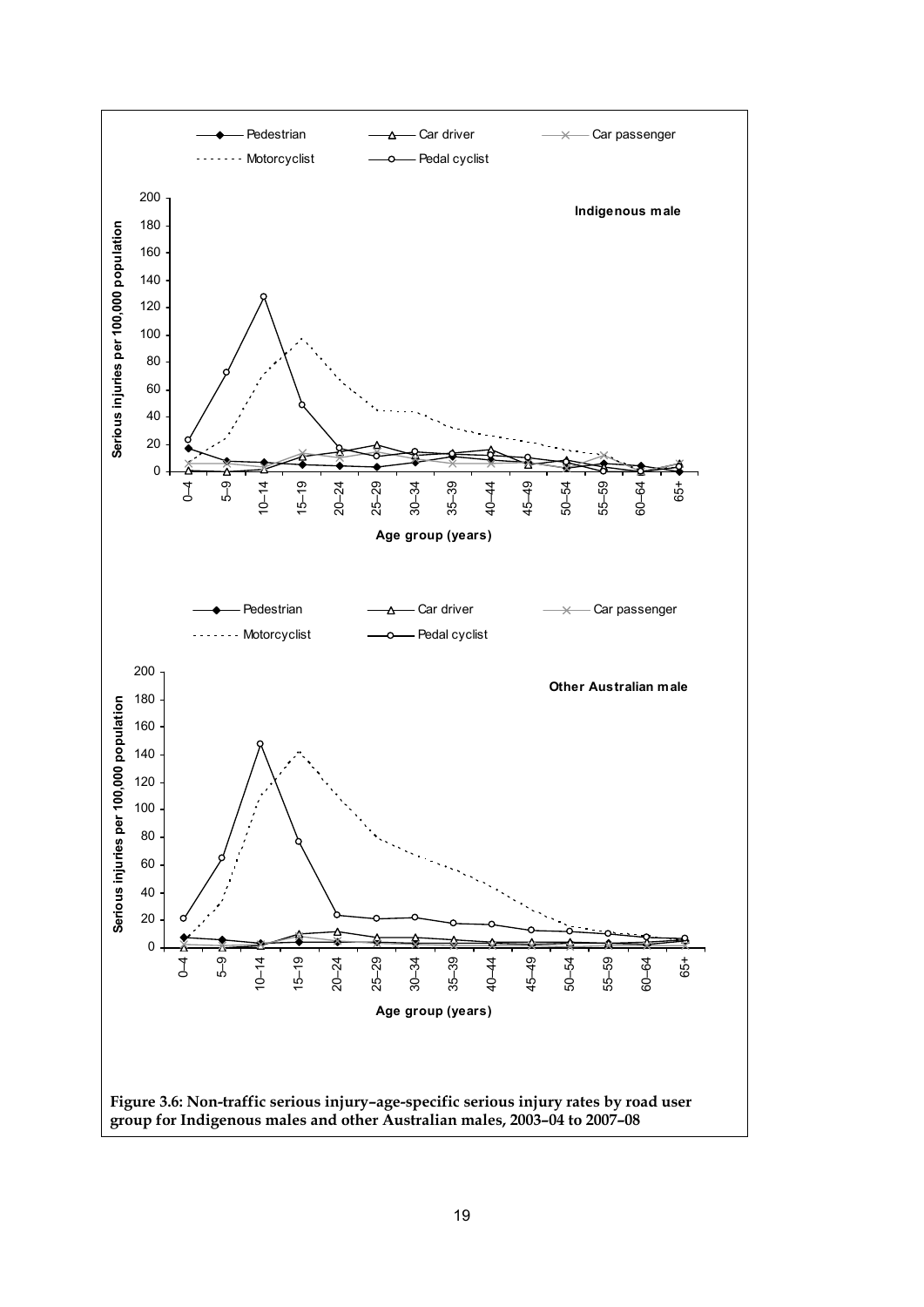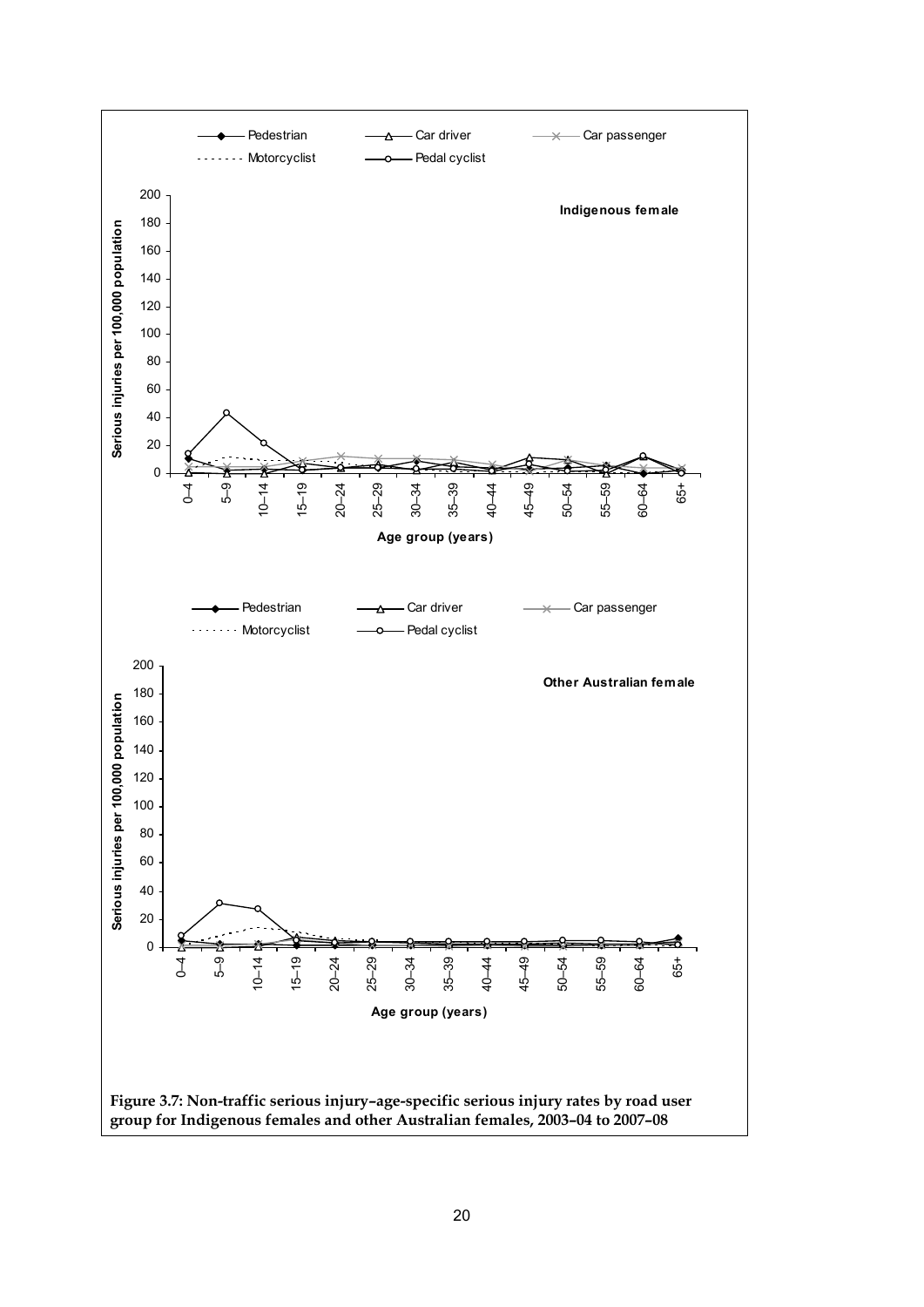### <span id="page-26-0"></span>**Remoteness area**

In this report, fatal and serious injury cases by remoteness of a person's usual residence are presented for the four-year period of 2003–04 to 2006–07 for fatally injured persons and the five-year period of 2003–04 to 2007–08 for seriously injured persons (Table 3.4).

The deaths and hospital datasets used in this report do not contain information on the crash location; therefore it is not possible to determine if the injury was sustained in a remote and very remote area. However, it is likely that people who reside in remote and very remote areas are injured in transport crashes that occur in the vicinity of where they live or work.

In general, age-standardised rates of fatal and serious injury increased according to remoteness of the person's usual residence from an urban centre for Aboriginal and Torres Strait Islander people and other Australians (Table 3.5 and Figure 3.8). For Aboriginal and Torres Strait Islander people, 70% of those fatally injured and 60% of those seriously injured in road crashes (traffic and non-traffic) resided in outer regional, remote or very remote areas (Table 3.4). By contrast, close to four-fifths of other Australians fatally (79%) and seriously injured (82%) resided in major cities or inner regional areas.

Taking into account the Aboriginal and Torres Strait Islander and other Australians populations in each of the remoteness areas, fatal injury rates for Aboriginal and Torres Strait Islander males were higher than rates for other Australian males across all remoteness zones. However, Aboriginal and Torres Strait Islander rates were only significantly higher in the remote and very remote zones. Fatal injury rates for Aboriginal and Torres Strait Islander females were also higher than rates for other Australian females across all remoteness zones, although this difference was only significant for the remote zone.

Aboriginal and Torres Strait Islander males and females living in major cities had serious injury rates that were similar to that for other Australian males and females. Serious injury rates for other Australian males were significantly higher (1.3 to 1.4 times) than rates for Aboriginal and Torres Strait Islander males for the remaining remoteness zones. Serious injury rates for other Australian females were also higher (1.1 to 1.4 times) than rates for Aboriginal and Torres Strait Islander females for the remaining remoteness zones, although not significantly so for the remote zone.

The generally higher serious injury rates for other Australian persons, especially males, observed in zones outside of major cities is largely due to the fact that other Australians had higher rates of serious injury in land transport accidents in non-traffic conditions (see Figure 3.9), many of them off-road motorcycle accidents, and motorcyclist serious injury rates increased according to remoteness of usual residence from an urban centre (see Tables A8 to A11).

Aboriginal and Torres Strait Islander male rates of fatal and serious injury were (at least) twice the rate observed for Aboriginal and Torres Strait Islander females in each remoteness area (with one exception: only 1.5 times more males than females dwelling in a remote area died in a land transport crash), and other Australian male rates were also (at least) twice the rate observed for other Australian females in each remoteness area.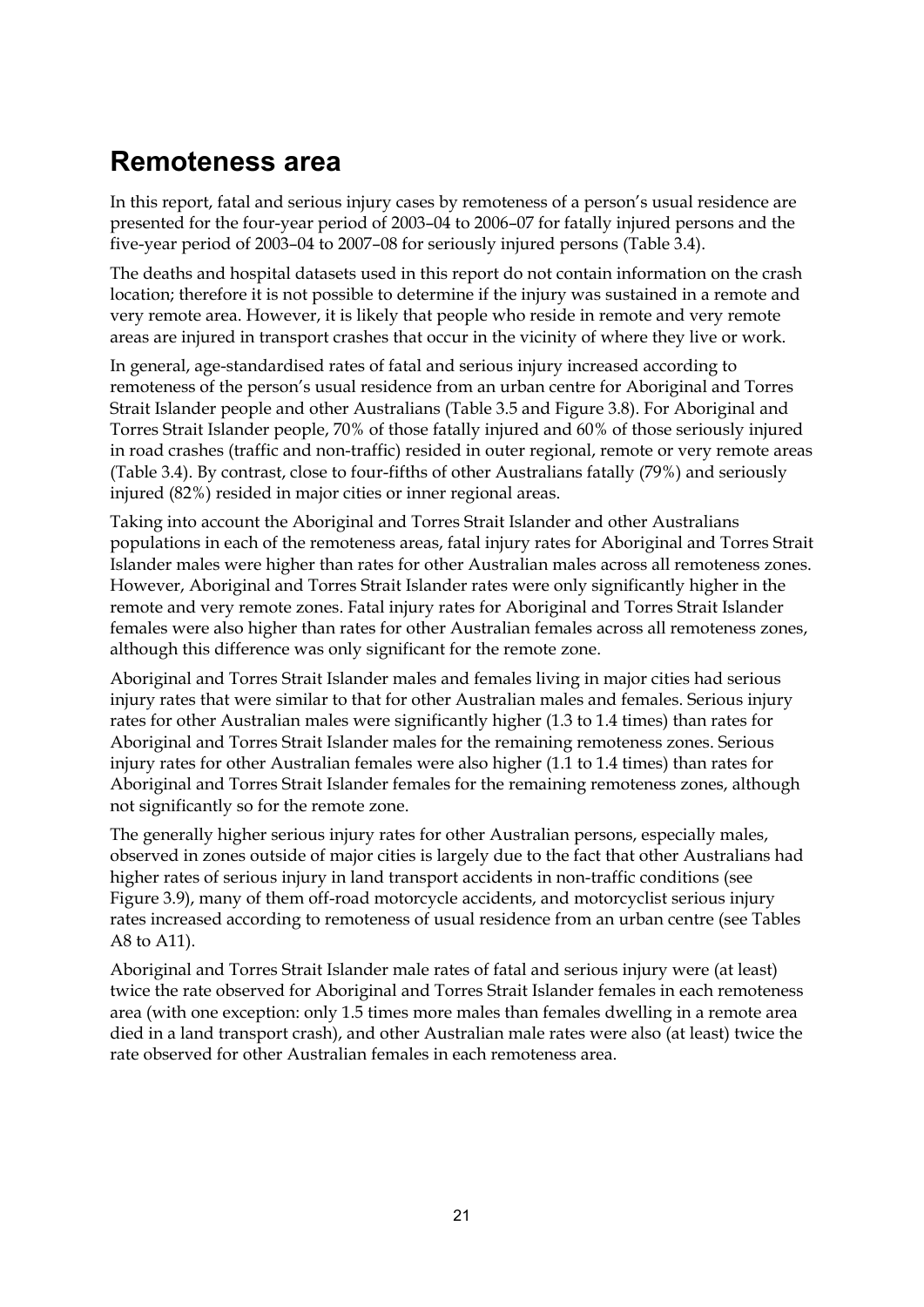|                                     |             |        | <b>Indigenous Australians</b> |          |             |        | <b>Other Australians</b> |          | Per cent                |
|-------------------------------------|-------------|--------|-------------------------------|----------|-------------|--------|--------------------------|----------|-------------------------|
| <b>ASGC</b>                         | <b>Male</b> | Female | <b>Persons</b>                |          | <b>Male</b> | Female | <b>Persons</b>           |          | Indigenous<br>cases per |
| remoteness area<br>of residence     | Count       | Count  | Count                         | Per cent | Count       | Count  | Count                    | Per cent | remoteness<br>area      |
| Fatal injury (2003-04 to 2006-07)   |             |        |                               |          |             |        |                          |          |                         |
| Major cities                        | 37          | 10     | 47                            | 14%      | 2,148       | 739    | 2,887                    | 51%      | 2%                      |
| Inner regional                      | 31          | 13     | 44                            | 13%      | 1,143       | 415    | 1,558                    | 28%      | 3%                      |
| Outer regional                      | 37          | 23     | 60                            | 18%      | 613         | 210    | 823                      | 15%      | 7%                      |
| Remote                              | 29          | 20     | 49                            | 15%      | 118         | 37     | 155                      | 3%       | 24%                     |
| Very remote                         | 94          | 32     | 126                           | 37%      | 53          | 20     | 73                       | $1\%$    | 63%                     |
| Total <sup>(a)</sup>                | 235         | 102    | 337                           | 100%     | 4,160       | 1,472  | 5,632                    | 100%     | 6%                      |
| Serious injury (2003-04 to 2007-08) |             |        |                               |          |             |        |                          |          |                         |
| Major cities                        | 1,132       | 544    | 1,676                         | 22%      | 90,113      | 43,634 | 133,750                  | 58%      | 1%                      |
| Inner regional                      | 924         | 394    | 1,318                         | 18%      | 38.786      | 17.390 | 56,177                   | 24%      | 2%                      |
| Outer regional                      | 1,183       | 559    | 1.742                         | 23%      | 22,639      | 8.893  | 31,533                   | 14%      | 5%                      |
| Remote                              | 640         | 317    | 957                           | 13%      | 4.500       | 1.570  | 6,071                    | 3%       | 14%                     |
| Very remote                         | 1,168       | 600    | 1,768                         | 24%      | 1,793       | 729    | 2,522                    | $1\%$    | 41%                     |
| Total <sup>(b)</sup>                | 5,064       | 2,417  | 7,481                         | 100%     | 158,123     | 72,370 | $230,499^{(c)}$          | 100%     | 3%                      |

**Table 3.4: Land transport fatal injury cases and serious injury cases by remoteness area of residence and Indigenous status for persons involved in land transport accidents** 

(a) ASGC remoteness area of residence not reported for 11 Indigenous Australians (male = 7, female = 4) and 136 other Australians  $(male = 85, female = 51).$ 

(b) ASGC remoteness area of residence not reported for 20 Indigenous Australians (male = 17, female = 3) and 446 other Australians (male = 292, female = 154).

(c) Gender not stated for 6 other Australians seriously injured.

*Note:* The geographic scope of this table covers all jurisdictions except for Tasmania and the Australian Capital Territory (see Data issues 'Deaths', p. 48 and 'Serious injury', p. 49).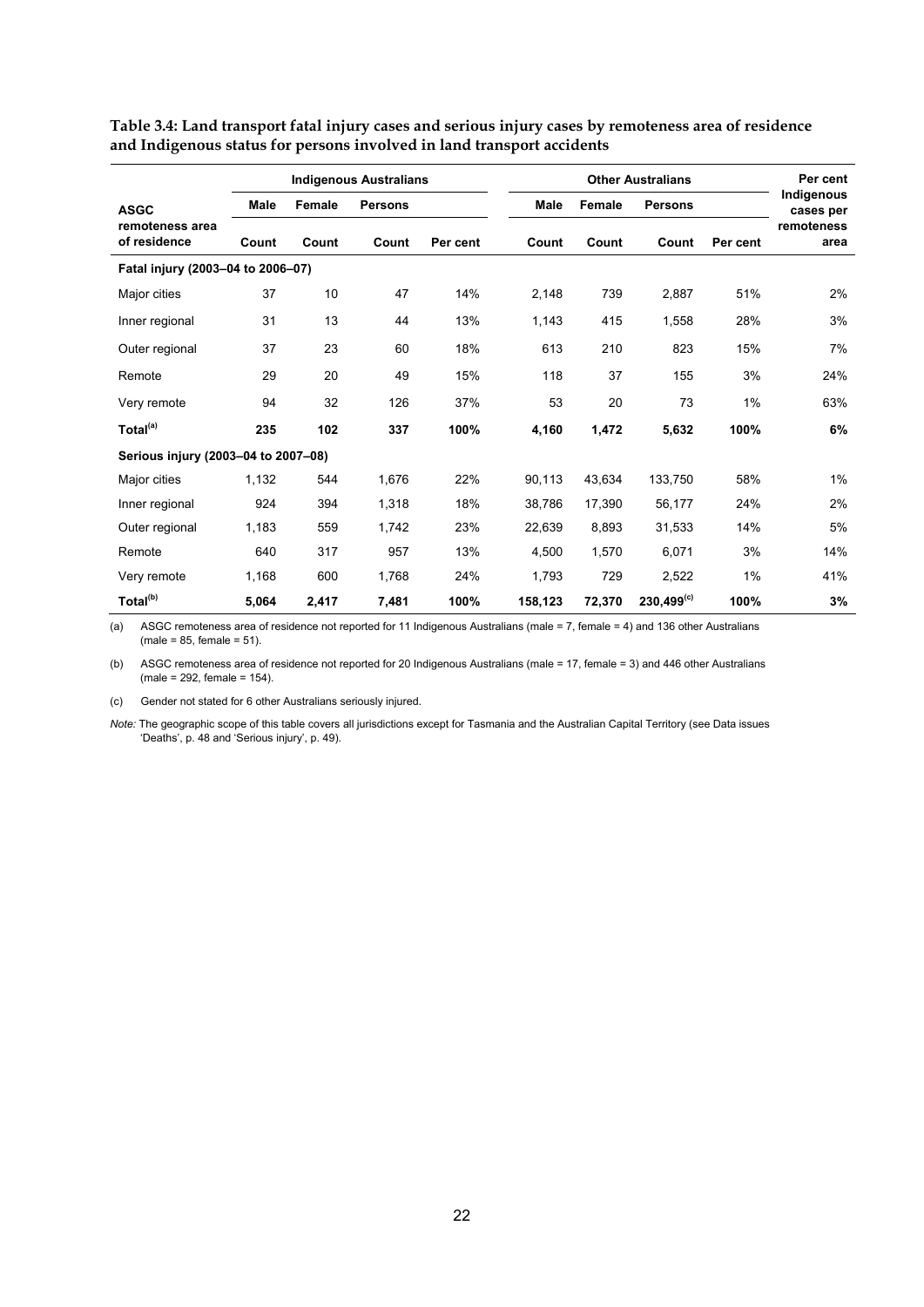|                                    |               |                               |                | Age-standardised rate <sup>(a)</sup> per 100,000 population (95% CI) |                          |                |
|------------------------------------|---------------|-------------------------------|----------------|----------------------------------------------------------------------|--------------------------|----------------|
| <b>ASGC</b><br>remoteness area     |               | <b>Indigenous Australians</b> |                |                                                                      | <b>Other Australians</b> |                |
| of residence                       | Male          | Female                        | <b>Persons</b> | Male                                                                 | Female                   | <b>Persons</b> |
| Fatal injury (2003-04 to 2006-07)  |               |                               |                |                                                                      |                          |                |
| Major cities                       | $10(7-14)$    | $3(2-6)$                      | $7(5-9)$       | $8(8-8)$                                                             | $3(2-3)$                 | $5(5-5)$       |
| Inner regional                     | 20 (14–27)    | $8(5-13)$                     | 14 (11–18)     | $17(16-18)$                                                          | $6(5-6)$                 | $11(11-12)$    |
| Outer regional                     | $21(15-28)$   | $10(7-16)$                    | 15 (12-19)     | 19 (17-20)                                                           | $6(6-7)$                 | $13(12-14)$    |
| Remote                             | 41 (30-56)    | 27 (18-39)                    | $33(26-43)$    | 22 (19-27)                                                           | $8(6-11)$                | 16 (13-18)     |
| Very remote                        | $67(55 - 81)$ | $22(16-30)$                   | 44 (37-52)     | 29 (22-38)                                                           | $14(9-21)$               | 23 (18-28)     |
| Serious injury (2003-04 to 2007-08 |               |                               |                |                                                                      |                          |                |
| Major cities                       | 257 (239-275) | 129 (116-142)                 | 192 (181-203)  | 264 (262-265)                                                        | 125 (124-126)            | 194 (193-195)  |
| Inner regional                     | 335 (310-360) | 155 (138-173)                 | 246 (230-261)  | 446 (441-450)                                                        | 195 (192-198)            | 321 (319-324)  |
| Outer regional                     | 401 (375-427) | 194 (176-212)                 | 296 (281-312)  | 549 (541-556)                                                        | 223 (219-228)            | 392 (387-396)  |
| Remote                             | 528 (480-576) | 254 (224-285)                 | 388 (360-416)  | 691 (671-711)                                                        | 274 (261-288)            | 495 (482-507)  |
| Very remote                        | 588 (550-627) | 306 (279-333)                 | 444 (421-468)  | 845 (804-885)                                                        | 431 (399-463)            | 659 (632-685)  |

**Table 3.5: Age-standardised fatal and serious injury rates by remoteness area of residence and Indigenous status for persons involved in land transport accidents** 

(a) Rates are averages of annual rates over the four years 2003–04 to 2006–07 for fatally injured persons and over the five years 2003–04 to 2007–08 for seriously injured persons, adjusted by direct standardisation to the Australian population in June 2001

*Note:* The geographic scope of this table covers all jurisdictions except for Tasmania and the Australian Capital Territory (see Data issues 'Deaths', p. 48 and 'Serious injury', p. 49).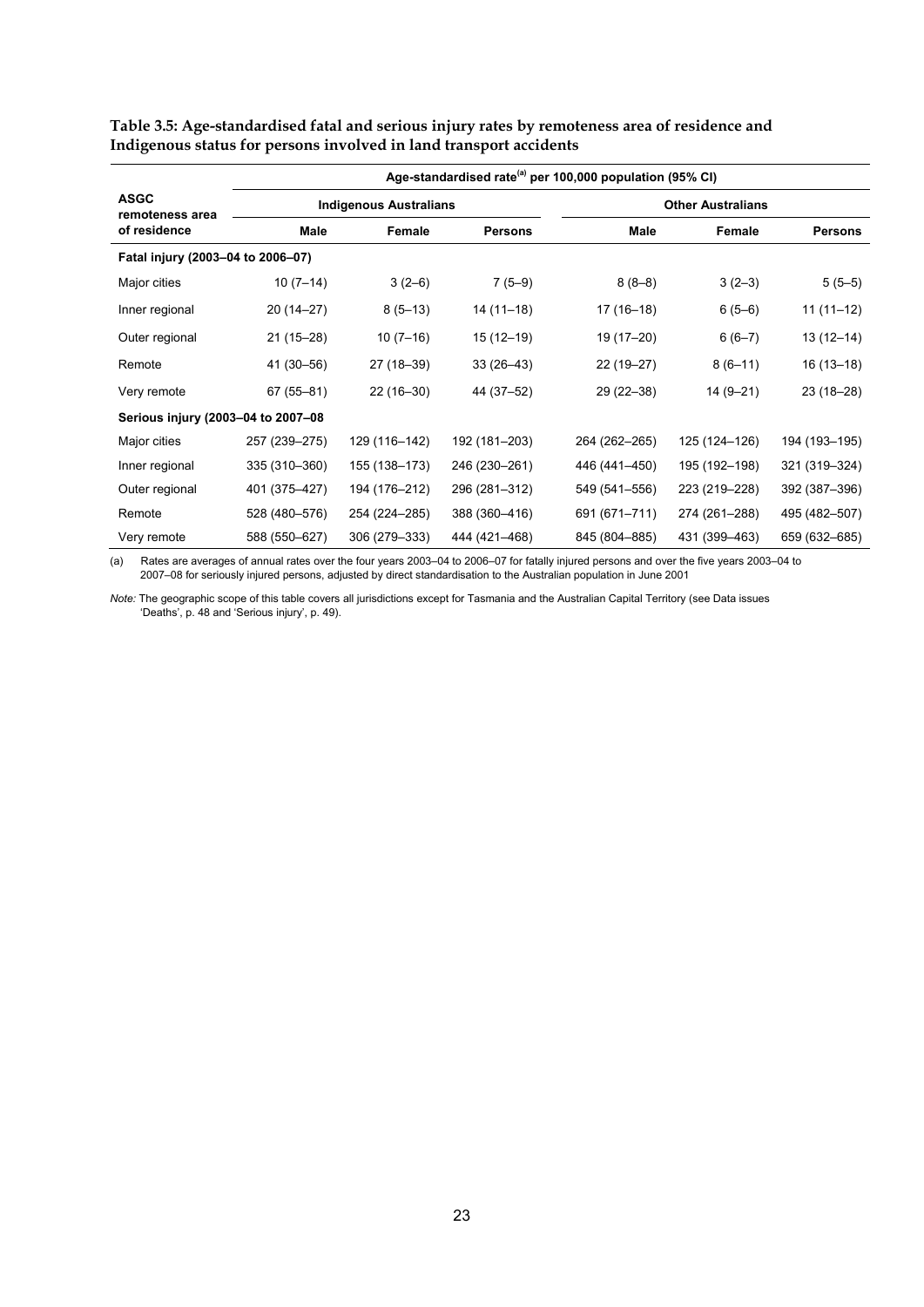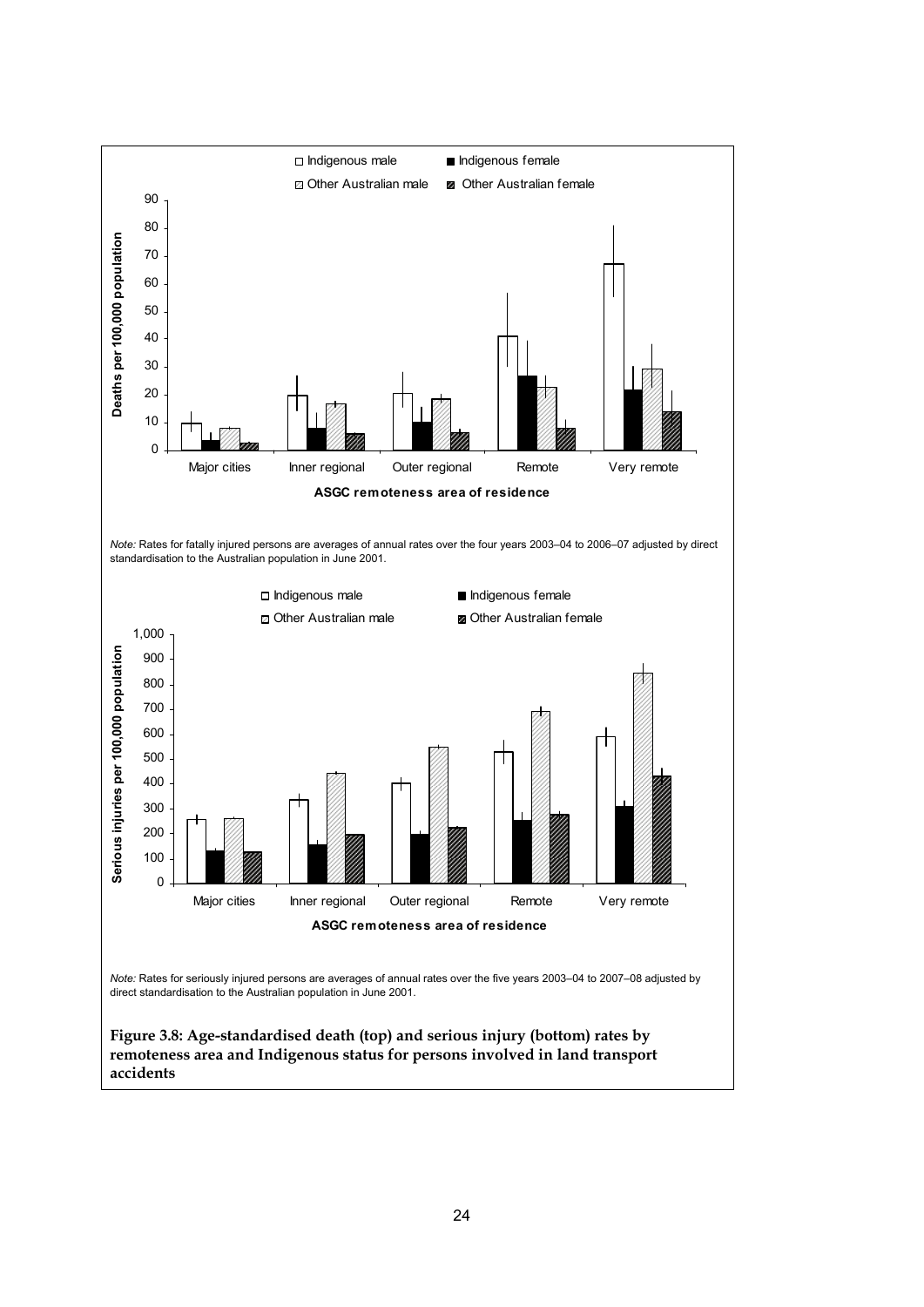### **Traffic and non-traffic comparisons**

The numbers of deaths stratified by remoteness area are sparse and therefore preclude a more detailed examination of the nature and circumstances of land transport deaths by remoteness area. The following analyses are therefore restricted to hospitalisation data only.

A pattern emerges when hospitalisation rates are distinguished by whether they resulted from traffic or non-traffic conditions (Table 3.6 and Figure 3.9). In traffic conditions, Aboriginal and Torres Strait Islander people had similar rates of hospitalisation (based on age-standardised rates) to other Australians across all remoteness rates. The only notable differences were for other Australian males living in inner regional zones, where rates were significantly higher than those for Aboriginal and Torres Strait Islander males, and for Aboriginal and Torres Strait Islander females living in remote zones where rates were significantly higher than those for other Australian females. For Aboriginal and Torres Strait Islander people and other Australians, the hospitalisation rate from traffic injury increased by remoteness of the person's usual residence. In each remoteness area, hospitalisation rates for traffic injury for Aboriginal and Torres Strait Islander males ranged from almost twice to over twice the rate observed for Aboriginal and Torres Strait Islander females, and a similar finding was observed for other Australian males compared to other Australian females.

In non-traffic conditions, hospitalisation rates were similar for Aboriginal and Torres Strait Islander males and other Australian males who lived in major cities. However, rates of hospitalisation for other Australians and Aboriginal and Torres Strait Islander males diverged from each other as the location of the person's usual residence became more remote. Rates for other Australian males were around twice as high as the rates for Aboriginal and Torres Strait Islander males in the inner regional, outer regional and remote zones and 3.6 times as high in the very remote zone. Rates for Aboriginal and Torres Strait Islander females and other Australian females were broadly similar across all remoteness zones except for the very remote zone where the other Australians rate was 2.2 times that of the Aboriginal and Torres Strait Islander rate.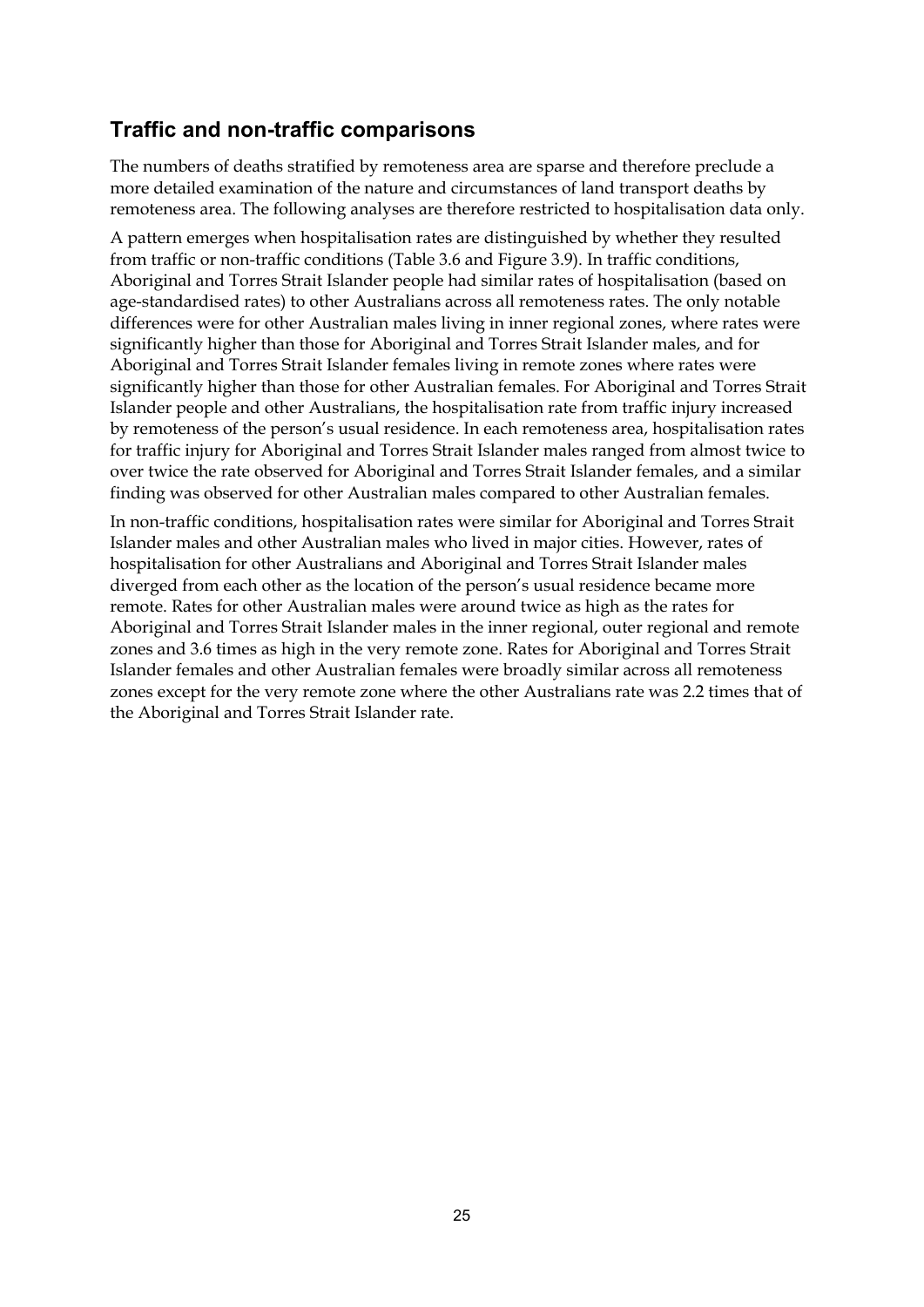|                                |                |                               |                | Age-standardised rate <sup>(a)</sup> per 100,000 population (95% CI) |                          |                |
|--------------------------------|----------------|-------------------------------|----------------|----------------------------------------------------------------------|--------------------------|----------------|
| <b>ASGC</b><br>remoteness area |                | <b>Indigenous Australians</b> |                |                                                                      | <b>Other Australians</b> |                |
| of residence                   | Male           | Female                        | <b>Persons</b> | Male                                                                 | Female                   | <b>Persons</b> |
| <b>Traffic</b>                 |                |                               |                |                                                                      |                          |                |
| Major cities                   | 173 (158-188)  | 97 (86-108)                   | 134 (124-143)  | 171 (170-173)                                                        | $90(89 - 91)$            | 131 (130-132)  |
| Inner regional                 | 207 (186-227)  | 100 (85-114)                  | 153 (141-166)  | 244 (241-247)                                                        | 113 (111–115)            | 179 (177-181)  |
| Outer regional                 | 269 (247-292)  | 138 (122-153)                 | 202 (189-216)  | 283 (278-288)                                                        | 122 (118-125)            | 205 (202-208)  |
| Remote                         | 302 (265-339)  | 180 (154-206)                 | 240 (217-262)  | 304 (291-318)                                                        | 130 (121-140)            | 222 (214-231)  |
| Very remote                    | 424 (390-458)  | 229 (206-253)                 | 324 (304-344)  | 363 (336-389)                                                        | 205 (183-228)            | 292 (274-309)  |
| Non-traffic                    |                |                               |                |                                                                      |                          |                |
| Major cities                   | 64 (56-72)     | $20(15-25)$                   | 42 (38–47)     | 77 (76-78)                                                           | 18 (17-18)               | 48 (47-48)     |
| Inner regional                 | 95 (83-107)    | $36(27-46)$                   | 66 (59-74)     | 159 (157-162)                                                        | $31(29 - 32)$            | 96 (94-97)     |
| Outer regional                 | 96 (85-108)    | $36(29 - 43)$                 | 66 (60-73)     | 213 (208-217)                                                        | 42 (40-45)               | 130 (128-133)  |
| Remote                         | 154 (128-181)  | 50 (38-62)                    | 100 (87-114)   | 295 (281-308)                                                        | 67 (60-74)               | 187 (180-195)  |
| Very remote                    | $97(83 - 111)$ | 46 (36-57)                    | 71 (63-80)     | 349 (323-375)                                                        | 102 (87-118)             | 238 (222-254)  |

Table 3.6: Age-standardised hospitalisation rates<sup>(a)</sup> by remoteness area of residence and Indigenous **status for persons involved in land transport accidents, 2003–04 to 2007–08** 

(a) Rates adjusted by direct standardisation to the Australian population in June 2001.

*Note:* The geographic scope of this table covers all jurisdictions except for Tasmania and the Australian Capital Territory (see Data issues 'Deaths', p. 48 and 'Serious injury', p. 49).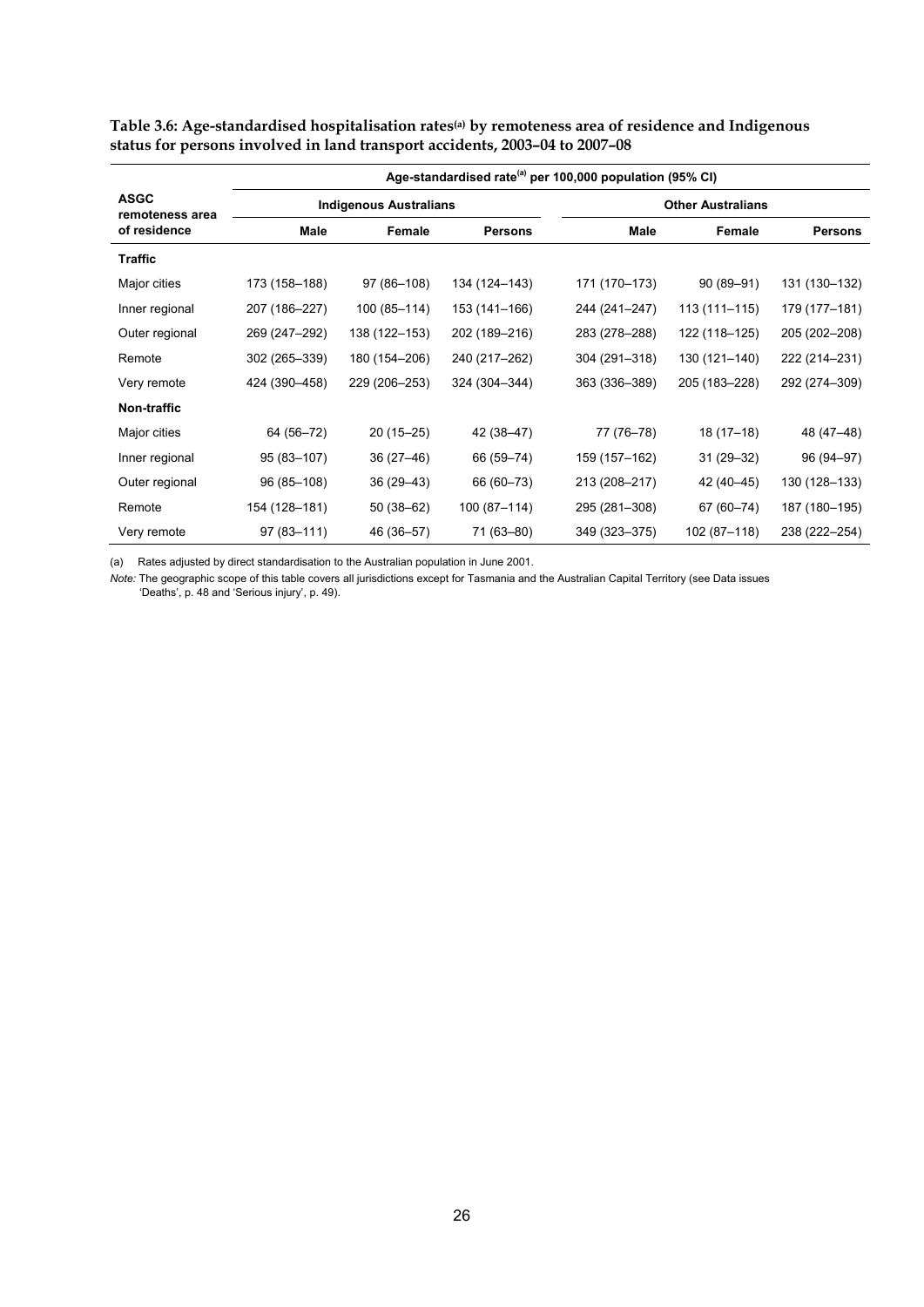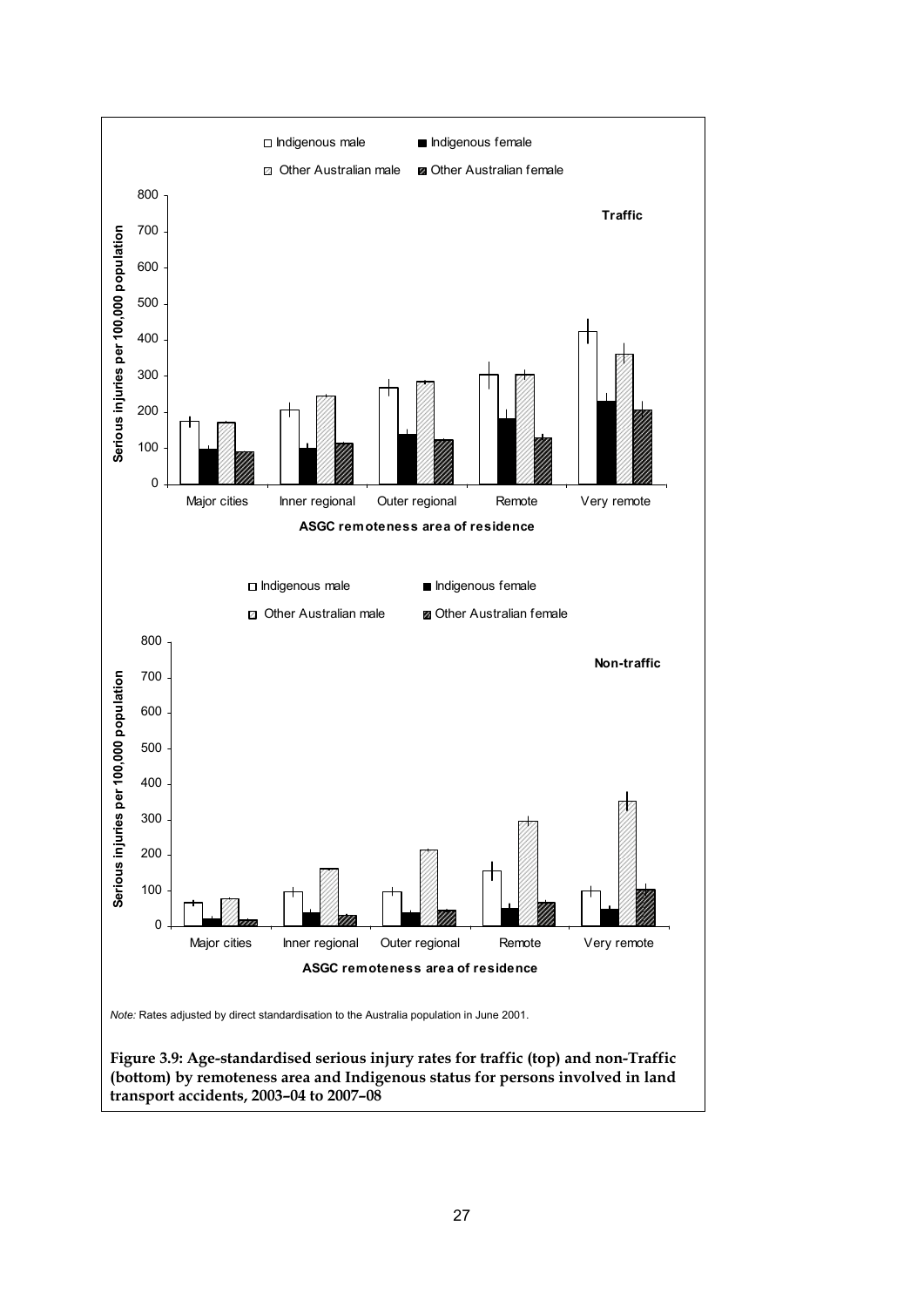### <span id="page-33-0"></span>**Remoteness areas by injured person's vehicle and Indigenous status**

Figures 3.4 to 3.7 show age and sex specific rates of serious injury by Indigenous status, age, sex, road user role (e.g. driver) and whether injury occurred in traffic or not. Figures 3.10 to 3.15 show similar information except that each figure presents data on serious transport injury for people who usually live in a particular remoteness zone: Major cities (Figures 3.10 and 3.11), Regional areas (Figures 3.12 and 3.13) and Remote areas (Figures 3.14 and 3.15).

Patterns of injury rates were broadly similar between the remoteness zones, though with some exceptions:

- Rates tended to rise with remoteness
- Patterns of rates for Aboriginal and Torres Strait Islander people were most similar to those for other Australians in Major cities, and most different for those in Remote areas. Notable differences in the Remote zone are the high rates of injury of Aboriginal and Torres Strait Islander people as car passengers, and the high rates of other Australian male injury due to motorcycle crashes.
- In all remoteness zones, but especially the most remote, Aboriginal and Torres Strait Islander rates of injury as pedestrians are high throughout adulthood.

Figures 3.16 to 3.19 depict age-specific injury rates for traffic and non-traffic conditions in remote and very remote locations. Notably, Aboriginal and Torres Strait Islander and other Australians rates for child pedal cyclists were higher in non-traffic than traffic conditions.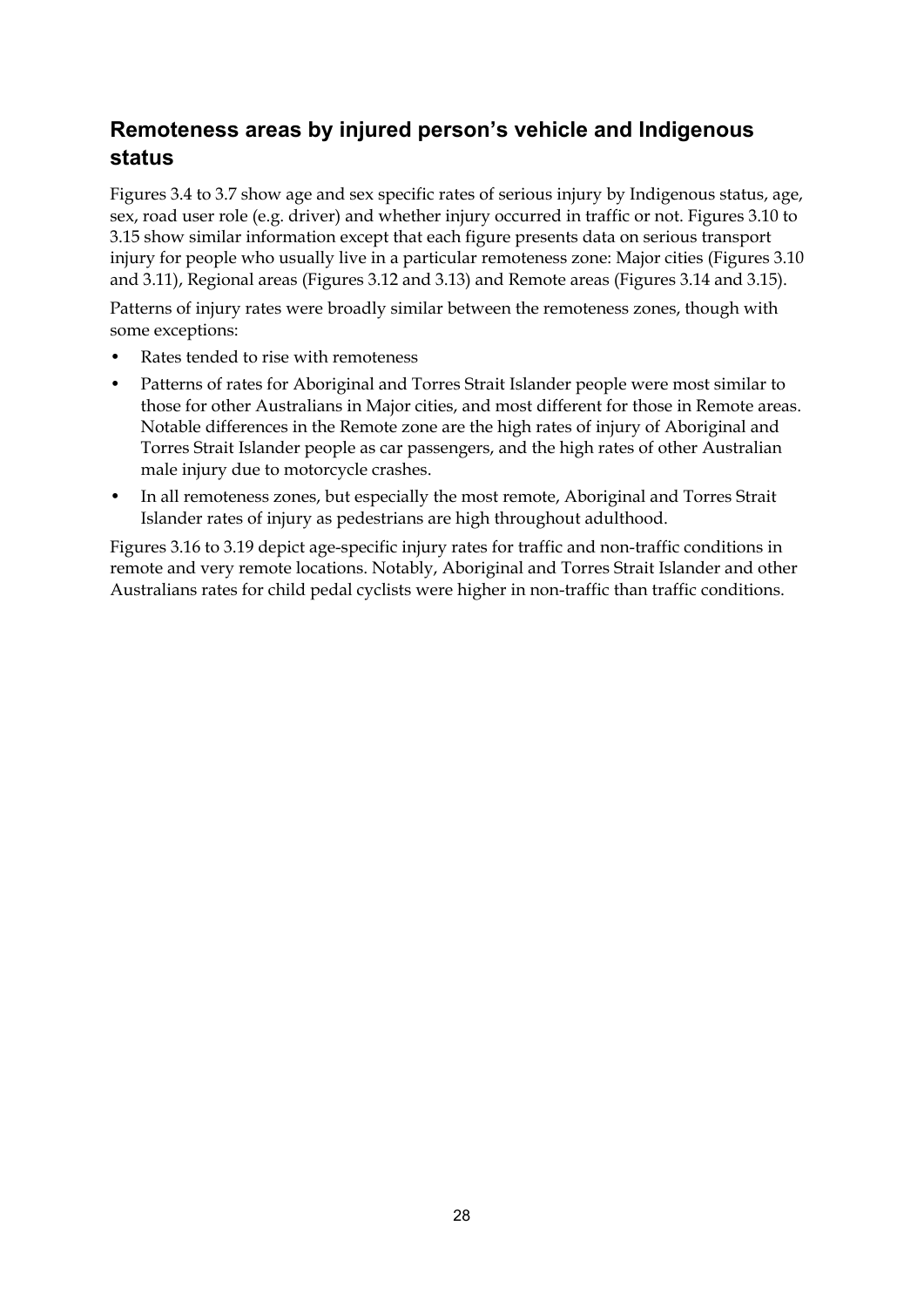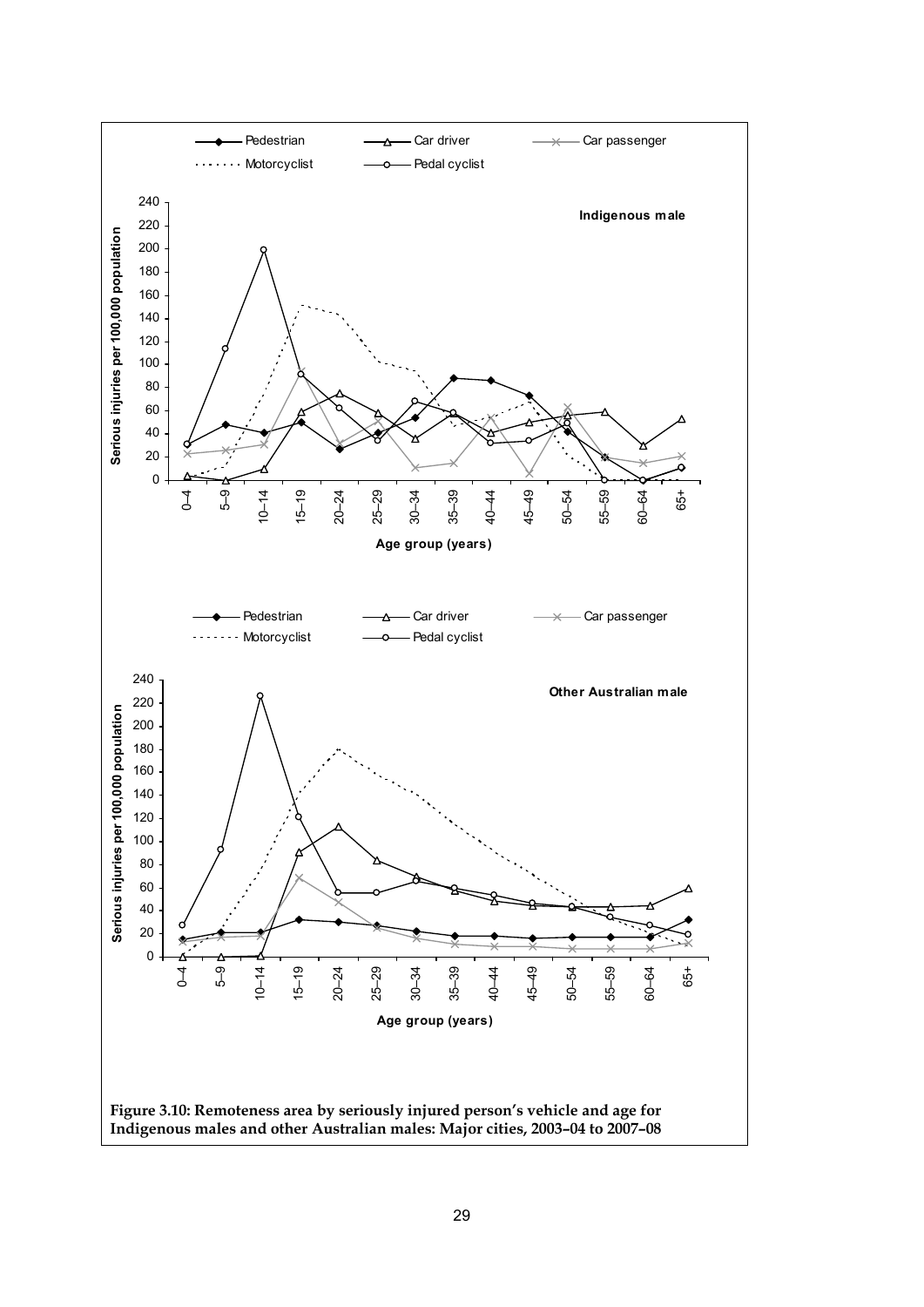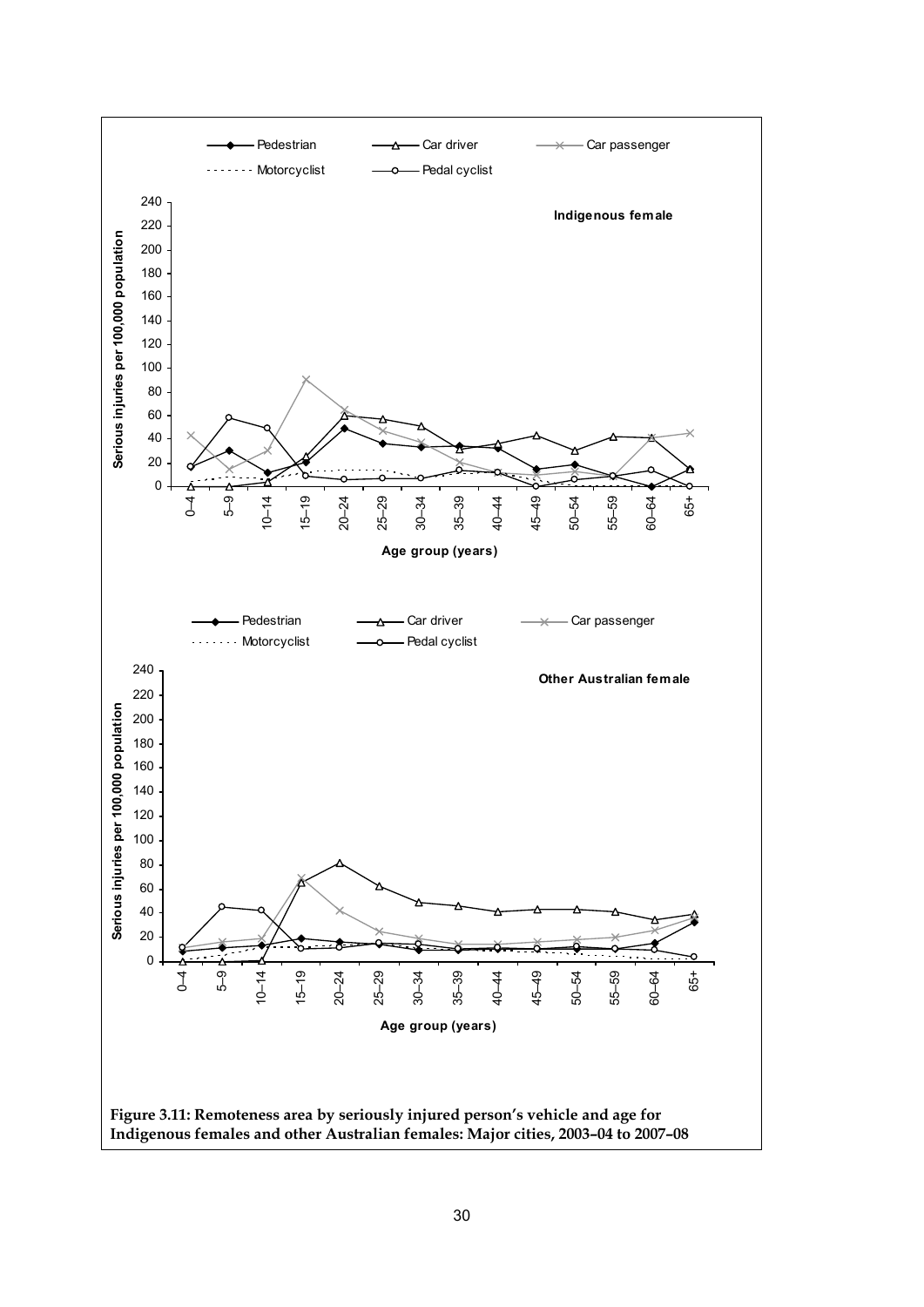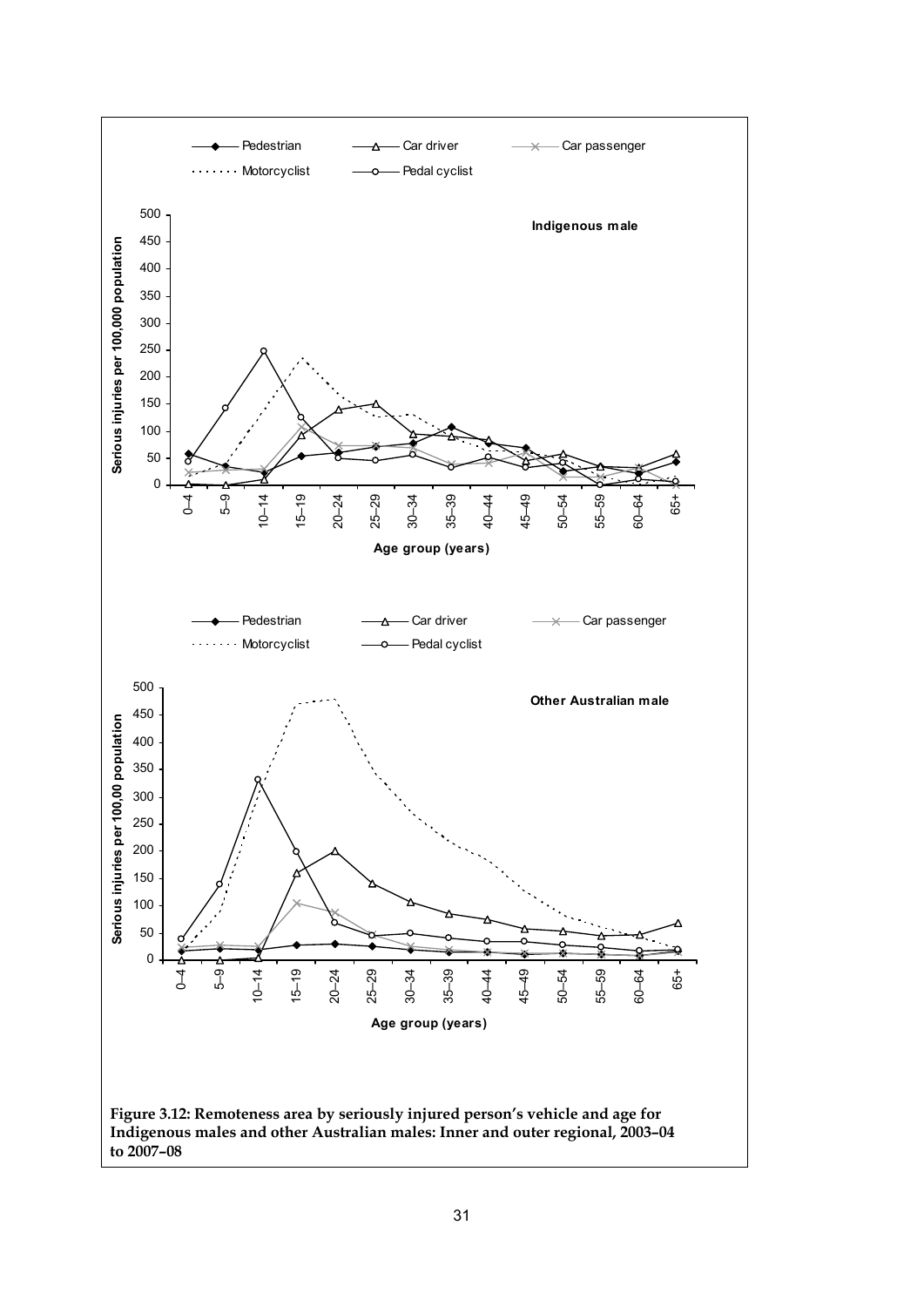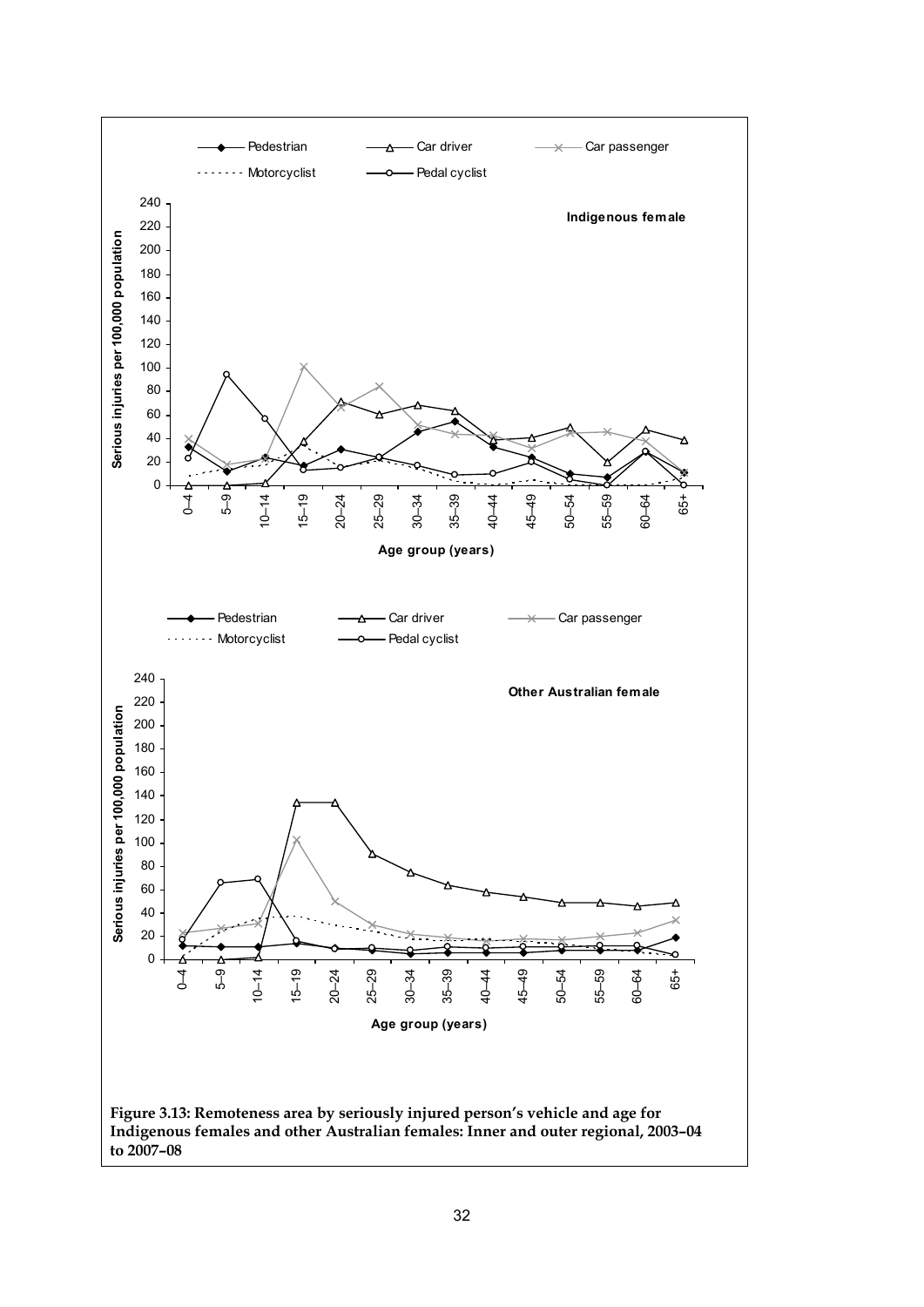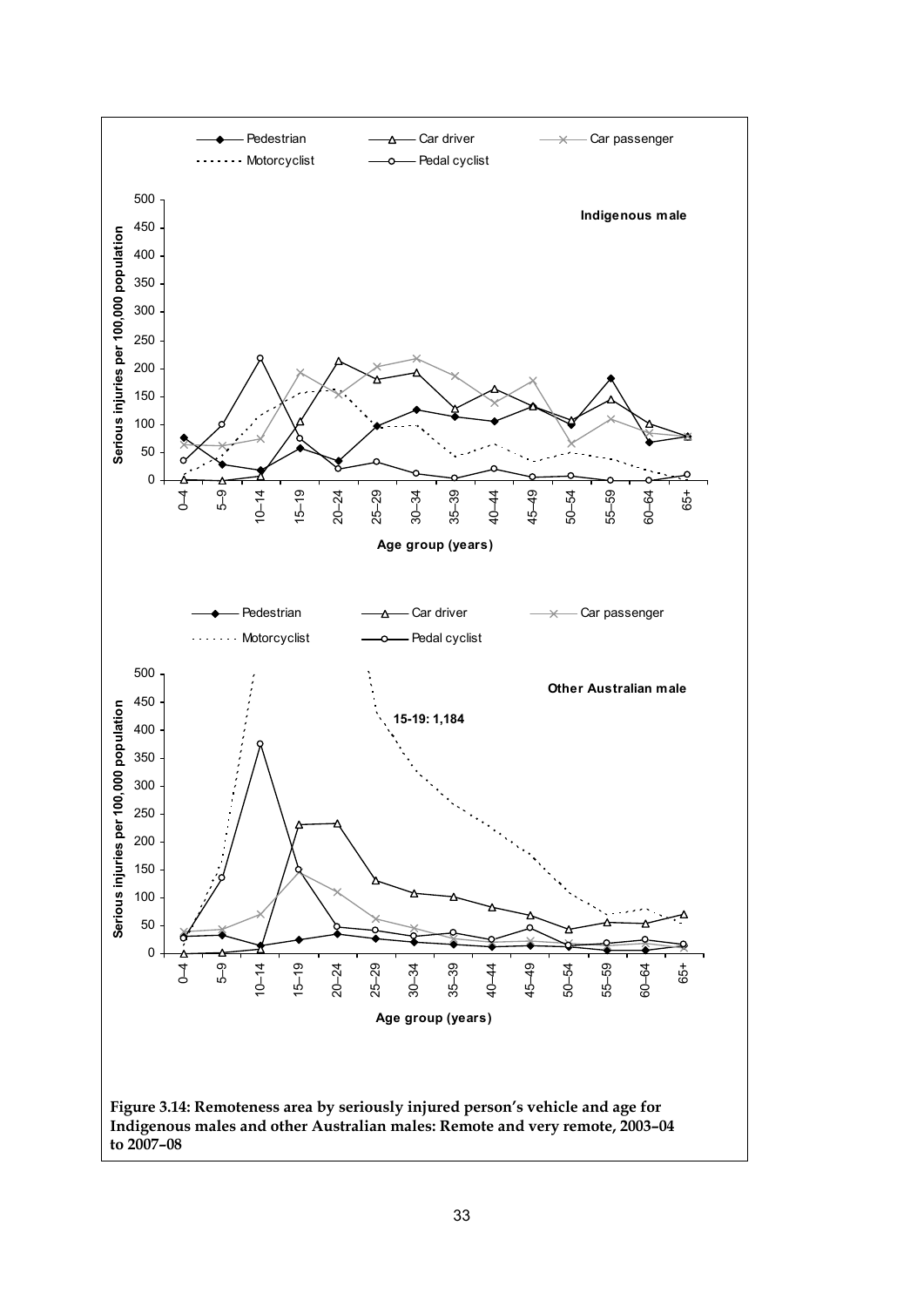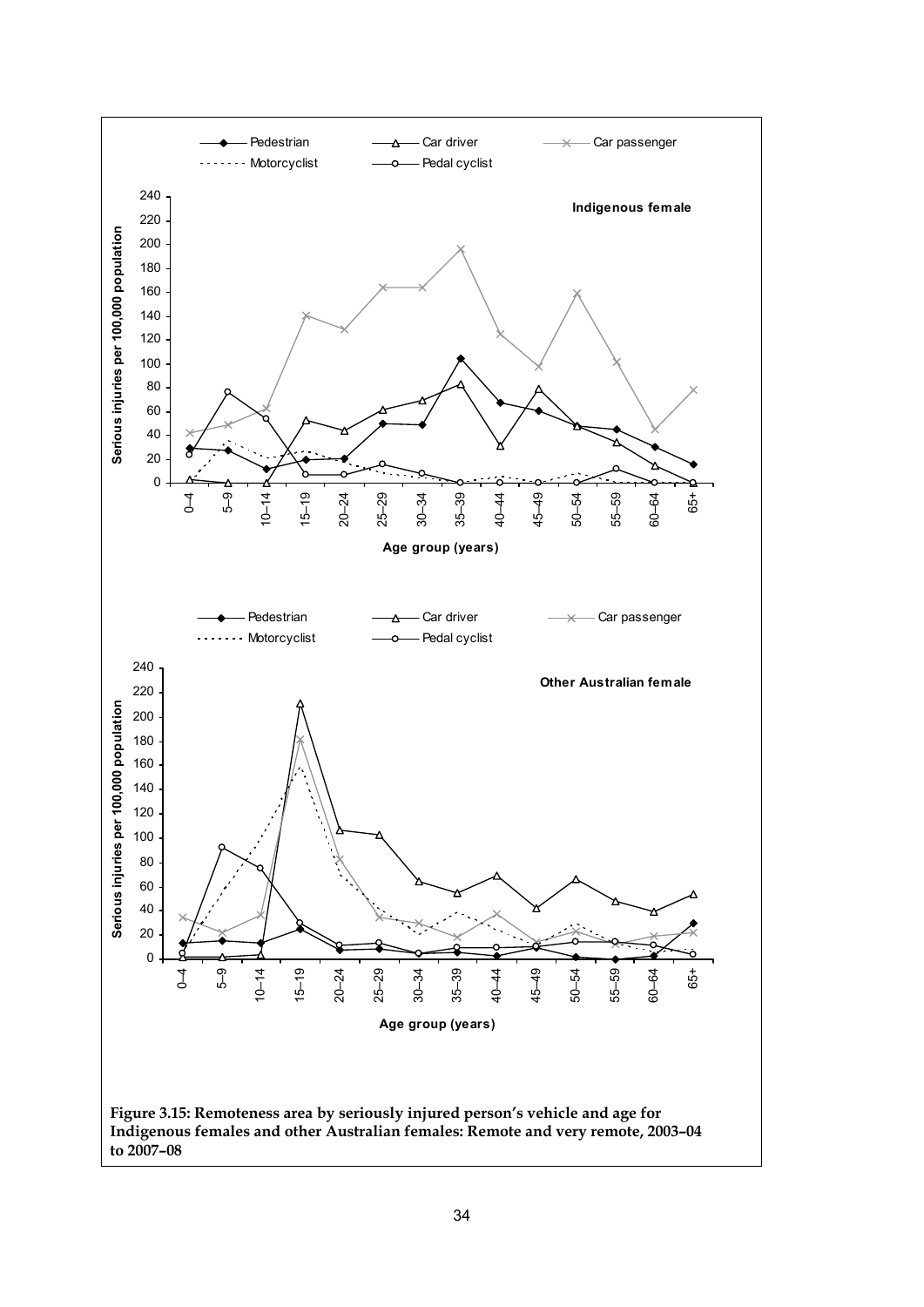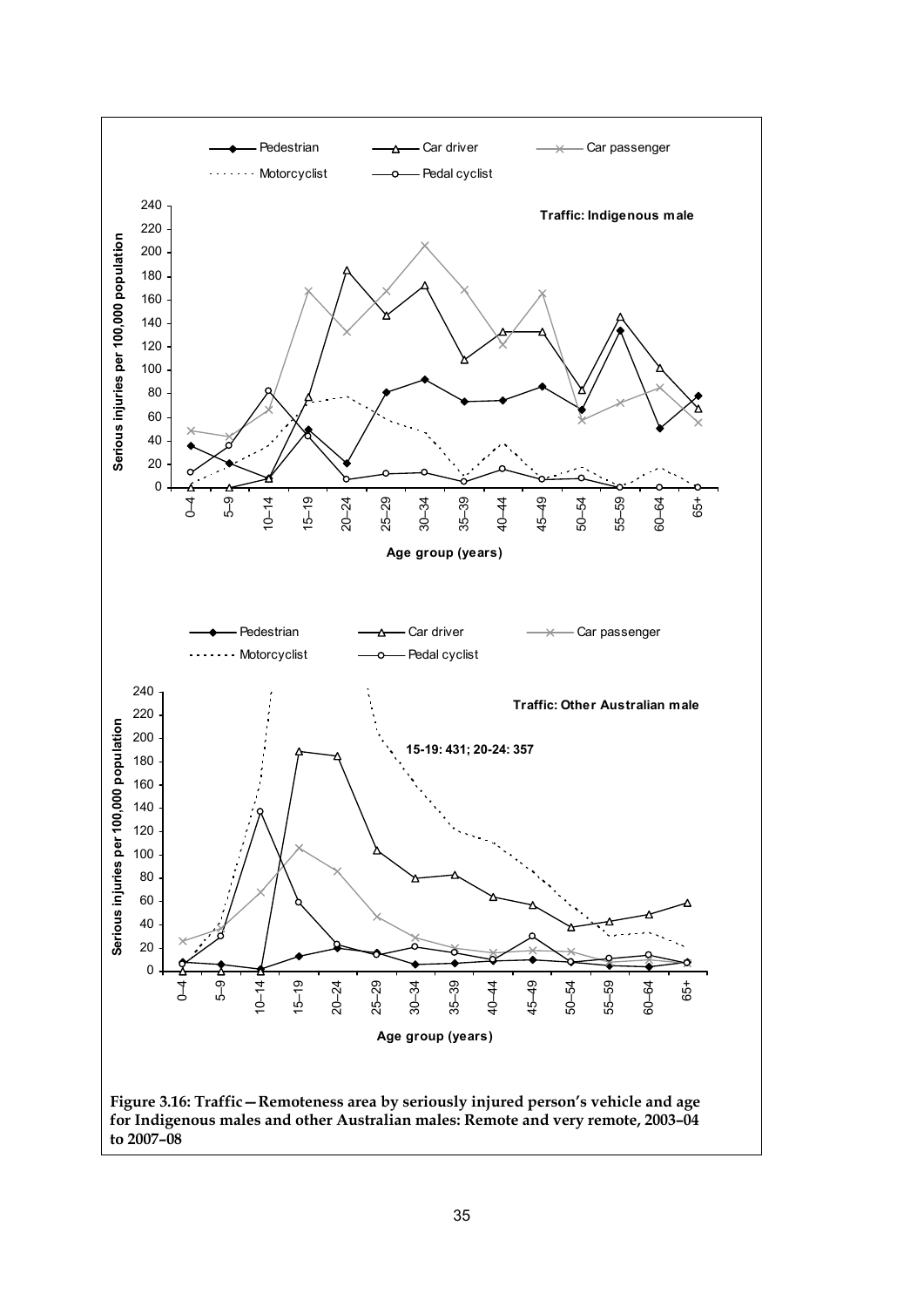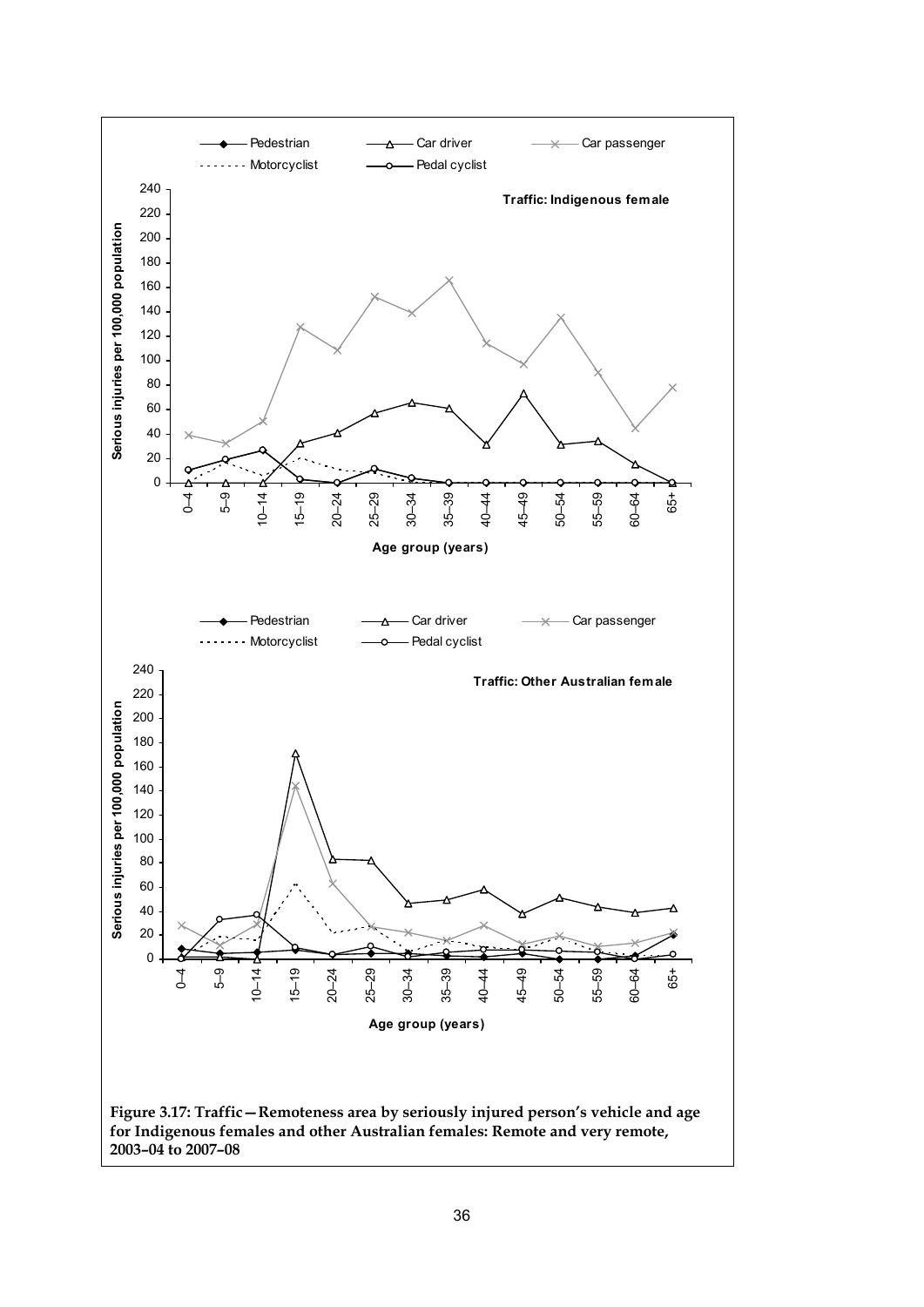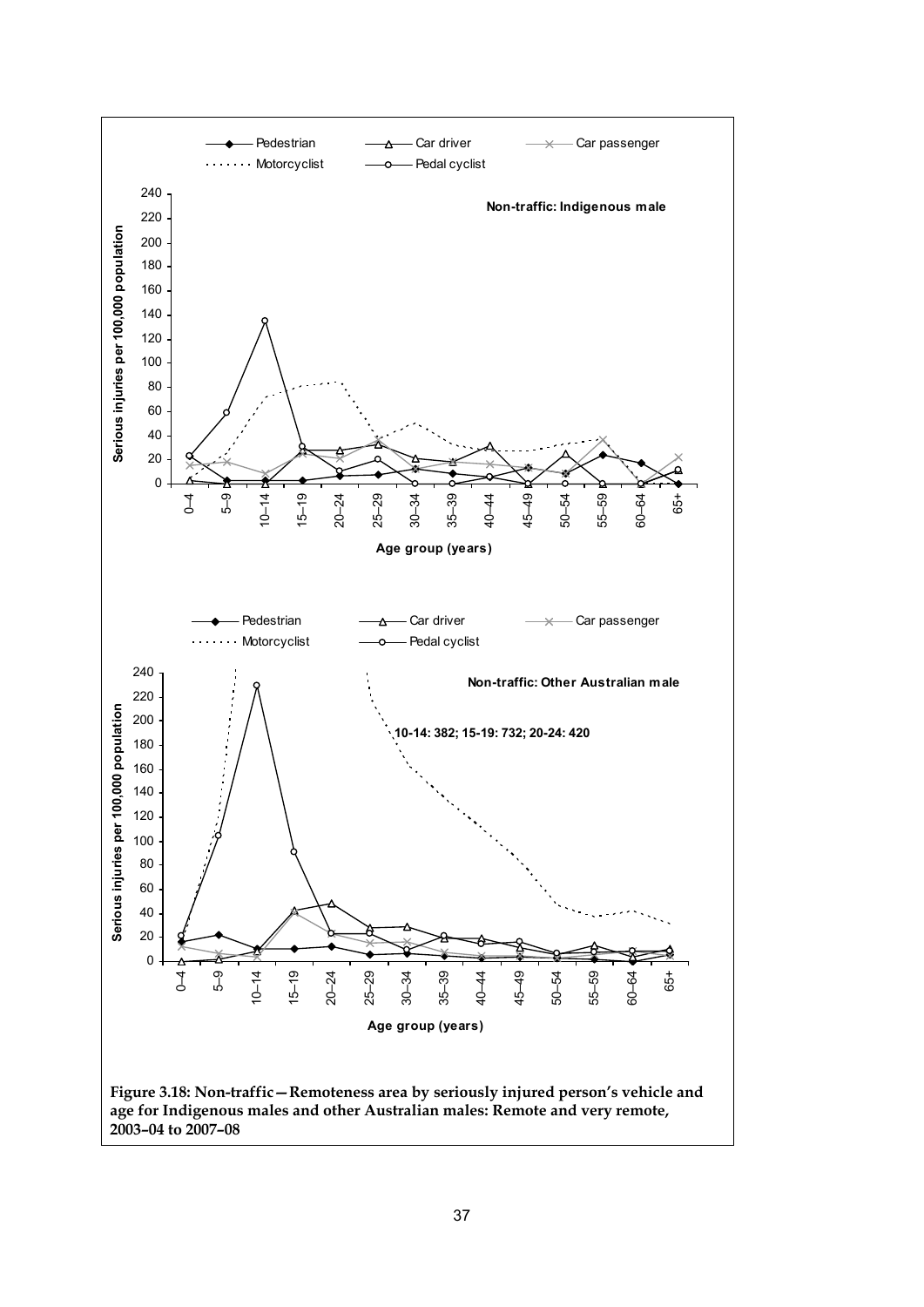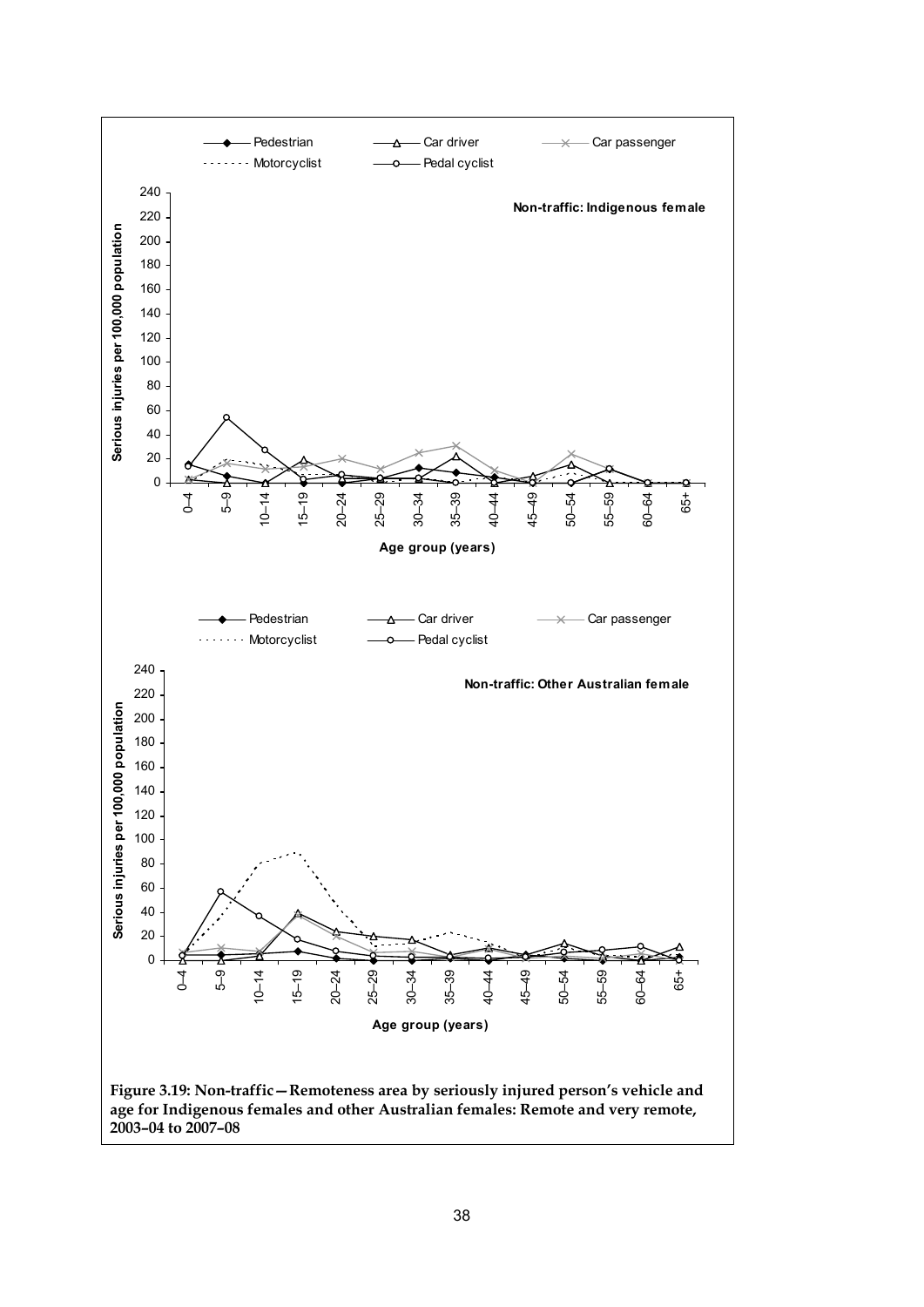## **Mechanism of injury**

Many injuries result from a collision between a person's mode of transport and another vehicle, or collision with some other object. In this report, the other vehicle or object is called the counterpart. The counterpart in land transport crashes that result in the death or serious injury of Aboriginal and Torres Strait Islander people is specified in Tables 3.7 and 3.8, respectively. Note that ICD-10 (deaths) and ICD-10-AM (hospitals) do not allow 'heavy transport vehicle' to be distinguished from 'bus' as a counterpart. For fatally injured Aboriginal and Torres Strait Islander people, the most common counterpart in a collision was a collision with a car, pick-up truck or van (31%), followed by a non-collision transport accident (26%), while for seriously injured Aboriginal and Torres Strait Islander people, the most common counterpart in a collision was a non-collision transport accident (42%), followed by a collision with a car, pick-up truck or van (22%).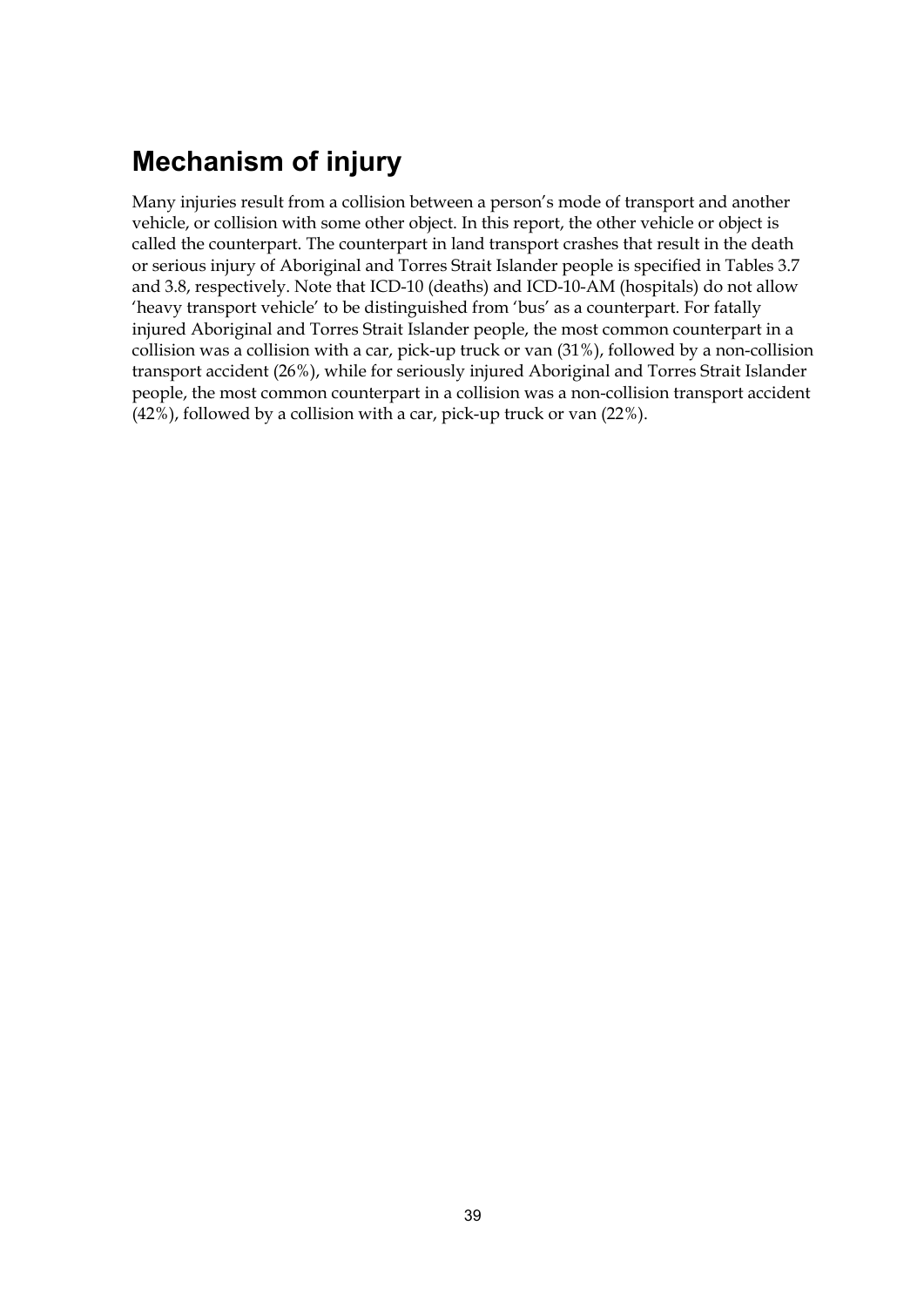Table 3.7: Mechanism of injury for Indigenous Australians fatally injured in land transport accidents, 2003-04 to 2006-07 **Table 3.7: Mechanism of injury for Indigenous Australians fatally injured in land transport accidents, 2003–04 to 2006–07** 

|                                                                                                                                                                                                                                                                                                                             |                              |                                             |                |                             |                                         |       | Counterpart in collision       |                                  |                                                       |                                                    |                      |
|-----------------------------------------------------------------------------------------------------------------------------------------------------------------------------------------------------------------------------------------------------------------------------------------------------------------------------|------------------------------|---------------------------------------------|----------------|-----------------------------|-----------------------------------------|-------|--------------------------------|----------------------------------|-------------------------------------------------------|----------------------------------------------------|----------------------|
| Injured person                                                                                                                                                                                                                                                                                                              | truck or van<br>Car, pick-up | vehicle<br>motor<br>$2 - or 3 -$<br>wheeled | cycle<br>Pedal | Pedestrian<br>or animal     | bus<br>vehicle or<br>transport<br>Heavy | Train | Other non-<br>vehicle<br>motor | Fixed or<br>object<br>stationary | Non-collision<br>accident <sup>(a)</sup><br>transport | accidents<br>Other and<br>unspecified<br>transport | Total <sup>(b)</sup> |
| Car occupant                                                                                                                                                                                                                                                                                                                | 25                           |                                             |                |                             |                                         |       | 0                              | 59                               | 82                                                    | $\tilde{c}$                                        | $\frac{1}{9}$        |
| Motorcyclist                                                                                                                                                                                                                                                                                                                | Ю                            |                                             |                |                             |                                         |       |                                |                                  |                                                       |                                                    | 13                   |
| Pedal cyclist                                                                                                                                                                                                                                                                                                               |                              |                                             |                |                             |                                         |       |                                |                                  |                                                       |                                                    |                      |
| Pedestrian                                                                                                                                                                                                                                                                                                                  | 72                           |                                             |                |                             | 13                                      | ∞     |                                |                                  |                                                       |                                                    | SOL                  |
| Occupant of pick-up truck or van                                                                                                                                                                                                                                                                                            |                              |                                             |                |                             |                                         |       |                                |                                  |                                                       |                                                    | ю                    |
| Occupant of heavy transport vehicle                                                                                                                                                                                                                                                                                         |                              |                                             |                |                             |                                         |       |                                |                                  |                                                       |                                                    |                      |
| Bus occupant                                                                                                                                                                                                                                                                                                                |                              |                                             |                |                             |                                         |       |                                |                                  |                                                       |                                                    |                      |
| Remainder                                                                                                                                                                                                                                                                                                                   |                              |                                             |                |                             |                                         |       |                                |                                  |                                                       |                                                    |                      |
| Unknown                                                                                                                                                                                                                                                                                                                     |                              |                                             |                |                             |                                         |       |                                |                                  |                                                       | 91                                                 | $\frac{6}{5}$        |
| <b>Total</b>                                                                                                                                                                                                                                                                                                                | $\frac{10}{4}$               |                                             |                |                             | 28                                      |       |                                | 89                               | 89                                                    | 4                                                  | 337                  |
| (a) Includes non-collision accidents such as overturing, falling or being thrown from a vehicle. It is possible this category may have been used as a residual (i.e. 'dump') code for cases lacking information on whether the<br>involved a collision with a counternat descrite the provision of the other and unspecific |                              |                                             |                | ad catacon, for this number |                                         |       |                                |                                  |                                                       |                                                    |                      |

involved a collision with a counterpart, despite the provision of the *other and unspecified category* for this purpose. category for this purpose. ea unspeci insigned a consistor presente the consistence of the second of the construction of the construction of the construction of the constant of the constant of the constant of the constant of the constant of the constant of the

(b) Includes traffic, non-traffic and unspecified as to whether traffic or non-traffic. (b) Includes traffic, non-traffic and unspecified as to whether traffic or non-traffic.

*Notes:* Shading denotes the 3 highest figures in the table.

Small counts (*n <* 5) are omitted and are indicated by the symbol (\*).

*Notes:* Shading denotes the 3 highest figures in the table.<br>Small counts (*n <* 5) are omitted and are indicated by the symbol (\*).<br>The geographic scope of this table covers all jurisdictions except for Tasmania and the The geographic scope of this table covers all jurisdictions except for Tasmania and the Australian Capital Territory (see Data issues 'Deaths', p. 48 and 'Serious injury', p. 49).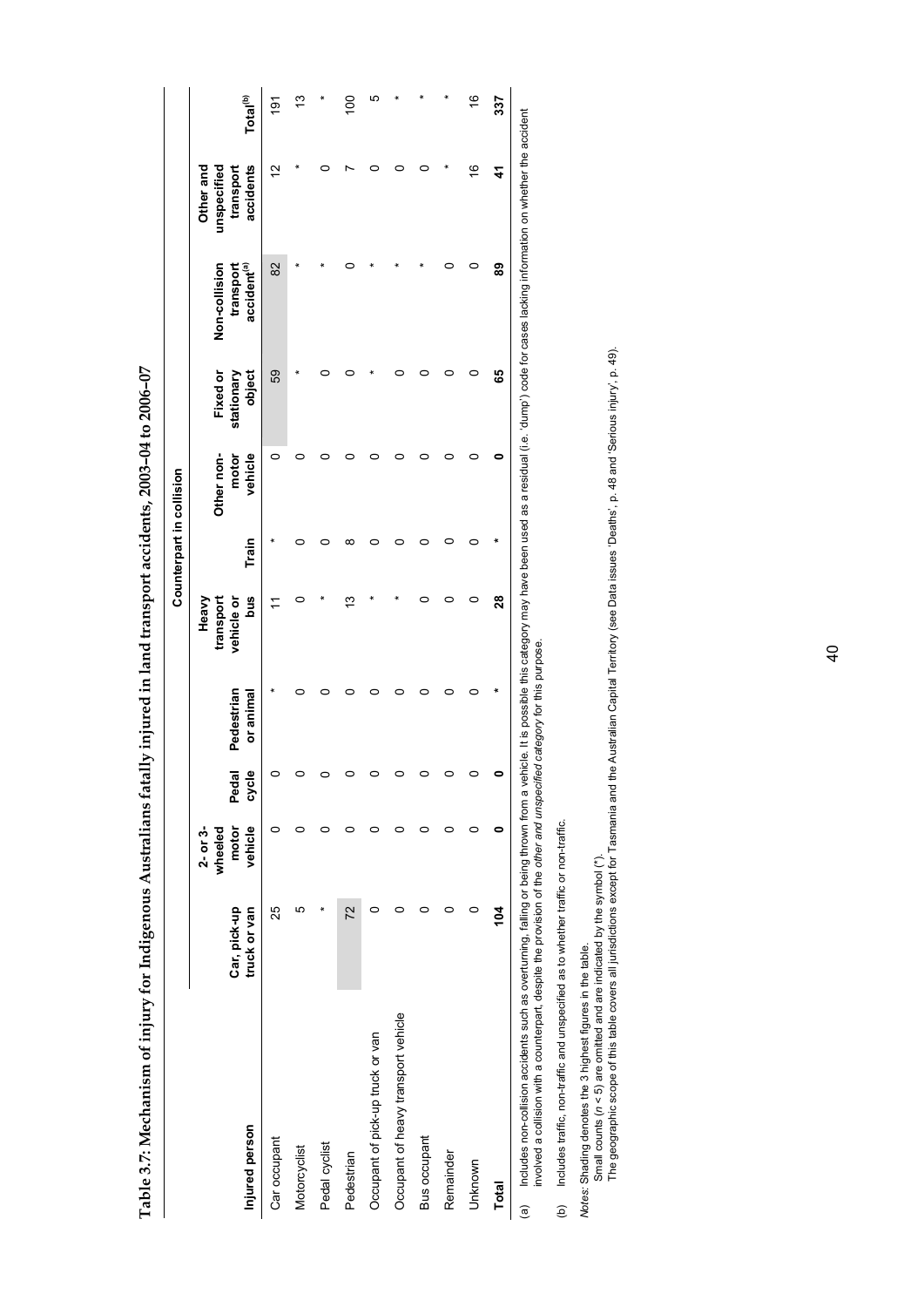**Table 3.8: Mechanism of injury for Indigenous Australians seriously injured in land transport accidents, 2003–04 to 2007–08**  Table 3.8: Mechanism of injury for Indigenous Australians seriously injured in land transport accidents, 2003-04 to 2007-08

|                                                                                                                                                                                                                                          |                                  |                                             |                |                         |                                         |       | Counterpart in collision       |                                  |                                                       |                                                                                                                                        |                      |
|------------------------------------------------------------------------------------------------------------------------------------------------------------------------------------------------------------------------------------------|----------------------------------|---------------------------------------------|----------------|-------------------------|-----------------------------------------|-------|--------------------------------|----------------------------------|-------------------------------------------------------|----------------------------------------------------------------------------------------------------------------------------------------|----------------------|
| Injured person                                                                                                                                                                                                                           | Car, pick-<br>van<br>up truck or | vehicle<br>wheeled<br>motor<br>$2 - or 3 -$ | Pedal<br>cycle | Pedestrian<br>or animal | bus<br>Heavy<br>transport<br>vehicle or | Train | Other non-<br>vehicle<br>motor | Fixed or<br>object<br>stationary | accident <sup>(a)</sup><br>Non-collision<br>transport | accidents<br>unspecified<br>transport<br>Other and                                                                                     | Total <sup>(b)</sup> |
| Car occupant                                                                                                                                                                                                                             | 570                              |                                             |                | 39                      | 89                                      | ဖ     |                                | 674                              | 1,449                                                 | 356                                                                                                                                    | 3,167                |
| Motorcyclist                                                                                                                                                                                                                             | 79                               | 33                                          |                |                         | 5                                       |       |                                | 155                              | 578                                                   | 271                                                                                                                                    | 1,135                |
| Pedal cyclist                                                                                                                                                                                                                            | 129                              | ×                                           |                |                         | ю                                       |       | c                              | 54                               | 730                                                   | 332                                                                                                                                    | 1,265                |
| Pedestrian                                                                                                                                                                                                                               | 846                              | 26                                          |                |                         | $\frac{4}{1}$                           | ഥ     | ∞                              | 0                                | $\circ$                                               | 123                                                                                                                                    | 1,064                |
| Occupant of pick-up truck or van                                                                                                                                                                                                         | 51                               | 0                                           |                |                         |                                         |       |                                | ⋣                                | 83                                                    |                                                                                                                                        | $\frac{6}{1}$        |
| Occupant of heavy transport vehicle                                                                                                                                                                                                      |                                  | 0                                           |                |                         |                                         |       |                                |                                  | 27                                                    | S                                                                                                                                      | 46                   |
| <b>Bus occupant</b>                                                                                                                                                                                                                      |                                  | 0                                           |                |                         |                                         |       | ⊂                              |                                  | 22                                                    | 10                                                                                                                                     | 45                   |
| Animal rider or occupant of animal-drawn vehicle                                                                                                                                                                                         | 0                                | 0                                           |                |                         | ⊂                                       |       | 0                              | ဖ                                | 260                                                   | 8                                                                                                                                      | 331                  |
| Occupant of special all-terrain or off-road vehicle                                                                                                                                                                                      | 0                                | 0                                           |                | ⊂                       | ⊂                                       |       | 0                              |                                  | 0                                                     | 86                                                                                                                                     | 96                   |
| Occupant of three-wheeled motor vehicle                                                                                                                                                                                                  | 0                                | 0                                           |                |                         |                                         |       | 0                              |                                  |                                                       |                                                                                                                                        | თ                    |
| Occupant of a tram                                                                                                                                                                                                                       | 0                                | 0                                           |                | ⊂                       | ⊂                                       |       | 0                              | ⊂                                | 0                                                     | $\overline{4}$                                                                                                                         | ź,                   |
| Occupant of a train                                                                                                                                                                                                                      | 0                                | 0                                           |                |                         |                                         |       | 0                              |                                  |                                                       | $\frac{8}{1}$                                                                                                                          | $\frac{8}{1}$        |
| Occupant of special agricultural or industrial or<br>construction vehicle                                                                                                                                                                | 0                                | $\circ$                                     |                | 0                       | 0                                       | 0     | 0                              | 0                                | 0                                                     | 9                                                                                                                                      | <u>રુ</u>            |
| Unknown                                                                                                                                                                                                                                  | 0                                | 0                                           | 0              | 0                       | 0                                       | 0     | 0                              | 0                                |                                                       | $\frac{18}{2}$                                                                                                                         | $\frac{4}{1}$        |
| <b>Total</b>                                                                                                                                                                                                                             | 1,643                            | 5                                           | ಔ              | 5                       | 123                                     | 4     | ÷                              | 912                              | 3,174                                                 | 1,457                                                                                                                                  | 7,481                |
| involved a collision with a counterpart, despite the provision of the other and unspecified category for this purpose.<br>Includes non-collision accidents such as overturning, falling or being thrown from a vehicle.<br>$\widehat{a}$ |                                  |                                             |                |                         |                                         |       |                                |                                  |                                                       | It is possible this category may have been used as a residual (i.e. 'dump') code for cases lacking information on whether the accident |                      |

 $\zeta$ 

Includes traffic, non-traffic and unspecified as to whether traffic or non-traffic. (b) Includes traffic, non-traffic and unspecified as to whether traffic or non-traffic.  $\widehat{e}$ 

*Notes:* Shading denotes the 3 highest figures in the table.

Small counts (*n <* 5) are omitted and are indicated by the symbol (\*).

*Notes:* Shading denotes the 3 highest figures in the table.<br>Small counts (n < 5) are omitted and are indicated by the symbol (\*).<br>The geographic scope of this table covers all jurisdictions except for Tasmania and the A The geographic scope of this table covers all jurisdictions except for Tasmania and the Australian Capital Territory (see Data issues 'Deaths', p. 48 and 'Serious injury', p. 49).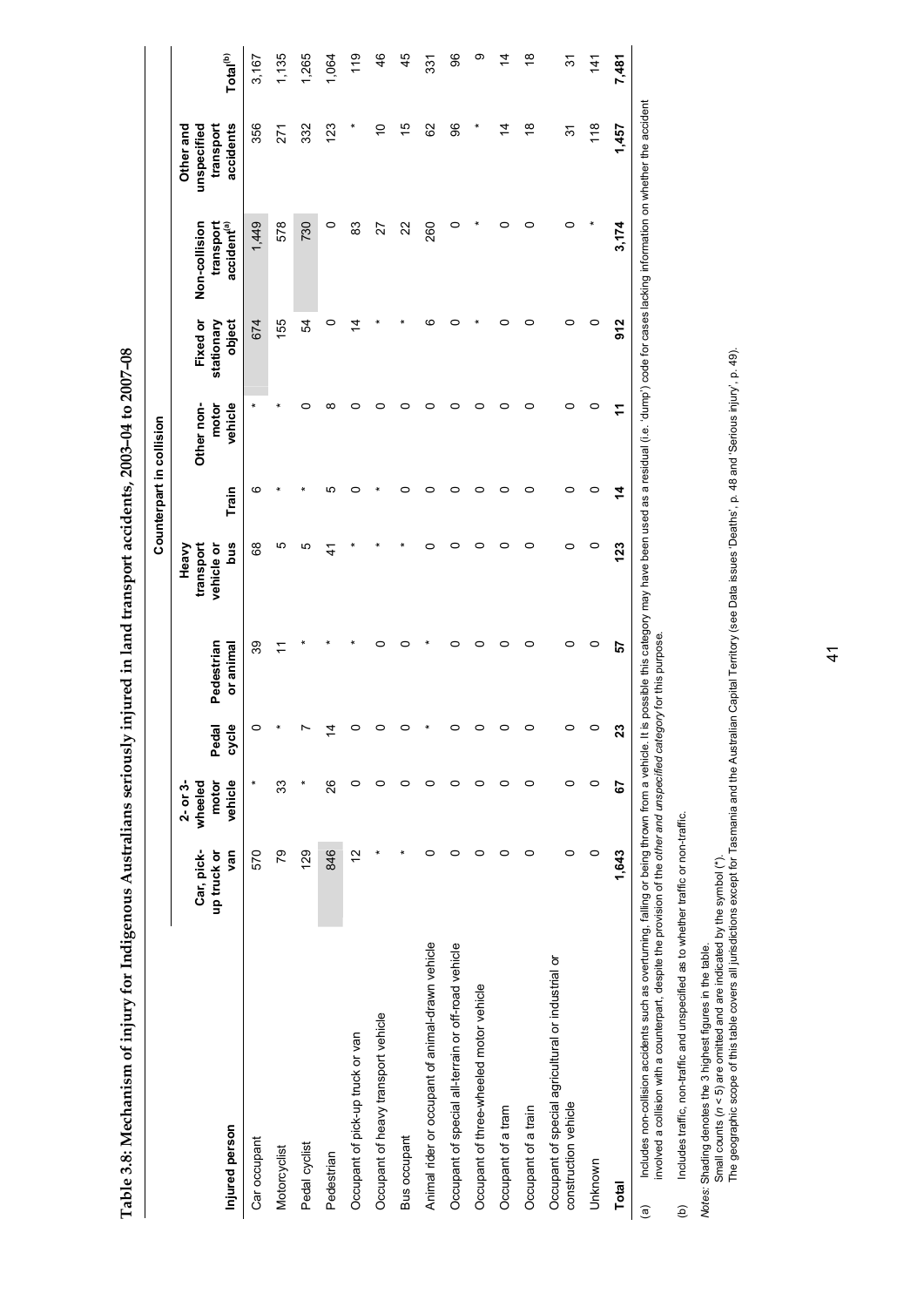Three of the four most common mechanisms of injury resulting in fatal and serious injury for Aboriginal and Torres Strait Islander people in traffic conditions involved car occupants (Table 3.9). Just over one-quarter (26%) of fatal injuries in Aboriginal and Torres Strait Islander people in traffic conditions involved a car occupant injured in a noncollision transport accident (e.g. rollover), compared to just over 6% for other Australians. A similar pattern was observed for those seriously injured.

The percentage of Aboriginal and Torres Strait Islander pedestrians fatally and seriously injured in a collision with a car, pick-up truck or van was approximately double that for other Australian pedestrians for both traffic and non-traffic conditions. Injury involving non-traffic (off-road) accidents was much more prominent among those seriously injured when compared to those fatally injured for Aboriginal and Torres Strait Islander people and other Australians.

For other Australians, over twice as many drivers compared with passengers were fatally and seriously injured (Tables 3.10 and 3.11). Similar numbers of car drivers and car passengers were killed among Aboriginal and Torres Strait Islander people, but 1.4 times as many passengers were seriously injured compared to car drivers. The higher proportion of car passengers relative to car drivers being killed or seriously injured among Aboriginal and Torres Strait Islander people, suggests a higher average number of passengers per vehicle compared to other Australians, resulting in more persons injured per crash.

|                                                                       | <b>Indigenous Australians</b> |                           | <b>Other Australians</b>     |                                  |
|-----------------------------------------------------------------------|-------------------------------|---------------------------|------------------------------|----------------------------------|
| <b>Mechanism of injury</b>                                            | <b>Traffic</b><br>(per cent)  | Non-traffic<br>(per cent) | <b>Traffic</b><br>(per cent) | <b>Non-traffic</b><br>(per cent) |
| Fatal injury (2003-04 to 2006-07)                                     | $(n = 299)$                   | $(n = 26)$                | $(n = 5, 116)$               | $(n = 382)$                      |
| Car occupant injured in a non-collision transport accident            | 25.8                          | 19.2                      | 6.3                          | 8.6                              |
| Pedestrian injured in a collision with a car, pick-up truck or van    | 21.1                          | 26.9                      | 10.1                         | 11.3                             |
| Car occupant injured in a collision with a fixed or stationary object | 19.1                          | 7.7                       | 24.0                         | 8.1                              |
| Car occupant injured in a collision with a car, pick-up truck or van  | 8.0                           | 3.8                       | 17.3                         | 1.3                              |
| All other mechanisms                                                  | 26.1                          | 42.3                      | 42.3                         | 70.7                             |
| Total                                                                 | 100.0                         | 100.0                     | 100.0                        | 100.0                            |
|                                                                       |                               |                           |                              |                                  |
| Serious injury (2003-04 to 2007-08)                                   | $(n = 4.826)$                 | $(n = 1,906)$             | $(n = 142, 461)$             | $(n = 62,680)$                   |
| Car occupant injured in a non-collision transport accident            | 24.1                          | 12.5                      | 8.4                          | 5.2                              |
| Pedestrian injured in a collision with a car, pick-up truck or van    | 14.0                          | 4.4                       | 7.1                          | 2.5                              |
| Car occupant injured in a collision with a fixed or stationary object | 12.2                          | 4.4                       | 12.4                         | 3.7                              |
| Car occupant injured in a collision with a car, pick-up truck or van  | 11.5                          | 0.9                       | 24.5                         | 1.1                              |
| Pedal cyclist injured in a non-collision transport accident           | 4.7                           | 26.3                      | 4.3                          | 22.7                             |
| Motorcyclist injured in a non-collision transport accident            | 4.1                           | 19.9                      | 7.1                          | 28.6                             |
| All other mechanisms                                                  | 29.5                          | 31.6                      | 36.2                         | 36.2                             |
| <b>Total</b>                                                          | 100.0                         | 100.0                     | 100.0                        | 100.0                            |

#### **Table 3.9: Most common mechanisms of injury for land transport by Indigenous status**

*Note:* The geographic scope of this table covers all jurisdictions except for Tasmania and the Australian Capital Territory (see Data issues 'Deaths', p. 48 and 'Serious injury', p. 49).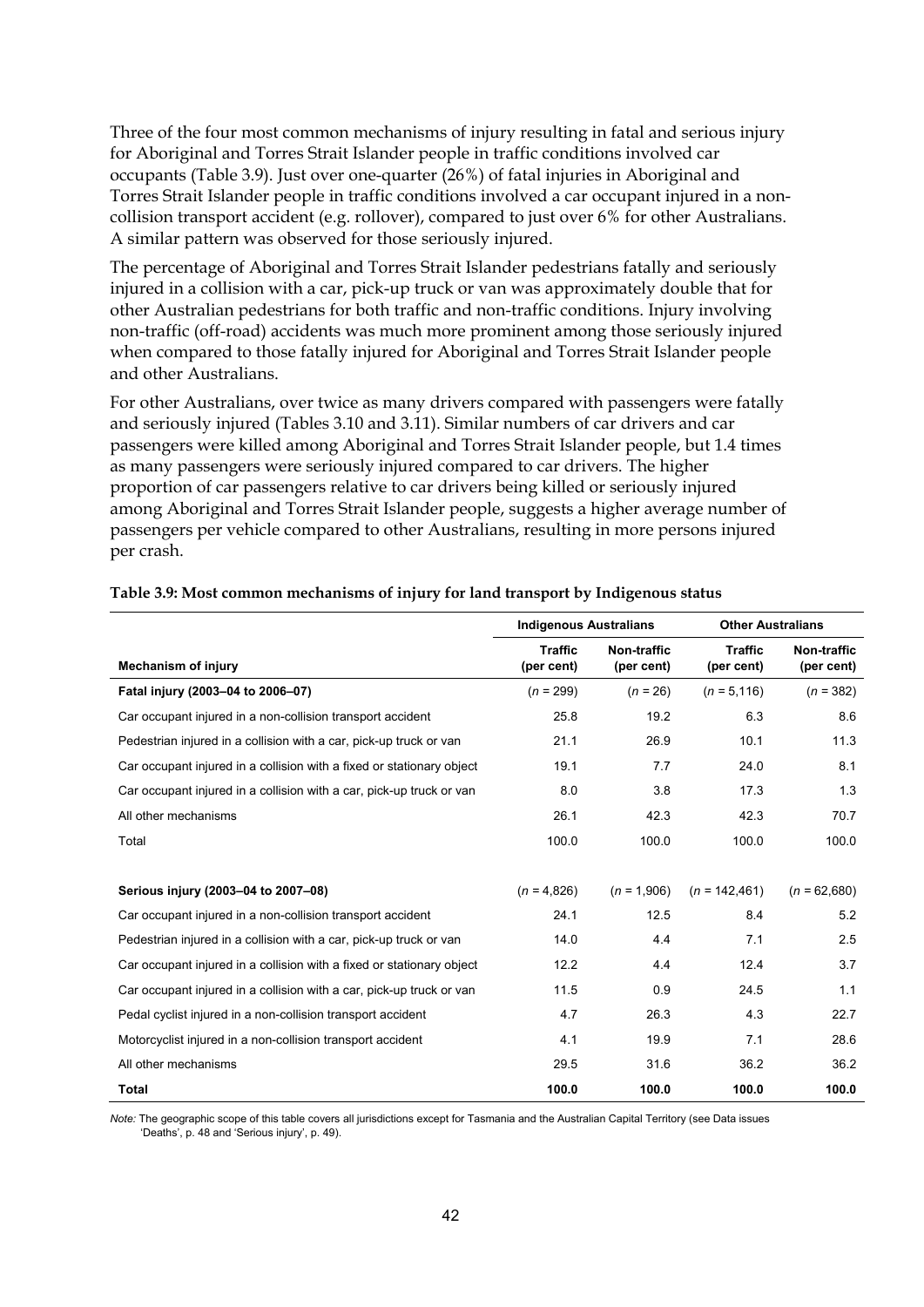|                                                                                                                                                                                                                                       |                                       |                                           |                |                         |                                         | Counterpart in collision |                                   |                                  |                                                           |                                                                                                                                            |                      |                            |
|---------------------------------------------------------------------------------------------------------------------------------------------------------------------------------------------------------------------------------------|---------------------------------------|-------------------------------------------|----------------|-------------------------|-----------------------------------------|--------------------------|-----------------------------------|----------------------------------|-----------------------------------------------------------|--------------------------------------------------------------------------------------------------------------------------------------------|----------------------|----------------------------|
| Injured person                                                                                                                                                                                                                        | pick-<br>9<br>truck<br>Car,<br>or van | motor<br>vehicle<br>$2 - or 3$<br>wheeled | cycle<br>Pedal | Pedestrian<br>or animal | bus<br>Heavy<br>transport<br>vehicle or | Train                    | non-<br>vehicle<br>motor<br>Other | Fixed or<br>stationary<br>object | Non-<br>accident <sup>(a)</sup><br>collision<br>transport | accident<br>Other and<br>unspecified<br>transport                                                                                          | Total <sup>(b)</sup> | Per<br>cent <sup>(c)</sup> |
| Fatal injury—Indigenous Australians (n = 337)                                                                                                                                                                                         |                                       |                                           |                |                         |                                         |                          |                                   |                                  |                                                           |                                                                                                                                            |                      |                            |
| Car occupant                                                                                                                                                                                                                          | 25                                    | 0                                         | 0              |                         | ≓                                       |                          | 0                                 | 59                               | 82                                                        |                                                                                                                                            | $\frac{5}{2}$        | 56.7                       |
| Driver                                                                                                                                                                                                                                | ∞                                     | 0                                         | 0              |                         |                                         |                          | ⊂                                 | 36                               | 35                                                        |                                                                                                                                            | 88                   | 26.1                       |
| Passenger (inside of vehicle)                                                                                                                                                                                                         | 17                                    | 0                                         | 0              |                         |                                         | o                        | c                                 | $\overline{c}$                   | 57                                                        |                                                                                                                                            | 83                   | 24.6                       |
| Passenger (outside of vehicle)                                                                                                                                                                                                        | o                                     | c                                         | 0              |                         | 0                                       | 0                        | c                                 | ٠                                |                                                           | 0                                                                                                                                          | $\ast$               |                            |
| Boarding or alighting                                                                                                                                                                                                                 | 0                                     | $\circ$                                   | 0              | 0                       | 0                                       | 0                        | 0                                 | 0                                | 0                                                         | 0                                                                                                                                          | 0                    | 0.0                        |
| Unspecified                                                                                                                                                                                                                           | $\circ$                               | $\circ$                                   | 0              | 0                       | $\circ$                                 | 0                        | 0                                 |                                  | ග                                                         |                                                                                                                                            | 17                   | 5.0                        |
|                                                                                                                                                                                                                                       |                                       |                                           |                |                         |                                         |                          |                                   |                                  |                                                           |                                                                                                                                            |                      |                            |
| Fatal injury—Other Australians (n = 5,632)                                                                                                                                                                                            |                                       |                                           |                |                         |                                         |                          |                                   |                                  |                                                           |                                                                                                                                            |                      |                            |
| Car occupant                                                                                                                                                                                                                          | 892                                   | တ                                         | o              |                         | 351                                     | 21                       |                                   | 1,257                            | 359                                                       | 124                                                                                                                                        | 3,025                | 53.7                       |
| Driver                                                                                                                                                                                                                                | 629                                   |                                           | o              |                         | 241                                     | $\tilde{c}$              |                                   | 916                              | $\overline{201}$                                          | 46                                                                                                                                         | 2,056                | 36.5                       |
| Passenger (inside of vehicle)                                                                                                                                                                                                         | 254                                   | 5                                         | 0              |                         | 104                                     |                          |                                   | 323                              | 117                                                       | 36                                                                                                                                         | 851                  | 15.1                       |
| Passenger (outside of vehicle)                                                                                                                                                                                                        |                                       | 0                                         | 0              |                         | 0                                       |                          | o                                 |                                  | 24                                                        | 0                                                                                                                                          | 30                   | 0.5                        |
| Boarding or alighting                                                                                                                                                                                                                 | 0                                     | $\circ$                                   | 0              | 0                       | 0                                       | 0                        | 0                                 | 0                                |                                                           | 0                                                                                                                                          |                      |                            |
| Unspecified                                                                                                                                                                                                                           |                                       | $\circ$                                   | $\circ$        | $\circ$                 | ဖ                                       |                          | $\circ$                           | $\overline{4}$                   | 5                                                         | 42                                                                                                                                         | 84                   | $\frac{5}{1}$              |
| involved a collision with a counterpart, despite the provision of the other and unspecified category for this purpose.<br>Includes non-collision accidents such as overturning, falling or being thrown from a vehic<br>$\widehat{a}$ |                                       |                                           |                |                         |                                         |                          |                                   |                                  |                                                           | le. It is possible this category may have been used as a residual (i.e. 'dump') code for cases lacking information on whether the accident |                      |                            |

**Table 3.10: Mechanism of fatal injury for car occupants, 2003–04 to 2006–07**  Table 3.10: Mechanism of fatal injury for car occupants, 2003-04 to 2006-07 involved a collision with a counterpart, despite the provision of the *other and unspecified category* for this purpose. palpa<br>P יי עישפ قر<br>ج

(b) Includes traffic, non-traffic and unspecified as to whether traffic or non-traffic. (b) Includes traffic, non-traffic and unspecified as to whether traffic or non-traffic.

Per cent of total fatal injuries for the relevant group. (c) Per cent of total fatal injuries for the relevant group.  $\ddot{c}$  *Notes:* Small counts (*n <* 5) are omitted and are indicated by the symbol (\*).

Notes: Small counts (n < 5) are omitted and are indicated by the symbol (\*).<br>The geographic scope of this table covers all jurisdictions except for Tasmania and the Australian Capital Territory (see Data issues 'Deaths', The geographic scope of this table covers all jurisdictions except for Tasmania and the Australian Capital Territory (see Data issues 'Deaths', p. 48 and 'Serious injury', p. 49).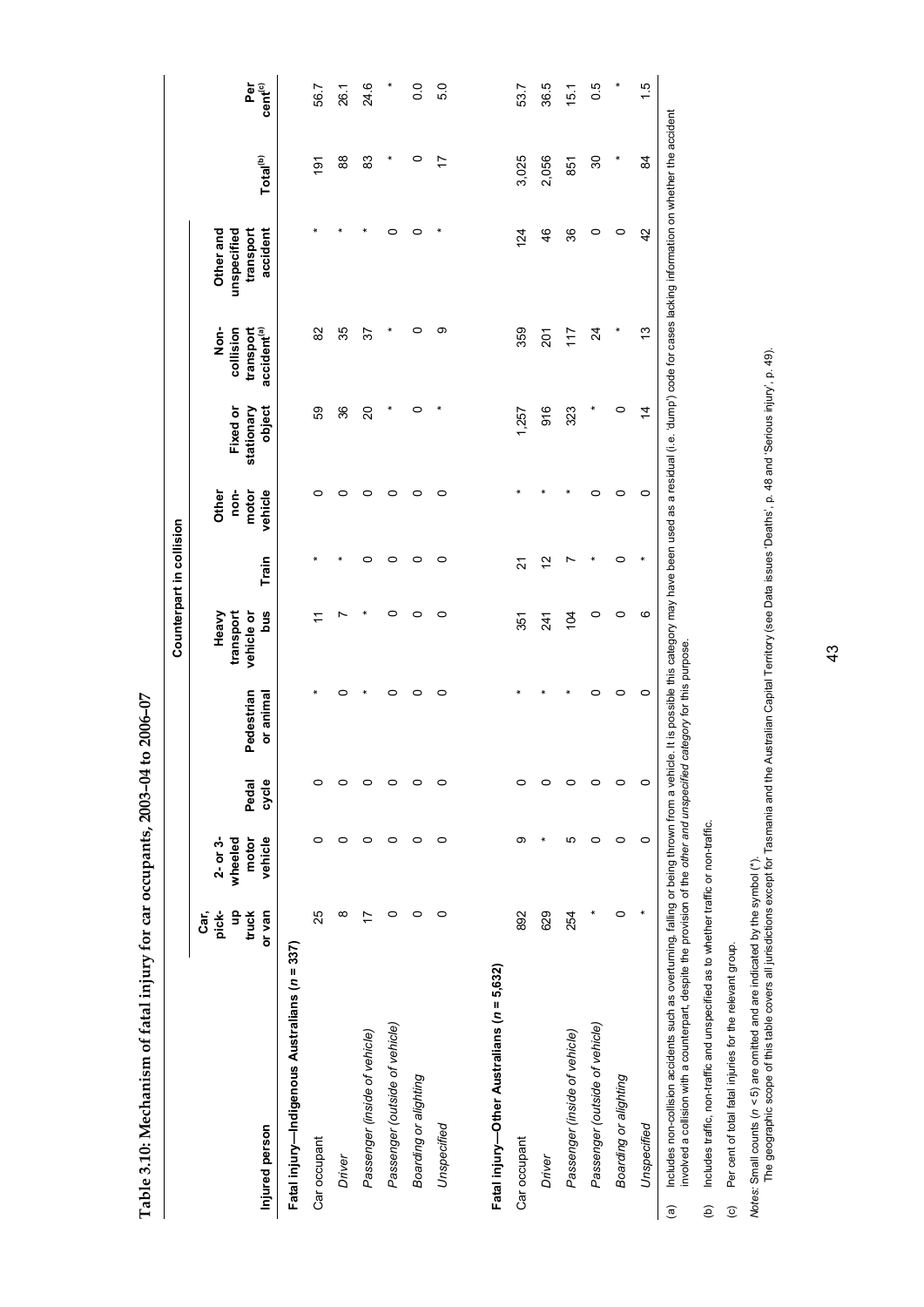| $\sim$ $\sim$ $\sim$                             |
|--------------------------------------------------|
|                                                  |
| .<br>S                                           |
|                                                  |
|                                                  |
|                                                  |
|                                                  |
|                                                  |
|                                                  |
| こうきょうりょく そうり そうよ こうしょう                           |
|                                                  |
|                                                  |
|                                                  |
|                                                  |
| ֚֚֚֓<br>֧֚֚֚֚֚֚֚֚֝֝֝֓֝<br>֧֚֚֚֚֚֚֚֚֚֚֚֚֚֚֚֝֝֝֝֝֝ |
|                                                  |
|                                                  |
|                                                  |
|                                                  |
| ֡֡֡                                              |
|                                                  |
| <br> <br>                                        |
|                                                  |
| ľ                                                |

|                                                   |                          |                                |         |            | Counterpart in collision         |       |                        |                        |                                |                                       |                      |                     |
|---------------------------------------------------|--------------------------|--------------------------------|---------|------------|----------------------------------|-------|------------------------|------------------------|--------------------------------|---------------------------------------|----------------------|---------------------|
|                                                   | pick-up<br>truck<br>Car, | motor<br>$2 - or 3$<br>wheeled | Pedal   | Pedestrian | Heavy<br>transport<br>vehicle or |       | non-<br>motor<br>Other | Fixed or<br>stationary | collision<br>Non-<br>transport | Other and<br>unspecified<br>transport |                      | Per                 |
| Injured person                                    | or van                   | vehicle                        | cycle   | or animal  | Snq                              | Train | vehicle                | object                 | accident <sup>(a)</sup>        | accident                              | Total <sup>(b)</sup> | cent <sup>(c)</sup> |
| Serious injury—Indigenous Australians (n = 7,481) |                          |                                |         |            |                                  |       |                        |                        |                                |                                       |                      |                     |
| Car occupant                                      | 570                      |                                | $\circ$ | 39         | 89                               | ဖ     |                        | 674                    | 1,449                          | 356                                   | 3,167                | 42.3                |
| Driver                                            | 230                      |                                | $\circ$ | ග          | 33                               |       |                        | 327                    | 503                            | ম                                     | 1,128                | 15.1                |
| Passenger (inside of vehicle)                     | 330                      |                                | $\circ$ | ō,         | 29                               |       |                        | 321                    | 743                            | 29                                    | 1,477                | 19.7                |
| Passenger (outside of vehicle)                    |                          | 0                              | $\circ$ | $\ast$     |                                  | 0     | 0                      |                        | 5                              | 0                                     | 89                   | $\frac{8}{2}$       |
| Boarding or alighting                             | 0                        | 0                              | $\circ$ | 0          | 0                                | 0     | 0                      | 0                      | $\frac{9}{4}$                  | 0                                     | 49                   | $\overline{0}$      |
| Unspecified                                       | თ                        | 0                              | $\circ$ | N          | 5                                | 0     | 0                      | 24                     | 103                            | 306                                   | 454                  | $\overline{6}$      |
|                                                   |                          |                                |         |            |                                  |       |                        |                        |                                |                                       |                      |                     |
| Serious injury-Other Australians (n = 230,499)    |                          |                                |         |            |                                  |       |                        |                        |                                |                                       |                      |                     |
| Car occupant                                      | 35,603                   | 164                            | 32      | 496        | 2,675                            | 95    | $\overline{101}$       | 20,052                 | 16,544                         | 6,559                                 | 82,321               | 35.7                |
| Driver                                            | 23,780                   | 109                            | ö       | 248        | 1,925                            | 66    | 65                     | 14,060                 | 8,904                          | 944                                   | 50,119               | 21.7                |
| Passenger (inside of vehicle)                     | 11,247                   | 47                             | L       | 115        | 714                              | 23    | 30                     | 5,668                  | 4,989                          | 649                                   | 23,489               | 10.2                |
| Passenger (outside of vehicle)                    | 5                        | 0                              |         | 26         |                                  |       | ×                      | $\mathbf{g}$           | 680                            | 0                                     | 793                  | $\frac{3}{2}$       |
| Boarding or alighting                             | 67                       |                                | $\circ$ | ×          |                                  | 0     | 0                      | 27                     | 1,346                          | 0                                     | 1,448                | 0.6                 |
| Unspecified                                       | 458                      | ဖ                              | $\circ$ | 105        | 28                               | Ю     | ю                      | 268                    | 625                            | 4,966                                 | 6,472                | $\frac{8}{2}$       |

Includes non-collision accidents such as overturning, falling or being thrown from a vehicle. It is possible this category may have been used as a residual (i.e. 'dump') code for cases lacking information on whether the ac a) Includes non-collision accidents such as overturning, falling or being, falling or being thrown from a vehicle, this possible this category may have been used as a residual (i.e. 'dump') code for cases lacking informati involved a collision with a counterpart, despite the provision of the other and unspecified category for this purpose. involved a collision with a counterpart, despite the provision of the *other and unspecified category* for this purpose.  $\widehat{a}$ 

(b) Includes traffic, non-traffic and unspecified as to whether traffic or non-traffic. Includes traffic, non-traffic and unspecified as to whether traffic or non-traffic.  $\widehat{e}$ 

Per cent of total fatal injuries for the relevant group. (c) Per cent of total fatal injuries for the relevant group.  $\odot$  *Notes:* Small counts (*n <* 5) are omitted and are indicated by the symbol (\*).

Notes: Small counts (n < 5) are omitted and are indicated by the symbol (\*).<br>The geographic scope of this table covers all jurisdictions except for Tasmania and the Australian Capital Territory (see Data issues 'Deaths', The geographic scope of this table covers all jurisdictions except for Tasmania and the Australian Capital Territory (see Data issues 'Deaths', p. 48 and 'Serious injury', p. 49).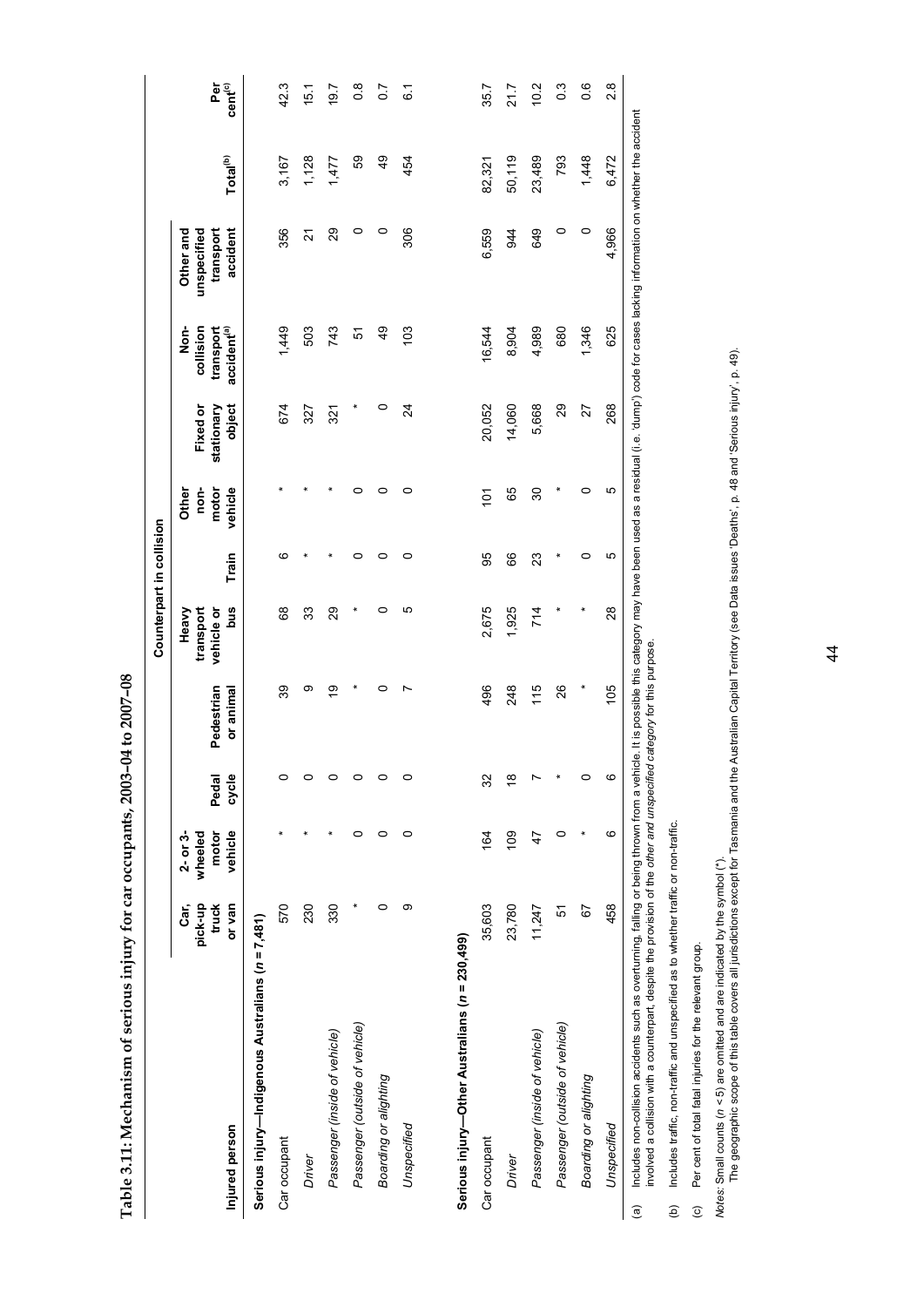#### **Time trends**

Table 3.12 and Figure 3.20 depict age-standardised rates over five years (2003–04 to 2007–08) for seriously injured persons and over four years (2003–04 to 2006–07) for fatally injured persons for which both injury case numbers and population numbers were available by age and gender. Results must be interpreted with caution as it is possible that trends in fatal or serious injury rates for Aboriginal and Torres Strait Islander people may be influenced by changing levels of ascertainment of Indigenous status or injury deaths over time. This issue is discussed in 'Data issues' in the Appendix.

The age-standardised rates of fatal injury due to land transport crashes fluctuated over the four-year period 2003–04 to 2006–07 (Table 3.12). For other Australian females there was an average annual rate of decrease of 8.1% (95% CI: 3.8%, 12.2%), while for other Australian males there was a smaller average annual rate of decrease of 3.2% (95% CI: 0.5%, 5.8%) over the period of interest. Rates for fatally injured Aboriginal and Torres Strait Islander males and females did not change significantly over the four-year period.

For those who were seriously injured, Aboriginal and Torres Strait Islander males recorded an average annual rate of increase of 4.7% (95% CI: 2.7%, 6.8%), while for other Australian males there was a smaller average annual rate of increase of 1.4% (95% CI: 1.0%, 1.7%) over the period of interest. Rates for seriously injured Aboriginal and Torres Strait Islander females and other Australian females did not change significantly over the five-year period.

|                               |             |                        |             |             | Age-standardised rate <sup>(a)</sup> per 100,000 population (95% CI) |               |                   |               |               |
|-------------------------------|-------------|------------------------|-------------|-------------|----------------------------------------------------------------------|---------------|-------------------|---------------|---------------|
|                               |             | <b>Fatally injured</b> |             |             |                                                                      |               | Seriously injured |               |               |
|                               | 2003-04     | 2004-05                | 2005-06     | 2006-07     | 2003-04                                                              | 2004-05       | 2005-06           | 2006-07       | 2007-08       |
| <b>Indigenous Australians</b> |             |                        |             |             |                                                                      |               |                   |               |               |
| Males                         | 28          | 32                     | 25          | 32          | 353                                                                  | 387           | 419               | 442           | 413           |
|                               | $(19 - 37)$ | $(22 - 43)$            | $(18 - 32)$ | $(22 - 43)$ | $(325 - 380)$                                                        | $(358 - 417)$ | $(388 - 449)$     | $(411 - 473)$ | $(384 - 442)$ |
| Females                       | 10          | 14                     | 14          | 12          | 181                                                                  | 217           | 195               | 198           | 194           |
|                               | $(6-14)$    | $(7 - 20)$             | $(8 - 20)$  | $(7-18)$    | $(161 - 200)$                                                        | $(195 - 239)$ | $(174 - 216)$     | $(179 - 218)$ | $(175 - 213)$ |
| Persons                       | 19          | 22                     | 20          | 22          | 265                                                                  | 301           | 304               | 317           | 302           |
|                               | $(14 - 23)$ | $(16 - 28)$            | $(15 - 24)$ | $(16 - 27)$ | $(248 - 281)$                                                        | $(283 - 319)$ | $(286 - 323)$     | $(299 - 335)$ | $(285 - 319)$ |
| <b>Other Australians</b>      |             |                        |             |             |                                                                      |               |                   |               |               |
| Males                         | 11          | 11                     | 11          | 10          | 318                                                                  | 328           | 332               | 338           | 335           |
|                               | $(11 - 12)$ | $(10-12)$              | $(11 - 12)$ | $(10-11)$   | $(314 - 321)$                                                        | $(325 - 332)$ | $(328 - 336)$     | $(334 - 342)$ | $(331 - 339)$ |
| Females                       | 4           | 4                      | 4           | 3           | 147                                                                  | 153           | 152               | 152           | 144           |
|                               | $(4-5)$     | $(3-4)$                | $(3-4)$     | $(3-4)$     | $(144 - 149)$                                                        | (150–155)     | $(149 - 154)$     | $(150 - 155)$ | $(142 - 147)$ |
| Persons                       | 8           | 7                      | 7           | 7           | 233                                                                  | 241           | 242               | 246           | 240           |
|                               | $(7-8)$     | $(7-8)$                | $(7-8)$     | $(6 - 7)$   | $(231 - 235)$                                                        | (239–243)     | $(240 - 245)$     | (244–248)     | $(238 - 243)$ |

**Table 3.12: Trends in age-standardised rates of fatal and serious injury by Indigenous status** 

(a) Rates are averages of annual rates over the four years 2003–04 to 2006–07 for fatally injured persons and over the five years 2003–04 to 2007–08 for seriously injured persons, adjusted by direct standardisation to the Australian population in June 2001.

*Note:* The geographic scope of this table covers all jurisdictions except for Tasmania and the Australian Capital Territory (see Data issues 'Deaths', p. 48 and 'Serious injury', p. 49).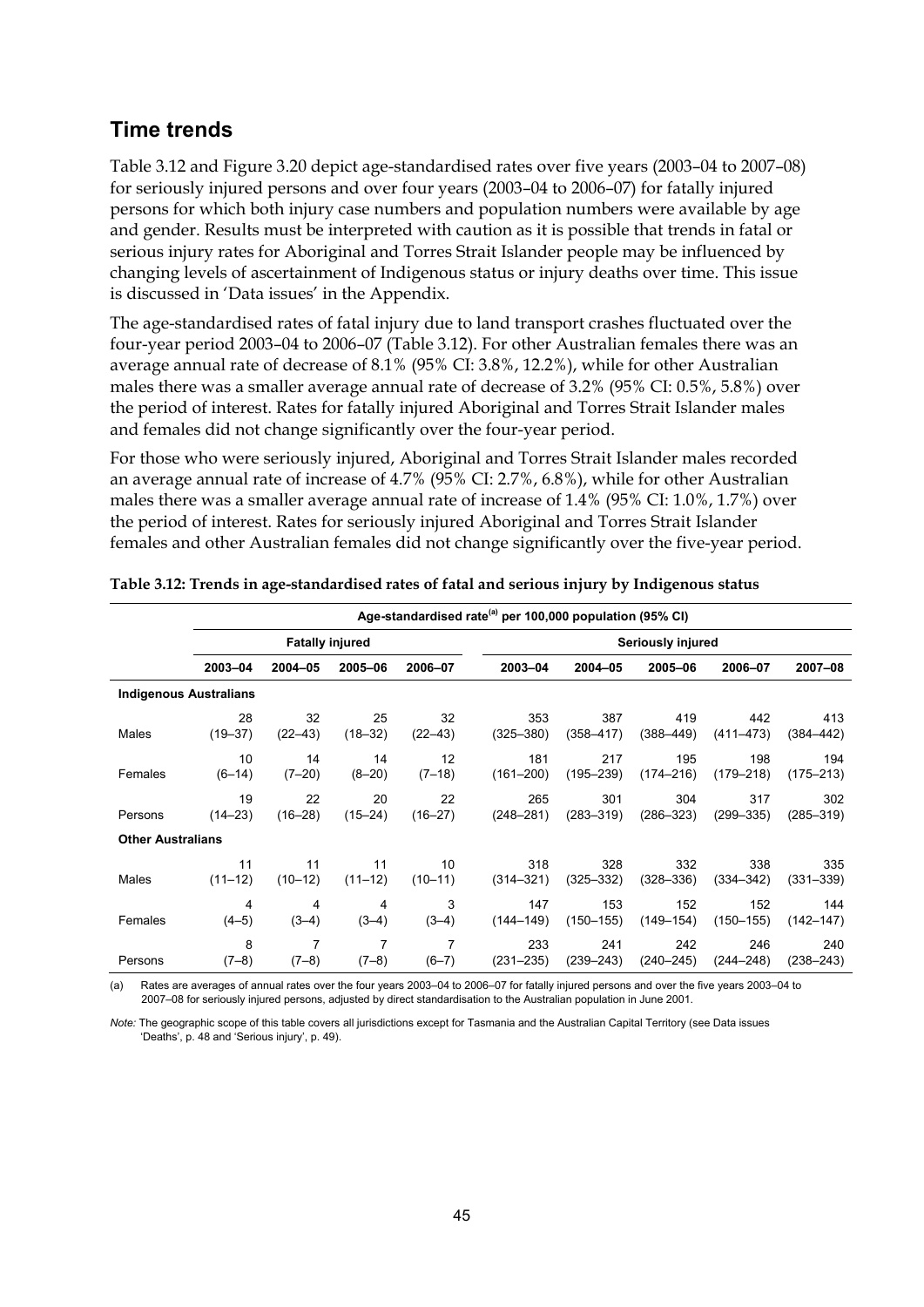

Trends in the age-standardised rates over the four years from 2003–04 to 2006–07 for fatal injury and over the five years from 2003–04 to 2007–08 for serious injury and by road user group are shown in Figure 3.21. The different profiles of land transport injury for Aboriginal and Torres Strait Islander people compared with other Australians are depicted.

For fatally injured Aboriginal and Torres Strait Islander people there were no statistically significant changes in rates over the four-year period for any of the road user groups, while for fatally injured other Australians, there were average annual rates of decreases for car passengers, pedestrians and car drivers of 11.2% (95% CI: 5.8, 16.3), 8.2% (95% CI: 2.5, 13.5) and 4.3% (95% CI: 0.6, 8.0) respectively.

For seriously injured Aboriginal and Torres Strait Islander people, statistically significant trends in rates over the five-year period were seen for none of the road user groups except for motorcyclists. Annual average rates for seriously injured Aboriginal and Torres Strait Islander motorcyclists showed an average increase of 17.4% (95% CI: 12.6%, 22.4%) per year. For seriously injured other Australians, there were slight, but statistically significant decreases in rates over the period of interest for car drivers, car passengers and pedestrians, while motorcyclists and pedal cyclists recorded average annual rates of increase of 5.4% (95% CI: 4.8%, 6.1%) and 1.9% (95% CI: 1.2%, 2.6%) respectively.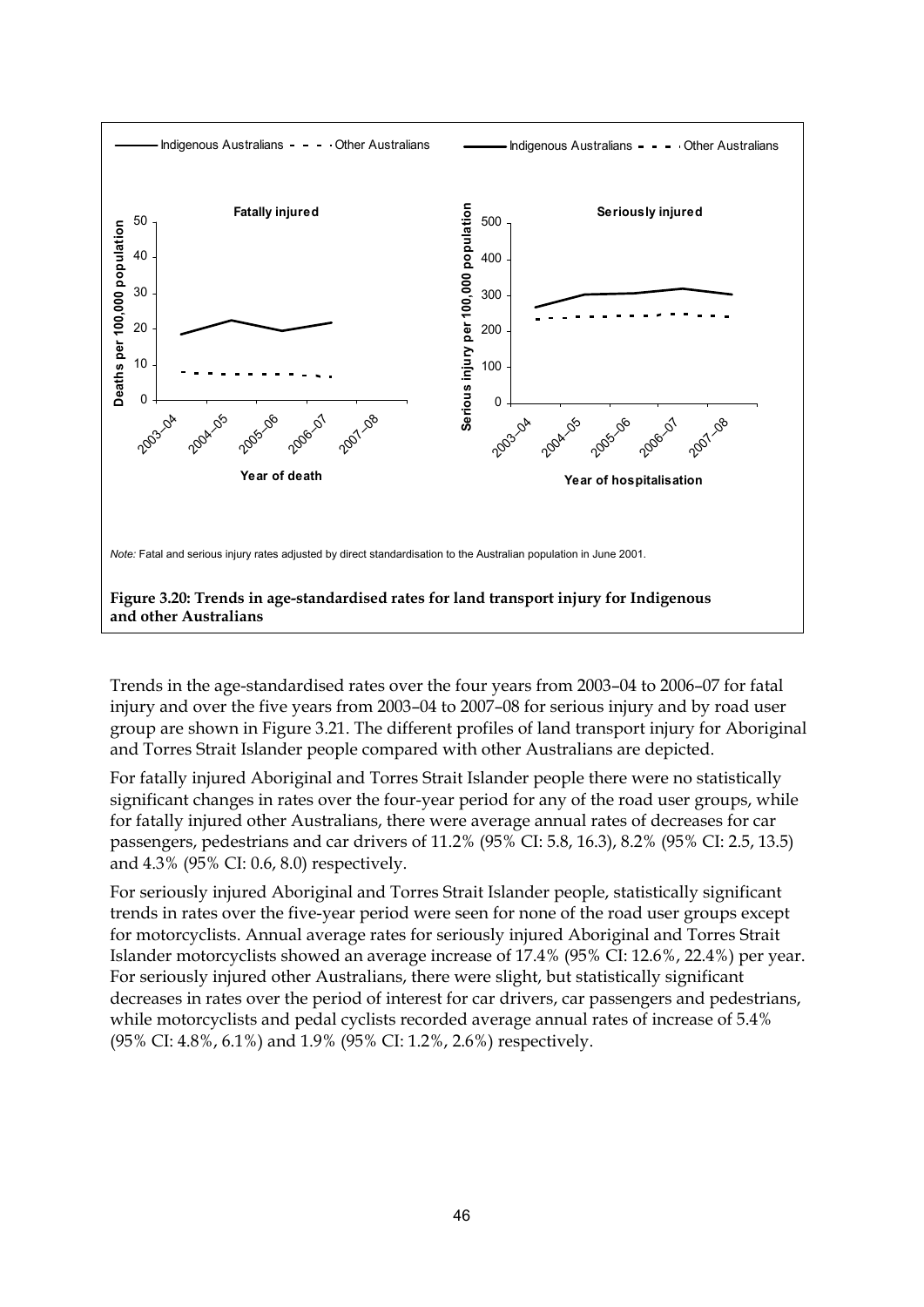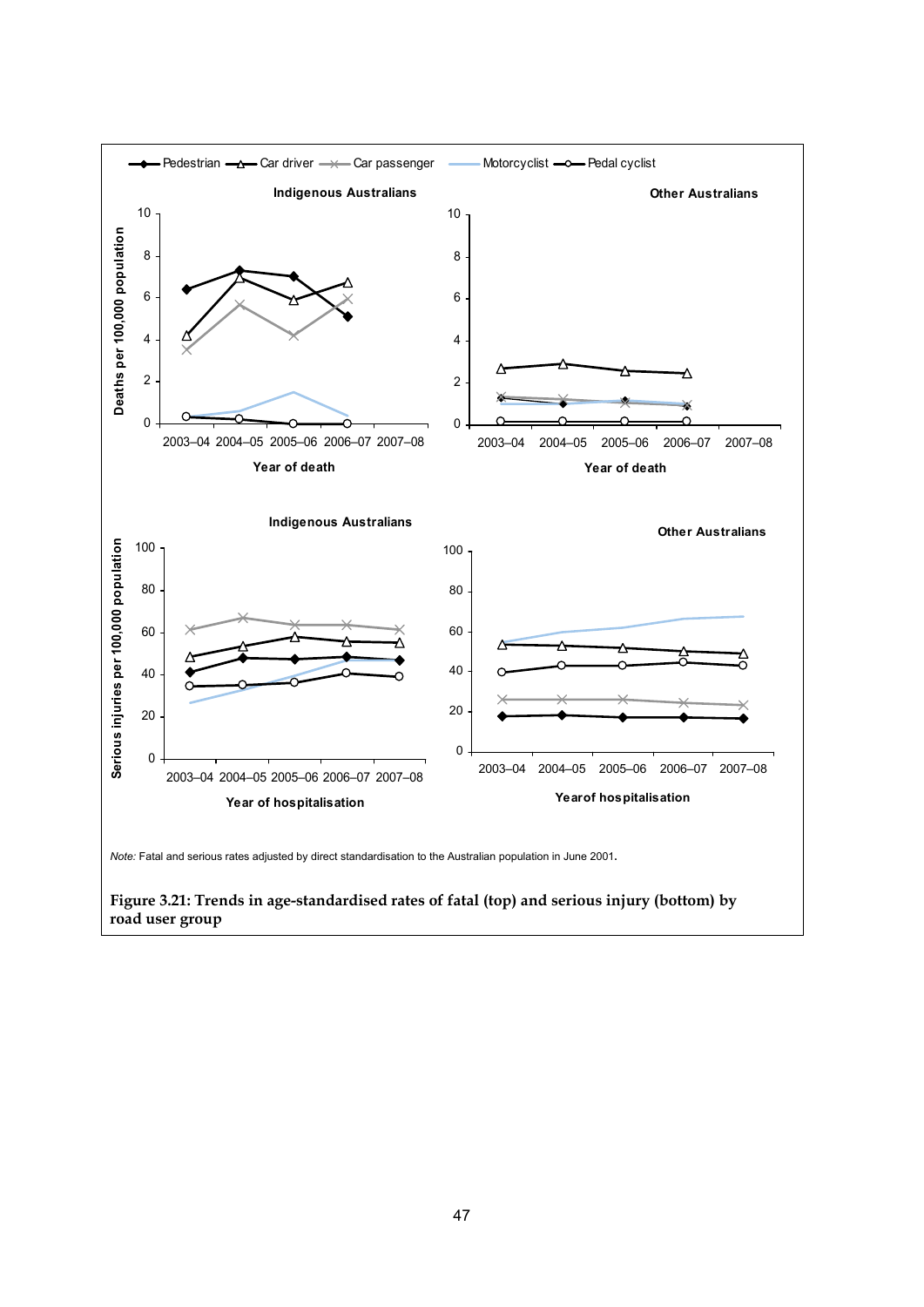# **Appendix: Data issues**

### **Comparability with reports by other organisations**

National cause of death data (mortality data) are collected in Australia by the Australian Bureau of Statistics (ABS) and classified in accordance with an international standard classification called the International Statistical Classification of Diseases (ICD). Australian hospitals also use ICD when compiling data on persons injured and subsequently admitted to hospital (morbidity data). This conjuncture provides a basis for consolidation of mortality and morbidity data.

ICD provides a nationally consistent basis for looking at mortality and morbidity due to transport accidents of all kinds (road, rail, water and air) taken together. However, it is not necessarily consistent with the approach taken by the Bureau of Infrastructure, Transport and Regional Economics (BITRE), the Australian Transport Safety Bureau (ATSB) or others in looking at safety in each transport mode individually. For example, road safety statistics compiled by the BITRE are focused on crashes on public roads, whereas ICD covers road crashes both on and off public roads. Aviation statistics compiled by the ATSB do not cover hang-gliders, gliders and other forms of non-powered aircraft, whereas ICD does. For national road deaths, readers should refer to the 'Road statistics' part of the BITRE website at <www.btre.gov.au>, where road death statistics are published on a monthly basis. Similarly, for details on marine, rail and air safety (aviation death statistics are published monthly), the relevant part of the ATSB website at  $\langle$ www.atsb.gov.au> should be consulted. The purpose here is to provide a general overview rather than to focus on each mode in detail.

### **Deaths**

Deaths data in this report are from the ABS mortality unit record data collection. Data are presented according to the year in which the deaths occurred (rather than reporting deaths according to year of registration).

Records that met the following criteria are included in this report:

- Date of death occurring 1 July 2003 to 30 June 2007 and registered by 31 December 2007 (received from the ABS in February 2007);
- The Underlying Cause of Death (UCoD) is classified to ICD-10 (WHO 1992) external cause codes in the range V01–V99 (i.e. the 'Transport Accidents' section of Chapter XX *External causes of morbidity and mortality*); and
- Place of usual residence is recorded as the Northern Territory (NT), Western Australia (WA), South Australia (SA), Queensland (Qld), New South Wales (NSW) or Victoria (Vic).

The ICD-10 classification system excludes any death from being coded in the V01–V99 range if the death is attributable to injuries sustained during a transport accident, but the death occurred one year or more after the originating event. Such cases are coded as Y85 '*Sequelae* ['late effects'] *of transport accidents*'.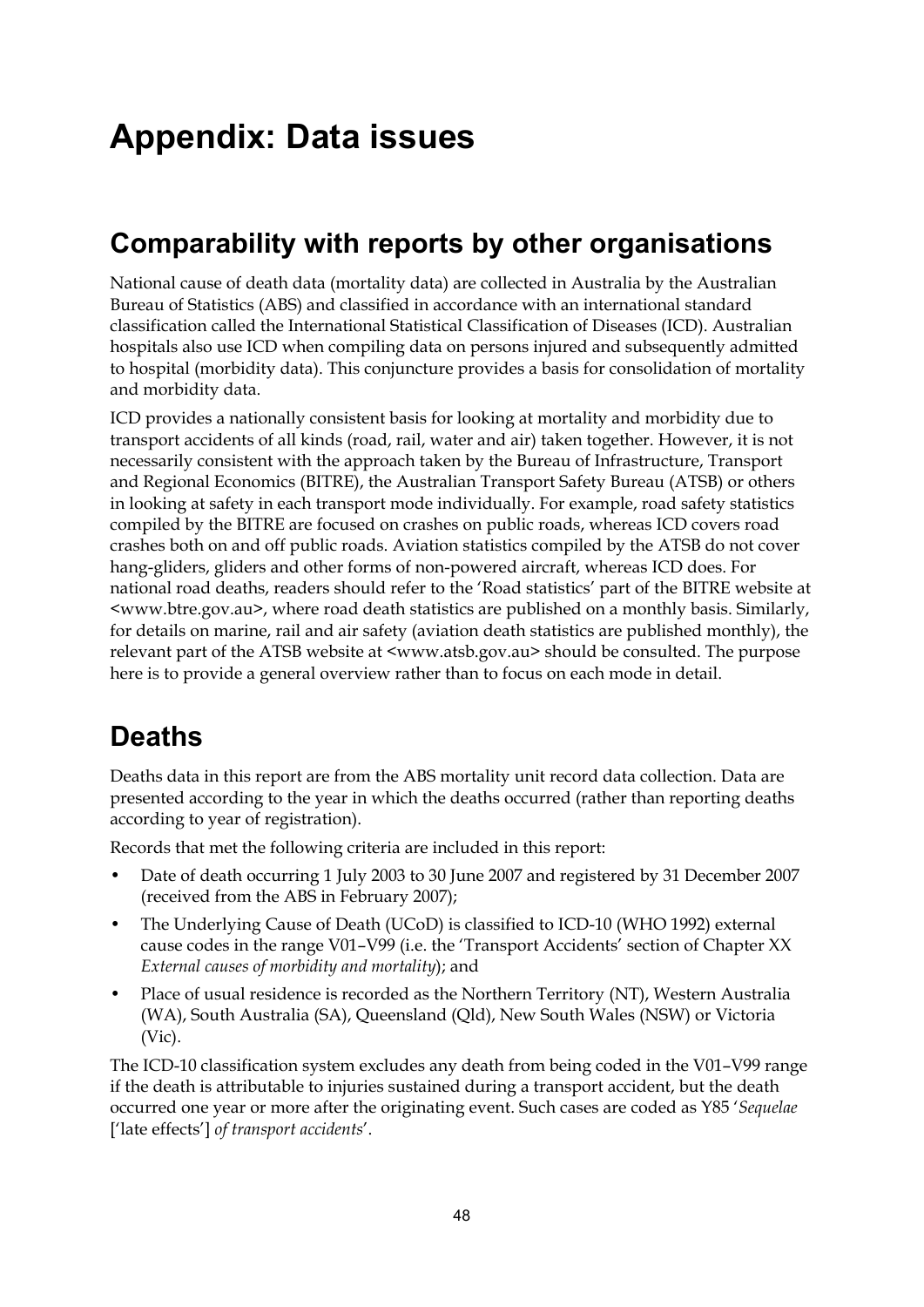Deaths were defined as being due to transportation if they contained a Chapter 20 underlying cause of death code for 'Transport Accidents' (ICD-10 range V01–V99). Cases in which a code in this range appears only as a multiple cause of death (2nd or subsequent codes) were excluded on the grounds that transport was not recorded as the main reason for death (Table A1). Almost all records (99.8%) contained an injury code (S00–T98) as a multiple cause of death in the 2nd or subsequent codes. Deaths were included regardless of whether or not they had a multiple cause of death of injury (S00–T98), resulting in a starting file of 6,248 records.

| Table A1: Selection criteria for death records of transport injury |  |
|--------------------------------------------------------------------|--|
|--------------------------------------------------------------------|--|

| Record occurring from 1 July 2003 to 30 June 2007                                                                                                                           | Indigenous<br><b>Australians</b> | Other<br><b>Australians</b> | Total |
|-----------------------------------------------------------------------------------------------------------------------------------------------------------------------------|----------------------------------|-----------------------------|-------|
| Records with an ICD-10 'Transport Accident' code (V01-V99) as underlying<br>cause, or multiple cause of death (i.e. transportation coded anywhere in the<br>$record)^{(a)}$ | 346                              | 6.029                       | 6.375 |
| Records with a 'Transport Accident' as underlying cause of death, and                                                                                                       | 343                              | 5.905                       | 6.248 |
| Injury (S00–T98) as a multiple cause of death anywhere in the<br>٠<br>record                                                                                                | 341                              | 5.895                       | 6.236 |

(a) There were 127 records (all but a few records were other Australians) with another underlying cause of death (e.g. suicide, fires, burns or scalds) or no external cause (*n =* 113; of which 107 had an injury code elsewhere in the record).

### **Serious injury**

National hospital separations data were provided by the Australian Institute of Health and Welfare (AIHW) National Hospital Morbidity Database (NHMD). A separation is defined as:

A formal, or statistical process, by which an episode of care for an admitted patient ceases (AIHW 2001).

Hospital cases were defined as being due to transportation if they contained a first reported Chapter XX external cause code in the ICD-10-AM range V00–V99. Cases with a Principal Diagnosis other than injury and cases in which transportation only appears as an additional external cause code were excluded on the grounds that injury due to a transport accident was not recorded as being the main reason for admission to hospital (Table A2), resulting in a starting file of 271,717 records.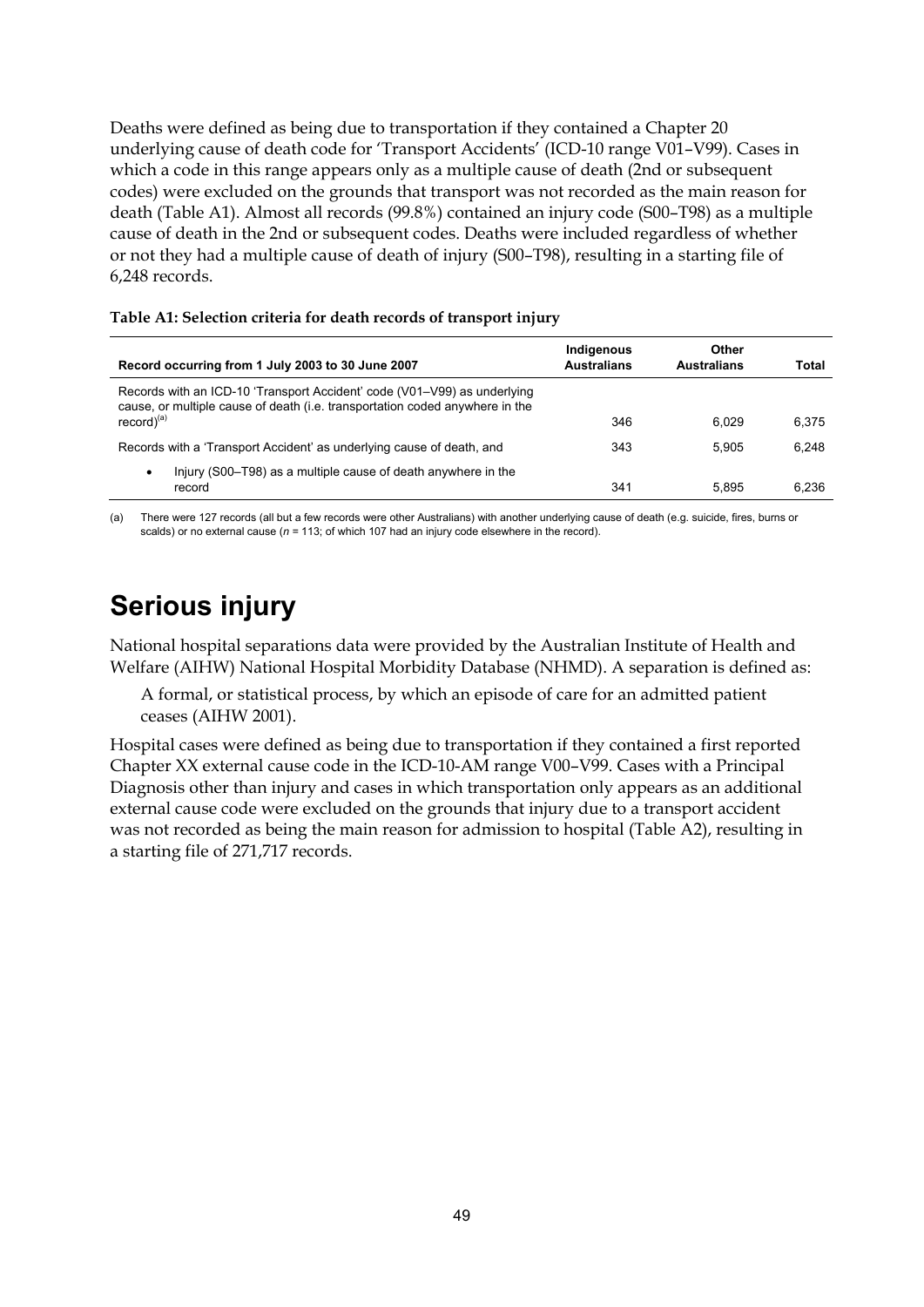| Table A2: Selection criteria for hospital records of transport injury |  |  |
|-----------------------------------------------------------------------|--|--|
|-----------------------------------------------------------------------|--|--|

| Record occurring from 1 July 2003 to 30 June 2008                                                                        | Indigenous<br><b>Australians</b> | Other<br><b>Australians</b> | Total   |
|--------------------------------------------------------------------------------------------------------------------------|----------------------------------|-----------------------------|---------|
| Records with an ICD-10-AM 'Transport Accident' code (V00-V99) as<br>external cause anywhere in the record <sup>(a)</sup> | 10.050                           | 301.814                     | 311.864 |
| Records with a 'Transport Accident' as first reported external cause <sup>(b)</sup> , and                                | 9.925                            | 299.191                     | 309.116 |
| Injury as a Principal Diagnosis (S00-T98)<br>٠                                                                           | 8.738                            | 262.979                     | 271.717 |

(a) There were 2,748 records (125 Indigenous Australians and 2,623 other Australians) with a first reported external cause code of another type of injury (e.g. complications of surgical and medical care, other unintentional injuries, falls, intentional self-harm etc.) but a 2nd or subsequent external cause code of transportation.

(b) There were 37,399 cases (1,187 Indigenous Australians and 36,212 other Australians) with a first reported external cause code of transportation but a Principal Diagnosis outside of the injury range (S00–T98). For Indigenous persons, the most common Principal Diagnoses were *care involving use of rehabilitation procedure, unspecified* (*Z50.9*, *n* = 303), *examination and observation following transport accident* (*Z04.1*, *n* = 186) and *other specified surgical follow-up care* (*Z48.8*, *n* = 53). For other Australians persons, the most common Principal Diagnoses were *care involving use of rehabilitation procedure, unspecified* (*Z50.9*, *n* = 15,498), *examination and observation following transport accident* (*Z04.1*, *n* = 3,405), *cervicalgia (M54.2*, *n* = 993), *other specified surgical follow-up care* (*Z48.8*, *n* = 866) and *cellulitis of lower limb* (*L03.11*, *n* = 750).

*Seriously injured* is defined for this report as an injury which results in the person being admitted to hospital, and subsequently discharged alive either on the same day or after one or more nights stay in a hospital bed (i.e. deaths are excluded). The terms *seriously injured* and *hospitalisation*s are used interchangeably in the report. As discharge from hospital can include transfer to home, to another acute care hospital and to another form of care (e.g. rehabilitation), a method has been used in this report to reduce over-counting of injury cases by omitting separations in which the mode of admission is recorded as being by transfer from another acute-care hospital, on the grounds that such cases are likely to result in two or more separation records for the same injury.

Records that met the following criteria are included in this report:

- Australian hospital separations occurring 1 July 2003 to 30 June 2008, coded according to the third, fourth and fifth editions of ICD-10-AM (NCCH 2002, 2004, 2006)
- Principal Diagnosis in the ICD-10-AM range S00–T98 using Chapter XIX *Injury, poisoning and certain other consequences of external causes* codes;
- First (left-most) external cause of morbidity in ICD-10-AM range V00–V99 (i.e. the 'Transport Accidents' section of Chapter XX *External causes of morbidity and mortality*);
- Mode of admission has any value except the one indicating that transfer from another acute-care hospital has occurred;
- Mode of separation has any value except the one indicating that the person died while in hospital; and
- Place of usual residence is recorded as the Northern Territory (NT), Western Australia (WA), South Australia (SA), Queensland (Qld), New South Wales (NSW) and Victoria (Vic).

The calculation of transport accidents as a percentage of all injury hospital separations and the calculation of total patient days (including same day, which are assigned a stay of one day) requires the inclusion of all hospital separations (i.e. not omitting separations in which the mode of admission is recorded as being by transfer from another acute-care hospital or separations in which the person died in hospital).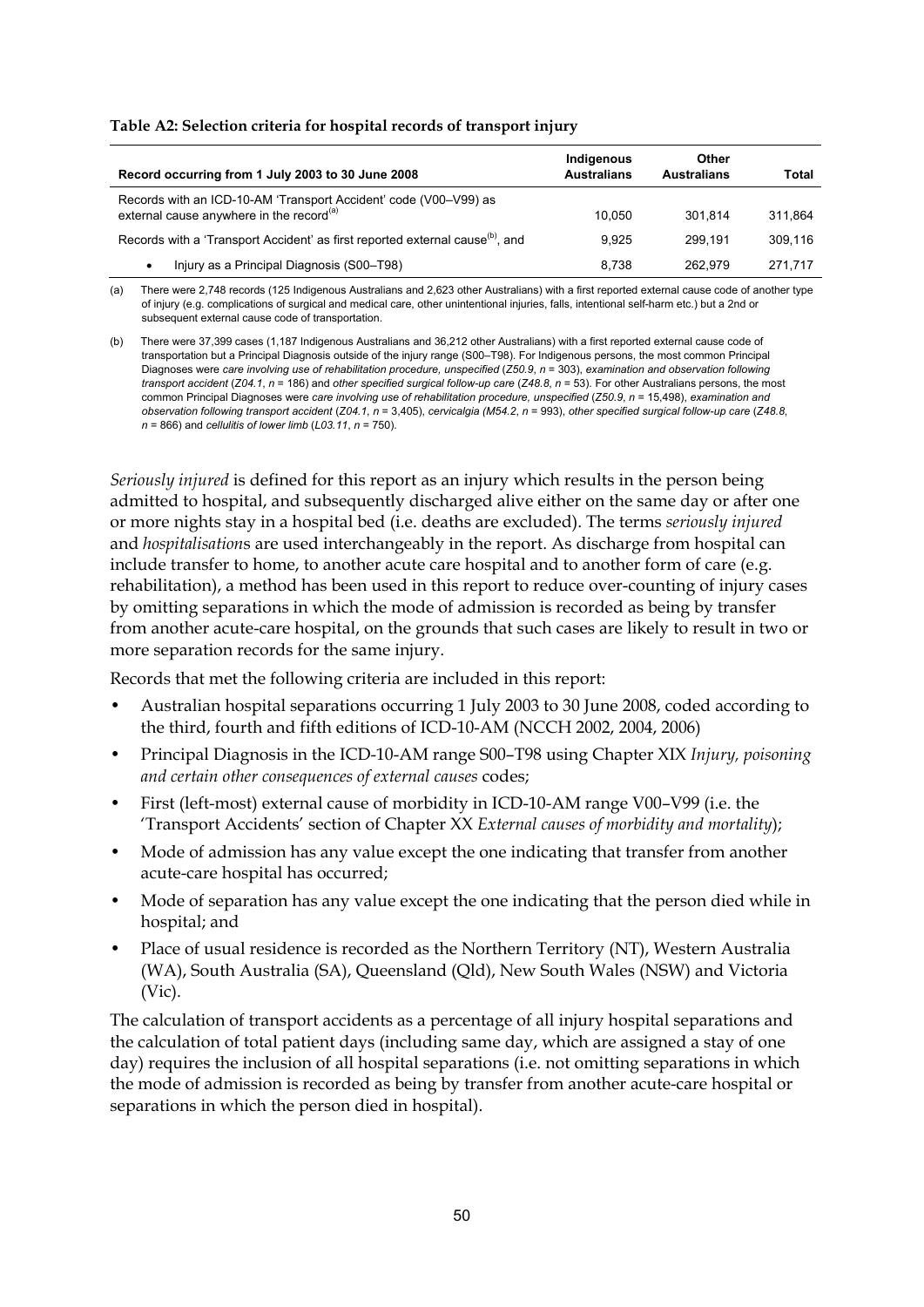### **Ascertainment of Indigenous status**

For data in the period covered by this report, the ABS and the AIHW recommend that Indigenous statistics only be reported for jurisdictions with a sufficient level of Indigenous identification (ABS and AIHW 2008; AIHW 2005b).

### **Hospitalisations**

For hospitalisation data, the level of completeness of identification of Indigenous status is assessed annually by each jurisdiction and provided to the AIHW. For 2003–04, only the NT, WA and SA reported that the quality of Indigenous status was 'acceptable', (AIHW 2005a). Queensland was included as acceptable in 2004–05 and 2005–06 (AIHW 2006, 2007a), NSW and Vic were included as acceptable in 2006–07 and 2007–08 (AIHW 2008, 2009), although no estimates of the level of completeness of Indigenous identification were provided. In 2005, the AIHW recommended that Qld also be included in the reporting of Indigenous statistics, since the four jurisdictions in aggregate better reflect the diversity of social and economic circumstances in the Indigenous and non-Indigenous populations (AIHW 2005b). In 2010, the AIHW recommended that "*New South Wales and Victorian hospitalisations for Indigenous people (both public and private hospitals) be included in comparative analyses in national reporting, commencing with data collected in 2004–05*" (AIHW 2010b).

The six jurisdictions account for 98% of national hospital separations reported as being for Aboriginal and Torres Strait Islander people and 96% of national hospital separations. Similarly, they account for 96% of the Aboriginal and Torres Strait Islander population of Australia and 96% of the population of Australia. The same AIHW publication advises caution be exercised in time series analyses for these six jurisdictions, and findings should include a caveat about the possible contribution to changes in hospitalisation rates for Aboriginal and Torres Strait Islander people of changes in ascertainment of Indigenous status for Aboriginal and Torres Strait Islander patients (AIHW 2010b).

### **Deaths**

Analyses of Aboriginal and Torres Strait Islander mortality trends must be undertaken with care, because of the limited understanding of the ways in which changes in the recording of Indigenous status on death registrations have affected the recorded numbers of deaths (AIHW 2005b). In an AIHW publication, longer term mortality trends for 1991–2002 were reported for only three jurisdictions (SA, WA and the NT) as it was decided these were the only jurisdictions with 12 years of reasonable coverage of Indigenous deaths registrations (ABS and AIHW 2005).

Estimates of the extent to which Indigenous Australians are identified in mortality data ('coverage') are determined by the ABS for each state and territory by comparing the number of deaths from all causes registered as Indigenous with expected numbers calculated from census-based population estimates and projections (ABS 2007). Implied coverage of Indigenous status in deaths data from 2002–06 is shown in Table A3. Overall coverage for the six jurisdictions that were the subject of this report varies from 90% for Northern Territory down to 32% for Victoria.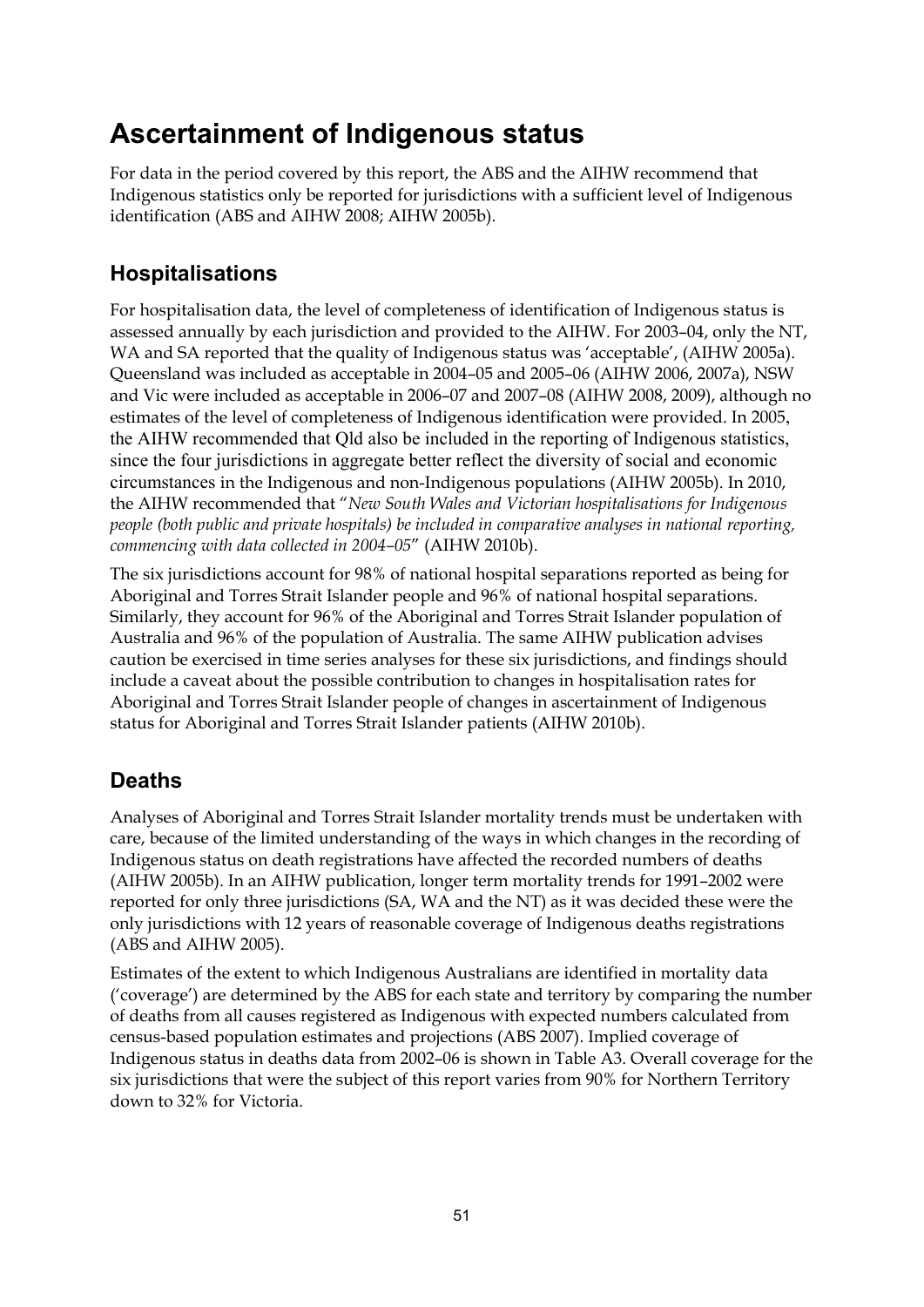**Table A3: Implied coverage(a) of Indigenous deaths** 

| <b>Jurisdiction</b>                         | $2002 - 06^{(b)}$ |
|---------------------------------------------|-------------------|
| Western Australia                           | 72%               |
| South Australia                             | 62%               |
| Northern Territory                          | 90%               |
| Queensland                                  | 51%               |
| New South Wales                             | 45%               |
| Australian Capital Territory <sup>(c)</sup> |                   |
| Victoria                                    | 32%               |
| Tasmania <sup>(c)</sup>                     |                   |

(a) The implied coverage of Indigenous deaths is a comparison of the number of deaths from all causes registered as Indigenous with the census-based estimates and projections of Indigenous deaths.

(b) 2001 census based (ABS 2005a).

(c) Not calculated due to small numbers.

Table A4 shows that improvements for Australia in the number of registered Indigenous deaths in the late 1990s were largely driven by improvements for Queensland and New South Wales. In New South Wales the number of registered Indigenous deaths increased in 1998 to much higher levels than previous years. The number of Indigenous deaths registered in South Australia and the Northern Territory have remained relatively constant since 1997, suggesting that identification of deaths of Indigenous persons has been relatively stable in these two jurisdictions. The ABS continues to work with state and territory registrars of Births, Deaths and Marriages and other stakeholders to improve the level of identification of Indigenous deaths in each jurisdiction (ABS 2009b).

#### **Indigenous deaths in Victoria**

Current AIHW policy indicates that deaths data from New South Wales, Queensland, Western Australia, South Australia and the Northern Territory should be used to provide indicative national information for Aboriginal and Torres Strait Islander people (AIHW 2010a).

Despite the low rate of implied coverage (32%) of Indigenous deaths in Victoria as indicated in Table A3 above, the decision was made to include these deaths in this report, chiefly for two related reasons.

Inclusion improves comparability between the mortality and morbidity aspects of the report, and, hence, the readability of the report. In the approach used, both sections of the report refer to Australia except Tasmania and the Australian Capital Territory. Alternative approaches would have required non-reporting of Victorian morbidity data or use of dissimilar geographic inclusion criteria for deaths and for hospital data. The latter would complicate the report for readers. It became particularly important to avoid this complication of geographic scope when, late in the production process, it became clear that mortality data for 2008 would not be available, which complicated the time period covered by the report.

Analyses showed that inclusion or exclusion of deaths data from Victoria makes little difference to the sub-national Aboriginal and Torres Strait Islander transport-related mortality rates required for this report. This is because: (1) the Indigenous population estimate for Victoria makes up only 6.8% of the total Indigenous population of the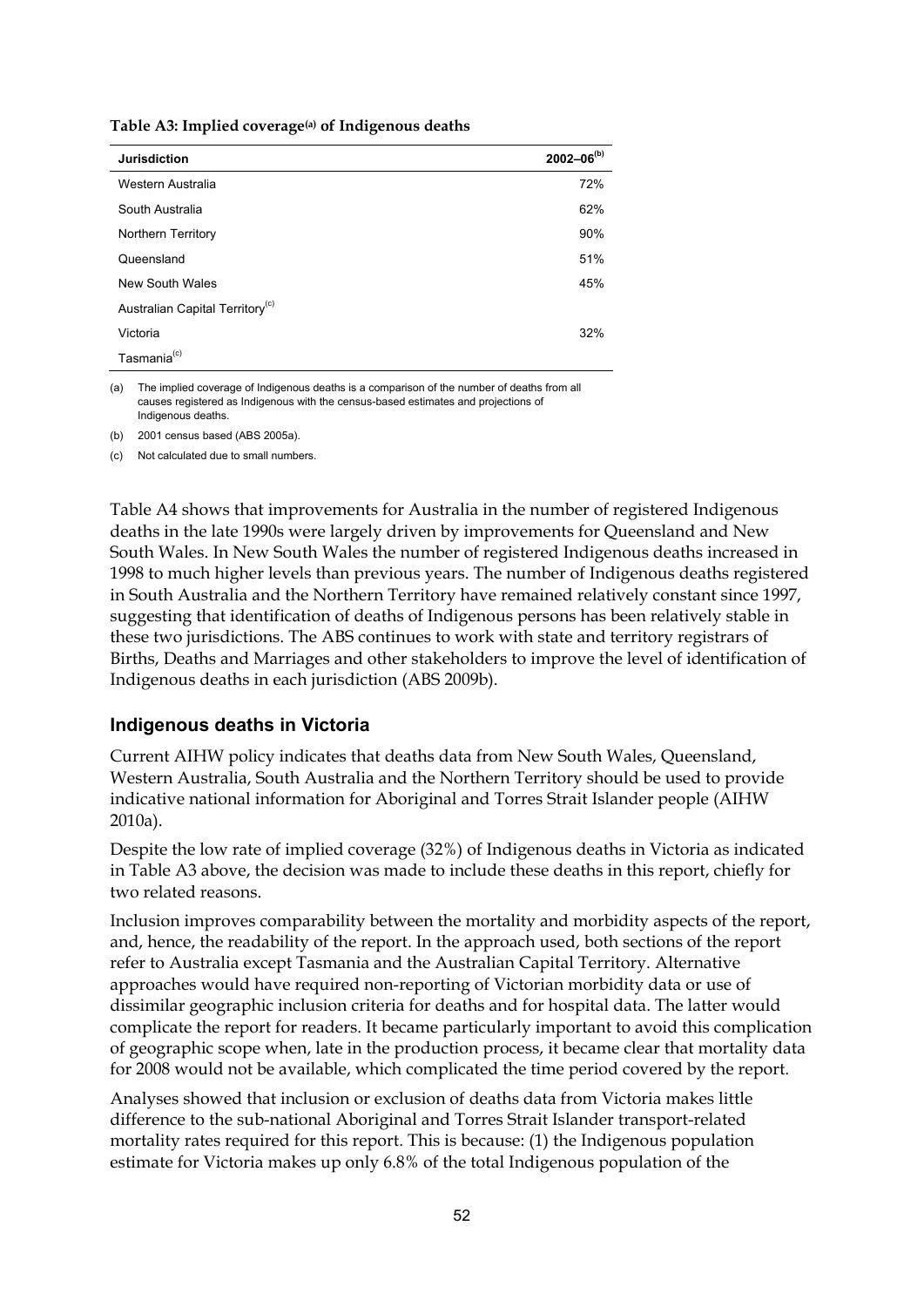6 jurisdictions included, and (2) the Indigenous case estimate for Victoria makes up a similarly small proportion (5.0%) of the total Indigenous case count for the 6 jurisdictions. Hence, the lower estimated coverage for Victoria than for the other jurisdictions has only a small impact on the 6-region sub-national rates.

Until such time as the AIHW indicates that the data quality related to Indigenous deaths in Victoria is of an acceptable standard to be included in its reports, it is not envisaged that the future reports in this series will include Indigenous deaths for this jurisdiction.

| Year of      |            |     |                    |           | State or territory of usual residence |            |           |            |                          |
|--------------|------------|-----|--------------------|-----------|---------------------------------------|------------|-----------|------------|--------------------------|
| registration | <b>NSW</b> | Vic | QId <sup>(a)</sup> | <b>SA</b> | <b>WA</b>                             | <b>Tas</b> | <b>NT</b> | <b>ACT</b> | Australia <sup>(b)</sup> |
| 1992         | 165        | 53  | np                 | 107       | 346                                   | np         | 397       |            | 1,074                    |
| 1993         | 194        | 50  | np                 | 111       | 386                                   | np         | 376       | 9          | 1,134                    |
| 1994         | 207        | 50  | np                 | 123       | 377                                   | np         | 380       | 10         | 1,153                    |
| 1995         | 224        | 50  | np                 | 121       | 384                                   | np         | 387       | 9          | 1,182                    |
| 1996         | 177        | 49  | 258                | 118       | 370                                   | np         | 328       | np         | 1,306                    |
| 1997         | 88         | 93  | 531                | 132       | 351                                   | 5          | 458       | 4          | 1,666                    |
| 1998         | 462        | 123 | 593                | 127       | 378                                   | 13         | 415       | 3          | 2,114                    |
| 1999         | 435        | 130 | 529                | 116       | 350                                   | 11         | 399       | 6          | 1,976                    |
| 2000         | 473        | 108 | 535                | 144       | 407                                   | np         | 450       | np         | 2,127                    |
| 2001         | 481        | 93  | 565                | 125       | 345                                   | np         | 429       | np         | 2,072                    |
| 2002         | 516        | 64  | 590                | 107       | 371                                   | 20         | 462       | 4          | 2,136                    |
| 2003         | 485        | 82  | 569                | 137       | 338                                   | 23         | 435       | 9          | 2,079                    |
| 2004         | 490        | 54  | 579                | 131       | 400                                   | 20         | 449       | 10         | 2,136                    |
| 2005         | 507        | 71  | 519                | 142       | 406                                   | 28         | 454       | 11         | 2,141                    |
| 2006         | 530        | 111 | 584                | 124       | 443                                   | 20         | 452       | 14         | 2,279                    |
| 2007         | 601        | 95  | 594                | 138       | 502                                   | 24         | 461       | 6          | 2,421                    |
| 2008         | 559        | 97  | 562                | 141       | 605                                   | 24         | 467       | 16         | 2,472                    |

**Table A4: Indigenous deaths (all causes) by state or territory of usual residence, 1992–2008** 

(a) Queensland began to register Indigenous deaths as Indigenous in 1996.

(b) Includes Other Territories.

np not available for publication, but included in totals where applicable

Source: ABS, Deaths Australia, 3302.0, 2008 (ABS 2009a).

Hospital separations and deaths for which Indigenous status was 'not stated' are amalgamated with the separations for the non-Indigenous people. This approach is consistent with the approach taken by the AIHW which have observed that the number of such cases is small and the demographic profile of the 'not stated' cases is similar to the non-Indigenous cases (AIHW 2010b).

Under-ascertainment of Indigenous status will necessarily mean over-estimating non-Indigenous deaths and hospitalisations. This is because some people who could correctly be recorded as Aboriginal and Torres Strait Islander will in fact be recorded as non-Indigenous or Indigenous status 'not stated'. This is unlikely to have a significant impact on the calculation of rates in major cities and inner and outer regional areas where a small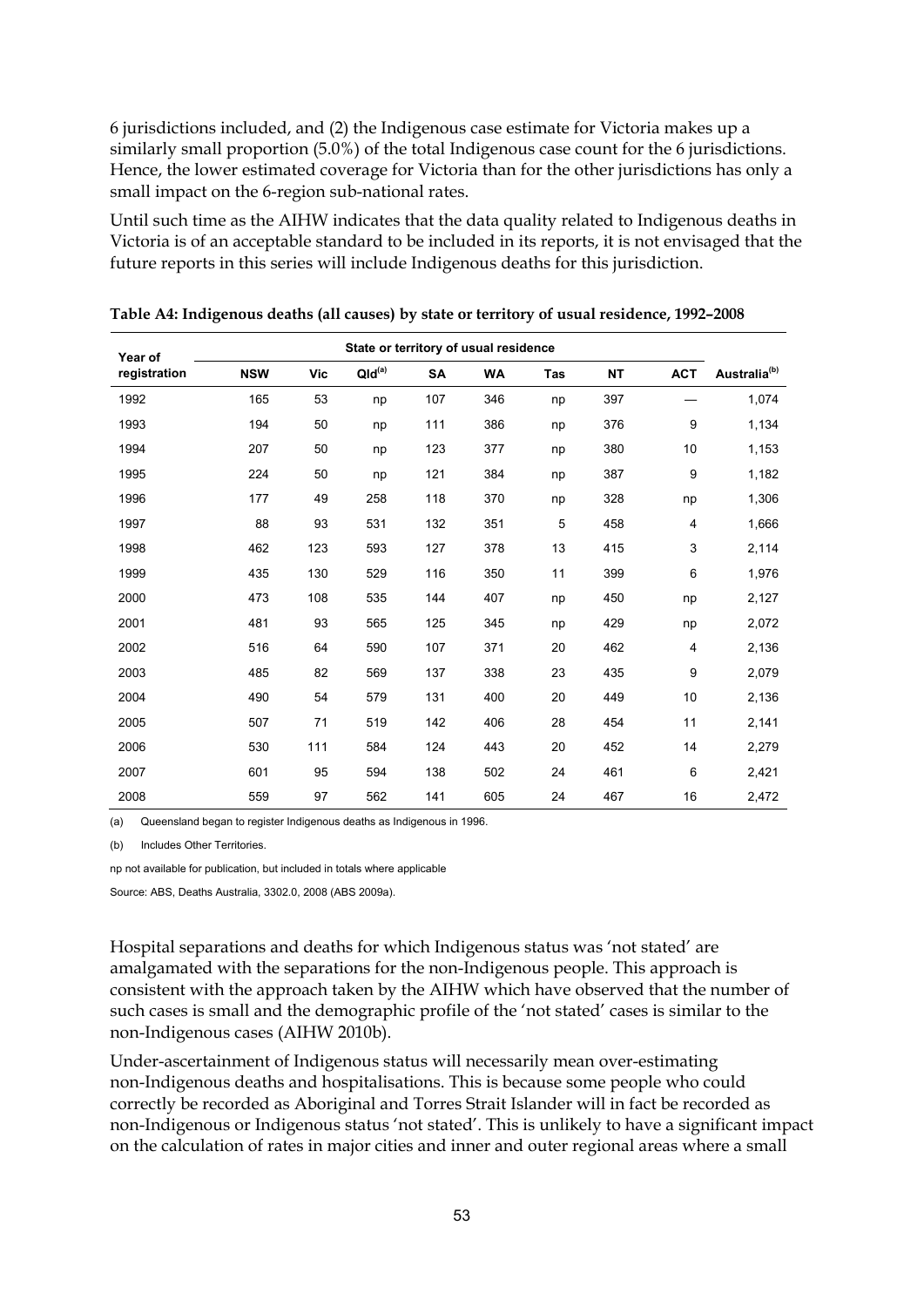proportion of the population is Indigenous, but a report by the AIHW points out that misclassification is likely to be a greater problem in remote areas, where a larger proportion of a smaller population is Indigenous (AIHW 2007b). The magnitude of this error is unknown, and there is a body of work suggesting that ascertainment of Indigenous status may be better in remote areas compared to urban areas (AIHW 2007b).

In summary, this report presents morbidity statistics for the six jurisdictions, New South Wales, Victoria, Queensland, South Australia, Western Australia and the Northern Territory in the five-year period to 30 June 2008. Mortality statistics are presented for the same jurisdictions in the four-year period to 30 June 2007. The earlier end date was necessary because ABS unit record mortality data for deaths registered in 2008 had not become available to the AIHW in time for inclusion. Aboriginal and Torres Strait Islander people are compared to other Australians (includes non-Indigenous and not stated) in the same six jurisdictions. The reported mortality and morbidity burden of Aboriginal and Torres Strait Islander people due to transport injury is likely to be an underestimate, due to incomplete identification of people as being Indigenous in hospital and deaths data collections in these jurisdictions.

## **Data quality**

The aspects of the quality of mortality data most pertinent to this project are the completeness of the set of death records available for analysis, the identification and coding of causes of death, and the identification and coding of Indigenous status. The last of these issues is discussed above. The others are considered here.

The ABS mortality data result from a process in which that agency obtains data from state and territory Registrars of Death which, in turn, obtain information from the doctor or coroner who certifies each death, and from a relative or other person who knew the deceased person. The ABS codes causes of death according to the 10th revision of the International Classification of Diseases (ICD-10). If a death was due to an injury, the ICD-10 requires coding of the 'external cause' of the injury. Doing this requires additional information, which the ABS normally seeks from the National Coroners Information System (NCIS), a national electronic repository of data on coroner cases.

For most deaths, this process results in a record in an annual ABS mortality data file that summarises characteristics of the person (e.g. age, sex and Indigenous status) and his or her death (e.g. date, jurisdiction, causes). There are some circumstances in which this does not occur, and this can result in some deaths being recorded in a way that leads to under- or over-estimation of deaths from a particular cause, such as transport injury, and perhaps to omission of some deaths.

The main type of problem that has been identified occurs when the ABS is aware of a death, but does not have complete and final information on its causes by the time of the ABS processing cut-off date for the relevant annual data file. This can occur if a coroner is still investigating the death, or if information about it has not been entered into the NCIS. Under these circumstances, the ABS applies ICD-10 coding rules to the limited information on hand (Walker et al. 2008). If no information is available about the cause of death, then the case is likely to be coded to R99, 'Other ill-defined and unspecified causes of death'. If a death is known to be accidental and due to an injury, but the cause of the injury is not known, then ICD-10 rules dictate that it should be coded to X59, 'Exposure to unspecified factor'. If a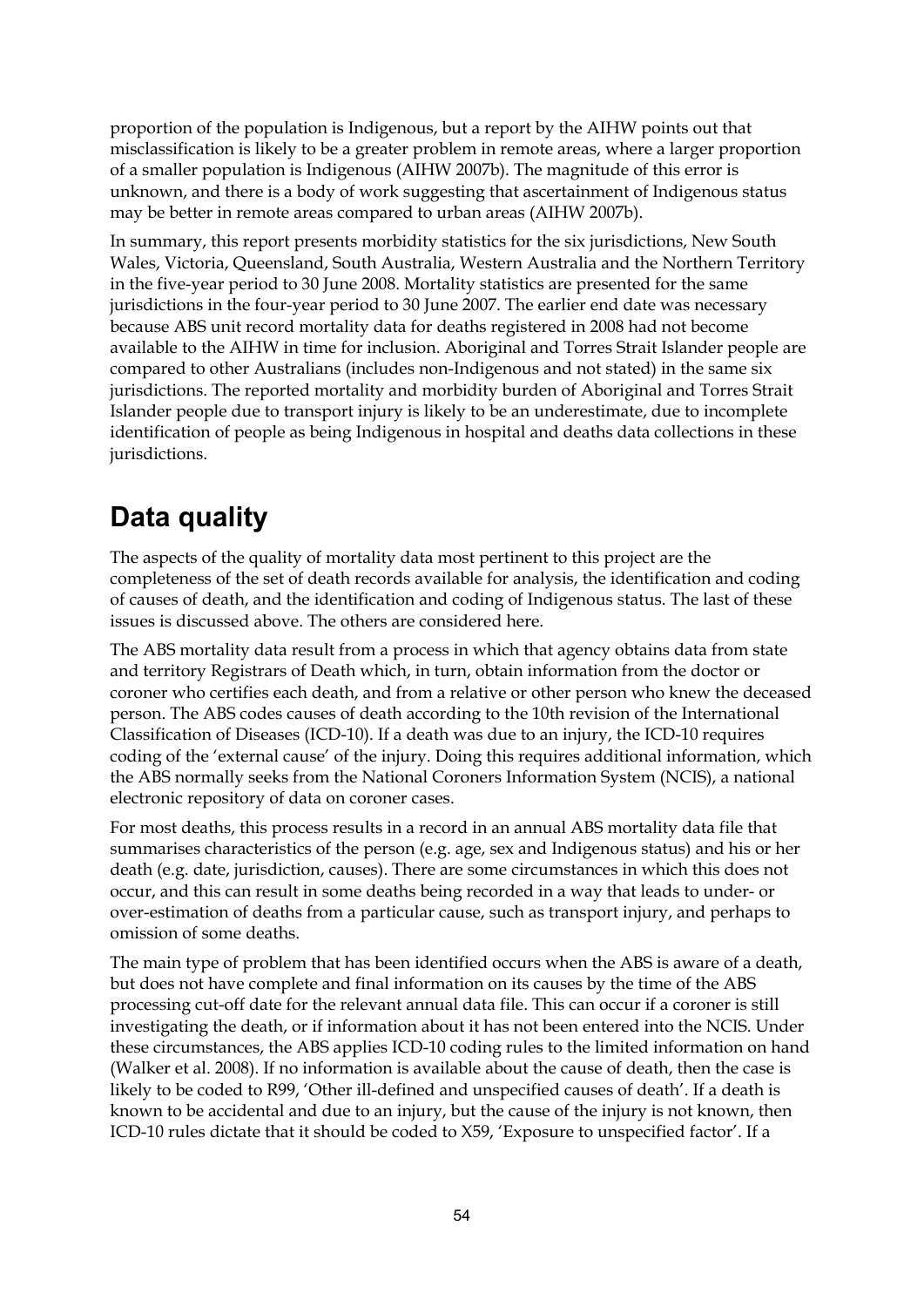death is known to be due to an injury, but intent is not known, the default in the classification is to code the cause as an accident.

Beginning with deaths registered in 2007, the ABS has adopted a new method in response to the problems outlined above (ABS 2009a). Up until the 2006 death registrations, the ABS practice was not to update mortality data files once released, meaning such cases would remain missing or misclassified. The main aspect of the change that is relevant here is that the cause date for deaths registered in a particular year will be released several times, each based on coroner data as assessed by a particular date. This report is based on first release data for deaths registered in 2007. A second change implemented by the ABS for the 2007 deaths data affected codes with an intent of 'Undetermined intent' (ABS 2009a). Up to 2006, only where there had been an official coronial finding of 'Undetermined intent' were deaths allocated to these codes. Other deaths where either intent was 'not known' or 'blank' on the NCIS record, were coded with an intent of 'accidental'. From 2007, where the NCIS intent field is 'could not be determined', 'unlikely to be known' or 'blank', the death will be coded to an 'undetermined intent' code. This change has resulted in a significant increase in deaths allocated to these codes in 2007. Future reports based on later releases, might show different results.

#### **Population and other denominators**

Indigenous rates in this report were calculated using, as the denominator, ABS experimental population estimates of the Indigenous population in the NT, WA, SA, Qld, NSW and Vic which were based on the 2006 Census (ABS 2009c). This document contains estimates for both Indigenous and non-Indigenous populations.

To minimise the impact of small case numbers for cross-tabulations, data were combined for a four year period for fatally injured persons and a five year period for seriously injured persons.

For trends analysis, rates were calculated using, as the denominator, the 'low' series ABS experimental population projections for 2001–2009 based on the 2001 census (ABS 2004). This document only contains population estimates for Indigenous persons, hence population estimates for non-Indigenous persons were obtained by subtracting Indigenous population estimates from total population estimates as supplied as an unpublished file from the ABS.

Remoteness areas in this report refer to the place of usual residence of the person who died or was admitted to hospital (see below). Indigenous population numbers by ASGC remoteness structure of Australia were also calculated using experimental population estimates of the Indigenous population in the NT, WA, SA, Qld, NSW and Vic which were based on the 2006 Census (ABS 2009c).

Direct standardisation was used to age-standardise rates, using the Australian population in 2001 as the standard (ABS 2002). Age-standardised rates and 95% confidence intervals were calculated in Stata version 10.1 statistical software (Stata Corporation 2005) using the – dstdize- command. Estimated trends in age-standardised rates were reported as average annual per cent changes obtained using poisson regression modelling performed in Stata.

Datasets such as the motor vehicle census (ABS 2005b) and the survey of motor vehicle use (ABS 2005c) did not contain any information on Indigenous status. Therefore it was not possible to report Indigenous injury rates using the kilometres travelled or number of vehicles registered as denominators.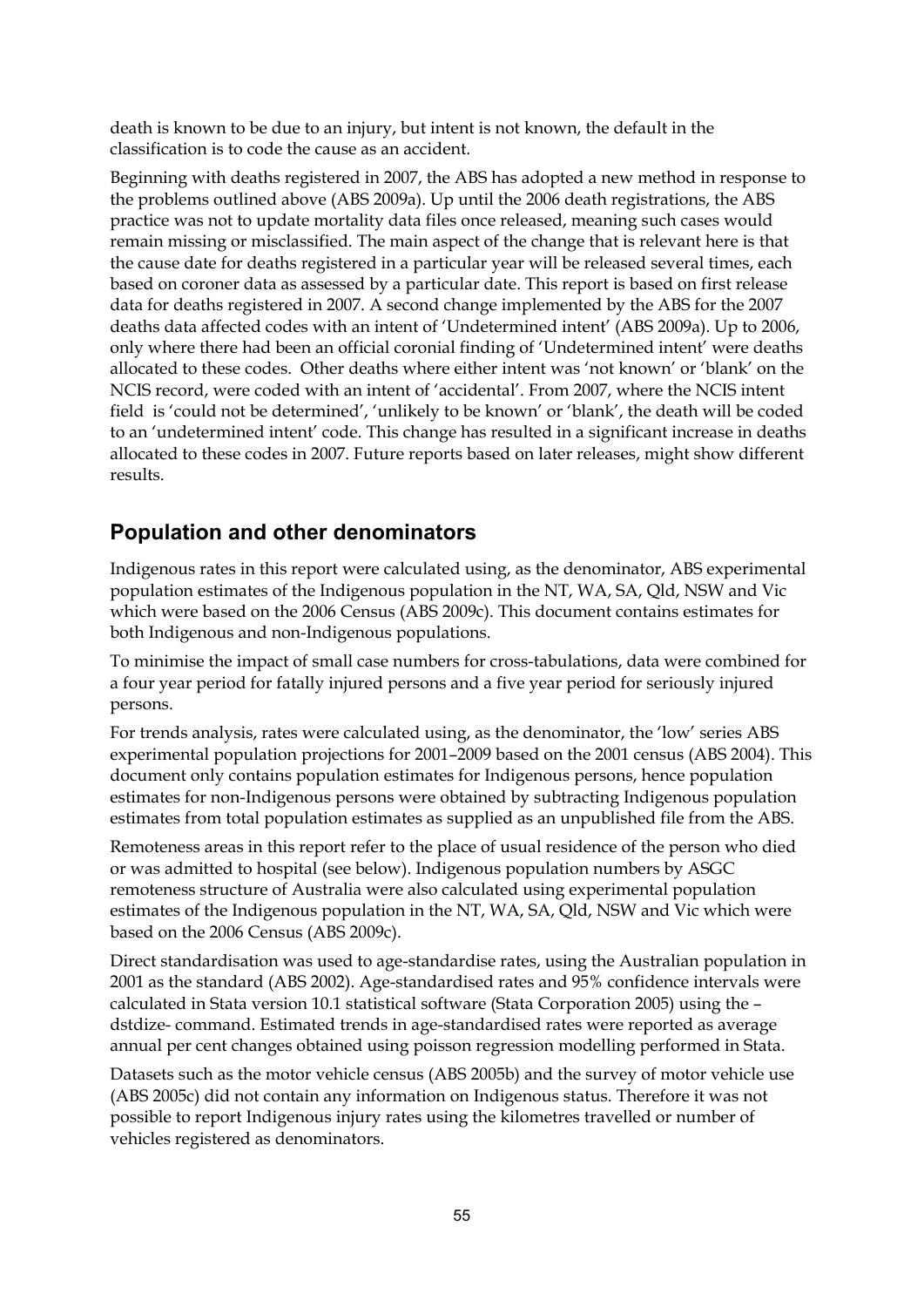### **Classification of remoteness area**

Remoteness area in this report refers to the place of usual residence of the person who died or was admitted to hospital. The remoteness areas were specified according to the ABS Australian Standard Geographical Classification (ASGC) (ABS 2001). Remoteness is defined in a manner based on the Accessibility/Remoteness Index of Australia (ARIA), which was developed for the Commonwealth Department of Heath and Aged Care by the National Key Centre for Social Applications of Geographic Information Systems (GISCA), Adelaide University. According to this method, remoteness is an index applicable to any point in Australia, based on road distance from urban centres of five sizes. The ABS has provided tables that specify the proportion of the population of each Statistical Local Area (SLA) in Australia whose place of residence is in each of five segments of the remoteness index. These segments are:

- Major cities, with ARIA index value of 0 to 0.2
- Inner regional, with ARIA index value of  $>0.2$  and  $\leq 2.4$
- Outer regional, with ARIA index value of >2.4 and ≤5.92
- Remote, with ARIA index value of  $>5.92$  and  $\leq 10.53$
- Very remote, with average ARIA index value of >10.53

These tables were used to assign records to the five areas, on the basis of the SLA of usual residence of the person.

Most SLAs lie entirely within one of the five areas. If this was so for all SLAs, then each record could simply be assigned to the area in which its SLA lies. However, some SLAs overlap two or more of the areas. Records with these SLAs were assigned to remoteness areas in proportion to the area-specific distribution of the resident population of the SLA according to the 2001 census. Following usual AIHW practice, different methods were used to assign records in the two data sources.

For deaths, a proportion of each record was assigned to each remoteness area represented in the SLA. The sum of the proportions for one of the areas is the overall estimate of cases in that area. Note that the resulting value is not normally an integer. For purposes of this report, these values have been rounded to integers for tabulation. However, the unrounded values have been used to calculate other statistics, such as column percentages.

For hospitalisations, each record in the set having a particular SLA code was assigned to one or other of the areas probabilistically, in proportion to the resident population of that SLA. The resulting values are integers.

### **Suppression of small cell counts in tables**

Cell counts in tables that are four cases or fewer have generally been suppressed, as have rates derived from them, to protect confidentiality and because values based on very small numbers are sometimes difficult to interpret. The exceptions to this practice are the tables in the appendices as the rates in these tables are used in the construction of the graphs in Section 3. In the instances where only one cell in a row or column has a count four or less, counts of one or more other cells in the same row or column have generally also been suppressed.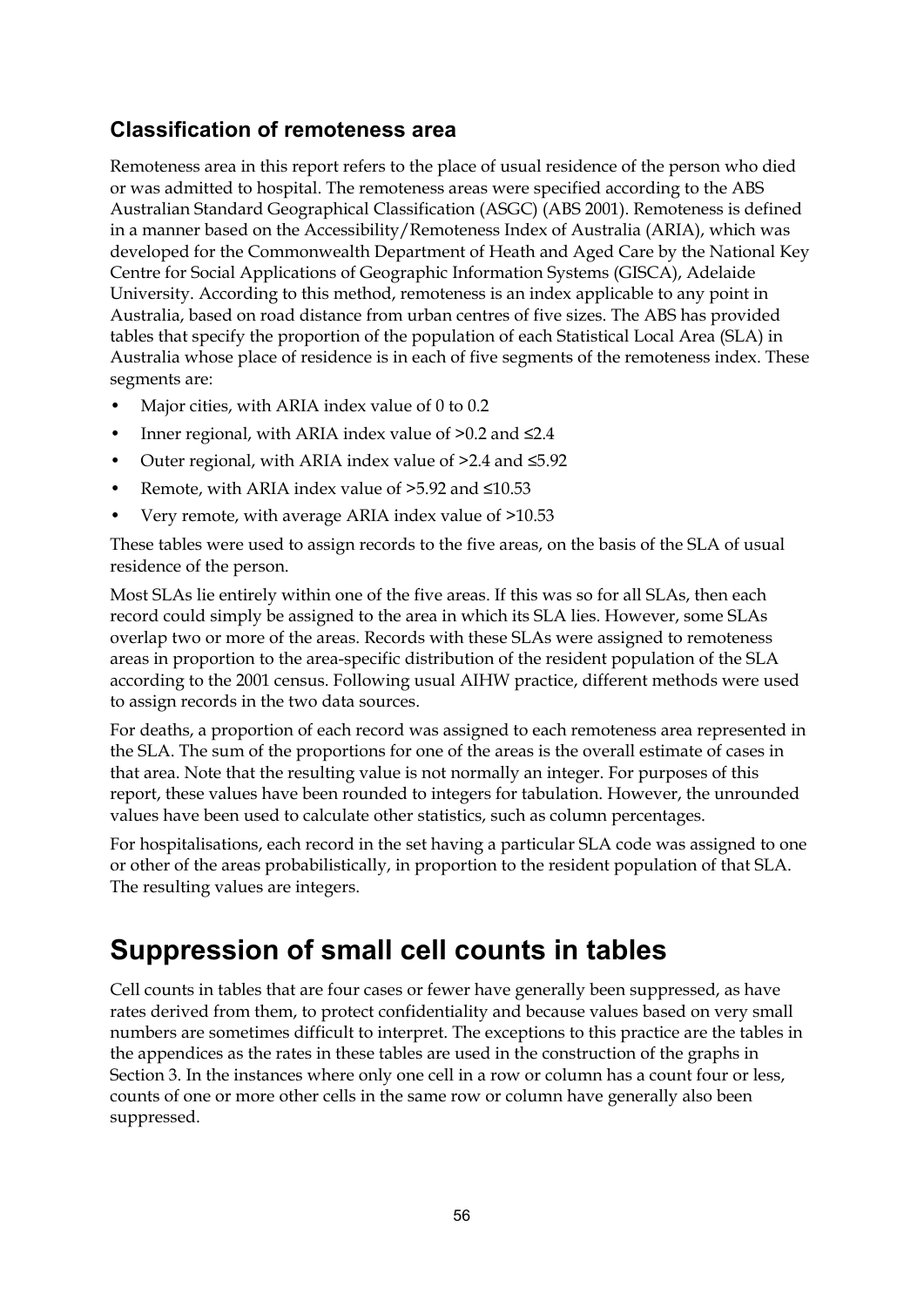| Indigenous         |               |                      |                         |                                                    |                    | Age-specific rate per 100,000 population |                |                  |                           |                      |                   |
|--------------------|---------------|----------------------|-------------------------|----------------------------------------------------|--------------------|------------------------------------------|----------------|------------------|---------------------------|----------------------|-------------------|
| Australians        | Pedestrian    | Car driver           | Car passenger           | Motorcyclist                                       | Pedal cyclist      | <b>Other Australians</b>                 | Pedestrian     | Car driver       | Car passenger             | Motorcyclist         | Pedal cyclist     |
| Male               |               |                      |                         |                                                    |                    | Male                                     |                |                  |                           |                      |                   |
|                    | Q<br>4        |                      | $\infty$<br>4           | $\overline{0}$                                     | $\circ$<br>Õ       | $\overline{1}$                           | 4<br>0         | $\frac{0}{2}$    | ∞<br>$\circ$              | 0<br>ö               | $\circ$<br>ö      |
| ქ ს<br>1 თ         |               |                      | $\frac{6}{1}$           | $\frac{0}{0}$                                      | $\circ$<br>0       | $\frac{6}{5}$                            | က္<br>0        | $\overline{c}$   | гÚ<br>$\circ$             | $\overline{c}$       | 0.2               |
|                    |               |                      | $\frac{8}{2}$           |                                                    | $\infty$           | $10 - 14$                                | πö             | $\overline{0}$ . | $\overline{ }$<br>$\circ$ | $\overline{0}$       | $\overline{0}$    |
|                    |               |                      | 13.0                    | 000000                                             | တ                  | $5 - 19$                                 | Ņ              | $\overline{7.0}$ | ဖ<br>4.                   | 2.0                  | $0.\overline{3}$  |
|                    |               | 11.6                 | 4.6                     |                                                    | 0                  | $20 - 24$                                | ယ္             | 9.3              | o<br>ო                    | 4.5                  | $\frac{3}{2}$     |
|                    | $4.6$<br>7.1  | 57                   | $\frac{3}{2}$           |                                                    | Q<br>0             | $25 - 29$                                | က              | 6.9              | ო                         | 4.5                  | $\overline{0}$    |
|                    |               | 19.0                 | 0.4                     | $\frac{4}{4}$                                      | rù.                | $30 - 34$                                | Q              | $\tilde{6}$      | Ņ                         | $3.\overline{8}$     | $\frac{3}{2}$     |
|                    |               | 11.0                 |                         | $\overline{3}$                                     | Q<br>Ö             | $35 - 39$                                | Ņ              | π.<br>4          | ဖ<br>O                    | ယ္<br>$\sim$         | $\frac{4}{1}$     |
|                    |               | 0<br>0<br>0<br>0     | 5 8 7<br>4 7 7<br>4 7 7 |                                                    | $\circ$<br>0       | 40-44                                    | တ<br>Ö         | 2.9              | ယ္<br>Ö                   | $\mathbf{a}$         | $\frac{2}{3}$     |
|                    |               |                      |                         |                                                    | $\circ$<br>o       | $45 - 49$                                | o              | 3.2              | ပ္ပ<br>Ö                  | $\frac{5}{1}$        | 0.4               |
|                    |               | $\frac{0}{11}$       |                         |                                                    | 0<br>0             | $50 - 54$                                | Ξ              | 2.7              | ო<br>Ö                    | ةِ                   | $\frac{2}{3}$     |
|                    |               | $\overline{77}$      | 3.8                     |                                                    | Q<br>ö             | 55-59                                    | $\frac{8}{2}$  | 27               | 4<br>ö                    | $\frac{2}{1}$        | 0.3               |
|                    |               | 5.8                  | 17.3                    |                                                    | $\overline{0}$     | $60 - 64$                                | $\overline{4}$ | 27               | cs                        | $\frac{3}{2}$        | 0.3               |
|                    |               | 15.5                 | ာ <b>၁<br/>၁၁၀</b>      |                                                    | 0.0                | 65+                                      | o<br>S         | $\overline{5}$   | $\frac{8}{2}$             | $\overline{0.4}$     | $\overline{0}$ .3 |
|                    |               | 8.5                  |                         | ಼                                                  | ּאִ<br>ö           | All ages                                 | $\ddot{ }$     | 3.9              |                           | $\ddot{•}$           | $\ddot{\rm o}$    |
|                    |               |                      |                         |                                                    |                    | Female                                   |                |                  |                           |                      |                   |
|                    |               |                      | $\frac{1}{4}$           | $\overline{0}$ .                                   | $\frac{0}{0}$      | $\overline{1}$                           | $\frac{3}{2}$  | 0.0              | ≌                         | 0.0                  | $\overline{0}$ .  |
|                    |               |                      | 3.3                     | $\rm ^{0.0}$                                       | o<br>ö             | $5-9$                                    | $\overline{c}$ | $\overline{0}$   | $\frac{6}{1}$             | $\overline{0}$       | ိ                 |
|                    |               | $\frac{0}{2}$        | 0.8                     | 0.0                                                | œ<br>0             | $10 - 14$                                | ᠽ<br>ö         | $\frac{0}{0}$    | $\frac{8}{1}$             | $\frac{0}{0}$        | 5                 |
|                    |               | $\frac{1}{2}$        | 3.0                     | $\overline{0}$ .                                   | $\circ$<br>0       | $ 5 - 19$                                | ہ<br>0         | 2.3              | o<br>ω,                   | $\overline{c}$       | $\overline{c}$    |
|                    | 0.804         | $\frac{2}{\sqrt{2}}$ | $\frac{9}{1}$           | $\overline{0}$ .                                   | $\circ$<br>$\circ$ | $20 - 24$                                | ယ<br>Ö         | 2.9              | $\frac{6}{1}$             | $\overline{c}$       | $\overline{0}$    |
|                    |               | $\frac{4}{4}$        |                         |                                                    | $\circ$<br>$\circ$ | $25 - 29$                                | ო<br>0         | $\frac{2}{1}$    | œ<br>ö                    | $\overline{0.2}$     | $\overline{c}$    |
|                    |               | $\frac{2}{4}$        | 8<br>20<br>20           | $\begin{array}{c} 0.0800 \\ 0.0800 \\ \end{array}$ | $\circ$<br>0       | $30 - 34$                                | ယ္<br>$\circ$  | $\frac{4}{1}$    | $\frac{5}{2}$             | $\overline{c}$       | $\overline{0}$    |
|                    | မ္မ           | $\frac{4}{4}$        | $\frac{3}{4}$           |                                                    | $\circ$<br>0       | $35 - 39$                                | co<br>0        | $\frac{3}{2}$    | 4<br>Õ                    | $\frac{2}{\sqrt{2}}$ | $\overline{0}$    |
|                    | $\frac{3}{8}$ | 3.3                  | $\frac{0}{5}$           |                                                    | o<br>0             | $40 - 44$                                | 0              | Ξ                | $\overline{0}$            | $\overline{0.2}$     | $\overline{0.0}$  |
| $45 - 49$<br>50-54 | $\frac{1}{2}$ | $\frac{0}{4}$        | $\frac{0}{4}$           | $\frac{0}{2}$                                      | $\circ$<br>0       | $45 - 49$                                | 4<br>0         | $\ddot{c}$       | c<br>O                    | $\frac{2}{5}$        | $\overline{0}$    |
|                    | $\frac{0}{2}$ | 7.7                  | 0.0                     | 0.0                                                | 0<br>$\circ$       | $50 - 54$                                | N<br>$\circ$   | ᡓ                | $\overline{0}$            | $\overline{0}$ .     | $\frac{2}{5}$     |
| $55 - 59$          | o.o           | 6.9                  | $\overline{0}$ .        | $\overline{0}$ .                                   | 0<br>Ö             | 55-59                                    | ო<br>$\circ$   | $\frac{3}{1}$    | တ္<br>Ö                   | $\frac{2}{5}$        | $\overline{c}$    |
| $60 - 64$          | 15.3          | $\frac{0}{0}$        | $\overline{5}$          | $\overline{0}$ .                                   | Q<br>ö             | $60 - 64$                                | ဖ<br>$\circ$   |                  |                           | 5                    | $\overline{c}$    |
| $65+$              | $\frac{5}{3}$ | $\circ$              | 5.7                     | $\overline{0}$ .                                   | Q<br>Ö             | $65 +$                                   | တ္             |                  |                           | $\overline{0}$       | ိ                 |
| All ages           |               | $\mathbf{a}$         | း.                      | း                                                  |                    | All ages                                 | co             |                  |                           | ö                    | ိ                 |

Table A5: Age specific death rates by road user group for traffic conditions, 2003-04 to 2006-07 **Table A5: Age specific death rates by road user group for traffic conditions, 2003–04 to 2006–07** 

Franchia Control Corression of rates that are derived from small counts in this table.<br>Note: There is no suppression of rates that are derived from small counts in this table. *Note:* There is no suppression of rates that are derived from small counts in this table.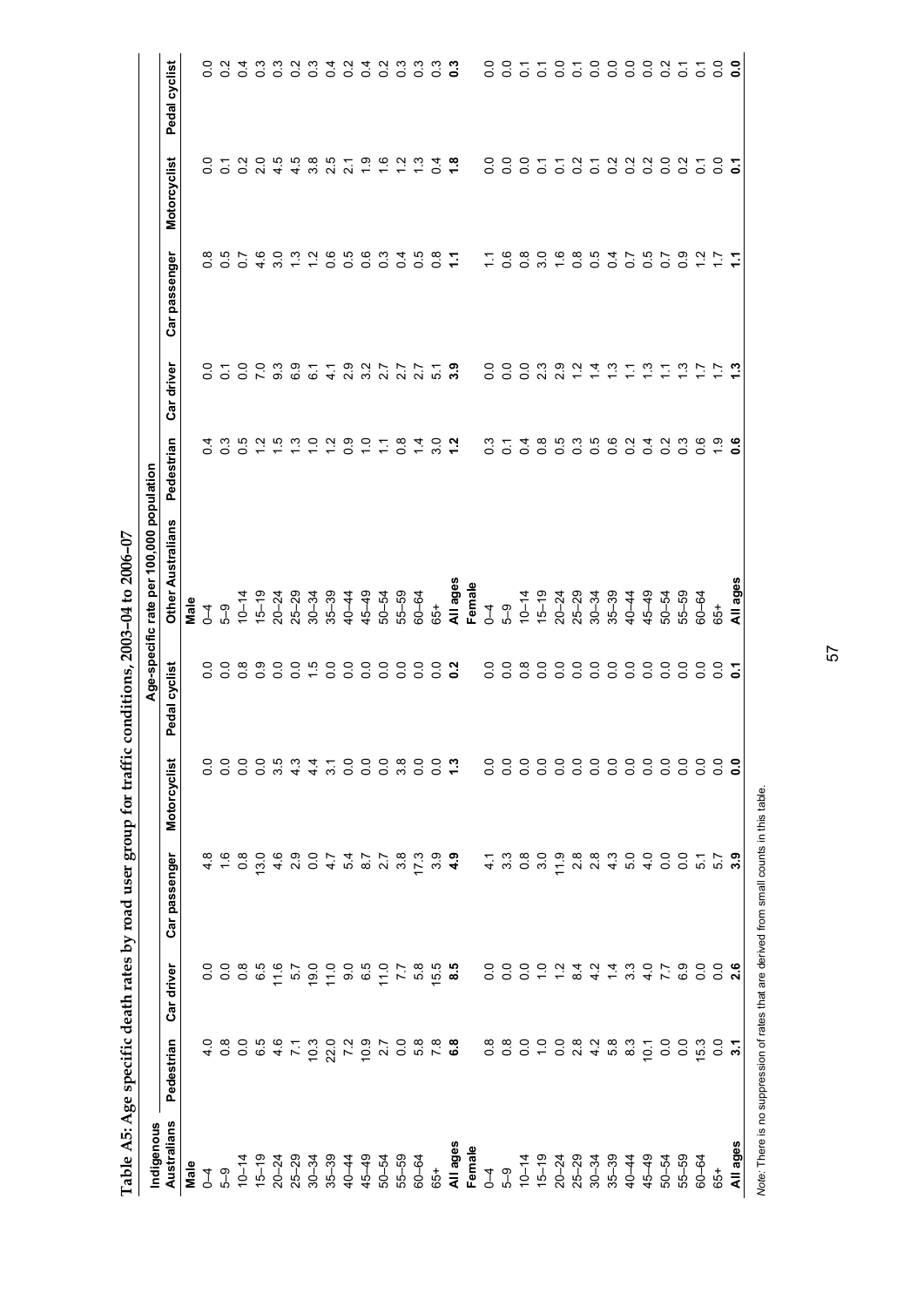| Indigenous         |                  |                              |                  |               |                  | Age-specific rate per 100,000 population |                  |                    |                  |                  |                  |
|--------------------|------------------|------------------------------|------------------|---------------|------------------|------------------------------------------|------------------|--------------------|------------------|------------------|------------------|
| Australians        | Pedestrian       | Car driver                   | Car passenger    | Motorcyclist  | Pedal cyclist    | <b>Other Australians</b>                 | Pedestrian       | Car driver         | Car passenger    | Motorcyclist     | Pedal cyclist    |
| Male               |                  |                              |                  |               |                  | Male                                     |                  |                    |                  |                  |                  |
| $\overline{1}$     |                  | $\circ$<br>ö                 | $\frac{0}{2}$    | 0             | $\overline{0}$ . | $\sqrt{4}$                               | $\frac{3}{2}$    | $\circ$<br>$\circ$ | $\overline{c}$   | Ö                | $\overline{0}$   |
| $5-9$              | $\frac{6}{1}$    | $\frac{8}{2}$                | $\overline{0}$   | $\frac{0}{0}$ | $\overline{0}$   | $\frac{6}{5}$                            | $\overline{c}$   | $\overline{0}$     | $\overline{0}$   | $\overline{0}$   | $\overline{0}$   |
| $10 - 14$          | $\frac{8}{0}$    | Ö                            | $\frac{8}{2}$    | o             | $\overline{0}$   | $10 - 14$                                | $\overline{0}$   | $\overline{0}$     | $\overline{0}$   | $\sim$<br>Ö      | $\overline{0}$ . |
| $15 - 19$          | $\overline{0}$   | ္ပီ                          | $\frac{0}{2}$    | o             | $\overline{0}$   | $15 - 19$                                | $\frac{2}{3}$    | $\overline{c}$     | $\overline{0}$   | 0.6              | $\frac{0}{0}$    |
| $20 - 24$          | $\overline{0}$   | ိ                            | $\frac{0}{0}$    | Q             | $\overline{0}$   | $20 - 24$                                | $\overline{c}$   | $\frac{2}{5}$      | $\overline{0}$   | $\frac{5}{2}$    | $\frac{0}{0}$    |
| $25 - 29$          | $\frac{0}{0}$    | 4                            | $\overline{0}$   | Q             | $\overline{0}$   | $25 - 29$                                | $\frac{2}{2}$    | $\frac{2}{5}$      | $\overline{c}$   | $\frac{3}{2}$    | $\overline{0}$   |
| $30 - 34$          | $\ddot{1}$       | $\frac{0}{0}$                | $\overline{0}$   | 0             | $\overline{0}$   | $30 - 34$                                | $\overline{0}$   | $\overline{c}$     | $\overline{c}$   | $0.\overline{3}$ | $\overline{0}$   |
| $35 - 39$          | $\frac{6}{1}$    | $\frac{0}{0}$                | $\overline{0}$   | ဖ             | $\overline{0}$   | $35 - 39$                                | $\frac{2}{5}$    | $\overline{0}$     | $\overline{0}$   | ⊤.<br>O          | $\overline{0}$   |
| $45-49$            | $\frac{0}{0}$    | Q<br>ö                       | $\frac{0}{2}$    | Q<br>0        | $\overline{0}$   | 40-44                                    | $\frac{2}{5}$    | $\frac{0}{2}$      | $\overline{0}$ . | $\frac{2}{5}$    | $\frac{0}{0}$    |
|                    | $\frac{0}{2}$    | $\frac{0}{2}$                | 2 <sup>2</sup>   | ိ             | $\overline{0}$   | $45 - 49$                                | $\overline{c}$   | $\overline{O}$     | Ö                | $\frac{0}{0}$    | $\frac{0}{0}$    |
| 50-54              | $\frac{0}{0}$    | $\frac{0}{0}$                | $\frac{0}{0}$    | ိ             | $\overline{0}$   | $50 - 54$                                | $\overline{0}$   | $\frac{0}{0}$      | $\overline{0}$   | $\overline{0}$ . | $\frac{0}{0}$    |
| 55-59<br>60-64     | $\overline{0}$ . | $\frac{0}{0}$                | $\overline{0}$ . | $\frac{0}{0}$ | $\overline{0}$   | 55-59                                    | $\overline{0}$   | $\overline{c}$     | o.o              | $\overline{0}$   | $\frac{0}{0}$    |
|                    | $\overline{0}$   | $\overline{0}$               | $\overline{0}$   | ိ             | $\overline{0}$   | $60 - 64$                                | $\overline{0}$   | $\overline{c}$     | $\overline{0}$   | $\frac{0}{0}$    | $\overline{c}$   |
| $65+$              | 3.9              | $\overline{0}$               | $\overline{0}$   |               | $\overline{0}$   | 65+                                      | 0.5              | $\overline{c}$     | $\overline{0}$   | $\overline{0}$   | $\frac{0}{0}$    |
|                    | Ξ                | $\frac{2}{5}$                | $\frac{3}{2}$    |               | <b>C</b>         | All ages                                 | $\frac{2}{3}$    | $\overline{5}$     | $\overline{c}$   | $\frac{2}{3}$    | °.               |
| All ages<br>Female |                  |                              |                  |               |                  | Female                                   |                  |                    |                  |                  |                  |
| $\overline{1}$     | $\frac{8}{2}$    | o<br>ö                       | $\overline{0}$   |               | $\overline{0}$ . | $\overline{1}$                           | $0.\overline{3}$ | $\overline{0}$ .   | $\frac{0}{0}$    | P<br>ö           | $\frac{0}{0}$    |
| $5\overline{6}$    | 0.0              | ိ                            | 0.0              |               | $\overline{0}$   | $5-9$                                    | $\overline{0}$ . | $\overline{0}$     | $\frac{0}{0}$    | $\frac{0}{0}$    | $\frac{0}{0}$    |
| $10 - 14$          | $\overline{0}$   | ိ                            | $\overline{0}$ . | c             | $\overline{0}$   | $10 - 14$                                | $\overline{0}$   | $\frac{0}{0}$      | $\overline{0}$   | Q<br>ö           | $\frac{0}{0}$    |
| $15 - 19$          | $\frac{0}{0}$    | $\frac{0}{0}$                | $\frac{0}{0}$    | o             | $\overline{0}$   | $15 - 19$                                | $\overline{0}$   | Q<br>ö             | $\overline{0}$   | Q<br>Ö           | $\frac{0}{0}$    |
| $20 - 24$          | $\overline{0}$ . | $\frac{0}{2}$                | $\overline{0}$ . | ိ             | 0.0              | $20 - 24$                                | $\overline{0}$ . | $\overline{0}$ .   | $\circ$<br>ö     | Q<br>$\circ$     | $\frac{0}{0}$    |
| $25 - 29$<br>30-34 | $\overline{0}$   | $\frac{0}{0}$                | $\frac{0}{2}$    | ိ             | $\overline{0}$ . | $25 - 29$                                | $\tilde{\circ}$  | $\overline{0}$ .   | ∘<br>Ö           | o<br>ö           | $\frac{0}{0}$    |
|                    | $\overline{0}$ . | $\frac{8}{2}$                | $\overline{0}$ . | Q<br>ö        | $\overline{0}$ . | $30 - 34$                                | $\frac{0}{0}$    | $\overline{0}$     | $\overline{0}$   | q<br>o           | $\frac{0}{0}$    |
| $35 - 39$          | $\overline{0}$   | $\frac{0}{0}$                | $\overline{0}$ . | ိ             | $\overline{0}$   | $35 - 39$                                | $\overline{c}$   | $\overline{0}$     | $\overline{0}$   | $\frac{0}{0}$    | $\frac{0}{0}$    |
| $40 - 44$          | $\overline{0}$   | $\frac{0}{0}$                | $\overline{0}$   | o<br>Ö        | $\overline{0}$   | 40-44                                    | $\overline{0}$   | $\frac{0}{0}$      | $\overline{0}$   | Q<br>ö           | $\frac{0}{0}$    |
| $45 - 49$          | $\frac{0}{0}$    | Q<br>$\overline{\mathsf{N}}$ | $\frac{0}{0}$    | o             | $\overline{0}$   | $45 - 49$                                | $\overline{0}$   | $\overline{0}$     | $\overline{0}$   | ∘<br>ö           | $\frac{0}{0}$    |
| $50 - 54$          | $\overline{0}$   | ိ                            | $\overline{0}$ . | 0             | 0.0              | $50 - 54$                                | $\overline{c}$   | $\frac{0}{0}$      | 0<br>Ö           | 0<br>0           | $\frac{0}{0}$    |
| $55 - 59$          | 3.5              | $\frac{0}{2}$                | $\overline{0}$ . | q             | $\overline{0}$ . | $55 - 59$                                | ္င               | $\frac{0}{0}$      | 0<br>ö           | o<br>$\circ$     | $\frac{0}{0}$    |
| $60 - 64$          | $\frac{0}{0}$    | $\frac{0}{0}$                | $\frac{0}{0}$    | Q<br>ö        | $\frac{0}{0}$    | $60 - 64$                                | ိ                | $\overline{0}$     | 0<br>ö           | Q<br>ö           | $\frac{0}{0}$    |
| $65+$              | Ń                | ö                            | ိ                |               | $\frac{0}{0}$    | $65+$                                    | း                | $\overline{c}$     | 0<br>ö           | $\frac{0}{0}$    | $\frac{0}{0}$    |
| All ages           | o                |                              |                  |               | $\overline{0}$   | All ages                                 | ្ដ               |                    | ö                | c<br>c           | ္ပိ              |

Table A6: Age specific death rates by road user group for non-traffic conditions, 2003-04 to 2006-07 **Table A6: Age specific death rates by road user group for non-traffic conditions, 2003–04 to 2006–07** 

Note: There is no suppression of rates that are derived from small counts in this table. *Note:* There is no suppression of rates that are derived from small counts in this table.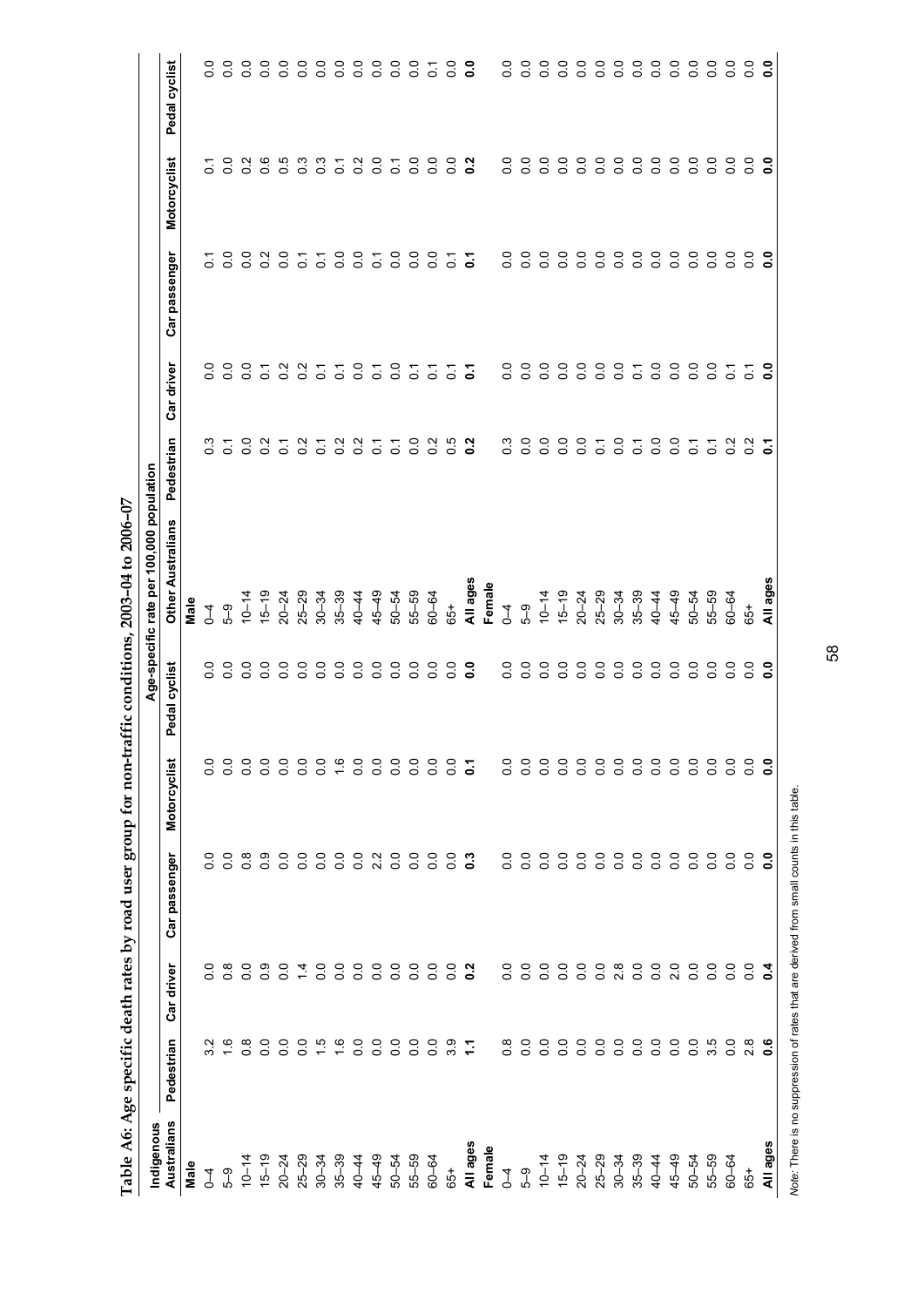| Indigenous  |                                      |                                           |                             |                           |                          | Age-specific rate per 100,000 population |                  |                                                           |                        |                                |                                           |
|-------------|--------------------------------------|-------------------------------------------|-----------------------------|---------------------------|--------------------------|------------------------------------------|------------------|-----------------------------------------------------------|------------------------|--------------------------------|-------------------------------------------|
| Australians | Pedestrian                           | Car driver                                | Car passenger               | Motorcyclist              | Pedal cyclist            | <b>Other Australians</b>                 | Pedestrian       | Car driver                                                | Car passenger          | <b>Motorcyclist</b>            | Pedal cyclist                             |
| Male        |                                      |                                           |                             |                           |                          | Male                                     |                  |                                                           |                        |                                |                                           |
| $\sqrt{4}$  | 29.9                                 |                                           | 27.4                        | $\ddot{ }$                | 12.7                     | $\overline{1}$                           | 6.9              |                                                           | 14.0                   |                                | 7.7                                       |
| ნ<br>ა      | 26.3                                 | 0.0                                       | 29.5                        | 6.9                       | 45.1                     | $\sqrt{9}$                               | 13.6             | $\begin{array}{ccc}\n0 & 0 & 0 \\ 0 & 0 & 0\n\end{array}$ | 18.6                   | $\frac{0}{0}$<br>$\frac{8}{0}$ | 39.0                                      |
|             | 15.7                                 | $\frac{2}{8}$                             | 37.8                        | 34.0                      | 89.4                     | $10 - 14$                                | 15.3             |                                                           | 19.0                   | 37.8                           | 103.2                                     |
|             |                                      |                                           |                             |                           |                          | $15 - 19$                                |                  | 102.7                                                     | 71.7                   | 98.0                           | 63.0                                      |
|             | $43.3$<br>$33.3$                     | 72.1<br>122.1<br>109.8                    | $\frac{10.8}{70.3}$         |                           | 49.8<br>27.7             |                                          | 23.4<br>22.8     | 122.7                                                     | 52.3                   | 137.3                          | 32.2                                      |
|             | 60.6                                 |                                           | 88.1                        |                           | 21.7                     | $20 - 24$<br>$25 - 29$                   | 20.7             | 89.3                                                      |                        | 117.3                          | 29.8                                      |
|             | 65.6                                 |                                           | 82.0                        |                           | 34.0                     |                                          | 15.4             | 72.4                                                      | $27.5$<br>17.0<br>11.9 | 101.2                          | 37.7                                      |
|             | 77.9                                 |                                           | 654                         |                           | 18.9                     | $30 - 34$<br>$35 - 39$                   | 12.3             | 599                                                       |                        | 82.3                           | 34.9                                      |
|             | 66.2                                 |                                           |                             | 0<br>8 3 5 9 7<br>8 9 8 9 | 24.5                     | $40 - 44$                                | 11.1             |                                                           |                        | 71.7                           | 29.7                                      |
|             | 71.3                                 |                                           | 66.2<br>67.8                |                           | 15.6                     | $45 - 49$                                | 10.8             | 51.8<br>45.2                                              | $7,780$<br>$7,780$     | 59.0                           | 29.1                                      |
|             | 39.5                                 |                                           | 41.7                        |                           | 28.5                     | $50 - 54$                                | 10.3             | 42.3                                                      |                        | 43.0                           | 24.8                                      |
|             |                                      |                                           | 27.7                        | $\overline{3}$ .          | 0.0                      | 55-59                                    | 0.7              | 40.8                                                      |                        | 29.5                           |                                           |
|             |                                      |                                           | 41.5                        | 4.6                       | 4.6                      | $60 - 64$                                | 9.9              | 41.5                                                      | 67                     | 19.3                           |                                           |
|             | 55.5<br>58.5<br>59.7<br>59.7         |                                           | 21.7                        | $\frac{2}{3}$             | 6.2                      | $65+$                                    | 19.9             | 56.4                                                      | 10.7                   | $\frac{8}{2}$                  | $9.8$<br>$9.7$<br>$1.7$<br>$2.8$<br>$3.3$ |
|             |                                      |                                           | 55.0                        | 33.4                      | 27.0                     |                                          | 15.0             | 52.9                                                      | 20.1                   | 57.7                           |                                           |
|             |                                      |                                           |                             |                           |                          | All ages<br>Female                       |                  |                                                           |                        |                                |                                           |
|             |                                      |                                           |                             | 2.0                       | 5.9                      | $\sqrt{4}$                               | $\frac{4}{1}$    | $\overline{c}$                                            | 13.4                   |                                | 34                                        |
|             |                                      | $\begin{array}{c} 0.0 \\ 0.0 \end{array}$ | 9<br>9 9 9 9<br>9 9 9 9 9 1 | 5.3                       | 32.3<br>29.3             |                                          | 7.5              | $\overline{c}$                                            | 177                    | 0.3<br>2.5                     | 19.2                                      |
|             |                                      | 2.0                                       |                             | 4.7                       |                          | $5-9$<br>10-14                           | $\overline{9}$ . | $0.\overline{8}$                                          | 21.2                   | 5.3                            | 22.2                                      |
|             | $1611100$<br>$16111100$<br>$1611100$ | 29.0<br>26.0<br>52.7                      | 98.6<br>71.2                | 14.2                      |                          | $15 - 19$                                | 14.1             | 78.8                                                      | 74.2                   | $\frac{6}{8}$                  | 6.8                                       |
|             |                                      |                                           |                             | $\overline{7}$ 6          |                          |                                          |                  | 88.5                                                      | 41.6                   | $\frac{2}{11}$                 |                                           |
|             | 24.7                                 |                                           | 84.0                        | 0.6                       | $7.7$<br>5.7<br>17<br>17 |                                          | $11.9$<br>10.0   | 65.8                                                      |                        | $\frac{3}{11}$                 | စ္တီ                                      |
|             |                                      | 60.7                                      | 66.3                        | 4.5                       | 6.7                      |                                          | $\tilde{\circ}$  | 52.4                                                      | 24.3<br>18.6           | ္လိ                            | $\overline{8}$                            |
|             | $30.50$<br>$36.50$<br>$38.0$         | 49.7                                      | 65.9                        | 3.5                       | $4.\overline{6}$         |                                          | 6.8              | 48.1                                                      | 15.0                   | 7.6                            | 6.6                                       |
|             |                                      | 33.3                                      | 46.6                        | 4.0                       | 6.7                      |                                          | 6.5              | 43.9                                                      | 13.6                   | $\overline{7}$ .9              | $6\overline{4}$                           |
|             | 25.9                                 | 40.5                                      | 40.5                        | 3.2                       | $\frac{6}{1}$            |                                          | 8<br>6<br>7<br>7 | 44.0                                                      | 15.7                   | $\frac{5}{2}$                  | $6\overline{4}$                           |
|             | 14.3                                 | 34.8                                      | 53.3                        | $\frac{0}{0}$             | 2.0                      | $50 - 54$                                |                  | 42.1                                                      | 16.9                   | 5.9                            |                                           |
|             | 11.1                                 | 30.5                                      | 41.6                        | $\frac{0}{0}$             | 2.8                      | 55-59                                    | $\frac{1}{2}$    | $41.5$<br>36.1                                            | 18.6                   | $\frac{2}{4}$                  | 5.6                                       |
| $60 - 64$   | 16.3                                 | 24.4                                      | 36.6                        | $\overline{0}$            | $\frac{1}{4}$            | 60-64                                    | $\frac{6}{2}$    |                                                           | 23.1                   | 1.7                            | 5.6                                       |
| $65+$       | $\frac{3}{11}$                       | $18.7$<br>30.7                            | 36.3                        | $\frac{0}{0}$             | ី <b>ះ</b>               | 65+                                      | 19.0             | $38.2$<br>41.7                                            | 32.4                   | ိ                              | $\sim$                                    |
| All ages    | 20.8                                 |                                           | 51.8                        |                           |                          | All ages                                 | 9.6              |                                                           | 25.1                   | <b>.</b><br>5.9                |                                           |

Table A7: Age specific serious injury rates by road user group for traffic conditions, 2003-04 to 2007-08 **Table A7: Age specific serious injury rates by road user group for traffic conditions, 2003–04 to 2007–08** 

Note: There is no suppression of rates that are derived from small counts in this table. *Note:* There is no suppression of rates that are derived from small counts in this table.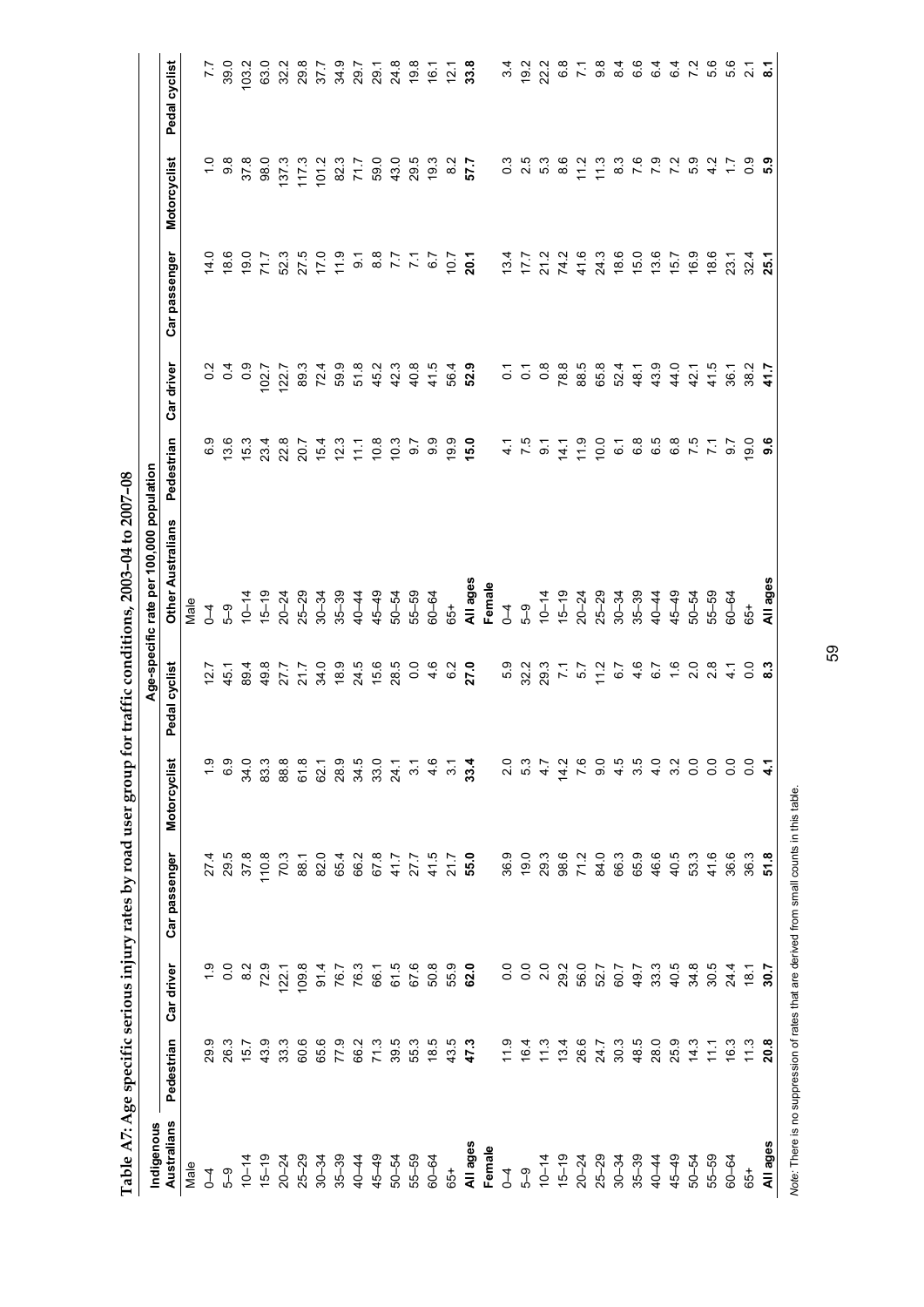| Indigenous  |                                                                         |                                                        |                                     |                                                                                                     |                           | Age-specific rate per 100,000 population                                                                                                                                                                                                                                                      |                      |                            |                                      |                           |                            |
|-------------|-------------------------------------------------------------------------|--------------------------------------------------------|-------------------------------------|-----------------------------------------------------------------------------------------------------|---------------------------|-----------------------------------------------------------------------------------------------------------------------------------------------------------------------------------------------------------------------------------------------------------------------------------------------|----------------------|----------------------------|--------------------------------------|---------------------------|----------------------------|
| Australians | Pedestrian                                                              | Car driver                                             | Car passenger                       | Motorcyclist                                                                                        | Pedal cyclist             | <b>Other Australians</b>                                                                                                                                                                                                                                                                      | Pedestrian           | Car driver                 | Car passenger                        | Motorcyclist              | Pedal cyclist              |
| Male        |                                                                         |                                                        |                                     |                                                                                                     |                           | Male                                                                                                                                                                                                                                                                                          |                      |                            |                                      |                           |                            |
| $\sqrt{4}$  | $\mathbf{\Omega}$<br>$\overline{L}$                                     |                                                        |                                     | $\overline{2}$                                                                                      |                           | $\overline{1}$                                                                                                                                                                                                                                                                                |                      |                            | 2.7                                  | $\frac{0}{4}$             | 20.9                       |
| 59          | $\frac{5}{2}$                                                           | $\begin{smallmatrix} 6 & 0 \\ 0 & 0 \end{smallmatrix}$ | 6<br>6<br>6<br>6                    |                                                                                                     | 22.5<br>72.7<br>72.7      | $5 - 9$                                                                                                                                                                                                                                                                                       | 5.6                  | $0.04$<br>$0.04$           | $\overline{2}$ .                     | 32.9                      | 64.6                       |
|             | <u>ေ</u>                                                                |                                                        | 3.2                                 |                                                                                                     |                           | $10 - 14$                                                                                                                                                                                                                                                                                     |                      |                            |                                      | 109.3                     | 147.8                      |
|             | ro 4<br>10                                                              |                                                        |                                     | $\begin{array}{cccccc} 21 & 2 & 0 & 6 & 4 \\ 4 & 0 & 0 & 0 & 0 \\ 4 & 0 & 0 & 0 & 0 \\ \end{array}$ |                           |                                                                                                                                                                                                                                                                                               |                      | $10.3$<br>$7.7$<br>$7.7$   | 5<br>20<br>20                        | 141.6                     |                            |
|             |                                                                         |                                                        |                                     |                                                                                                     |                           |                                                                                                                                                                                                                                                                                               | 4<br>4               |                            |                                      | 109.6                     |                            |
|             | 34                                                                      |                                                        |                                     |                                                                                                     |                           |                                                                                                                                                                                                                                                                                               | 3.8                  |                            | 5. 7<br>5. 7                         | 79.5                      |                            |
|             | $\overline{7.0}$                                                        |                                                        | c 6 4 0 0<br>4 0 0 4 0<br>4 0 0 4 0 |                                                                                                     |                           |                                                                                                                                                                                                                                                                                               | 3.8                  |                            |                                      | 67.0                      |                            |
|             | 11.3                                                                    | 13.8                                                   |                                     | 4 4 9 9 4 9<br>4 4 9 9 4 9<br>4 9 9 9 4 9                                                           |                           |                                                                                                                                                                                                                                                                                               | က                    | r n 4 4 ω ω<br>4 ω α 4 ω α | 2 1 1 1 1 2 1 2 1<br>2 1 1 1 2 2 2 2 | 56.4                      |                            |
|             |                                                                         |                                                        |                                     |                                                                                                     |                           |                                                                                                                                                                                                                                                                                               | œ<br>$\sim$          |                            |                                      |                           |                            |
|             |                                                                         |                                                        | 5. 0<br>7. 0                        |                                                                                                     |                           |                                                                                                                                                                                                                                                                                               | $\overline{2.7}$     |                            |                                      |                           |                            |
|             |                                                                         |                                                        | 2.2                                 |                                                                                                     |                           |                                                                                                                                                                                                                                                                                               | 33                   |                            |                                      | $4894$<br>$7694$<br>$107$ |                            |
|             |                                                                         |                                                        | 12.3                                |                                                                                                     |                           | 50-54<br>55-59                                                                                                                                                                                                                                                                                | 3.3                  |                            |                                      |                           |                            |
|             |                                                                         |                                                        |                                     | 0.0                                                                                                 |                           | 60-64                                                                                                                                                                                                                                                                                         | 2.5                  | $\frac{2}{4}$              |                                      | $\sum_{i=1}^{n}$          |                            |
|             |                                                                         |                                                        | $0.28$<br>$0.25$<br>$7.5$           | $\overline{3}$ .                                                                                    |                           | 65+                                                                                                                                                                                                                                                                                           | 52                   | ္မိ                        | $\frac{1}{2}$                        | 5<br>50.3                 |                            |
|             |                                                                         |                                                        |                                     | 32.8                                                                                                | 25.2                      |                                                                                                                                                                                                                                                                                               | 4.2                  | 5.2                        | 2.7                                  |                           |                            |
|             |                                                                         |                                                        |                                     |                                                                                                     |                           | All ages<br>Female                                                                                                                                                                                                                                                                            |                      |                            |                                      |                           |                            |
|             |                                                                         |                                                        |                                     | 2.6                                                                                                 |                           |                                                                                                                                                                                                                                                                                               | $\frac{8}{4}$        | $\frac{0}{2}$              | $\frac{5}{1}$                        |                           |                            |
|             | $\begin{array}{ccc} 2 & 0 & 0 \\ 7 & 0 & 0 \\ 1 & 0 & 0 \\ \end{array}$ |                                                        |                                     | 11.8                                                                                                | $14.3$<br>$4.3$<br>$22.0$ | $\begin{array}{c}\n0 & 0 \\ 0 & 0 \\ 0 & 4\n\end{array}$                                                                                                                                                                                                                                      |                      | $\overline{0}$             |                                      | $7.68$<br>$0.8$           |                            |
|             |                                                                         |                                                        |                                     | 9.3                                                                                                 |                           |                                                                                                                                                                                                                                                                                               |                      | 0.5                        |                                      |                           |                            |
|             | $\begin{array}{c} 4 & 8 \\ 7 & 8 \end{array}$                           | ONA POODRPAFP<br>OOM DOOPRDON                          |                                     | 9.6                                                                                                 | 2.4                       | $\begin{array}{l} 0.4 & 0.4 & 0.4 & 0.4 \\ -0.4 & 0.4 & 0.4 & 0.4 \\ -0.4 & 0.4 & 0.4 & 0.4 \\ 0.4 & 0.4 & 0.4 & 0.4 \\ 0.4 & 0.4 & 0.4 & 0.4 \\ 0.4 & 0.4 & 0.4 & 0.4 \\ 0.4 & 0.4 & 0.4 & 0.4 \\ 0.4 & 0.4 & 0.4 & 0.4 \\ 0.4 & 0.4 & 0.4 & 0.4 \\ 0.4 & 0.4 & 0.4 & 0.4 \\ 0.4 & 0.4 & 0.$ |                      |                            | C.G                                  | 11.1                      | $8077709407$<br>$0.779407$ |
|             |                                                                         |                                                        |                                     | 7.6                                                                                                 |                           |                                                                                                                                                                                                                                                                                               | $\frac{6}{1}$        |                            | $\frac{8}{2}$                        |                           |                            |
|             | $\begin{array}{c} 0.06 \\ 0.07 \\ 0.07 \end{array}$                     |                                                        |                                     | $\frac{4}{5}$                                                                                       |                           |                                                                                                                                                                                                                                                                                               | $\frac{6}{1}$        | $0, 8, 8$<br>$0, 8, 8$     |                                      | OO C C C<br>C C C C C     |                            |
|             |                                                                         |                                                        |                                     | 34                                                                                                  |                           |                                                                                                                                                                                                                                                                                               | $\tilde{\mathbf{C}}$ | $\overline{3}$ .           | $rac{60}{10}$ is                     |                           |                            |
|             |                                                                         |                                                        |                                     | $\frac{1}{2}$                                                                                       |                           |                                                                                                                                                                                                                                                                                               | $\ddot{\circ}$       | 2.6                        | $\frac{8}{2}$                        |                           | 3.8                        |
|             | 4.0                                                                     |                                                        | $\overline{6}$ .7                   | $\frac{3}{2}$                                                                                       |                           |                                                                                                                                                                                                                                                                                               | ဇ                    | $\overline{2.7}$           | ಼                                    | $\frac{8}{2}$             |                            |
|             | 32                                                                      | $130000$<br>$150000$                                   | 1.6                                 | $\overline{0}$                                                                                      |                           |                                                                                                                                                                                                                                                                                               | $\infty$             | 2.4                        |                                      | $\overline{24}$           | a d d d<br>V d d d         |
|             | $\overline{4}$                                                          |                                                        | 10.2                                | 2.0                                                                                                 | 2.0                       | $50 - 54$                                                                                                                                                                                                                                                                                     | ယ္                   | 2.9                        | 등 등                                  | $\frac{3}{2}$             |                            |
|             | ယ္<br>Ю                                                                 |                                                        | 5.5                                 | $\frac{0}{2}$                                                                                       | ್ಷ<br>2                   | $55 - 59$                                                                                                                                                                                                                                                                                     |                      |                            |                                      |                           |                            |
|             | Q<br>$\circ$                                                            |                                                        | $\frac{1}{4}$                       | $\overline{0}$                                                                                      | 12.2                      | $60 - 64$                                                                                                                                                                                                                                                                                     |                      |                            | $\frac{1}{4}$ $\frac{1}{6}$          |                           | $\frac{4}{1}$              |
| $65+$       | $\sim$                                                                  | $2.3$<br>$4.6$                                         | ю                                   | 2.3                                                                                                 | °0                        | 65+                                                                                                                                                                                                                                                                                           |                      |                            | $\frac{2}{3}$                        |                           |                            |
| All ages    |                                                                         |                                                        |                                     |                                                                                                     | ្ល                        | All ages                                                                                                                                                                                                                                                                                      |                      |                            |                                      |                           | $\frac{4}{4}$ 6            |

Table A8: Age specific serious injury rates by road user group for non-traffic conditions, 2003-04 to 2007-08 **Table A8: Age specific serious injury rates by road user group for non-traffic conditions, 2003–04 to 2007–08** 

Note: There is no suppression of rates that are derived from small counts in this table. *Note:* There is no suppression of rates that are derived from small counts in this table.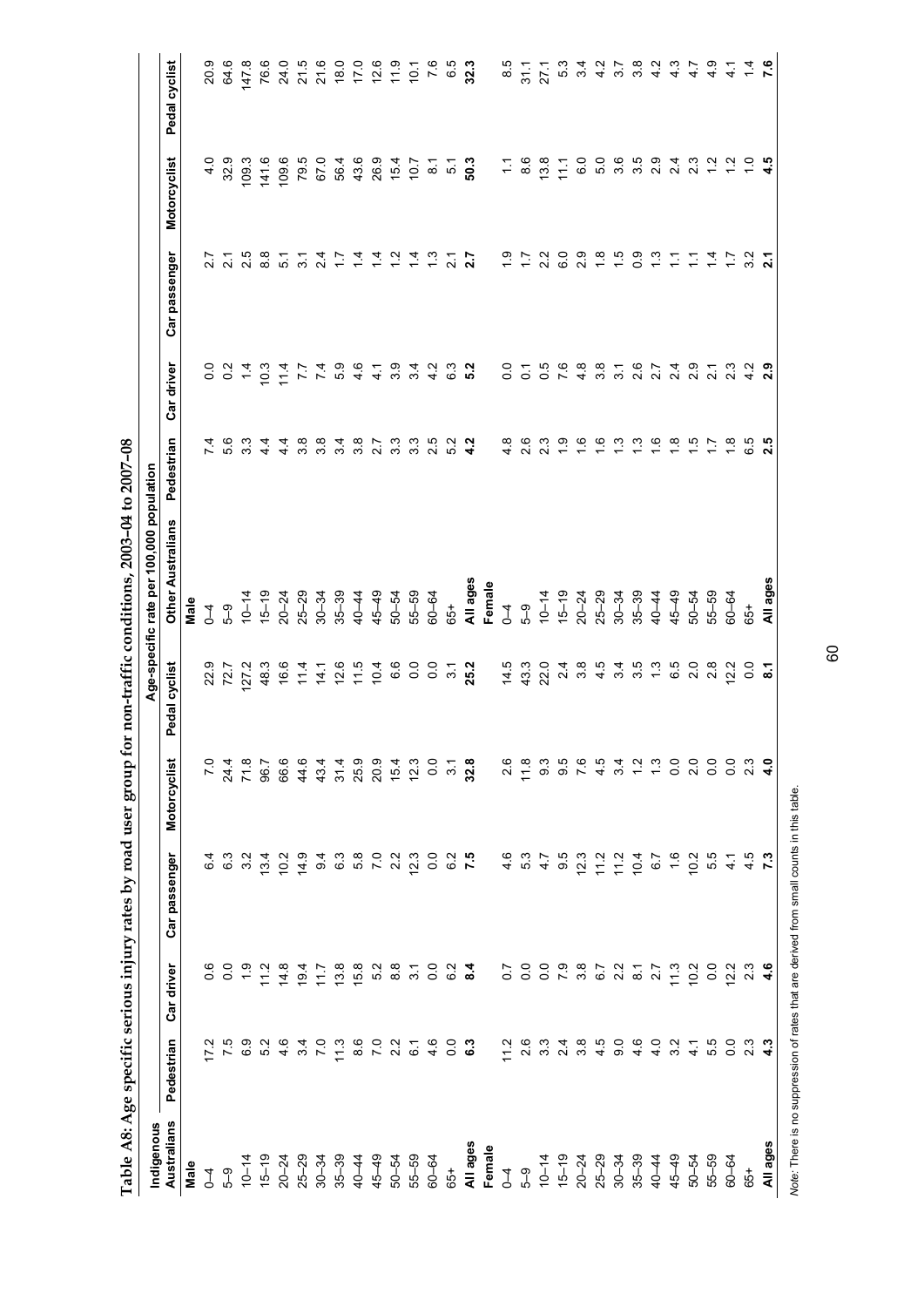| Indigenous                          |                |                |               |                 |                | Age-specific rate per 100,000 population |               |                  |                |                    |               |
|-------------------------------------|----------------|----------------|---------------|-----------------|----------------|------------------------------------------|---------------|------------------|----------------|--------------------|---------------|
| Australians                         | Pedestrian     | Car driver     | Car passenger | Motorcyclist    | Pedal cyclist  | <b>Other Australians</b>                 | Pedestrian    | Car driver       | Car passenger  | Motorcyclist       | Pedal cyclist |
| Male                                |                |                |               |                 |                | Male                                     |               |                  |                |                    |               |
| $\overline{1}$                      | 30.9           | 3.9            | 23.2          |                 | 30.9           | $\overline{1}$                           | 15.4          | $\overline{0}$   | 13.2           |                    | 26.9          |
| 59                                  | 47.8           | 0.0            | 259           | 12.0            | 113.5          | $5 - 9$                                  | 21.0          | $\frac{5}{0}$    | 17.2           | 23.1               | 92.6          |
| $10 - 14$                           | 40.9           | 9.7            | 31.1          | 74.0            | 198.5          | $10 - 14$                                | 21.2          | $\frac{3}{2}$    | 17.9           | 74.5               | 225.9         |
| $15 - 19$                           | 50.3           | 59.0           | 93.9          | 150.8           | 91.8           | $15 - 19$                                | 32.0          | 51               | 68.9           | 141.0              | 121.3         |
|                                     | 26.9           | 75.2           | 32.2          | 142.3           | 61.8           | $20 - 24$                                | 30.0          | 112.6            | 47.1           | 179.1              | 55.3          |
|                                     | 41.1           | 58.2           | 51.4          | 102.7           | 34.2           | $25 - 29$                                | 27.2          | 83.7             | 25.1           | 157.3              | 55.8          |
| $20 - 24$<br>$25 - 29$<br>$30 - 34$ | 54.2           | 36.2           | 10.8          | 94.0            | 68.7           | $30 - 34$                                | 22.6          | 70.0             | 16.3           | 140.3              | 65.3          |
| $35 - 39$                           | 88.8           | 57.9           | 15.4          | 46.3            | 57.9           | $35 - 39$                                | 18.3          | 57.8             | 11.4           | 114.1              | 59.6          |
| $40 - 44$                           | 86.2           | 40.8           | 54.4          | 54.4            | 31.7           | $40 - 44$                                | 18.0          | 48.5             | $\frac{8}{8}$  | 90.6               | 53.6          |
| $45 - 49$                           | 73.2           | 50.7           | 5.6           |                 | 33.8           | $45 - 49$                                | 16.5          |                  |                | 70.2               | 46.0          |
| 50-54                               | 42.1           | 56.1           | 63.1          | 67.5<br>21.0    | 49.1           | $50 - 54$                                | 16.7          | 43.3             | $87$<br>72     | 50.0               | 43.4          |
| $55 - 59$                           | 19.8           | 59.4           | 19.8          | 0.0             | $\overline{0}$ | $55 - 59$                                | 16.8          | 43.1             | $\overline{2}$ | 32.0               | 34.4          |
| $60 - 64$                           | 0.0            | 30.4           | 15.2          | 0.0             | 0.0            | $60 - 64$                                | 17.1          | 44.5             | $\tilde{z}$    | 20.3               | 27.5          |
| $65+$                               | 7.01           | 53.3           | 21.3          | 0.0             | 10.7           | $65+$                                    | 32.5          | 59.8             | 717            | $\overline{\circ}$ | 19.5          |
| All ages                            | 44.3           | 43.0           | 33.1          | 54.6            | 55.9           | All ages                                 | 22.6          | 51.2             | 19.1           | 78.4               | 65.3          |
| Female                              |                |                |               |                 |                | Female                                   |               |                  |                |                    |               |
| $\overline{1}$                      | 16.5           | $\overline{0}$ | 43.3          | $\frac{1}{4}$   | 16.5           | $\overline{1}$                           | 8.6           | $\overline{c}$   | 11.9           | 0.9                | 71.7          |
| 5–9                                 | 30.8           | 0.0            | 14.4          | $\frac{2}{8}$   | 57.6           | 5–3                                      | 11.8          | $\overline{c}$   | 16.1           | 52                 | 44.9          |
| $10 - 14$                           | 12.2           | $\frac{1}{4}$  | 30.5          | $\tilde{\circ}$ | 48.8           | $10 - 14$                                | 13.1          | $\overline{0}$ . | 7.61           | 11.4               | 42.0          |
|                                     | 21.0           | 25.7           | 91.0          | 11.7            | 9.3            | $15 - 19$                                | 19.2          | 65.1             | 69.5           | 11.4               | 10.6          |
| $15-29$<br>$20-24$<br>$25-29$       | 49.0           | 59.8           | 65.3          | 13.6            | 54             |                                          | 16.5          | 82.0             | 42.0           | 13.7               |               |
|                                     | 36.8           | 56.9           | 46.8          | 13.4            | 67             | $20 - 24$<br>$25 - 29$<br>$30 - 34$      | 14.3          | 62.7             | 24.8           | $\frac{1}{4}$      | $1.7$ $6.8$   |
| $30 - 34$                           | 33.9           | 50.8           | 37.3          | 6.8             | $\frac{8}{3}$  |                                          | $\frac{4}{3}$ | 49.3             | 19.1           | 10.9               | 14.1          |
| $35 - 39$                           | 34.7           | 31.2           | 20.8          | 10.4            | 13.9           | $35 - 39$                                | 0.7           | 46.0             | 14.8           | 9.3                | 10.8          |
| 40-44                               | 32.0           | 36.1           | 12.0          | 12.0            | 12.0           | $40 - 44$                                | 10.5          | 41.8             | 14.0           | 8.5                | 11.2          |
| 45–49                               | 14.6           | 43.8           | 6.7           | 4.9             | $\overline{0}$ | $45 - 49$                                | 7.01          | 43.5             | 16.4           | $\overline{\circ}$ | 10.8          |
| 50-54                               | 18.6           | 30.9           | 12.4          | $\overline{0}$  | $\frac{2}{6}$  | 50-54                                    | 11.0          | 42.8             | 17.9           | 62                 | 12.9          |
| 55-59                               | 8.5            | 42.2           | $\frac{5}{8}$ | $\frac{0}{2}$   | 8.5            | 55-59                                    | 11.0          | 41.0             | 20.1           | 4.3                | 7.01          |
| 60-64                               | $\overline{0}$ | 41.1           | 41.7          | $\overline{0}$  | 13.7           | $60 - 64$                                | 15.3          | 34.7             | 25.9           | 47                 | 3.3           |
| $65 +$                              | 15.0           | 15.0           | 45.1          | $\overline{0}$  | $\overline{0}$ | 65+                                      | 32.4          | 39.3             | 36.2           | $\frac{6}{1}$      | 3.6           |
| All ages                            | 23.8           | $\overline{5}$ | 34.8          | <b>G.5</b>      | 13.9           | All ages                                 | 14.8          | 39.5             | 25.4           |                    | 15.2          |

Table A9: Remoteness area by seriously injured person's vehicle: Major cities, 2003-04 to 2007-08 **Table A9: Remoteness area by seriously injured person's vehicle: Major cities, 2003–04 to 2007–08** 

Note: There is no suppression of rates that are derived from small counts in this table. *Note:* There is no suppression of rates that are derived from small counts in this table.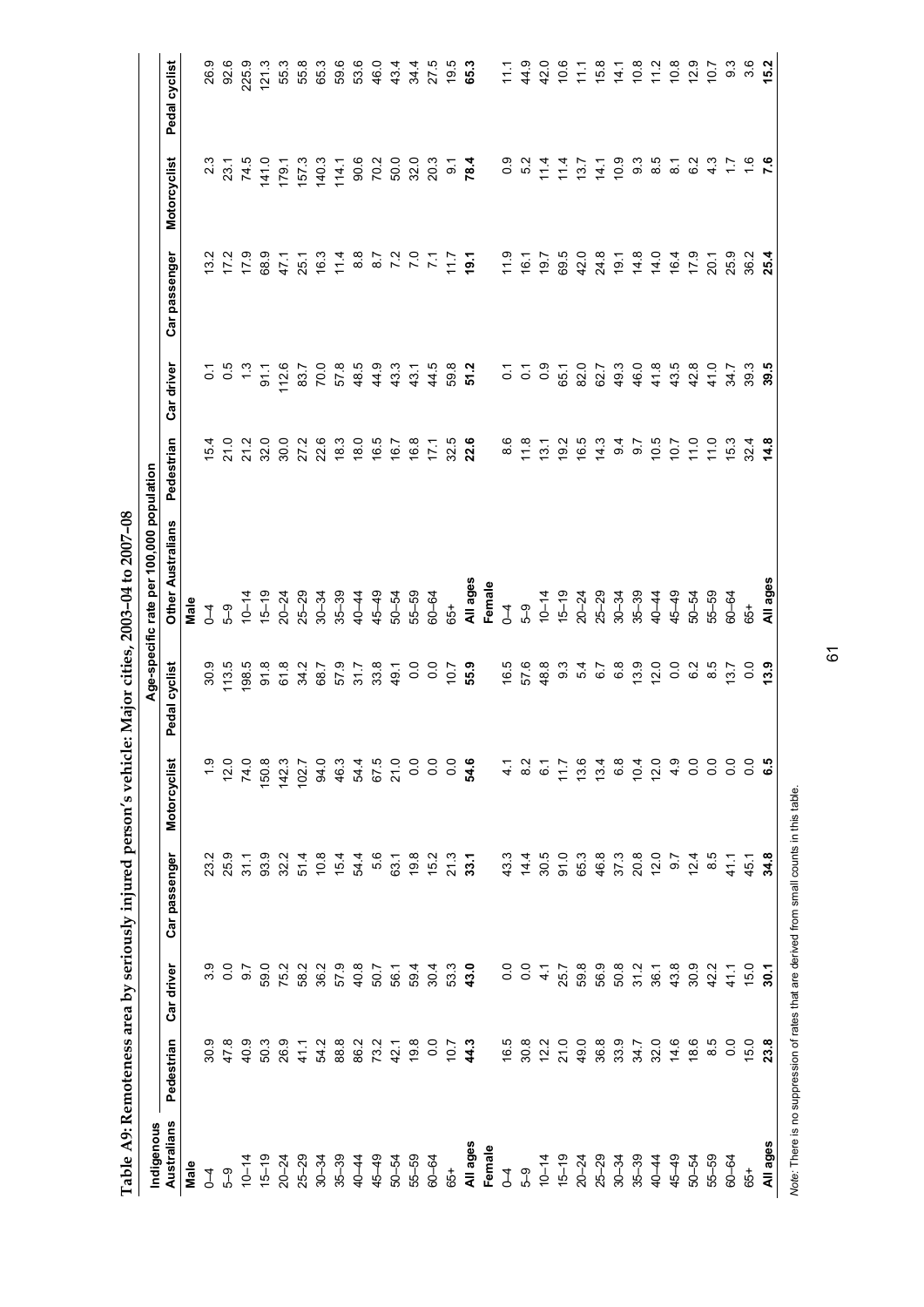| Indigenous  |                                      |                 |                  |                         |                                                                                                               | Age-specific rate per 100,000 population            |                                           |                                             |                  |                                      |                                                                        |
|-------------|--------------------------------------|-----------------|------------------|-------------------------|---------------------------------------------------------------------------------------------------------------|-----------------------------------------------------|-------------------------------------------|---------------------------------------------|------------------|--------------------------------------|------------------------------------------------------------------------|
| Australians | Pedestrian                           | Car driver      | Car passenger    | Motorcyclist            | Pedal cyclist                                                                                                 | <b>Other Australians</b>                            | Pedestrian                                | Car driver                                  | Car passenger    | Motorcyclist                         | Pedal cyclist                                                          |
| Male        |                                      |                 |                  |                         |                                                                                                               | Male                                                |                                           |                                             |                  |                                      |                                                                        |
| $\sqrt{4}$  |                                      |                 | 24.2             | 15.1                    |                                                                                                               | $\overline{1}$                                      | 16.3                                      |                                             |                  | 12.2                                 | 378                                                                    |
| ე<br>ქ      | 57 37 32<br>57 32 31                 | $\frac{15}{10}$ | 28.5             | 38.5                    | 43.8<br>142.6                                                                                                 | $5-9$                                               | 21.7                                      | $\begin{array}{c}\n0.8 \\ 0.8\n\end{array}$ | 24.0<br>27.2     | 86.8                                 | 137.9                                                                  |
|             |                                      |                 | 30.9             | 137.8                   | 247.5                                                                                                         | $10 - 14$                                           |                                           | $\frac{1}{4}$                               | 26.2             | 300.8                                | 330.5                                                                  |
|             | 53.2                                 | $11.2$<br>92.1  | 108.1            | 233.9<br>165.1<br>124.4 | 124.0                                                                                                         | $15 - 19$                                           | 8<br>8<br>8<br>8<br>8<br>8<br>8<br>8<br>8 | 160.2                                       | 105.7            | 470.6                                | 198.7                                                                  |
|             | 61.3                                 | 139.2           | 73.1             |                         | 49.5                                                                                                          |                                                     |                                           | 200.7                                       | 88.6             |                                      | 67.4                                                                   |
|             | 71.1                                 | 151.1           |                  |                         | 44.4                                                                                                          |                                                     |                                           | 141.7                                       | 47.2             |                                      | 45.1                                                                   |
|             | 76.8                                 | 94.5            |                  | 129.9                   | 56.1                                                                                                          | $20 - 24$<br>$25 - 29$<br>$30 - 34$                 | $18.4$<br>$15.9$                          | 107.9                                       | 26.5             | $479700$<br>$799700$<br>$4747$       | 48.9                                                                   |
|             | 107.2                                | 91.5            |                  | 88.3                    |                                                                                                               | $35 - 39$<br>40-44                                  |                                           | 84.9                                        |                  |                                      | 40.8                                                                   |
|             | 76.9                                 | 83.9            |                  | 62.9                    |                                                                                                               |                                                     |                                           |                                             |                  | 183.8                                |                                                                        |
|             | 68.9                                 | 44.6            |                  | 60.8                    |                                                                                                               | $45 - 49$                                           |                                           | 73.8<br>58.1                                |                  | 125.5                                |                                                                        |
|             | 26.0                                 | 57.2            |                  | 46.8                    |                                                                                                               | 50-54                                               | $15.0$<br>$17.7$<br>$13.0$                |                                             |                  | 80.4                                 |                                                                        |
|             | 35.2                                 | 35.2            |                  | $\frac{1}{4}$           |                                                                                                               | 55-59                                               | 10.5                                      | $645000$<br>$45000$<br>$6000$               |                  | 59.4                                 | 24.1                                                                   |
|             | 21.8                                 | 32.6<br>57.7    |                  | 0.4                     | $10.9$<br>7.2                                                                                                 | 60-64                                               | ္ပ္တ                                      |                                             |                  | $404$<br>21.6                        | 17.7                                                                   |
|             | 43.3                                 |                 |                  |                         |                                                                                                               | 65+                                                 | 17.0                                      |                                             |                  |                                      | 19.8                                                                   |
|             |                                      |                 |                  |                         |                                                                                                               | All ages<br>Female                                  |                                           |                                             |                  |                                      |                                                                        |
|             |                                      |                 |                  |                         |                                                                                                               |                                                     |                                           |                                             |                  |                                      |                                                                        |
|             |                                      | $\overline{0}$  | 39.9             | $\overline{z}$          |                                                                                                               |                                                     |                                           | $\overline{0}$ .                            | 22.6<br>26.7     | 3.0                                  | 16.8                                                                   |
|             | 32.2<br>12.0                         | $\overline{0}$  | 17.9             | 13.5                    |                                                                                                               | $10-4$<br>$5-9$<br>$4$                              | $7.8$<br>$7.7$<br>$9.9$                   | $\overline{0}$                              |                  | 23.5                                 | 65.4                                                                   |
|             | 23.8                                 | $\frac{15}{1}$  | 22.3             | 16.4                    |                                                                                                               |                                                     |                                           | $\overline{21}$                             | 31.0             | 35.3                                 | 69.0                                                                   |
|             | 16.9                                 |                 | 101.3            | 33.8                    | 2 3 4 5 5 7 6 7 6 7 6 7 6 7 6 7 7 8 9 7 7 8 9 7 7 8 9 7 8 9 7 8 9 7 8 9 7 8 9 7 8 9 7 8 9 7 8 9 7 8 9 7 8 9 7 | $15-19$<br>$20-24$<br>$25-29$<br>$35-39$<br>$35-39$ | 14.1                                      | 134.8                                       | 102.6            | 36.9                                 | 16.2                                                                   |
|             |                                      | 37.5<br>71.5    | 66.4             | 15.3                    |                                                                                                               |                                                     | 10.3                                      | 134.0                                       | 49.7             |                                      |                                                                        |
|             | 7<br>20<br>24<br>30<br>30<br>45<br>2 | 60.4            | 84.6             | 21.1                    |                                                                                                               |                                                     |                                           |                                             |                  |                                      | က္က<br>တက                                                              |
|             |                                      | 68.5            | 51.4             | 14.3                    |                                                                                                               |                                                     | ຕ<br>ຜູ້<br>ຜູ້                           | 91.0<br>74.9                                |                  |                                      | $\frac{0}{8}$                                                          |
|             | 54.7                                 | 63.3            | 43.2             | 2.9                     |                                                                                                               |                                                     | $6\overline{4}$                           |                                             |                  | 29.1<br>23.7<br>24.7<br>25.9<br>25.9 | 10.8                                                                   |
|             | $32.4$<br>$24.2$                     | 38.9            |                  | $\overline{0}$          | 5.7                                                                                                           |                                                     | 64                                        |                                             |                  |                                      | 10.4                                                                   |
|             |                                      | 40.3            | 42.2<br>32.2     | $\frac{0}{4}$           | $2004$<br>$28004$                                                                                             | $45 - 49$                                           | <u>င်</u>                                 |                                             |                  | 15.4                                 | $\begin{array}{ccc}\n1 & 1 & 1 \\ 1 & 1 & 1 \\ 1 & 1 & 1\n\end{array}$ |
|             | $0.562$<br>$0.54$                    | 49.8            |                  | $\overline{0}$ .        |                                                                                                               | $50 - 54$                                           | $\overline{8}$ .                          |                                             |                  | 13.3                                 |                                                                        |
|             |                                      | 19.5            | $4500$<br>$4500$ | Q                       |                                                                                                               | 55-59<br>60-64                                      | $\frac{8}{4}$                             |                                             |                  | 8.6                                  |                                                                        |
|             |                                      | 47.4            |                  | $\overline{0}$ .        |                                                                                                               |                                                     | $\overline{77}$                           | 45.9                                        |                  | $\overline{6}$ .0                    |                                                                        |
| $65+$       | $\frac{1}{2}$                        | 38.8            |                  |                         | $0.0$<br>21.4                                                                                                 | 65+                                                 | 18.9                                      | 48.4<br>57.7                                | $34.7$<br>$31.1$ | $\frac{27}{17.4}$                    | $\frac{2}{4}$                                                          |
| All ages    | 25.0                                 | 39.0            | $\frac{1}{2}$ 4  |                         |                                                                                                               | All ages                                            |                                           |                                             |                  |                                      | 18.3                                                                   |

Table A10: Remoteness area by seriously injured person's vehicle: Inner and outer regional, 2003-04 to 2007-08 **Table A10: Remoteness area by seriously injured person's vehicle: Inner and outer regional, 2003–04 to 2007–08** 

62

Note: There is no suppression of rates that are derived from small counts in this table. *Note:* There is no suppression of rates that are derived from small counts in this table.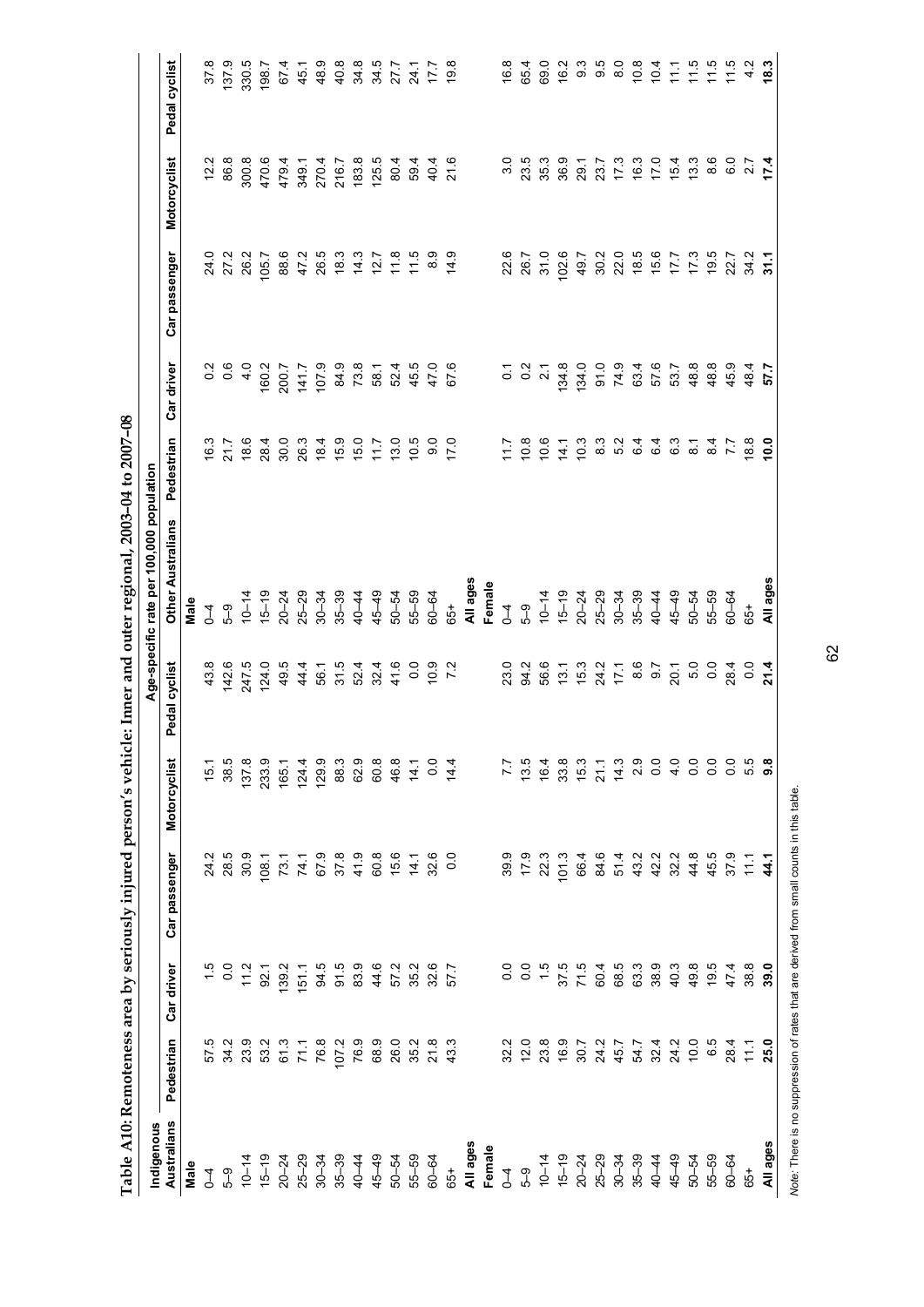| Indigenous                          |                |                |                      |                          |                              | Age-specific rate per 100,000 population         |                                 |                                                     |                                   |                                        |                            |
|-------------------------------------|----------------|----------------|----------------------|--------------------------|------------------------------|--------------------------------------------------|---------------------------------|-----------------------------------------------------|-----------------------------------|----------------------------------------|----------------------------|
| Australians                         | Pedestrian     | Car driver     | Car passenger        | Motorcyclist             | Pedal cyclist                | <b>Other Australians</b>                         | Pedestrian                      | Car driver                                          | Car passenger                     | Motorcyclist                           | Pedal cyclist              |
| Male                                |                |                |                      |                          |                              | Male                                             |                                 |                                                     |                                   |                                        |                            |
| $\sqrt{4}$                          | 76.7           | 2.6            | 63.9                 | 10.2                     |                              |                                                  | SO.7                            |                                                     |                                   | 14.5                                   | 275                        |
| <b>ე</b>                            | 28.1           | $\overline{0}$ | 61.2                 | 43.4                     | 35.5<br>99.5                 | $\frac{6}{4}$ or $\frac{6}{4}$                   | 33.3                            | 0.6                                                 | $38.9$<br>42.9                    | 161.9                                  | 134.9                      |
| $10 - 14$                           | 19.3           | $\frac{3}{8}$  | 74.5                 | 115.8                    | 217.9                        |                                                  | 14.0                            | $\frac{8}{3}$                                       | 71.8                              | 563.9                                  | 374.8                      |
| $15 - 19$                           | 58.9           | 105.4          | 192.2                | 155.0                    |                              |                                                  | 25.5                            |                                                     | 146.4                             | 1183.8                                 | 150.6                      |
|                                     | 35.1           | 213.9          | 154.3                | 161.3                    | 74.4<br>21.0<br>22.7<br>12.6 |                                                  | 35.9<br>26.7                    | 231.3<br>233.2                                      | 109.4                             |                                        | 48.4                       |
|                                     | 98.0           | 179.7          | 204.2                | 94.0                     |                              |                                                  |                                 | 132.1                                               | 62.9                              | 791.0<br>433.9                         | 40.9                       |
| $20 - 24$<br>$25 - 29$<br>$30 - 34$ | 126.0          | 193.2          | 218.4                | 96.6                     |                              | $797878787848666$ $9978878948666$ $997888999666$ | 20.7                            | 108.8                                               |                                   | 329.1                                  | 30.3                       |
| $35 - 39$                           | 113.9          | 127.6          | 186.8                | 41.0                     | 4.6                          |                                                  | 15.6                            | 103.0                                               |                                   | 266.0                                  | 36.5                       |
| $40 - 44$                           | 106.3          | 164.7          | 138.2                | 63.8                     | 21.3                         |                                                  | 13.0                            | 83.0                                                |                                   |                                        | 25.9                       |
| $45 - 49$                           | 132.7          |                | 179.1                | 33.2                     |                              |                                                  |                                 | 68.6                                                |                                   |                                        |                            |
|                                     | 994            | 132.7<br>107.7 | 66.3                 | 49.7                     |                              |                                                  | $14.2$<br>$2.6$                 | 43.5                                                |                                   | 223.1<br>174.7<br>108.1                | $46.4$<br>$16.3$<br>$18.3$ |
| $50 - 54$<br>$55 - 59$<br>$50 - 64$ | 182.1          | 145.7          | 109.3                | 36.4                     | 6.80000000000                |                                                  | 6.1                             | 56.4                                                |                                   | 68.6                                   |                            |
|                                     | 679            | 101.9          | 84.9                 | 17.0                     |                              | $60 - 64$                                        | 6.2                             |                                                     |                                   | 78.3                                   | 24.7                       |
| 65+                                 |                |                | 78.2                 | $\overline{0}$           |                              | 65+                                              | 15.6                            | 53.0<br>70. <b>2</b><br>86.2                        |                                   | 52.2                                   | 16.7                       |
|                                     | $78.2$<br>86.4 | 78.2<br>110.6  | 129.7                | 63.8                     |                              |                                                  | 19.6                            |                                                     |                                   | 313.8                                  | 69.5                       |
| All ages<br>Female                  |                |                |                      |                          |                              | All ages<br>Female                               |                                 |                                                     |                                   |                                        |                            |
|                                     |                | 2.6            | 42.1                 | 0.0                      |                              | $\overline{1}$                                   | 13.9                            |                                                     | 34.7                              | 5.2                                    | 5.2                        |
|                                     | 28.9<br>27.1   | 0.0            | 48.9                 | 35.3                     | 23.7<br>76.0<br>53.4         |                                                  | $15.4$<br>$13.4$                | $7 + 3$<br>$7 + 3$<br>$7 + 3$<br>$7 + 2$<br>$7 + 2$ | 22.3                              | 54.9                                   | 92.6                       |
|                                     | 11.9           | 0.0            | 62.3                 | 20.8                     |                              | $5-9$<br>10-14                                   |                                 |                                                     | 36.3                              | 97.5                                   | 74.5                       |
|                                     | 19.6           | 52.3           | 140.5                |                          | 6.5                          |                                                  | 24.9                            |                                                     | 181.6                             | 59.2                                   | 29.9                       |
|                                     | 20.4           | 44.1           | 129.0                |                          |                              |                                                  |                                 | 106.7                                               | 83.0                              | 69.2                                   |                            |
|                                     | 49.6           | 61.0           | 163.9                | 26.1<br>17.0<br>7.0      | 6.8<br>15.2                  |                                                  |                                 | 102.6                                               |                                   |                                        | $1.9$<br>$1.37$<br>$4.7$   |
|                                     | 49.2           | 69.7           | 163.9                | $\frac{1}{4}$            | $\frac{2}{8}$                |                                                  |                                 | 63.9                                                |                                   |                                        |                            |
|                                     | 104.7          | 82.9           | 196.4                | $\overline{0}$           | $\overline{0}$               |                                                  |                                 | 54.4                                                |                                   |                                        | $9.\overline{3}$           |
| $40 - 44$                           | 67.5           | 31.2           | 124.6                | 5.2                      | 0.0                          |                                                  | 7<br>2007<br>2010<br>2010       | 69.5                                                |                                   | $77.8870954$<br>$78.87284$<br>$78.724$ | 9.5                        |
| $45 - 49$                           | 60.9           | 79.2           | 97.5                 | $\frac{0}{0}$            | 0.0                          |                                                  |                                 |                                                     | 14.1                              |                                        | 11.0                       |
| $50 - 54$                           | 47.7           | 47.7           | 158.9                | $\overline{7}$ .9        |                              | $50 - 54$<br>$55 - 59$<br>$60 - 64$              | $\frac{8}{10}$ or $\frac{1}{2}$ | $48079$<br>$4979$<br>$4979$                         | $23.1$<br>$7.4$<br>$7.5$<br>$7.5$ |                                        | <u>4 4 7</u><br>4 4        |
| $55 - 59$                           | 45.2           | 33.9           | 101.8                | $\frac{0}{2}$            | $0.70$<br>$0.70$             |                                                  |                                 |                                                     |                                   |                                        |                            |
| $60 - 64$                           | 29.8           | 14.9           | 44.7                 | $\overline{0}$           |                              |                                                  | $\frac{8}{2}$                   |                                                     |                                   | 5.6                                    | $\frac{1}{11}$             |
| $65+$                               | $15.9$<br>40.9 | 0.0            | 78.1<br><b>112.3</b> | ိ                        | 0.8                          | 65+                                              | $29.7$<br>11.5                  | 54.1<br>62.4                                        | $21.9$<br>40.4                    | $7.7$<br>40.5                          | 3.9                        |
| All ages                            |                | 36.3           |                      | $\overline{\phantom{a}}$ |                              | All ages                                         |                                 |                                                     |                                   |                                        | $\frac{1}{2}$              |

Table A11: Remoteness area by seriously injured person's vehicle: Remote and very remote, 2003-04 to 2007-08 **Table A11: Remoteness area by seriously injured person's vehicle: Remote and very remote, 2003–04 to 2007–08** 

Note: There is no suppression of rates that are derived from small counts in this table. *Note:* There is no suppression of rates that are derived from small counts in this table.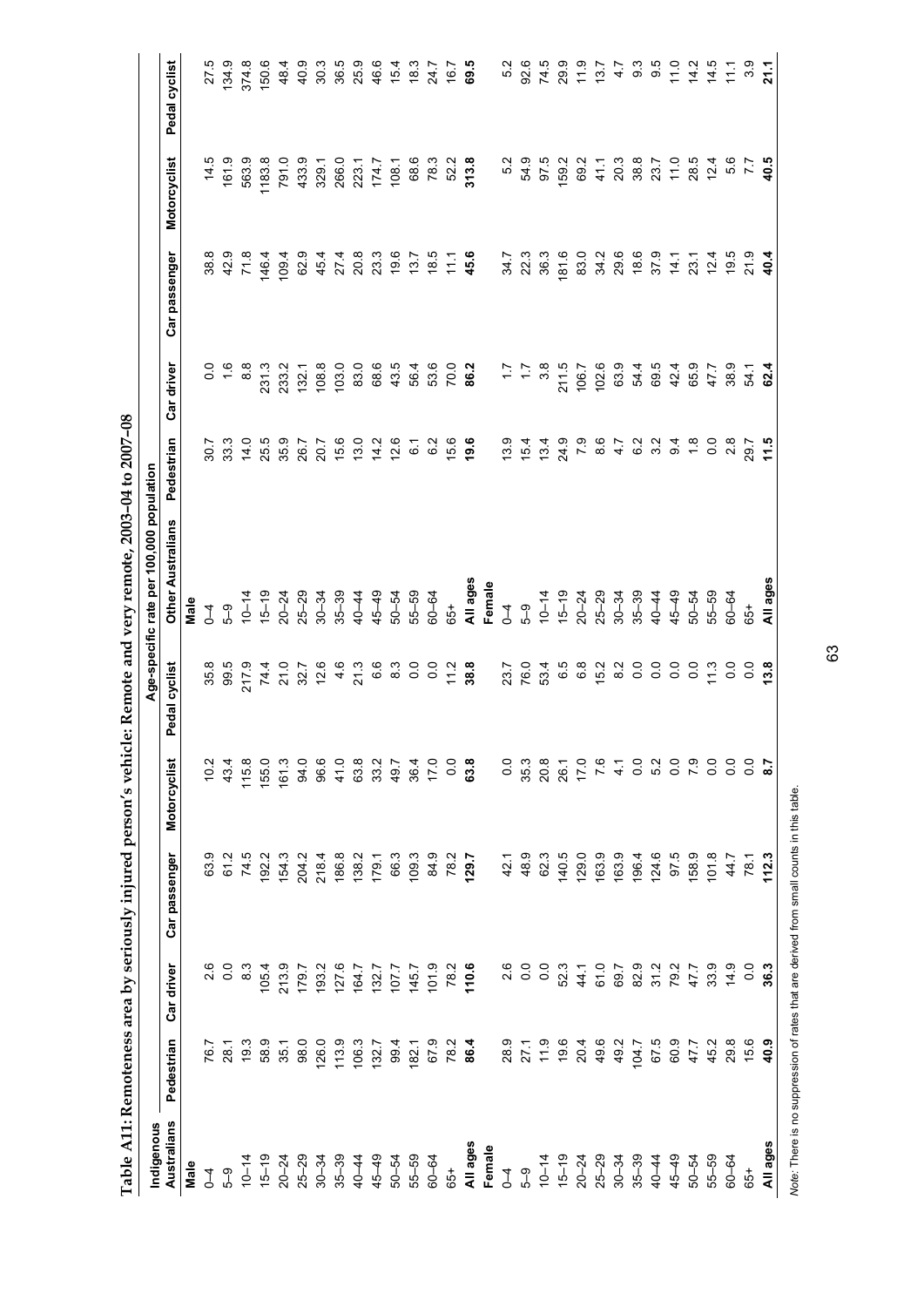|               |                            |                  | Table A12: Traffic-Remoteness area by seriously injured person' |                                                                       |                                     | 's vehicle: Remote and very remote, 2003-04 to 2007-08 |                                 |              |                                                                                                                                                                                                                                                                                                 |                                  |                                            |
|---------------|----------------------------|------------------|-----------------------------------------------------------------|-----------------------------------------------------------------------|-------------------------------------|--------------------------------------------------------|---------------------------------|--------------|-------------------------------------------------------------------------------------------------------------------------------------------------------------------------------------------------------------------------------------------------------------------------------------------------|----------------------------------|--------------------------------------------|
| Indigenous    |                            |                  |                                                                 |                                                                       |                                     | Age-specific rate per 100,000 population               |                                 |              |                                                                                                                                                                                                                                                                                                 |                                  |                                            |
| Australians   | Pedestrian                 | Car driver       | Car passenger                                                   | Motorcyclist                                                          | Pedal cyclist                       | <b>Other Australians</b>                               | Pedestrian                      | Car driver   | Car passenger                                                                                                                                                                                                                                                                                   | Motorcyclist                     | Pedal cyclist                              |
| Male          |                            |                  |                                                                 |                                                                       |                                     | Male                                                   |                                 |              |                                                                                                                                                                                                                                                                                                 |                                  |                                            |
| $\zeta$       | 35.8                       | $\frac{0}{0}$    | ဖ<br>48                                                         | 2.6                                                                   | 12.8                                | $\overline{1}$                                         | $\overline{8}$                  |              | 25.8                                                                                                                                                                                                                                                                                            |                                  | 65                                         |
| 59            | 20.4                       | 0.0              | 43.4                                                            | 17.9                                                                  | 35.7                                | $5-9$                                                  | 6.3                             |              | 36.5                                                                                                                                                                                                                                                                                            | $1.6$<br>42.9                    | 30.2                                       |
| $10 - 14$     | $\frac{3}{8}$              | 8.3              | 66.2                                                            | 35.9                                                                  | 82.7                                | $10 - 14$                                              | $\frac{8}{1}$                   |              | 68.3                                                                                                                                                                                                                                                                                            | 161.1                            | 136.6                                      |
| $15 - 19$     | 49.6                       | 77.5             | 1674                                                            | 71.3                                                                  | 43.4                                | $15 - 19$                                              | 12.7                            | 188.8        | 106.1                                                                                                                                                                                                                                                                                           | 430.7                            |                                            |
| $20 - 24$     | 21.0                       | 185.9            | 133.3                                                           | 77.2                                                                  | $\overline{2}$                      | $20 - 24$<br>$25 - 29$                                 | 19.7                            | 184.7        | 86.1                                                                                                                                                                                                                                                                                            | 356.9                            | 594<br>23.3                                |
| $25 - 29$     | 81.7                       | 147.1            | 167.5                                                           | 57.2                                                                  | 12.3                                |                                                        | 15.7                            | 103.8        | 47.2                                                                                                                                                                                                                                                                                            | 204.4                            | 14.2                                       |
| $30 - 34$     | 92.4                       | 172.2            | 205.8                                                           | 46.2                                                                  | 12.6                                | $30 - 34$                                              |                                 | 79.9         | 28.9                                                                                                                                                                                                                                                                                            | 159.7                            |                                            |
| $35 - 39$     | 72.9                       | 109.4            | 168.6                                                           | $\overline{9}$                                                        | 4.6                                 | $35 - 39$                                              | 5<br>5<br>6<br>6                | 83.5         |                                                                                                                                                                                                                                                                                                 | 121.3                            |                                            |
| 40-44         | 74.4                       | 132.8            | 122.2                                                           | 37.2                                                                  | 15.9                                | $40 - 44$                                              | ္တြ                             | 63.6         |                                                                                                                                                                                                                                                                                                 | 110.3                            |                                            |
| $45 - 49$     | 86.3                       | 132.7            | 165.9                                                           | 6.6                                                                   | 6.6                                 | $45 - 49$                                              | 10.4                            | 57.0         | $9.6$<br>$9.6$<br>$9.7$<br>$9.8$<br>$7.6$<br><br><br><br><br><br><br><br><br><br><br><br><br><br>                                                                                                                                                                                               | 85.4                             | $20.7$<br>$7.6$<br>$7.6$<br>$7.8$<br>$7.8$ |
| $50 - 54$     | 66.3                       | 82.8             | 58.0                                                            | 16.6                                                                  | ္ထိ                                 | $50 - 54$                                              | 84                              | 37.9         |                                                                                                                                                                                                                                                                                                 | 56.1                             | $8\overline{4}$                            |
| $55 - 59$     | 133.5                      | 145.7            | 72.8                                                            | 0.0                                                                   | $\overline{0}$                      | 55-59                                                  | $44 \times 8$<br>$46 - 8$       | 42.7         |                                                                                                                                                                                                                                                                                                 | 30.5                             | 70.7                                       |
| $60 - 64$     | 50.9                       | 101.9            | 84.9                                                            | 17.0                                                                  | $\overline{0}$                      | $60 - 64$                                              |                                 | 49.5         | 10.3                                                                                                                                                                                                                                                                                            | 33.0                             | 14.4                                       |
| 65+           | 78.2                       | 67.0             | 55.9                                                            | $\overline{0}$ .                                                      | $0.0$<br>17.0                       | $65+$                                                  |                                 | 58.9<br>68.  | $6.7$<br>34.5                                                                                                                                                                                                                                                                                   | 20.0                             |                                            |
| All ages      | 62.8                       | 95.8             | 111.3                                                           | 27.5                                                                  |                                     | All ages                                               |                                 |              |                                                                                                                                                                                                                                                                                                 | 128.1                            | $6.7$<br>27.0                              |
| Female        |                            |                  |                                                                 |                                                                       |                                     | Female                                                 |                                 |              |                                                                                                                                                                                                                                                                                                 |                                  |                                            |
| $\mathcal{L}$ |                            | 0.0              | 39.5                                                            | $\overline{0}$ .                                                      |                                     | $\overline{1}$                                         |                                 |              |                                                                                                                                                                                                                                                                                                 |                                  |                                            |
| 5–3           |                            | $\frac{0}{2}$    | 32.6                                                            | 16.3                                                                  | $10.5$<br>$19.0$                    |                                                        |                                 |              | 27.8<br>12.0                                                                                                                                                                                                                                                                                    |                                  | $0.0$<br>32.6                              |
| $10 - 14$     | $79.0$<br>$79.0$<br>$26.7$ | $\overline{0}$ . | 50.5                                                            | 5.9                                                                   | 26.7                                | $5-9$<br>10-14                                         | $777$<br>5.7<br>5.7<br>9.9<br>9 | $0.5 + 0.0$  | 28.7                                                                                                                                                                                                                                                                                            | $7.7$<br>$9.9$<br>$1.7$<br>$1.7$ | 36.3                                       |
| $15 - 19$     | $3.\overline{3}$           | 32.7             | 127.4                                                           | 19.6                                                                  | $3.\overline{3}$                    |                                                        |                                 | 171.7        | 144.3                                                                                                                                                                                                                                                                                           | 62.2                             | 10.0                                       |
| $20 - 24$     | $\overline{0}$             | 40.7             | 108.6                                                           | 10.2                                                                  | 0.0                                 | $15-19$<br>$20-24$<br>$25-29$<br>$35-39$               | 4.0                             | 83.0         | 63.2                                                                                                                                                                                                                                                                                            | 21.7                             | 4.0                                        |
| $25 - 29$     |                            | 57.2             | 152.5                                                           | 7.6                                                                   | 11.4                                |                                                        | 5.1                             | 82.1         | $27.4$<br>$21.8$                                                                                                                                                                                                                                                                                | 27.4                             | 10.3                                       |
| $30 - 34$     |                            | 65.6             | 139.3                                                           | $\overline{0}$                                                        | $\frac{1}{4}$                       |                                                        |                                 | 46.8         |                                                                                                                                                                                                                                                                                                 |                                  | $\frac{6}{1}$                              |
| $35 - 39$     |                            | 61.1             | 165.8                                                           |                                                                       | $\overline{0}$ .                    |                                                        | $49.7670$<br>$77.670$           | 49.7         |                                                                                                                                                                                                                                                                                                 | $6.2$<br>$6.5$                   |                                            |
| $40 - 44$     |                            | 31.2             | 114.3                                                           |                                                                       |                                     | $40 - 44$                                              |                                 |              |                                                                                                                                                                                                                                                                                                 |                                  |                                            |
| $45 - 49$     |                            | 73.1             | 97.5                                                            |                                                                       | $rac{8}{5}$ $rac{8}{5}$ $rac{8}{5}$ | $45 - 49$                                              |                                 | 58.5<br>37.7 |                                                                                                                                                                                                                                                                                                 | 8 7 7<br>9 7 7 8                 |                                            |
| $50 - 54$     | 74000000                   | 31.8             | 135.1                                                           | $\begin{array}{c} 0 & 0 & 0 & 0 & 0 \\ 0 & 0 & 0 & 0 & 0 \end{array}$ |                                     | $50 - 54$                                              |                                 | 51.6         | $\begin{array}{cccccc} 1.5 & 0.7 & 0.7 & 0.7 \\ 0.7 & 0.7 & 0.7 & 0.7 \\ 0.7 & 0.7 & 0.7 & 0.7 \\ 0.7 & 0.7 & 0.7 & 0.7 \\ 0.7 & 0.7 & 0.7 & 0.7 \\ 0.7 & 0.7 & 0.7 & 0.7 \\ 0.7 & 0.7 & 0.7 & 0.7 \\ 0.7 & 0.7 & 0.7 & 0.7 \\ 0.7 & 0.7 & 0.7 & 0.7 \\ 0.7 & 0.7 & 0.7 & 0.7 \\ 0.7 & 0.7 & 0$ |                                  | 7 7 7 7<br>0 7 7 9<br>0 7 7 9              |
| $55 - 59$     |                            | 33.9             | 90.5                                                            |                                                                       | $\overline{0}$                      | 55-59                                                  | $\overline{0}$                  | 43.5         |                                                                                                                                                                                                                                                                                                 | 6.2                              | 6.2                                        |
| $60 - 64$     | $\overline{0}$ .           | 14.9             | 44.7                                                            | $\overline{0}$ .                                                      | $\overline{0}$ .                    | $60 - 64$                                              | $\frac{8}{2}$                   | 38.9         | 13.9                                                                                                                                                                                                                                                                                            | 2.8                              | $\overline{0}$                             |
| $65+$         | $\overline{0}$             | 0.0              | 78.1                                                            | $\overline{0}$                                                        | ី ង<br>ស                            | 65+                                                    | 20.6                            | 42.5         | $21.9$<br>32.0                                                                                                                                                                                                                                                                                  | 2.6                              | 3.9                                        |
| All ages      | 28.5                       | 30.8             | 99.9                                                            | $\frac{1}{4}$                                                         |                                     | All ages                                               | 6.2                             | 50.9         |                                                                                                                                                                                                                                                                                                 | 15.2                             | 9.5                                        |

Note: There is no suppression of rates that are derived from small counts in this table. *Note:* There is no suppression of rates that are derived from small counts in this table.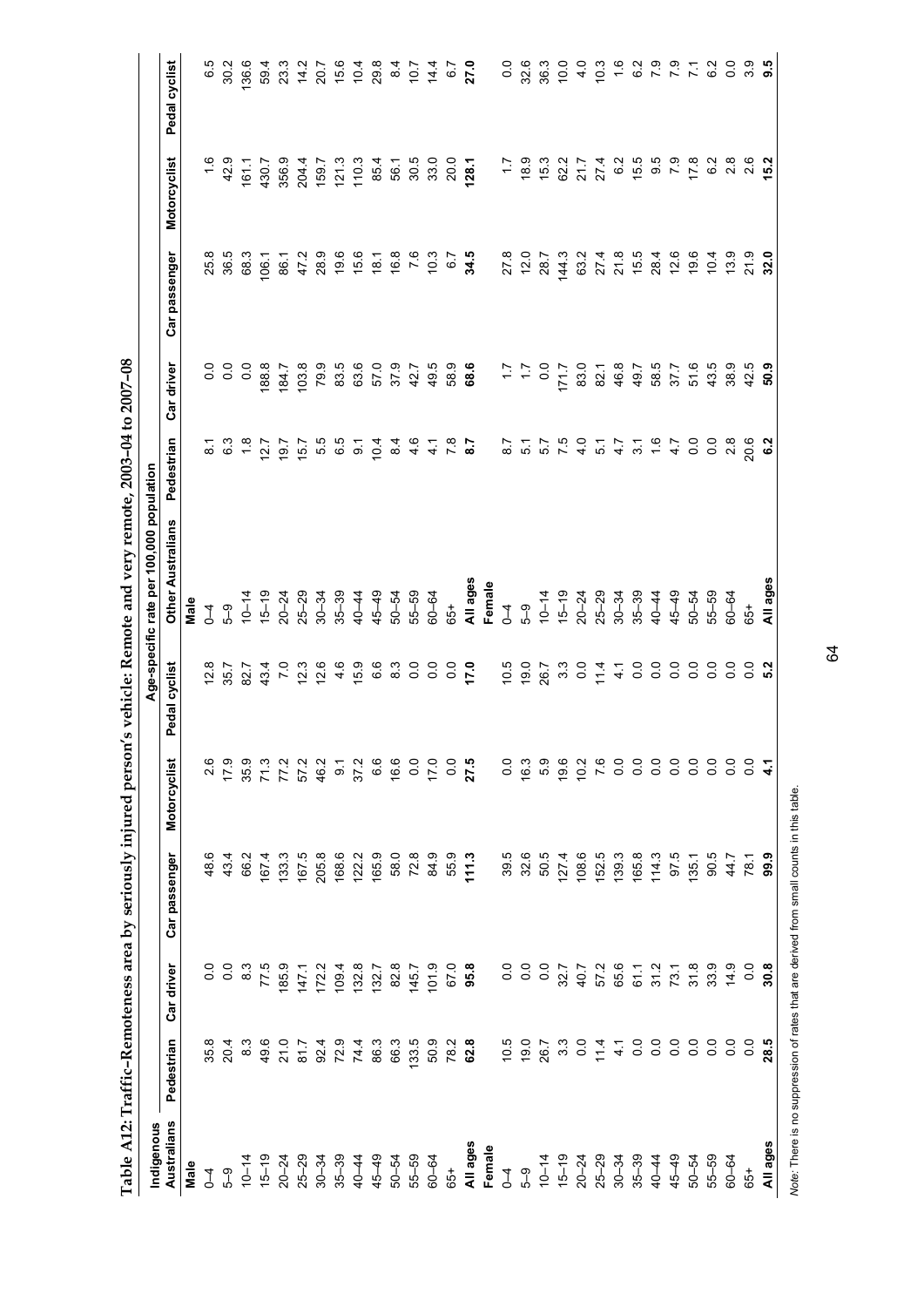| Indigenous                                        |                                                                                                                                                                                                                                                              |                                                                                                                                                                                                                                                                                                                                                                                                                                                 |                                                                                   |                                            |                                                                                                                                                                                                                                                                                                                                                                                                                                                                                                                                                           | Age-specific rate per 100,000 population |                                                                                  |                                                                   |                         |                         |                                                                                         |
|---------------------------------------------------|--------------------------------------------------------------------------------------------------------------------------------------------------------------------------------------------------------------------------------------------------------------|-------------------------------------------------------------------------------------------------------------------------------------------------------------------------------------------------------------------------------------------------------------------------------------------------------------------------------------------------------------------------------------------------------------------------------------------------|-----------------------------------------------------------------------------------|--------------------------------------------|-----------------------------------------------------------------------------------------------------------------------------------------------------------------------------------------------------------------------------------------------------------------------------------------------------------------------------------------------------------------------------------------------------------------------------------------------------------------------------------------------------------------------------------------------------------|------------------------------------------|----------------------------------------------------------------------------------|-------------------------------------------------------------------|-------------------------|-------------------------|-----------------------------------------------------------------------------------------|
| Australians                                       | Pedestrian                                                                                                                                                                                                                                                   | Car driver                                                                                                                                                                                                                                                                                                                                                                                                                                      | Car passenger                                                                     | Motorcyclist                               | Pedal cyclist                                                                                                                                                                                                                                                                                                                                                                                                                                                                                                                                             | <b>Other Australians</b>                 | Pedestrian                                                                       | Car driver                                                        | Car passenger           | Motorcyclist            | Pedal cyclist                                                                           |
| Male                                              |                                                                                                                                                                                                                                                              |                                                                                                                                                                                                                                                                                                                                                                                                                                                 |                                                                                   |                                            |                                                                                                                                                                                                                                                                                                                                                                                                                                                                                                                                                           | Male                                     |                                                                                  |                                                                   |                         |                         |                                                                                         |
| $\mathfrak{g}$                                    |                                                                                                                                                                                                                                                              |                                                                                                                                                                                                                                                                                                                                                                                                                                                 |                                                                                   | 51                                         |                                                                                                                                                                                                                                                                                                                                                                                                                                                                                                                                                           |                                          | 16.2                                                                             |                                                                   | 12.9                    |                         | 21.0                                                                                    |
| 5-9                                               |                                                                                                                                                                                                                                                              | 8<br>0.0                                                                                                                                                                                                                                                                                                                                                                                                                                        | $\begin{array}{ccc} 1 & 0 & 0 & 0 \\ 0 & 0 & 0 & 0 \\ -1 & 0 & 0 & 0 \end{array}$ | 25.5                                       | 23.0<br>58.7                                                                                                                                                                                                                                                                                                                                                                                                                                                                                                                                              | $10^{6}$                                 | 22.2                                                                             | 0.6                                                               |                         | 119.0                   | 104.8                                                                                   |
|                                                   |                                                                                                                                                                                                                                                              |                                                                                                                                                                                                                                                                                                                                                                                                                                                 |                                                                                   | 71.7                                       | 135.2                                                                                                                                                                                                                                                                                                                                                                                                                                                                                                                                                     |                                          | 10.5                                                                             | 8.8                                                               | 6 .<br>6 .<br>6 .       |                         | 229.4                                                                                   |
|                                                   |                                                                                                                                                                                                                                                              |                                                                                                                                                                                                                                                                                                                                                                                                                                                 |                                                                                   |                                            |                                                                                                                                                                                                                                                                                                                                                                                                                                                                                                                                                           |                                          | 10.6                                                                             | 42.4                                                              | 40.3                    | 381.8<br>731.9<br>419.7 |                                                                                         |
|                                                   |                                                                                                                                                                                                                                                              |                                                                                                                                                                                                                                                                                                                                                                                                                                                 |                                                                                   |                                            |                                                                                                                                                                                                                                                                                                                                                                                                                                                                                                                                                           |                                          | 12.6                                                                             | 48.4                                                              | 23.3                    |                         |                                                                                         |
|                                                   | 8.2                                                                                                                                                                                                                                                          |                                                                                                                                                                                                                                                                                                                                                                                                                                                 |                                                                                   |                                            |                                                                                                                                                                                                                                                                                                                                                                                                                                                                                                                                                           |                                          | 6.3                                                                              | 28.3                                                              | 15.7                    | 220.1                   |                                                                                         |
| $10 - 74$ $15 - 24$ $20 - 24$ $20 - 34$ $20 - 34$ | $25$<br>$25$<br>$25$<br>$25$<br>$25$<br>$25$<br>$25$<br>$25$<br>$25$<br>$25$<br>$25$<br>$25$                                                                                                                                                                 | o o r r o d o o o o o d a<br>o d a d d a d o d a d o d a d a d o o                                                                                                                                                                                                                                                                                                                                                                              |                                                                                   | 8 2 3 3 4 5 6 6 7 4<br>8 3 5 6 7 8 9 8 9 8 | $\begin{array}{l} \mathcal{Q}\quad \mathcal{Q}\quad \mathcal{Q}\quad \mathcal{Q}\quad \mathcal{Q}\quad \mathcal{Q}\quad \mathcal{Q}\quad \mathcal{Q}\quad \mathcal{Q}\quad \mathcal{Q}\quad \mathcal{Q}\quad \mathcal{Q}\quad \mathcal{Q}\quad \mathcal{Q}\quad \mathcal{Q}\quad \mathcal{Q}\quad \mathcal{Q}\quad \mathcal{Q}\quad \mathcal{Q}\quad \mathcal{Q}\quad \mathcal{Q}\quad \mathcal{Q}\quad \mathcal{Q}\quad \mathcal{Q}\quad \mathcal{Q}\quad \mathcal{Q}\quad \mathcal{Q}\quad \mathcal{Q}\quad \mathcal{Q}\quad \mathcal{Q}\quad \mathcal$ |                                          | 6.9                                                                              | 28.9                                                              | 16.5                    | 163.9                   | 9.6                                                                                     |
|                                                   |                                                                                                                                                                                                                                                              |                                                                                                                                                                                                                                                                                                                                                                                                                                                 |                                                                                   |                                            |                                                                                                                                                                                                                                                                                                                                                                                                                                                                                                                                                           |                                          | 52                                                                               |                                                                   | $\overline{7}$ .8       | 135.6                   | 20.9                                                                                    |
|                                                   |                                                                                                                                                                                                                                                              |                                                                                                                                                                                                                                                                                                                                                                                                                                                 |                                                                                   |                                            |                                                                                                                                                                                                                                                                                                                                                                                                                                                                                                                                                           |                                          | ە<br>2                                                                           |                                                                   |                         | 110.3                   |                                                                                         |
|                                                   |                                                                                                                                                                                                                                                              |                                                                                                                                                                                                                                                                                                                                                                                                                                                 |                                                                                   |                                            |                                                                                                                                                                                                                                                                                                                                                                                                                                                                                                                                                           |                                          | 3.9                                                                              |                                                                   |                         | 82.8                    |                                                                                         |
|                                                   |                                                                                                                                                                                                                                                              |                                                                                                                                                                                                                                                                                                                                                                                                                                                 |                                                                                   |                                            |                                                                                                                                                                                                                                                                                                                                                                                                                                                                                                                                                           | $50 - 54$<br>$55 - 59$<br>$60 - 64$      | $\frac{8}{2}$                                                                    | $(9.5 6 6 6)$<br>$(9.5 6 6)$<br>$(10.7 6)$                        | 0 0 0<br>0 0 0<br>0 0 0 | 46.3                    | $74.3$<br>$76.0$<br>$76.0$                                                              |
|                                                   |                                                                                                                                                                                                                                                              |                                                                                                                                                                                                                                                                                                                                                                                                                                                 |                                                                                   |                                            |                                                                                                                                                                                                                                                                                                                                                                                                                                                                                                                                                           |                                          | $\frac{15}{0}$                                                                   |                                                                   |                         | 36.6                    |                                                                                         |
|                                                   |                                                                                                                                                                                                                                                              |                                                                                                                                                                                                                                                                                                                                                                                                                                                 |                                                                                   | $\overline{0.0}$                           |                                                                                                                                                                                                                                                                                                                                                                                                                                                                                                                                                           |                                          |                                                                                  |                                                                   |                         | 41.2                    | $\frac{2}{8}$                                                                           |
| $65+$                                             |                                                                                                                                                                                                                                                              |                                                                                                                                                                                                                                                                                                                                                                                                                                                 |                                                                                   | $\overline{0}$ .                           |                                                                                                                                                                                                                                                                                                                                                                                                                                                                                                                                                           | $65+$                                    | 5.6                                                                              |                                                                   |                         | 31.1                    | ္ထိ                                                                                     |
| All ages<br>Female                                | $rac{0}{8}$                                                                                                                                                                                                                                                  |                                                                                                                                                                                                                                                                                                                                                                                                                                                 |                                                                                   | 35.3                                       |                                                                                                                                                                                                                                                                                                                                                                                                                                                                                                                                                           |                                          | $\overline{5}$                                                                   | $471$<br>$776$                                                    | $0.947$<br>$0.947$      | 178.5                   | 41.2                                                                                    |
|                                                   |                                                                                                                                                                                                                                                              |                                                                                                                                                                                                                                                                                                                                                                                                                                                 |                                                                                   |                                            |                                                                                                                                                                                                                                                                                                                                                                                                                                                                                                                                                           | All ages<br>Female                       |                                                                                  |                                                                   |                         |                         |                                                                                         |
|                                                   | $\begin{array}{l} \tilde{\mathbf{h}} & \mathbf{h} & \mathbf{c} & \mathbf{c} & \mathbf{c} \\ \tilde{\mathbf{w}} & \mathbf{h} & \mathbf{c} & \mathbf{c} & \mathbf{c} \\ \tilde{\mathbf{w}} & \mathbf{h} & \mathbf{c} & \mathbf{c} & \mathbf{c} \\ \end{array}$ |                                                                                                                                                                                                                                                                                                                                                                                                                                                 |                                                                                   | $\frac{0}{2}$                              | 13.2                                                                                                                                                                                                                                                                                                                                                                                                                                                                                                                                                      |                                          | 5.2                                                                              |                                                                   |                         |                         | 3.5                                                                                     |
|                                                   |                                                                                                                                                                                                                                                              |                                                                                                                                                                                                                                                                                                                                                                                                                                                 |                                                                                   | 19.0                                       | 54.3                                                                                                                                                                                                                                                                                                                                                                                                                                                                                                                                                      |                                          | $\overline{5}$ .                                                                 | $\begin{array}{ccc} 0 & 0 & \infty \\ 0 & 0 & \infty \end{array}$ |                         | 36.0                    |                                                                                         |
|                                                   |                                                                                                                                                                                                                                                              |                                                                                                                                                                                                                                                                                                                                                                                                                                                 |                                                                                   | 14.8                                       | 26.7                                                                                                                                                                                                                                                                                                                                                                                                                                                                                                                                                      |                                          |                                                                                  |                                                                   |                         | 80.3                    |                                                                                         |
|                                                   |                                                                                                                                                                                                                                                              |                                                                                                                                                                                                                                                                                                                                                                                                                                                 |                                                                                   | 6.5                                        |                                                                                                                                                                                                                                                                                                                                                                                                                                                                                                                                                           |                                          |                                                                                  |                                                                   | 37.3                    | 89.6                    |                                                                                         |
|                                                   |                                                                                                                                                                                                                                                              |                                                                                                                                                                                                                                                                                                                                                                                                                                                 |                                                                                   | 6.8                                        |                                                                                                                                                                                                                                                                                                                                                                                                                                                                                                                                                           |                                          |                                                                                  |                                                                   | 19.8                    |                         |                                                                                         |
|                                                   |                                                                                                                                                                                                                                                              |                                                                                                                                                                                                                                                                                                                                                                                                                                                 |                                                                                   | $\frac{0}{2}$                              | 368700                                                                                                                                                                                                                                                                                                                                                                                                                                                                                                                                                    |                                          | 5<br>5<br>5<br>5<br>5<br>5<br>5<br>5<br>5<br>5<br>5<br>5<br>5<br>5<br>5<br>5<br> |                                                                   |                         | 45.5<br>12.0            | $60010101$<br>$6001001$                                                                 |
|                                                   |                                                                                                                                                                                                                                                              |                                                                                                                                                                                                                                                                                                                                                                                                                                                 |                                                                                   | $\frac{1}{4}$                              |                                                                                                                                                                                                                                                                                                                                                                                                                                                                                                                                                           |                                          |                                                                                  |                                                                   | 6.8<br>7.8              | 14.0                    |                                                                                         |
|                                                   |                                                                                                                                                                                                                                                              |                                                                                                                                                                                                                                                                                                                                                                                                                                                 |                                                                                   | 0.0                                        |                                                                                                                                                                                                                                                                                                                                                                                                                                                                                                                                                           |                                          |                                                                                  |                                                                   | $\frac{1}{3}$           | 23.3                    |                                                                                         |
|                                                   |                                                                                                                                                                                                                                                              |                                                                                                                                                                                                                                                                                                                                                                                                                                                 |                                                                                   | 5.2                                        |                                                                                                                                                                                                                                                                                                                                                                                                                                                                                                                                                           |                                          | 0.0                                                                              |                                                                   | 9.G                     | 14.2                    |                                                                                         |
|                                                   |                                                                                                                                                                                                                                                              |                                                                                                                                                                                                                                                                                                                                                                                                                                                 |                                                                                   | $\overline{0}$ .                           | $\overline{0}$ .                                                                                                                                                                                                                                                                                                                                                                                                                                                                                                                                          |                                          |                                                                                  |                                                                   | $\frac{6}{1}$           |                         |                                                                                         |
| 50-54                                             |                                                                                                                                                                                                                                                              | $\begin{array}{l} \tilde{\varphi} \hspace{0.1cm} \dot{\varphi} \hspace{0.1cm} \dot{\varphi} \hspace{0.1cm} \dot{\varphi} \hspace{0.1cm} \dot{\varphi} \hspace{0.1cm} \dot{\varphi} \hspace{0.1cm} \dot{\varphi} \hspace{0.1cm} \dot{\varphi} \hspace{0.1cm} \dot{\varphi} \hspace{0.1cm} \dot{\varphi} \hspace{0.1cm} \dot{\varphi} \hspace{0.1cm} \dot{\varphi} \hspace{0.1cm} \dot{\varphi} \hspace{0.1cm} \dot{\varphi} \hspace{0.1cm} \dot$ |                                                                                   | $\overline{7}$ .9                          |                                                                                                                                                                                                                                                                                                                                                                                                                                                                                                                                                           | $50 - 54$                                | $4.\overline{7}$<br>$-1.\overline{8}$                                            | 8<br>8 8 9 7 4 7 4 7 4 9<br>8 9 7 6 7 7 7 7 8 7 9                 | 3.6                     | 10.7                    | $\begin{array}{ccccccccc}\n7 & 0 & 7 & 7 & 0 & 7 \\ 7 & 0 & 7 & 7 & 0 & 7\n\end{array}$ |
| 55-59                                             |                                                                                                                                                                                                                                                              |                                                                                                                                                                                                                                                                                                                                                                                                                                                 |                                                                                   | $\frac{0}{0}$                              |                                                                                                                                                                                                                                                                                                                                                                                                                                                                                                                                                           | $55 - 59$                                | $\overline{0}$ .                                                                 |                                                                   | $\frac{2}{3}$           | $\frac{1}{4}$           |                                                                                         |
| 60-64                                             |                                                                                                                                                                                                                                                              |                                                                                                                                                                                                                                                                                                                                                                                                                                                 |                                                                                   | $\frac{0}{0}$                              |                                                                                                                                                                                                                                                                                                                                                                                                                                                                                                                                                           | $60 - 64$                                | $\frac{0}{2}$                                                                    |                                                                   | 5.6                     | $\frac{8}{2}$           |                                                                                         |
| $65 +$                                            | $\frac{0}{9}$ 3                                                                                                                                                                                                                                              | ី<br>ខុង                                                                                                                                                                                                                                                                                                                                                                                                                                        | 0.4                                                                               | $\frac{0}{0}$                              | $\frac{6}{9}$                                                                                                                                                                                                                                                                                                                                                                                                                                                                                                                                             | 65+                                      |                                                                                  | $\frac{6}{11}$ 5                                                  | $\frac{1}{2}$           | $\frac{5}{2}$           | း<br>၁၀<br>၁                                                                            |
| All ages                                          |                                                                                                                                                                                                                                                              |                                                                                                                                                                                                                                                                                                                                                                                                                                                 |                                                                                   |                                            |                                                                                                                                                                                                                                                                                                                                                                                                                                                                                                                                                           | All ages                                 | 2.6                                                                              |                                                                   |                         | 24.2                    |                                                                                         |

Table A13: Non-traffic-remoteness area by seriously injured person's vehicle: Remote and very remote, 2003-04 to 2007-08 **Table A13: Non-traffic–remoteness area by seriously injured person's vehicle: Remote and very remote, 2003–04 to 2007–08** 

Note: There is no suppression of rates that are derived from small counts in this table. *Note:* There is no suppression of rates that are derived from small counts in this table.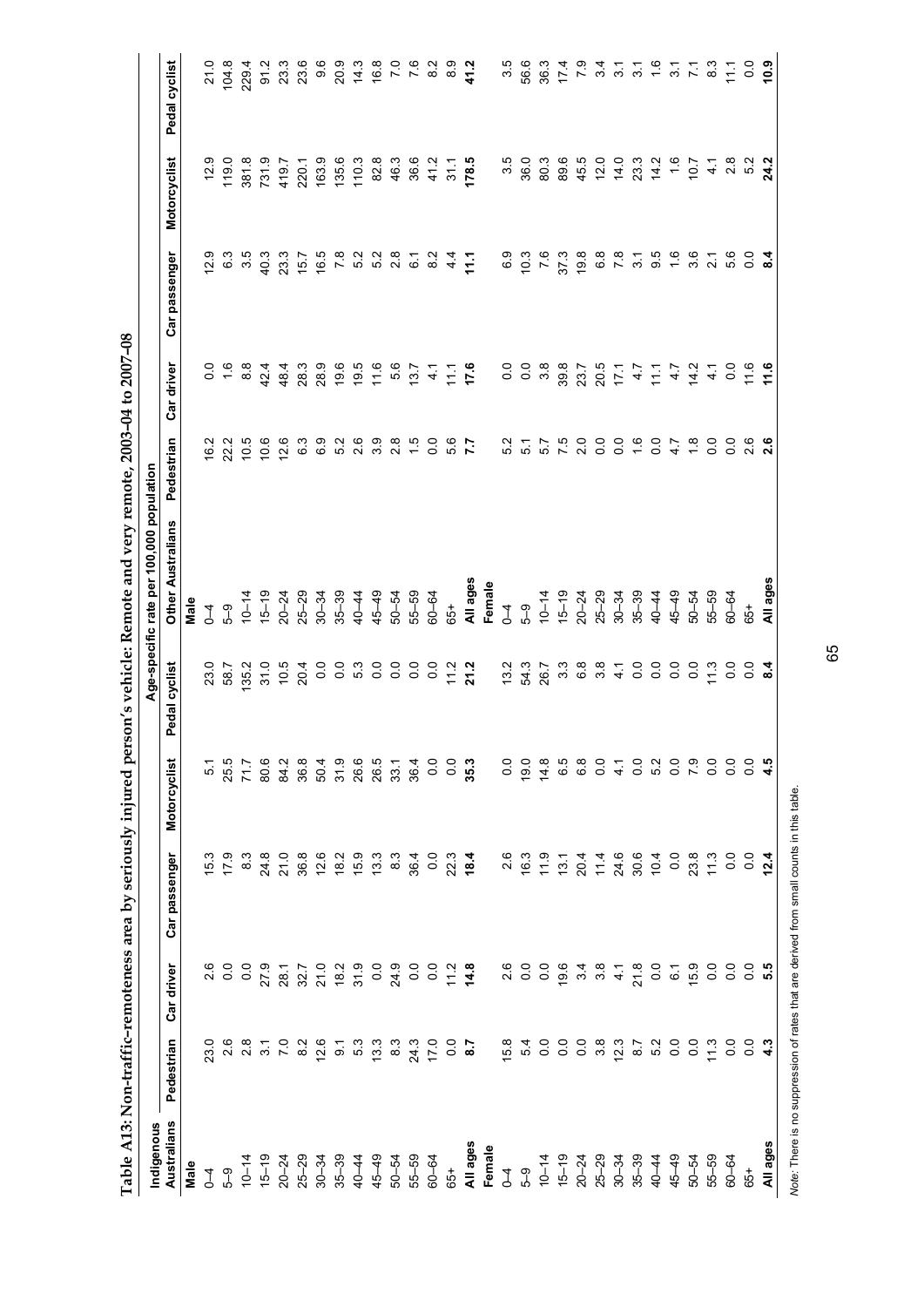# **References**

ABS (Australian Bureau of Statistics) 2001. Australian standard geographical classification. ABS cat. no. 1216.0. Canberra: ABS.

ABS 2002. Deaths, Australia, 2001. ABS cat. no. 3302.0. Canberra: ABS.

ABS 2004. Experimental projections of Aboriginal and Torres Strait Islander Australians, ATSIC regions, 2001 to 2009 ABS cat. no. 3238.0.55.002. Canberra: ABS.

ABS 2005a. Deaths, Australia, 2004. ABS cat. no. 3302.0. Canberra: ABS.

ABS 2005b. Motor vehicle census, Australia. ABS cat. no. 9309.0. Canberra: ABS.

ABS 2005c. Survey of motor vehicle use, Australia. ABS cat. no. 9208.0. Canberra: ABS.

ABS 2007. Deaths, Australia, 2006. ABS cat. no. 3302.0. Canberra: ABS.

ABS 2009a. Causes of death, Australia, 2007. Canberra: ABS.

ABS 2009b. Deaths, Australia, 2008. ABS cat. no. 3302.0. Canberra: ABS.

ABS 2009c. Experimental estimates of Aboriginal and Torres Strait Islander Australians, Jun 2006. ABS cat. no. 3238.0.55.001. Canberra: ABS.

ABS and AIHW (Australian Institute of Health and Welfare) 2005. The health and welfare of Australia's Aboriginal and Torres Strait Islander Peoples. ABS cat. no. 4704.0, Cat. no. IHW14. Canberra: ABS.

ABS and AIHW 2008. The health and welfare of Australia's Aboriginal and Torres Strait Islander Peoples. ABS cat. no. 4704.0, Cat. no. IHW21. Canberra: ABS.

AIHW 2001. National health data dictionary, version 10. Cat. no. HWI 30. Canberra: AIHW.

AIHW 2005a. Australian hospital statistics 2003–04. Cat. no. HSE 37. Canberra: AIHW.

AIHW 2005b. Improving the quality of Indigenous identification in hospital separations data. Cat. no. HSE 101. Canberra: AIHW.

AIHW 2006. Australian hospital statistics 2004–05. Cat. no. HSE 41. Canberra: AIHW.

AIHW 2007a. Australian hospital statistics 2005–06. Cat. no. HSE 50. Canberra: AIHW.

AIHW 2007b. Rural, regional and remote health: a study on mortality (2nd edition). Cat. no. PHE 95. Canberra: AIHW.

AIHW 2008. Australian hospital statistics 2006-07. Cat. no. HSE 55. Canberra: AIHW.

AIHW 2009. Australian hospital statistics 2007-08. Cat. no. HSE 71. Canberra: AIHW.

AIHW 2010a. Australia's health 2010. Cat. no. AUS 122. Canberra: AIHW.

AIHW 2010b. Indigenous identification in hospital separations data-quality report. Cat. no. HSE 85. Canberra: AIHW.

Berry J & Harrison J 2008. Injury of Aboriginal and Torres Strait Islander people due to transport, 2001–02 to 2005–06. Cat. no. INJCAT 120. Adelaide: AIHW.

Berry J, Nearmy D & Harrison J 2007. Injury of Aboriginal and Torres Strait Islander people due to transport, 1999–00 to 2003–04. Cat. no. INJCAT 100. Canberra: AIHW and the Australian Transport Safety Bureau.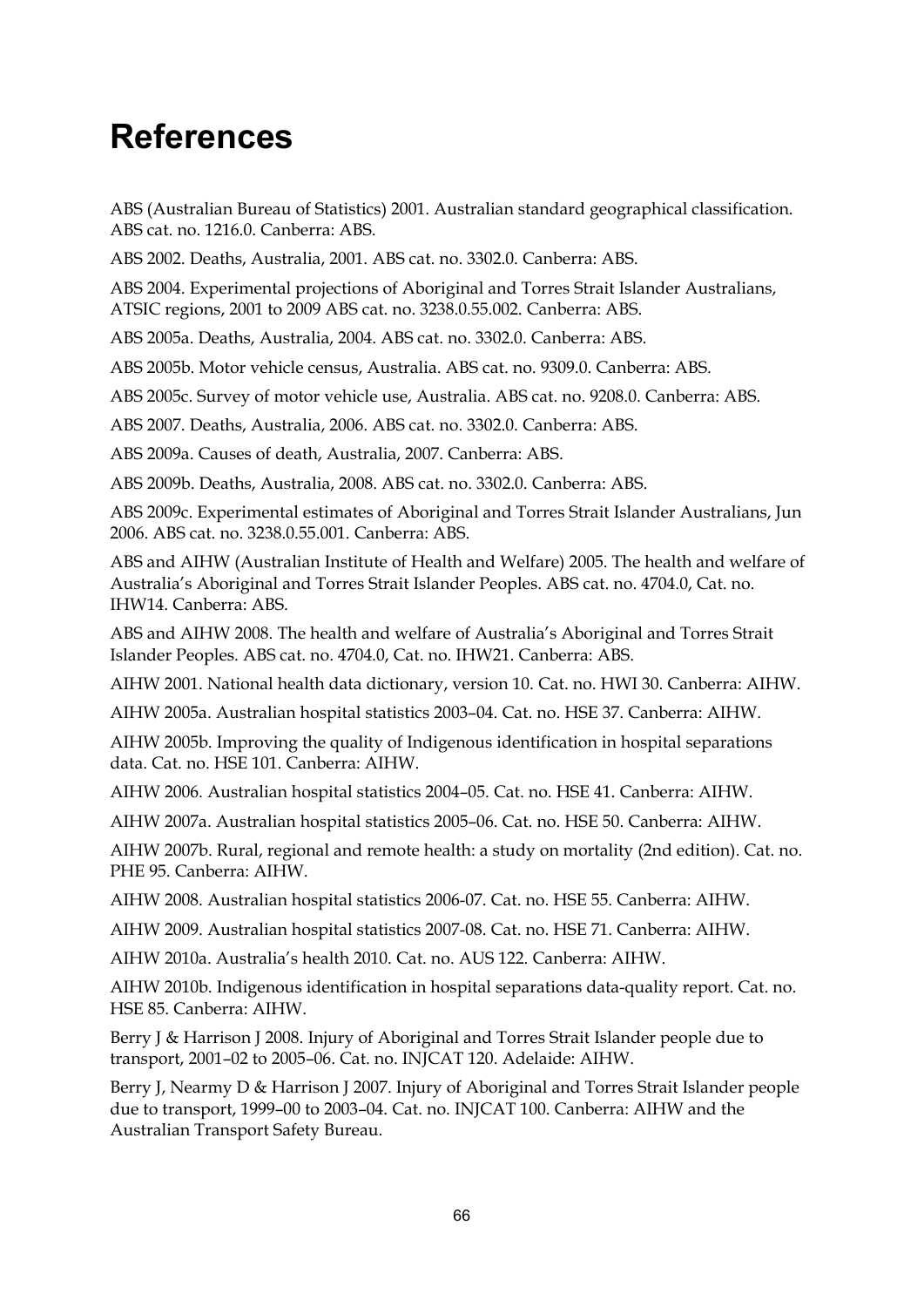NCCH (National Centre for Classification in Health) 2002. The international statistical classification of diseases and related health problems, 10th revision, Australian modification (ICD-10-AM). Third edition 1 July 2002. Sydney: University of Sydney.

NCCH 2004. The international statistical classification of diseases and related health problems, 10th revision, Australian modification (ICD-10-AM). Fourth edition 1 July 2004. Sydney: University of Sydney.

NCCH 2006. The international statistical classification of diseases and related health problems, 10th revision, Australian modification (ICD-10-AM). Fifth edition 1 July 2006. Sydney: University of Sydney.

Stata Corporation 2005. Stata statistical software [computer program] version 9.2. College Station, TX: Stata Corporation.

Walker S, Madden R & Chen L 2008. Deaths due to suicide: the effects of certification and coding practices in Australia. Aust N Z J Public Health 32:126–30.

WHO (World Health Organisation) 1992. The international statistical classification of diseases and related health problems, 10th revision (ICD-10). Geneva: WHO.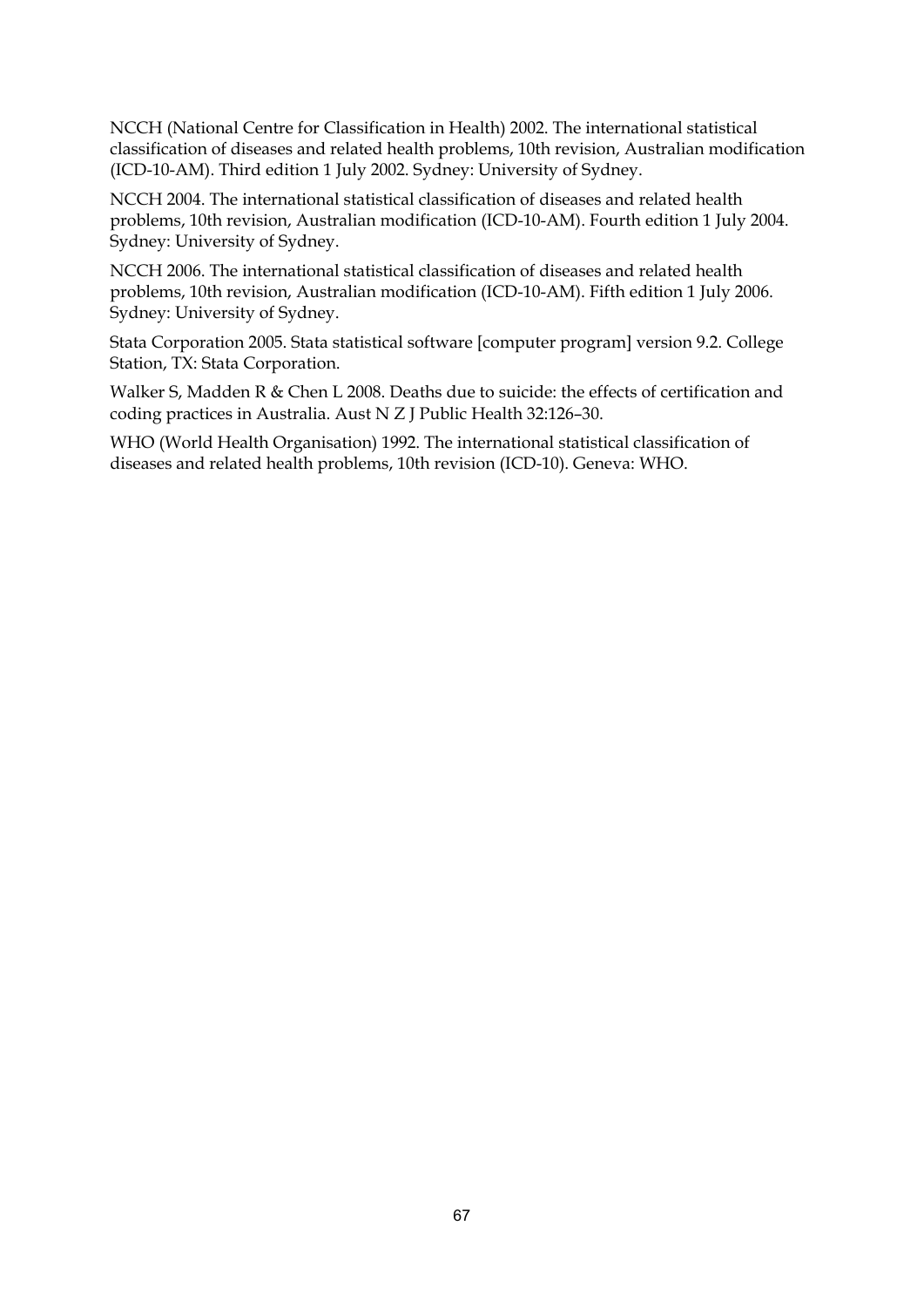## **List of tables**

| Table 1.1:  |                                                                                                                                                                        |  |
|-------------|------------------------------------------------------------------------------------------------------------------------------------------------------------------------|--|
| Table 2.1:  | Fatal and serious injury due to external causes of injury and poisoning4                                                                                               |  |
| Table 2.2:  |                                                                                                                                                                        |  |
| Table 2.3:  |                                                                                                                                                                        |  |
| Table 3.1:  |                                                                                                                                                                        |  |
| Table 3.2:  | Age-specific and age-standardised rates due to fatal and serious land transport                                                                                        |  |
| Table 3.3:  |                                                                                                                                                                        |  |
| Table 3.4:  | Land transport fatal injury cases and serious injury cases by remoteness area of<br>residence and Indigenous status for persons involved in land transport accidents22 |  |
| Table 3.5:  | Age-standardised fatal and serious injury rates by remoteness area of residence<br>and Indigenous status for persons involved in land transport accidents 23           |  |
| Table 3.6:  | Age-standardised hospitalisation rates by remoteness area of residence and<br>Indigenous status for persons involved in land transport accidents, 2003-04              |  |
| Table 3.7:  | Mechanism of injury for Indigenous Australians fatally injured in land transport                                                                                       |  |
| Table 3.8:  | Mechanism of injury for Indigenous Australians seriously injured in land                                                                                               |  |
| Table 3.9:  | Most common mechanisms of injury for land transport by Indigenous status 42                                                                                            |  |
| Table 3.10: |                                                                                                                                                                        |  |
| Table 3.11: | Mechanism of serious injury for car occupants, 2003-04 to 2007-08 44                                                                                                   |  |
| Table 3.12: | Trends in age-standardised rates of fatal and serious injury by Indigenous status 45                                                                                   |  |
| Table A1:   |                                                                                                                                                                        |  |
| Table A2:   |                                                                                                                                                                        |  |
| Table A3:   |                                                                                                                                                                        |  |
| Table A4:   | Indigenous deaths (all causes) by state or territory of usual residence, 1992-200853                                                                                   |  |
| Table A4:   | Indigenous deaths (all causes) by state or territory of usual residence, 1992-200853                                                                                   |  |
| Table A5:   | Age specific death rates by road user group for traffic conditions, 2003-04                                                                                            |  |
| Table A6:   | Age specific death rates by road user group for non-traffic conditions, 2003-04                                                                                        |  |
| Table A7:   | Age specific serious injury rates by road user group for traffic conditions,                                                                                           |  |
| Table A8:   | Age specific serious injury rates by road user group for non-traffic conditions,                                                                                       |  |
| Table A9:   | Remoteness area by seriously injured person's vehicle: Major cities, 2003-04                                                                                           |  |
| Table A10:  | Remoteness area by seriously injured person's vehicle: Inner and outer regional,                                                                                       |  |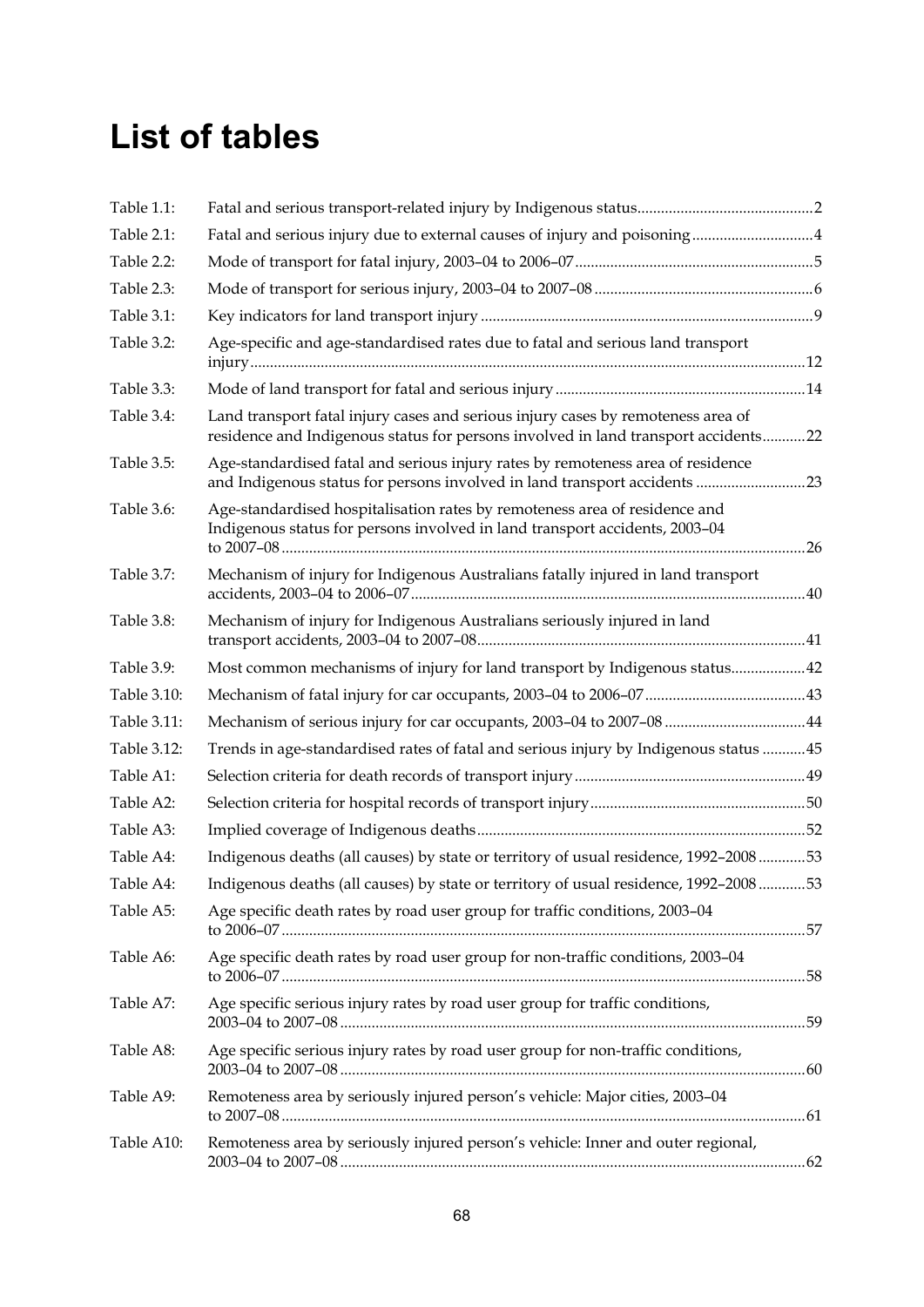| Table A11: | Remoteness area by seriously injured person's vehicle: Remote and very remote, |  |
|------------|--------------------------------------------------------------------------------|--|
| Table A12: | Traffic-Remoteness area by seriously injured person's vehicle: Remote and very |  |
| Table A13: | Non-traffic-remoteness area by seriously injured person's vehicle: Remote and  |  |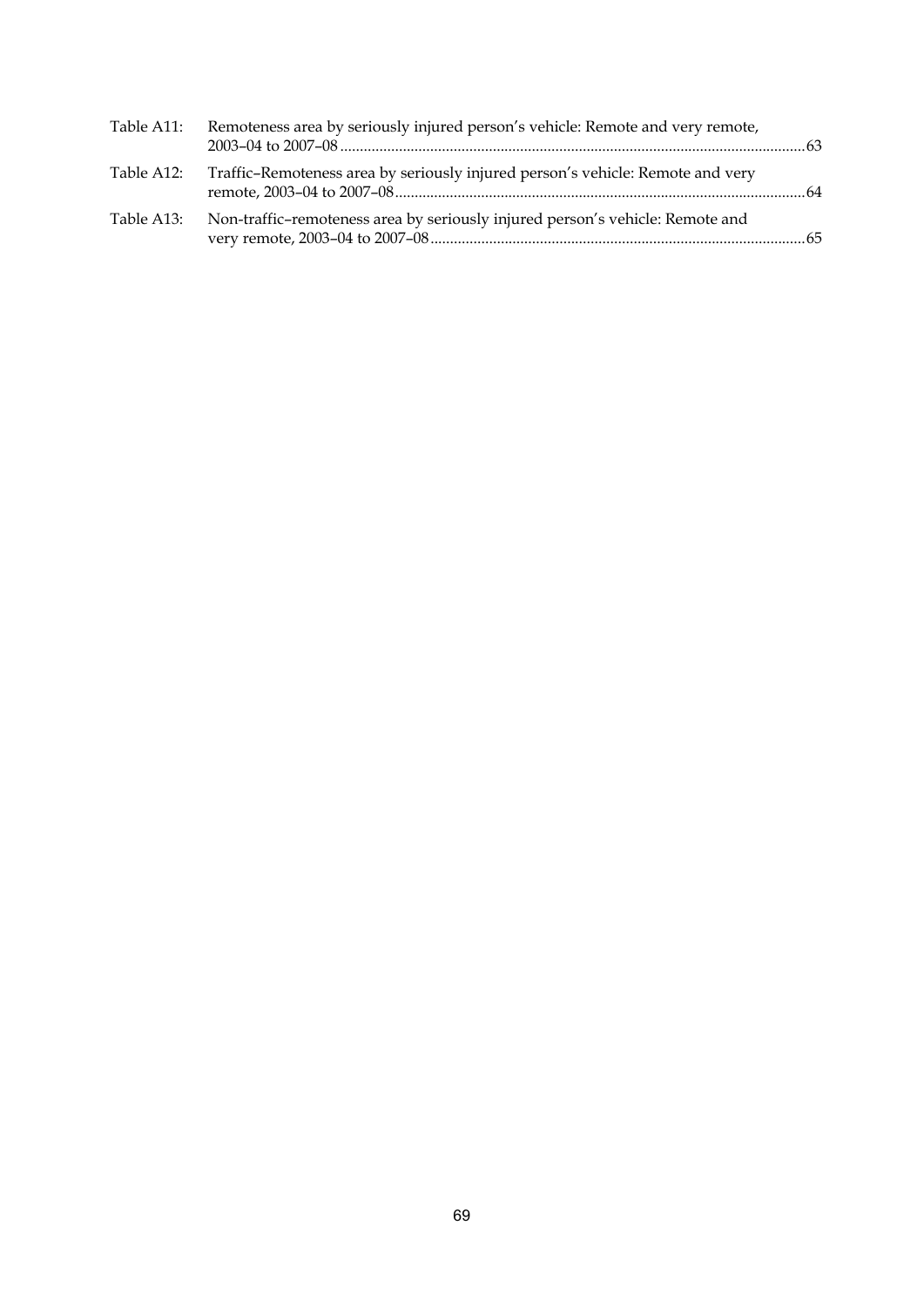## **List of figures**

| Figure 3.1:  | Age-specific fatal (top) and serious injury (bottom) rates for land transport injury                                                                                |    |
|--------------|---------------------------------------------------------------------------------------------------------------------------------------------------------------------|----|
| Figure 3.2:  | Traffic deaths-age-specific death rates by road user group for Indigenous males                                                                                     |    |
| Figure 3.3:  | Traffic deaths-age-specific death rates by road user group for Indigenous                                                                                           |    |
| Figure 3.4:  | Traffic serious injury-age-specific serious injury rates by road user group for                                                                                     |    |
| Figure 3.5:  | Traffic serious injury-age-specific serious injury rates by road user group for<br>Indigenous females and other Australian females, 2003-04 to 2007-08 18           |    |
| Figure 3.6:  | Non-traffic serious injury-age-specific serious injury rates by road user group for<br>Indigenous males and other Australian males, 2003-04 to 2007-08  19          |    |
| Figure 3.7:  | Non-traffic serious injury-age-specific serious injury rates by road user group for<br>Indigenous females and other Australian females, 2003-04 to 2007-08 20       |    |
| Figure 3.8:  | Age-standardised death (top) and serious injury (bottom) rates by remoteness<br>area and Indigenous status for persons involved in land transport accidents 24      |    |
| Figure 3.9:  | Age-standardised serious injury rates for traffic (top) and non-Traffic (bottom) by<br>remoteness area and Indigenous status for persons involved in land transport | 27 |
| Figure 3.10: | Remoteness area by seriously injured person's vehicle and age for Indigenous                                                                                        |    |
| Figure 3.11: | Remoteness area by seriously injured person's vehicle and age for Indigenous<br>females and other Australian females: Major cities, 2003-04 to 2007-08  30          |    |
| Figure 3.12: | Remoteness area by seriously injured person's vehicle and age for Indigenous<br>males and other Australian males: Inner and outer regional, 2003-04 to 2007-08  31  |    |
| Figure 3.13: | Remoteness area by seriously injured person's vehicle and age for Indigenous<br>females and other Australian females: Inner and outer regional, 2003-04<br>32       |    |
| Figure 3.14: | Remoteness area by seriously injured person's vehicle and age for Indigenous<br>males and other Australian males: Remote and very remote, 2003-04 to 2007-08 33     |    |
| Figure 3.15: | Remoteness area by seriously injured person's vehicle and age for Indigenous<br>females and other Australian females: Remote and very remote, 2003-04               |    |
| Figure 3.16: | Traffic - Remoteness area by seriously injured person's vehicle and age for<br>Indigenous males and other Australian males: Remote and very remote,                 |    |
| Figure 3.17: | Traffic-Remoteness area by seriously injured person's vehicle and age for<br>Indigenous females and other Australian females: Remote and very remote,               |    |
| Figure 3.18: | Non-traffic - Remoteness area by seriously injured person's vehicle and age for<br>Indigenous males and other Australian males: Remote and very remote, 2003-04     |    |